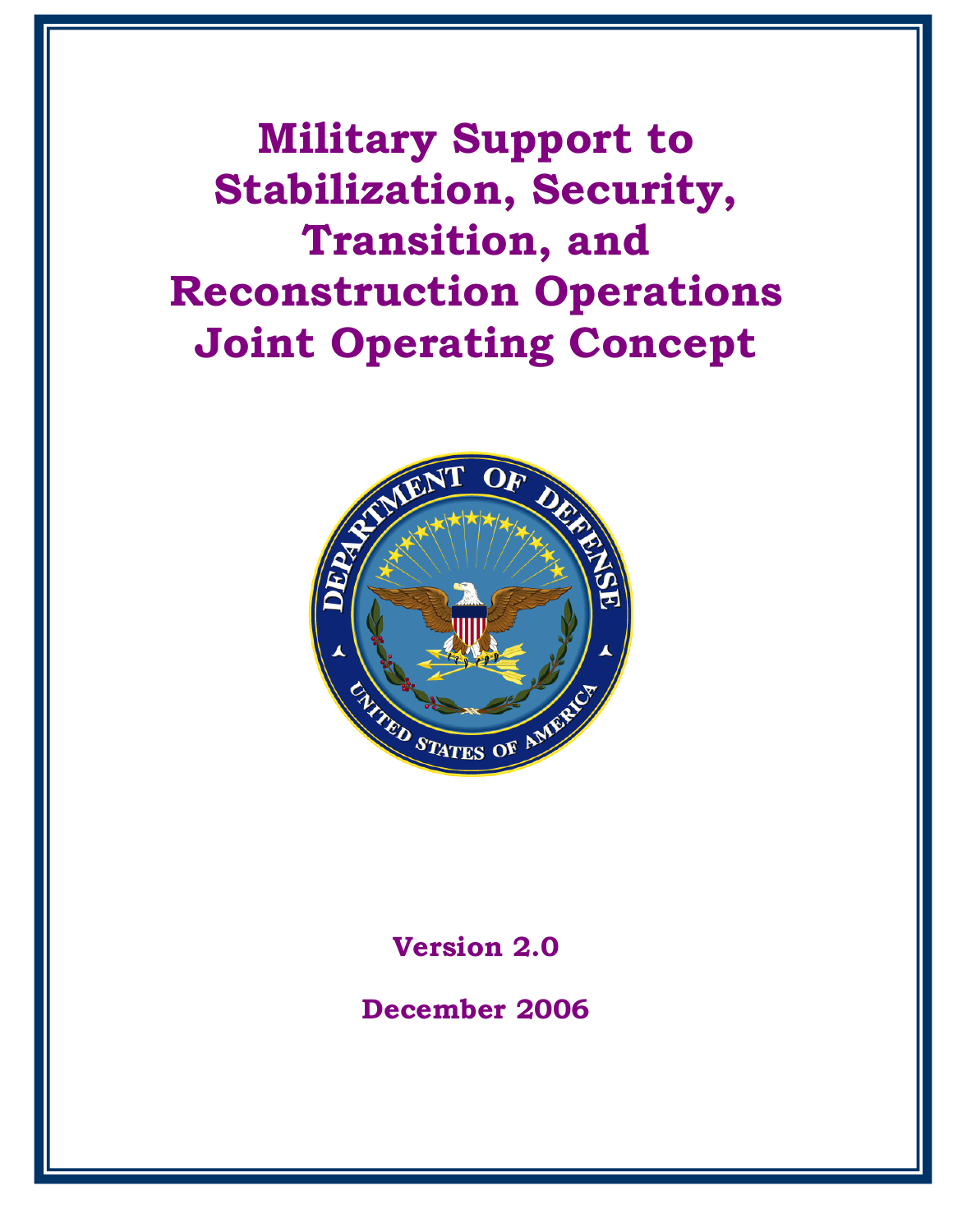#### **APPROVAL**

As the lead author, US Joint Forces Command matured this concept through the use of joint and Service operational lessons learned and experimentation including numerous co-sponsored joint wargames, seminars, workshops and other concept development venues. Throughout, this process was guided by direct input from the Joint Chiefs of Staff.

During the development of this concept each Service, combatant command, selected members of the Joint and OSD staffs, as well as multinational partners and selected non-DOD agencies made significant contributions. Also included throughout were a host of active and retired flag and junior officers, academics, and professional strategic thinkers.

US Joint Forces Command will continue to use experimentation and lessons learned to refine this concept. The next revision period leading to Version 3.0 is expected to commence in the June 2008 timeframe.

Muth

LANCE SMITH General, United States Air Force Commander, Joint Forces Command

**APPROVED** 

 $ac$ 

PETER PACE General, United States Marine Corps Chairman, Joint Chiefs of Staff

ls 40

DONALD H. RUMSFELD **Secretary of Defense** 

**APPROVED**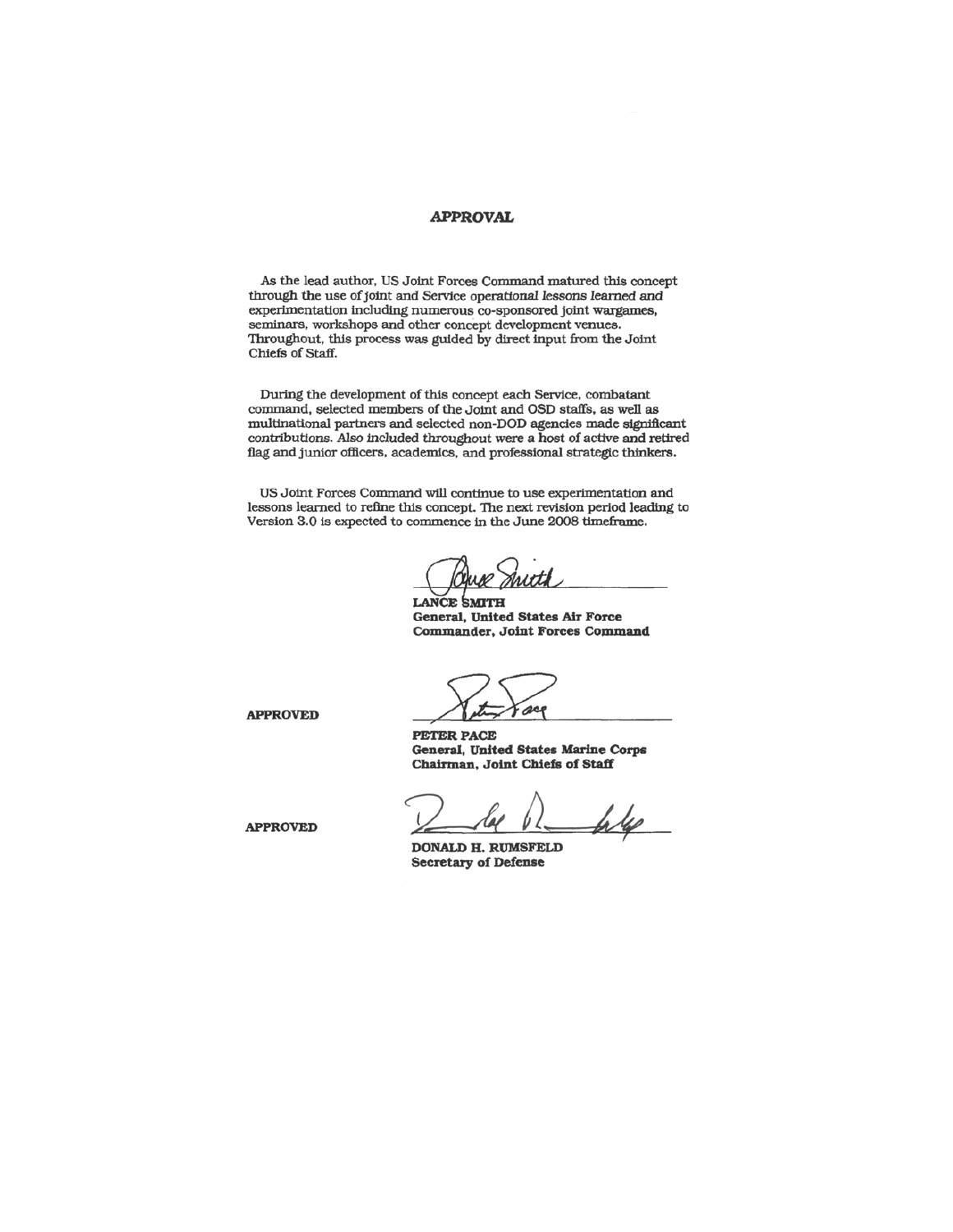### **Table of Contents**

| 2.a. Defining Military Support to SSTR Operations  2                     |  |
|--------------------------------------------------------------------------|--|
| 3. The Strategic Setting and the SSTR Military Problem  12               |  |
| 3.c. The Most Challenging Military Problem Associated with Military      |  |
|                                                                          |  |
|                                                                          |  |
|                                                                          |  |
|                                                                          |  |
|                                                                          |  |
|                                                                          |  |
|                                                                          |  |
| Appendix C - Table of Objectives, Operational Effects and Capabilities 1 |  |
|                                                                          |  |

# **List of Figures**

| Figure 4. Major Combat Operations and Stabilization |  |
|-----------------------------------------------------|--|
|                                                     |  |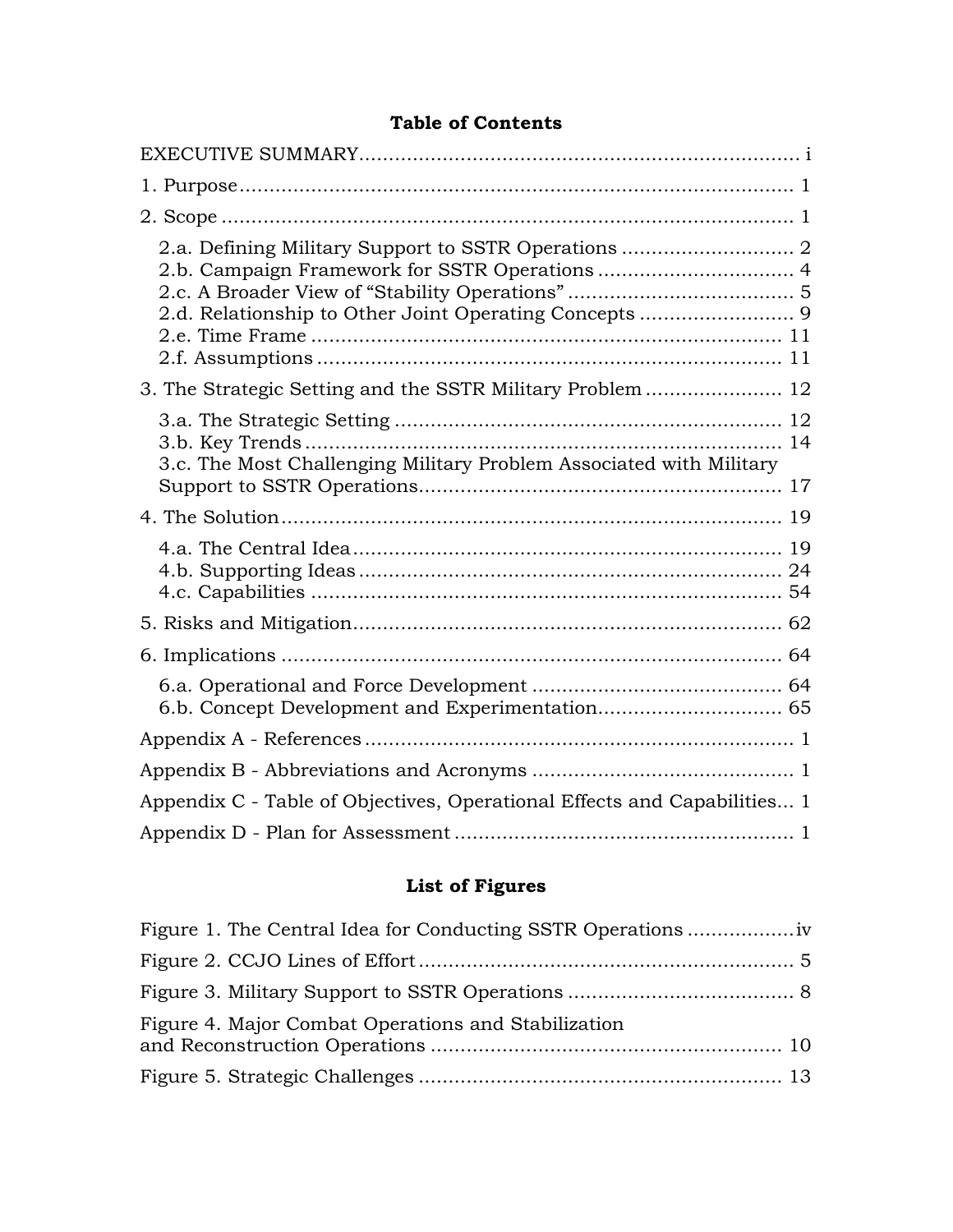#### <span id="page-3-0"></span>**EXECUTIVE SUMMARY**

#### **A. Purpose**

The purpose of the *Military Support to Stabilization, Security, Transition, and Reconstruction (SSTR) Operations Joint Operating Concept* [hereafter cited as the *Military Support to SSTR Operations JOC*] is to describe how the future Joint Force Commander (JFC) will provide military support to stabilization, security, transition, and reconstruction operations within a military campaign in pursuit of national strategic objectives in the 2014- 2026 time frame. This joint operating concept posits an operational level solution for a very challenging future military problem: how the Joint Force can more effectively prepare for and conduct stabilization, security, transition and reconstruction operations to assist governments or regions under serious stress. Additionally, this JOC identifies the operational capabilities required for achieving military campaign objectives and effects in support of national strategic end-states.

#### **B. Scope**

This *Military Support to SSTR Operations JOC* focuses on the full range of military support that the future Joint Force might provide in foreign countries across the continuum from peace to crisis and conflict in order to assist a state or region that is under severe stress or has collapsed due to either a natural or man-made disaster. A SSTR operation is not solely a military effort, but rather one that requires a carefully coordinated deployment of military and civilian, public and private, U.S. and international assets. Accordingly, this JOC adheres to National Security Presidential Directive (NSPD) 44 - *Management of Interagency Efforts Concerning Reconstruction and Stabilization* by recognizing that the Secretary of State is the designated lead of U.S. Government (USG) efforts to prepare, plan for, and conduct SSTR activities. Therefore, the U.S. military will conduct SSTR operations in support of a broader U.S. Government effort to advance U.S. interests by assisting an existing government with internal challenges or helping establish a new social, economic, and political domestic order in the short-term, and in the longer term, by establishing conditions for a sustainable peace.

This JOC covers both future military operations undertaken in response to crisis and selected forms of routine, military theater security cooperation. Military support to SSTR operations will be undertaken to:

• Assist an existing or new host nation government in providing security, essential public services, economic development, and governance following the significant degradation or collapse of the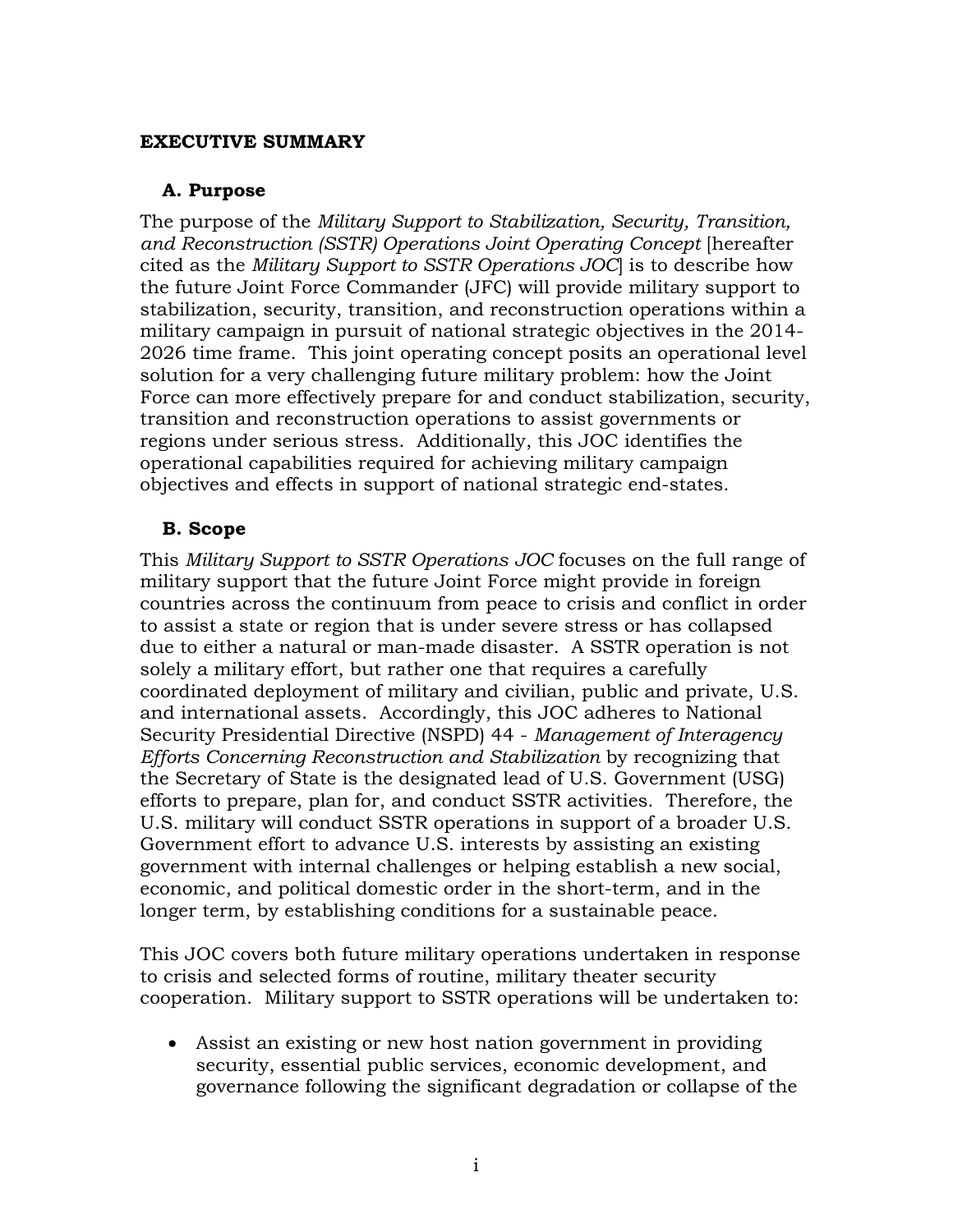government's capabilities due to internal failure or as a consequence of the destruction and dislocation of a war<sup>1</sup>;

- Provide support to stabilize and administer occupied territory and care for refugees in major combat operations fought for limited objectives that fall short of forcibly changing the adversary regime;
- Support a fragile national government that is faltering due to serious internal challenges, which include civil unrest, insurgency, terrorism and factional conflict;
- Assist a stable government that has been struck by a devastating natural disaster;
- Provide limited security cooperation assistance to a state that is facing modest internal challenges; and
- Provide military assistance and training to partner nations that increase their capability and capacity to conduct SSTR operations at home or abroad.

### **C. The Military Problem Associated with SSTR Operations**

If a national government is weak, corrupt, incompetent, or in the absence of any governing authority, then a triggering shock can seriously exacerbate the already difficult situation, producing widespread suffering, growing popular grievance, and often civil unrest, all of which can be intensified by several interrelated factors: the absence of key government functions, widespread lawlessness, poor economic performance, pronounced economic disparities, and in some cases, a serious external threat.

Once such difficult conditions emerge, the drivers of instability and conflict tend to reinforce one another, creating a degenerating cycle in which conditions continue to deteriorate, and the feelings of insecurity and the grievances of the local population intensify. Without a countervailing force to break this cycle, these developments can eventually destabilize the interlinked political, economic and social systems that make up the fabric of a society. Within this setting, the Joint Force must be able to establish a safe, secure environment and simultaneously work with interagency, coalition, multinational, and host nation partners to support the establishment of a new domestic order.

<span id="page-4-0"></span> $\overline{a}$  $1$  In the case of the beleaguered fragile government, noted above, the armed opposition may take the form of an insurgency. In such cases, the SSTR operation is called a counterinsurgency (COIN) operation.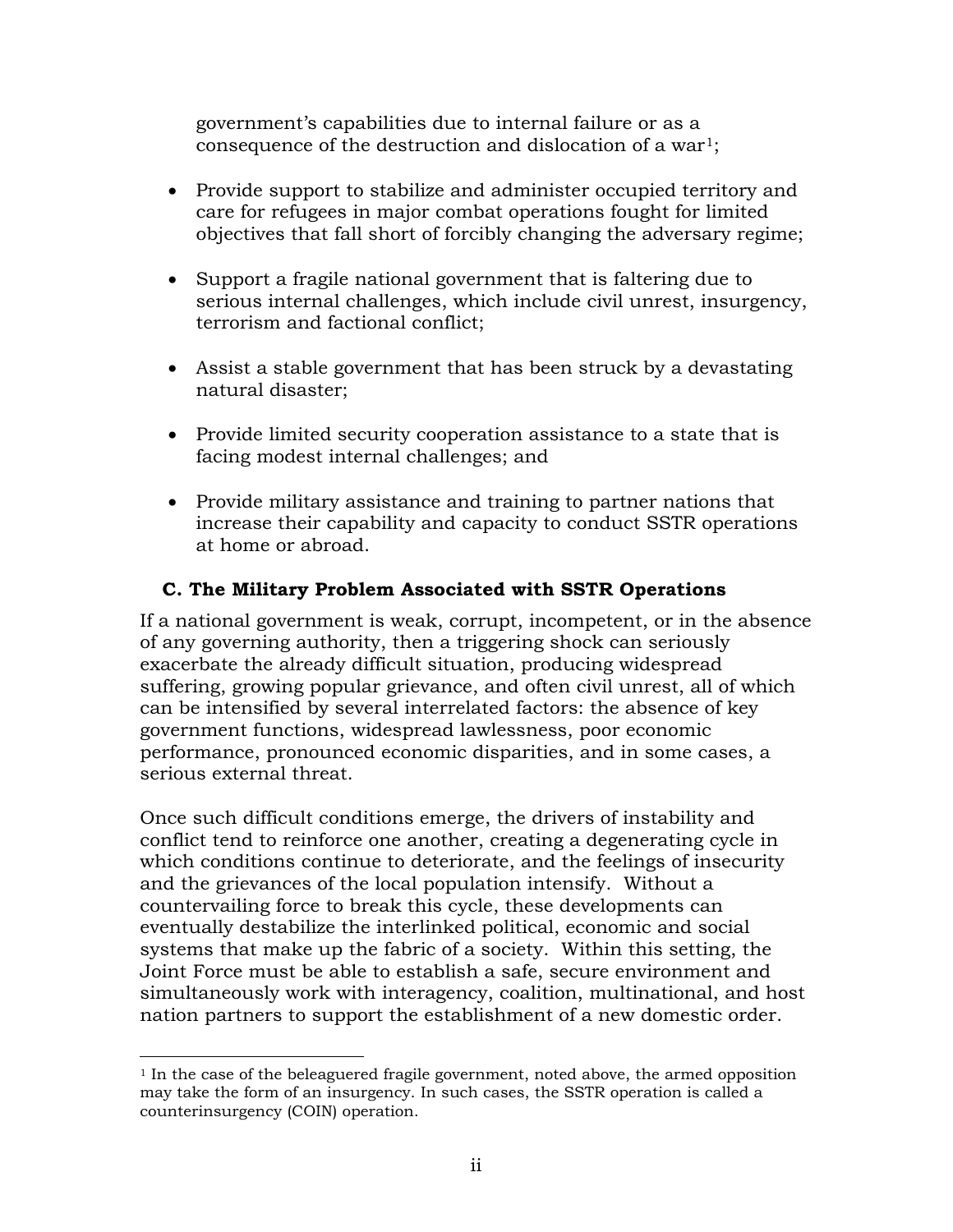### **D. The Solution - The Central Idea**

During SSTR operations, the primary focus of U.S. policy carried out by U.S. military forces, civilian government agencies, and, in many cases, multinational partners, will be on helping a severely stressed government avoid failure or recover from a devastating natural disaster, or on assisting an emerging host nation government in building a "new domestic order" following internal collapse or defeat in war. The new domestic order refers to a series of new patterns of organization and process within the security, economic and political systems, which are significantly different than the previous character of these systems.

Whether responding to a devastating natural disaster or assisting in rebuilding a new domestic order, U.S. military efforts in SSTR operations will be focused on effectively combining the efforts of the U.S. and coalition militaries with those of USG agencies and multi-national partners to provide direct assistance to stabilize the situation and build self- sufficient host nation capability and capacity in several key areas. These efforts, which are called "major mission elements (MMEs)" or "lines of operation" are executed in a concurrent manner and are integrated and tailored to the specific situation. Additionally, most of the MMEs represent desired end states within the overall SSTR operation. The six MMEs are:

- Establish and maintain a safe, secure environment;
- Deliver humanitarian assistance;
- Reconstruct critical infrastructure and restore essential services;
- Support economic development;
- Establish representative, effective governance and the rule of law; and
- Conduct strategic communication.

Throughout the conduct of SSTR operations, the Joint Force will implement a continuous learning process that incorporates lessons learned into ongoing and future operations. This continuous learning process will be conducted through constant observation of tactics, techniques, and procedures (TTPs); assessment of best practices; understanding how to implement best practices; and adapting TTPs.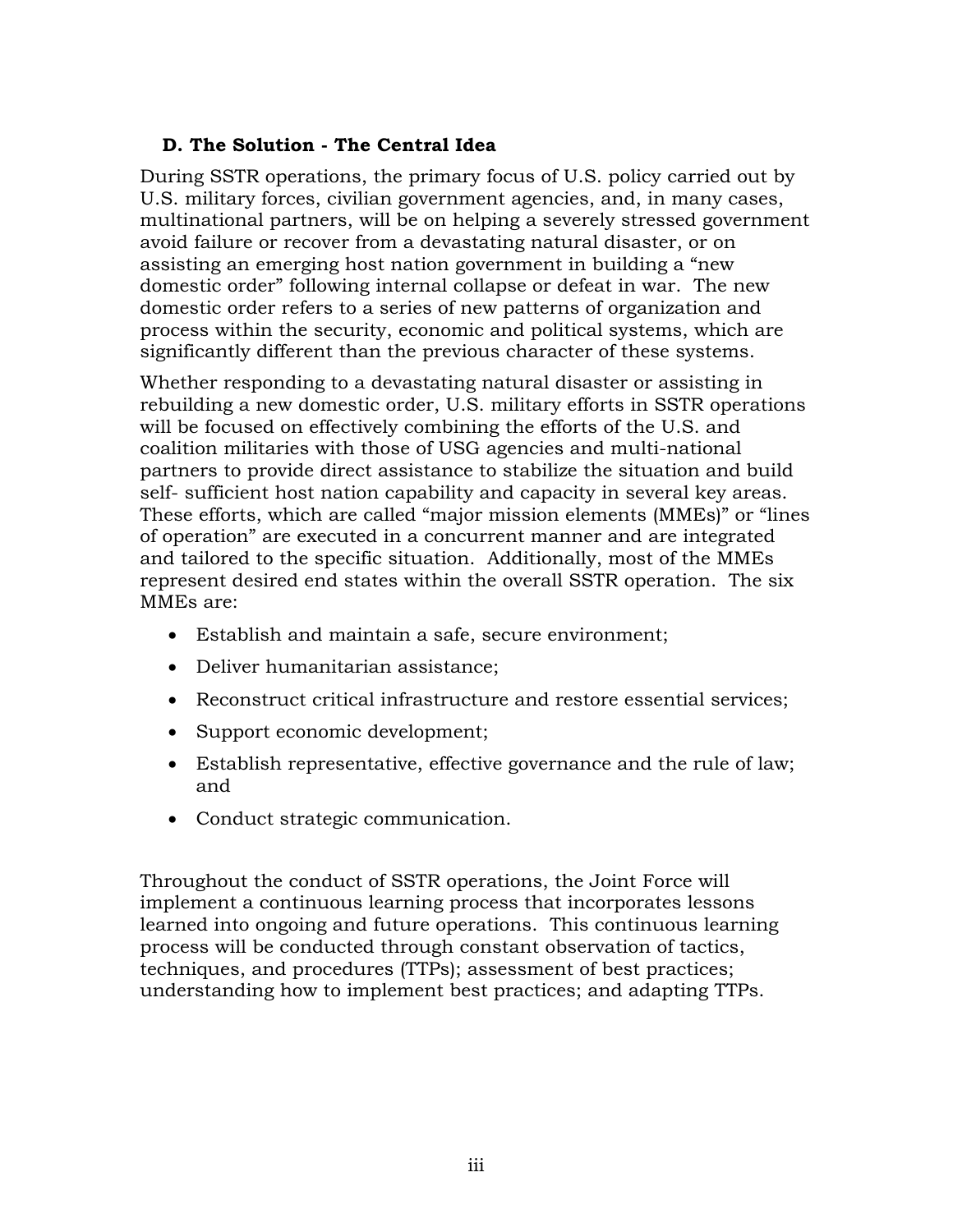<span id="page-6-0"></span>

Figure 1 illustrates the central idea for conducting SSTR operations.

**Figure 1. The Central Idea for Conducting SSTR Operations**

Each SSTR operation the U.S. Government undertakes will differ in the mix and application of the MMEs. At the high end of the spectrum are SSTR operations associated with a U.S. imposed regime change, assisting a faltering government or responding to the collapse of a government caused by internal failure or military defeat; the most critical determinant of success will be convincing the local populace to recognize the legitimacy of the existing or new government and to actively support the government's efforts to build a "new domestic order." If this situation includes the presence of armed insurgent forces actively opposing the efforts of the existing or new host government, then this operation is a counterinsurgency (COIN) operation. During such "high end" SSTR operations, the Joint Force must not only provide force protection for military forces, but may also need to provide protection for USG civil agencies in order to allow these organizations to conduct their SSTR missions. Section 4.b.(vi) contains a vignette describing how a potential "high end" SSTR operation could unfold.

In major combat operations (MCO) fought by the United States for objectives short of forcibly changing an adversary regime, some combination of the major mission elements may be carried out to achieve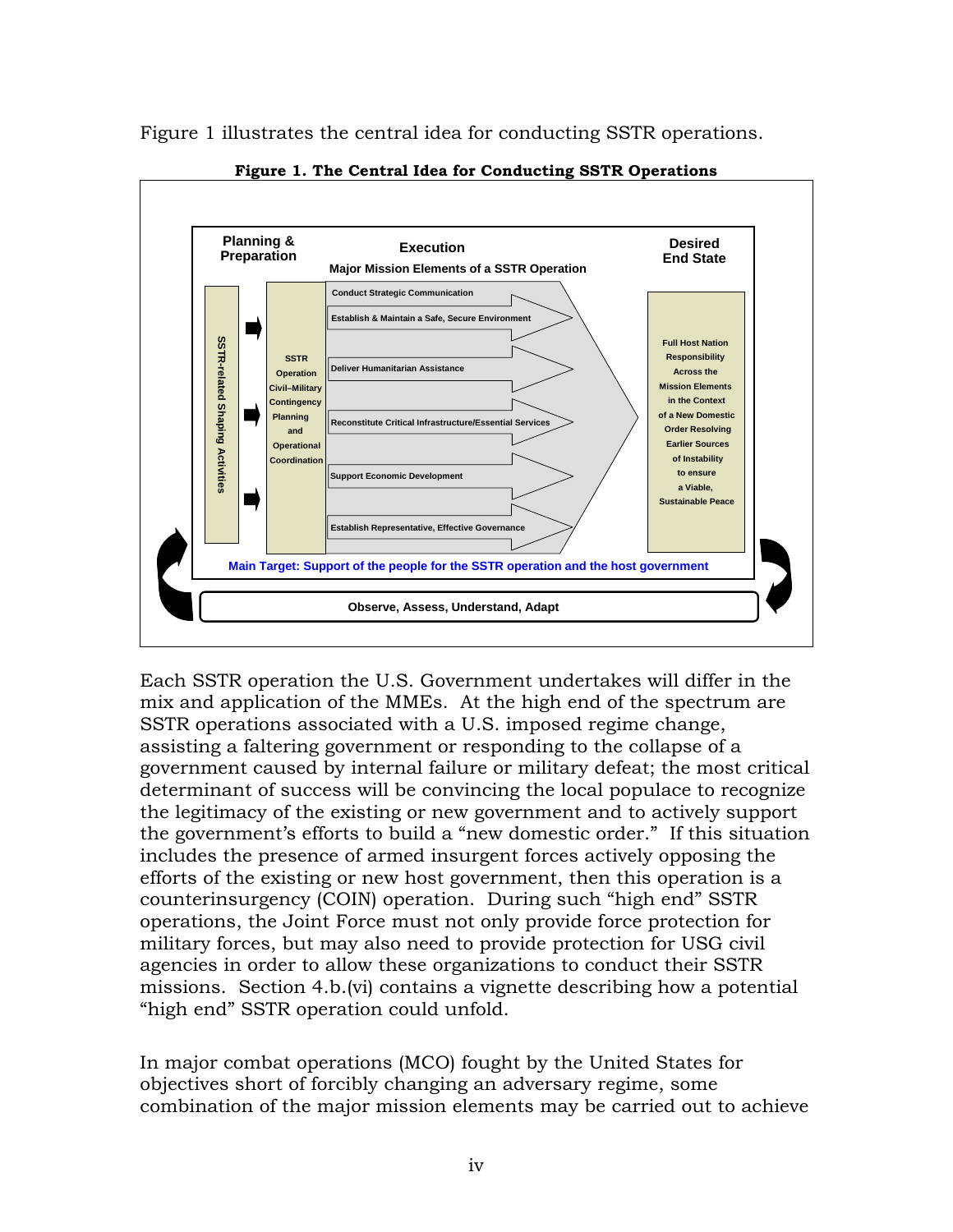stabilization, security, transition, and reconstruction in territories annexed from the defeated adversary. These MMEs may also be drawn upon to help care for refugees displaced by the war and to directly assist the recovery of partner nations in the region, which suffered serious damage during the conflict.

Under a less challenging security environment associated with helping a government cope with the consequences of a devastating natural disaster, the U.S. military will coordinate its support of humanitarian assistance, and, in some cases, reconstruction efforts with those of the United States Agency for International Development (USAID) and other parts of the Department of State, including the Office of the Coordinator for Reconstruction and Stabilization, and the host nation. In addition, the U.S. military will often coordinate with multinational relief organizations. These efforts will generally focus on rapidly providing food, clean water, shelter, and emergency medical treatment to ease the suffering of disaster victims when their needs are most acute and will, if necessary, help to restore order in the disaster area. U.S. military personnel may also provide support to initial rebuilding efforts in the affected area.

### **E. Supporting Ideas**

### **E.(i). Unified Action**

During the planning and conduct of military support to SSTR operations, it is imperative to achieve unity of effort, through what the *Capstone Concept for Joint Operations* labels "unified action," in order to successfully integrate efforts across the "seams" of the wide range of U.S. and multinational military and civilian organizations involved in the many aspects of the operation. With respect to this *Military Support to SSTR Operations JOC*, **unified action** involves the successful integration and synchronization of the multidimensional efforts of the U.S. military, U.S. Government agencies, coalition partners, as well as multinational and private sector actors, along with host nation agencies in pursuit of success in all of the MMEs.

#### **E.(ii). Contingency Planning & Preparation**

The objective of the planning and preparation stage of SSTR operations is to harmonize the many diverse civilian and military efforts within a comprehensive, integrated strategy. While integrated civil-military SSTR planning is crucial, certain pre-crisis military security cooperation activities can help create the conditions for the successful conduct of SSTR operations; or they can prevent the emergence of a situation that triggers the conduct of a future SSTR operation. SSTR-related security cooperation activities are those activities that (1) help build SSTR-related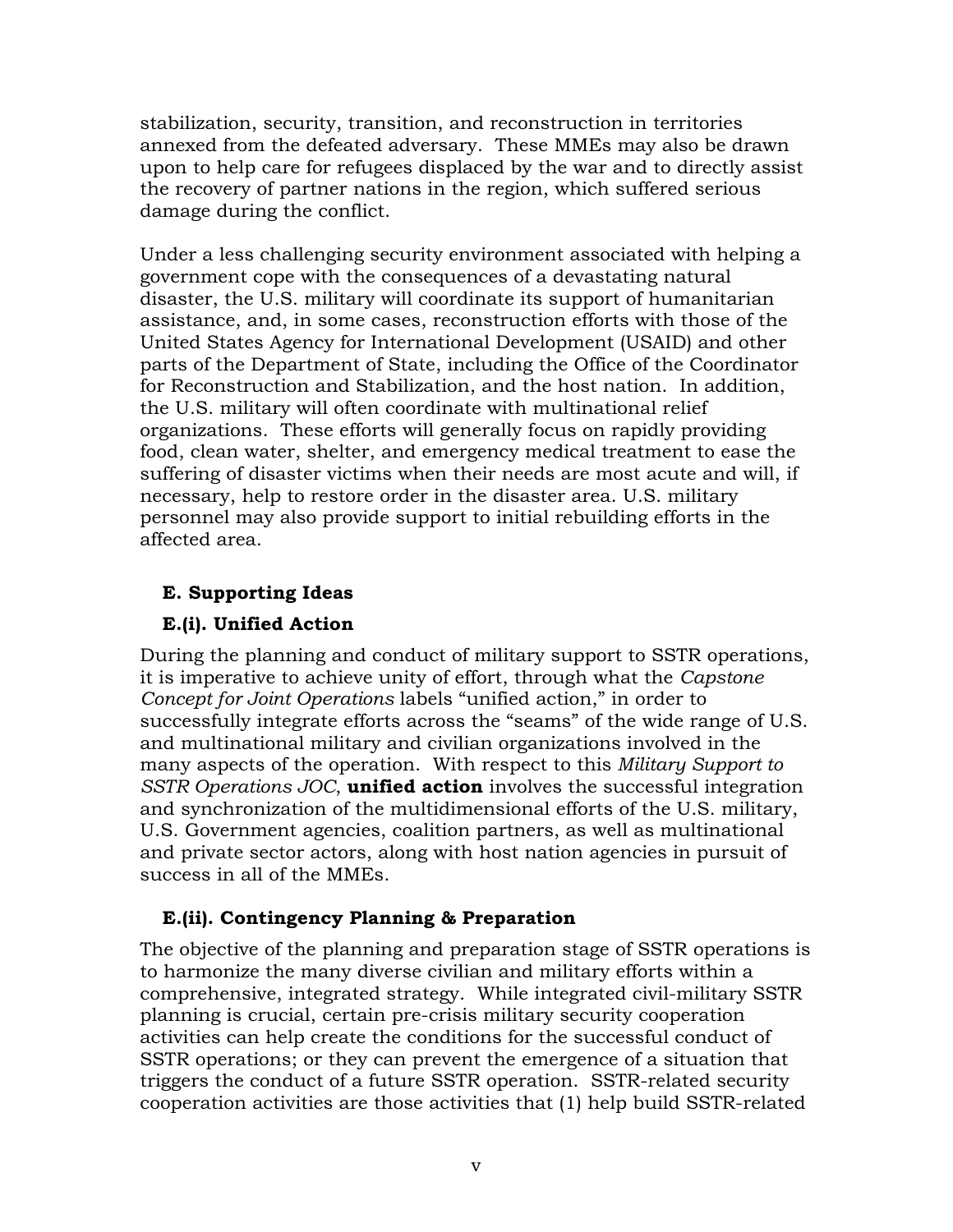capabilities of partner countries in ways that directly support U.S. efforts with regard to the potential conduct of SSTR operations and (2) assist a fragile, stressed government or region to avoid becoming unstable.

### **E.(iii). Establishing and Maintaining a Safe, Secure Environment**

The objective of the efforts to establish and maintain a safe, secure environment is to create a situation where the security of the people, property, and livelihoods within the country is sufficient to allow the general populace to routinely go about its business. This includes freedom from undue external threats that divert attention and limited resources from internal security efforts. A secure environment will also facilitate the conduct of large scale, civilian-led reconstruction efforts. Ultimately, however, the ability of the existing or new host nation government to maintain a safe, secure environment—both internally and with regard to external security threats—will be a crucial factor in its gaining political legitimacy and widespread popular support.

### **E.(iv). Building Host Nation Capability and Capacity and Reducing the Drivers of Instability and Conflict**

The host government needs to develop its indigenous security, and economic and political capabilities in order to successfully reduce the drivers of internal instability and conflict within the context of the "new domestic order" it seeks to build. Building this new capacity is critical to enabling host nation leaders at all levels to garner the popular support they will need to be able to carry out comprehensive nation building.

The lion's share of the international assistance to these host nation efforts across the MMEs, including security sector reform, will be undertaken by civilian organizations in a permissive environment and by military organizations in a contested environment. Therefore, it is essential that military organizations develop the capability to support nation building in an insecure environment and that the USG acquire adequate numbers of deployable civil agency capabilities to sustain onthe-scene nation building assistance over a period of years.

# **E.(v). Conduct Strategic Communication**

The objective of the effort to conduct strategic communication is to understand and engage key local and foreign audiences in order to create, strengthen, or preserve conditions favorable to achievement of overall SSTR goals and objectives. Throughout the operation, the three primary supporting capabilities of strategic communication—public affairs, information operations, and defense support to public diplomacy, must be continually coordinated and synchronized, both horizontally and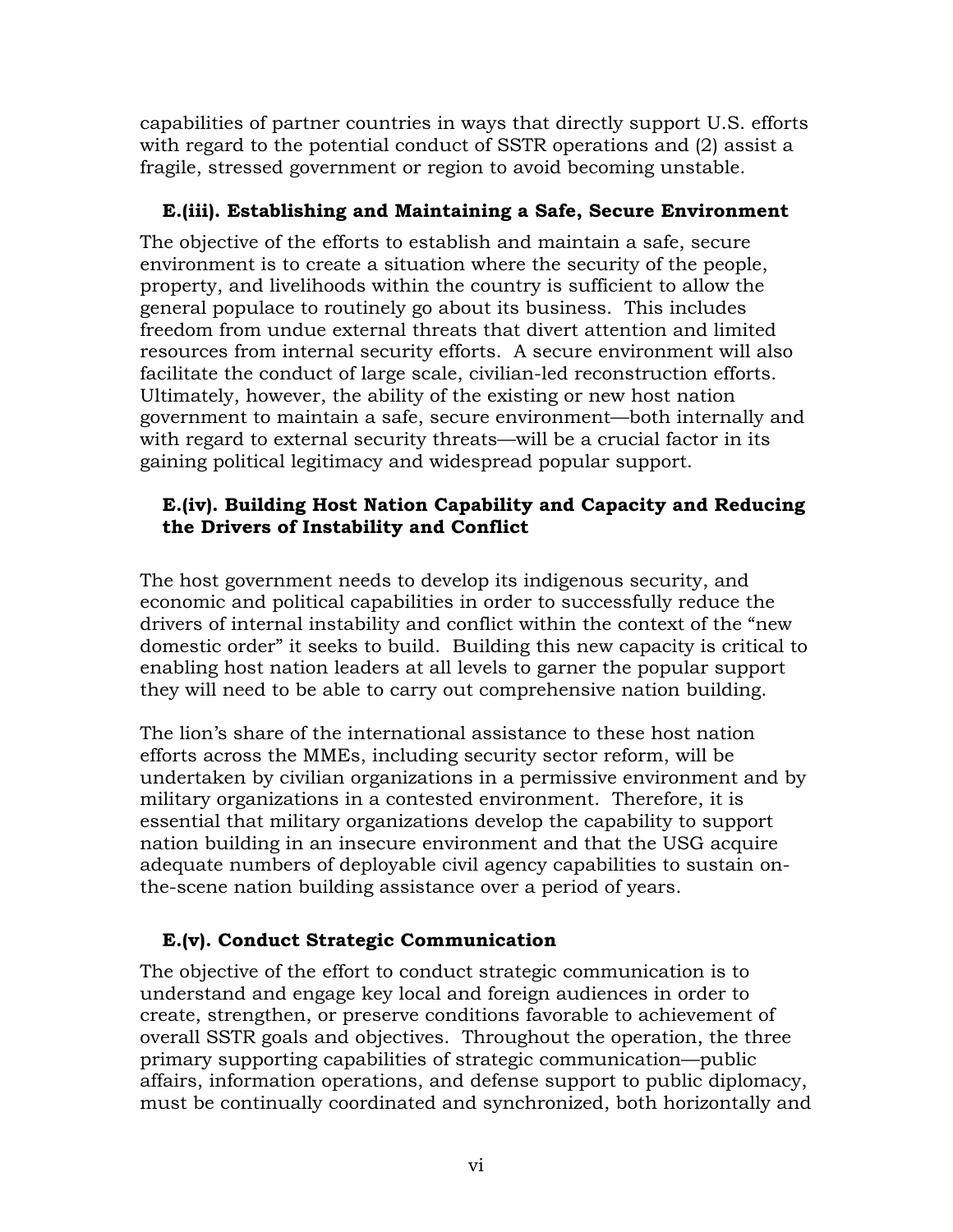vertically. Thus, strategic communication involves unified action by military, civil, and coalition entities operating from the national strategic to the tactical unit level.

# **F. Capabilities**

The effective conduct of SSTR operations requires a range of **functional**  and **operational capabilities** across the Joint Force, U.S. Government departments and agencies, and multinational organizations. Each functional and operational capability is made up of a series of critical and enabling capabilities. **Critical capabilities** focus on the primary abilities that allow the force to accomplish a desired effect. **Enabling capabilities** support critical capabilities and allow a force to accomplish an important task that underpins the accomplishment of a desired effect. Due to the multiple foci of the various SSTR mission elements, many required capabilities may reside outside of DOD. This JOC identifies four SSTR functional capabilities and six operational capabilities.

**Functional capabilities** are those capabilities that allow the Joint Force to perform tasks that occur across all aspects of SSTR operations; thus, functional capabilities are required to successfully carry out each of the major mission elements throughout the campaign, e.g. creating shared situational awareness among diverse stakeholders. The four functional capabilities are:

- **U.S. Government institutional agility**: the ability of U.S. government institutions to distribute funds, goods, and services rapidly and efficiently under challenging circumstances to successfully conduct SSTR operations.
- **Command, control, and coordination:** the ability to exercise authority and direction over assigned and attached forces in the accomplishment of SSTR missions; and the ability to effectively coordinate and integrate efforts between elements of DOD, engaged U.S. Government agencies, intergovernmental organizations, nongovernmental organizations, and the private sector in order to accomplish SSTR objectives.
- **Battlespace awareness/understanding:** the ability to develop situational awareness and understanding and to produce intelligence through persistent and pervasive observation of all domains.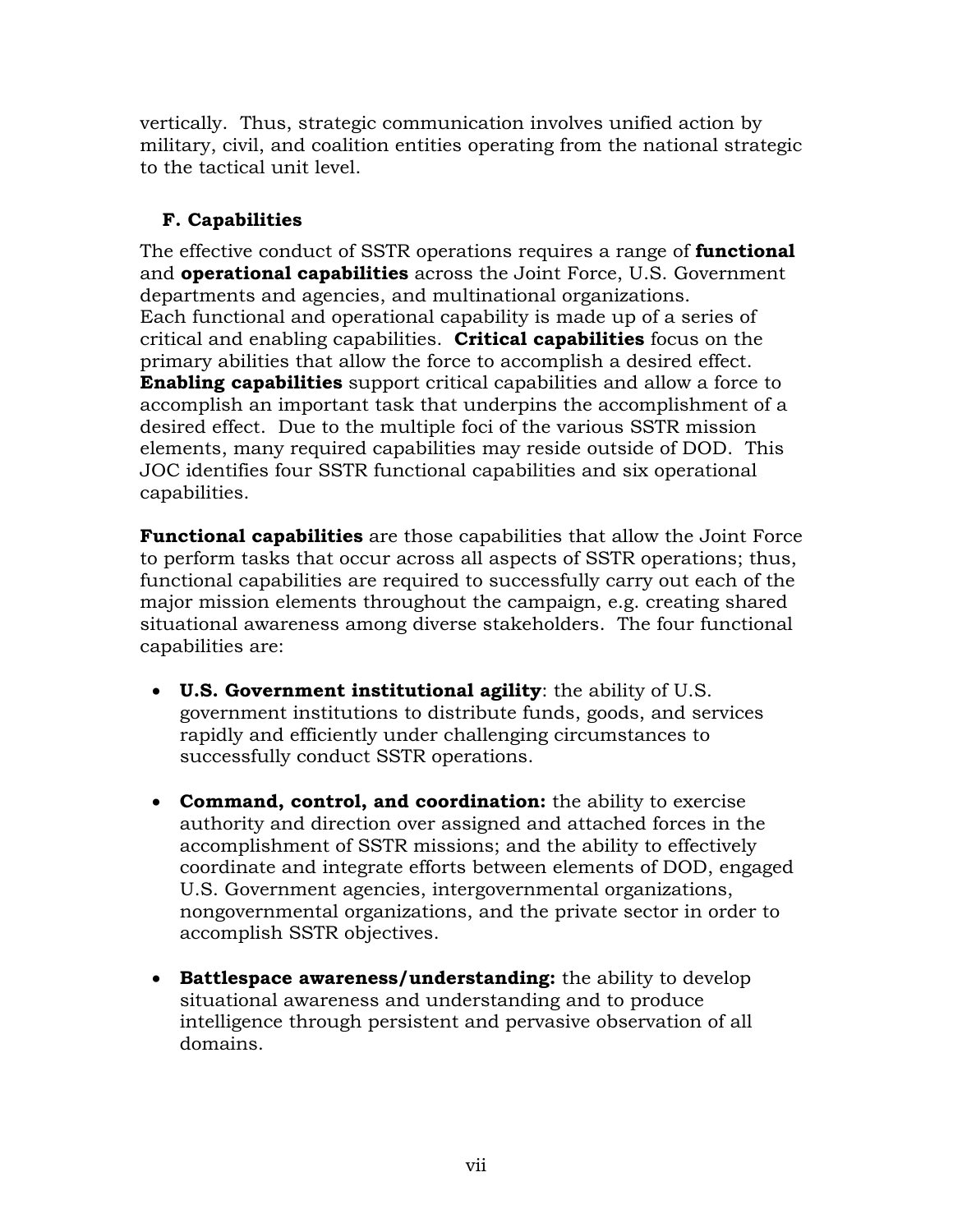• **Joint Force generation and management:** the ability to man, equip, and organize resources and to develop Joint Force skills necessary to ensure the Joint Force Commander can fulfill SSTR objectives

**Operational capabilities** focus on capabilities associated with accomplishing a desired end state (i.e. major mission element) within a SSTR operation, e.g., delivering supplies of food and medicine, rebuilding a power generation and distribution system. The six operational capabilities are:

- **Creating a safe, secure environment.** The ability to provide sufficient security in order to allow the conduct of large-scale civilian and host nation-led reconstruction and activities.
- **Delivering humanitarian assistance/disaster relief.** The ability to provide the immediate provision of basic necessities (e.g., water, food, sanitation, public health, medical care) in order to relieve human suffering.
- **Reconstituting critical infrastructure and essential services.**  The ability to rebuild and/or improve strategically important institutions and essential services.
- **Supporting economic development.** The ability to assist in the early recovery of local and national economic activity and lay the foundation for sustained economic growth.
- **Establishing representative, effective government and the rule of law.** The ability to engage in early restoration of local governance activities, e.g., restoring city/regional councils, developing transparent reconciliation processes, restoring or possibly reforming the internal security and judicial systems, and resolving property claims and disputes.
- **Conduct strategic communication.** The ability to engage key local and foreign audiences in order to create, strengthen, or preserve conditions favorable to achievement of overall SSTR goals and objectives.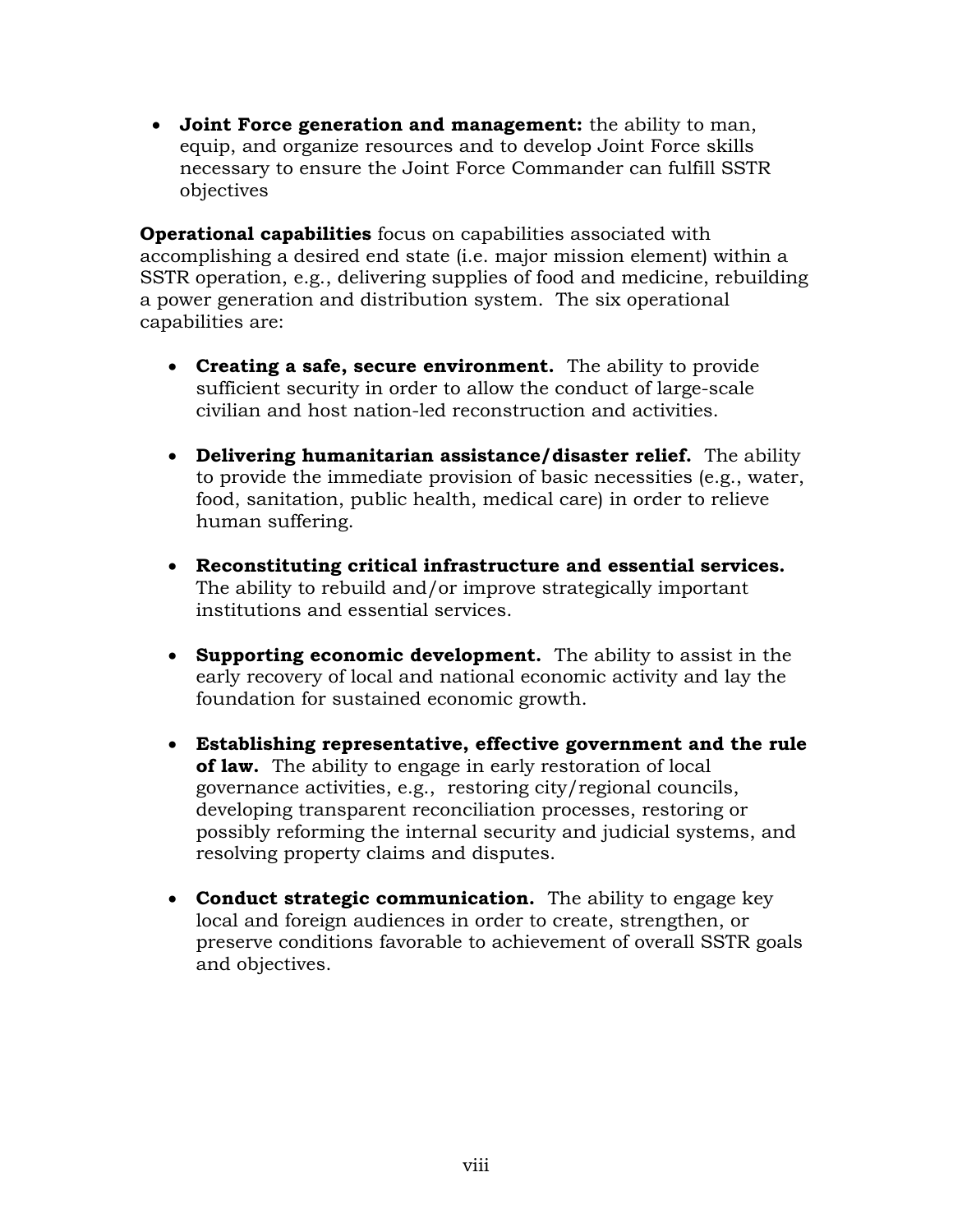#### **G. Risks and Mitigation**

There are several risks associated with conducting SSTR operations that could significantly hinder the conduct of or even halt such operations. These risks include:

- **The American public and its elected representatives will not allow the United States to get involved in a major SSTR operation, or should such involvement be permitted, will prove unwilling to sustain their support for the conduct of a lengthy, costly SSTR campaign. (high risk)** The recommended mitigation strategy focuses on having DOD and its IA partners develop the rapidly deployable and sustainable capabilities that will be needed to rapidly initiate effective operations within and across the MMEs of a major SSTR operation. These capabilities will include strategic communication strategies and means that complement other SSTR operations. SSTR strategic communication strategies must include a strong focus on keeping the American public accurately informed prior to and during the course of the SSTR operation.
- **The U.S. interagency community will not develop sufficient amounts of the kinds of deployable civilian capabilities needed to conduct an extended SSTR campaign. (high risk)** The recommended mitigation strategy involves working with the National Security Council, as well as other applicable U.S. departments and agencies, and with the Congress to gain the support needed to build SSTR-related civilian capabilities in the interagency.
- **DOD force structure and force management policies will not facilitate the recruitment, development, rotation, and sustainment of sufficient military personnel for extended duration and manpower intensive SSTR operations. (medium risk)**

The recommended mitigation strategy involves the development and experimentation of innovative concepts that would enable the Joint Force to conduct SSTR operations without a dramatic increase in manpower, e.g., the development of niche and surge capabilities within the Total Force, longer tours to maintain force structure, and on-the-ground expertise.

• **In the coming years, the U.S. military will abandon the very significant new approaches that have recently been implemented to prepare American military forces to**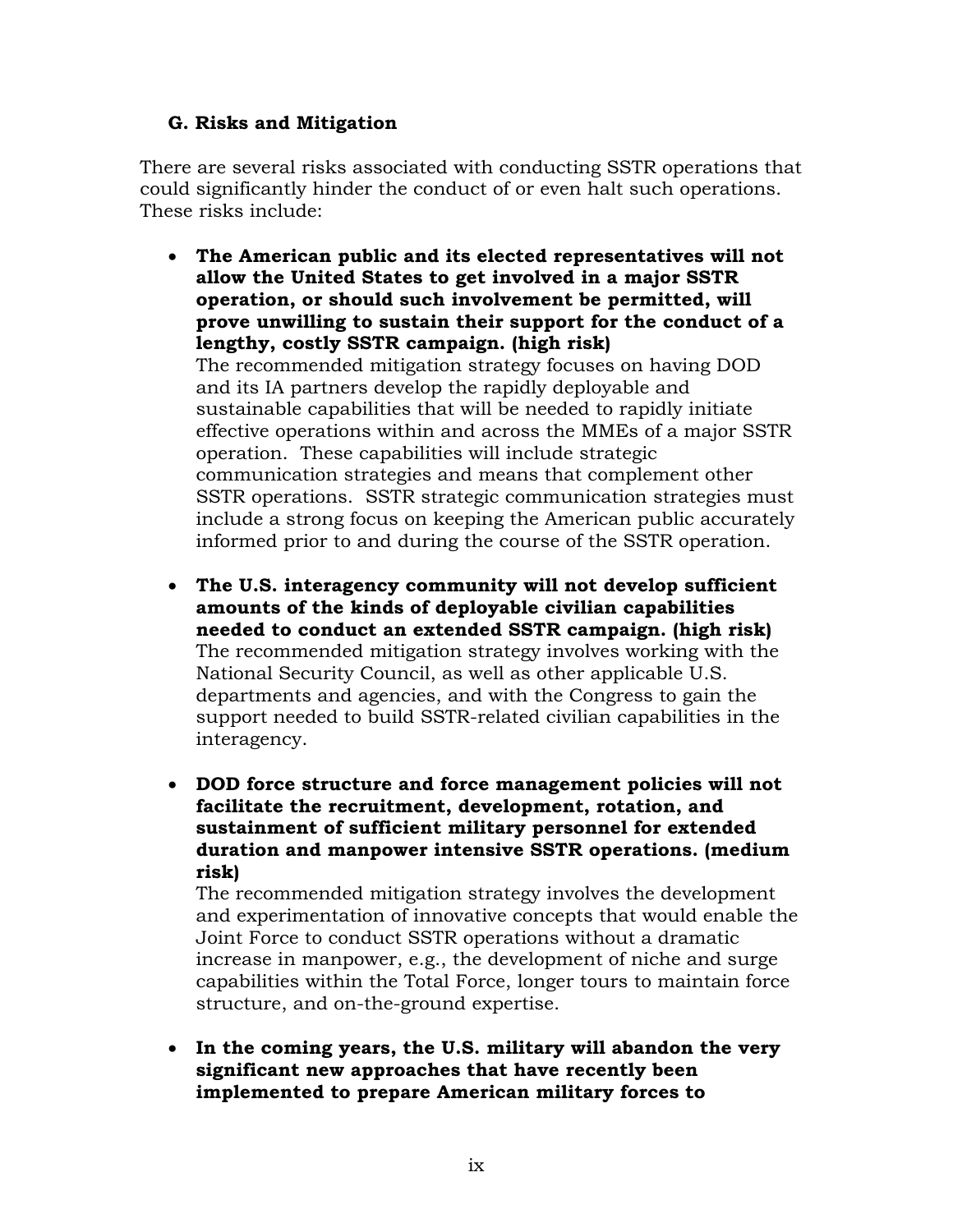#### **effectively conduct multi-dimensional SSTR operations. (low risk)**

The recommended mitigation strategy is to ensure that U.S. military personnel are taught at all levels during their training and Professional Military Education (PME) to understand the importance of SSTR operations for U.S. national security and to recognize these operations as one of their most important and challenging missions.

• **Multiple external actors, including the U.S. military and interagency elements, will prove unable to integrate their efforts across the SSTR operation's multidimensional mission elements with those of the existing or new host nation government during a high end SSTR operation and thus the operation will not succeed in creating the new domestic order or a viable peace.[2](#page-12-0) (low risk)** The recommended mitigation strategy is to give priority to developing and exercising integration mechanisms for the planning and conduct of SSTR operations.

 $\overline{a}$ 

<span id="page-12-0"></span><sup>2</sup> Peace becomes viable when the capacity of domestic institutions to resolve conflict peacefully prevails over the power of obstructionist forces. (Eds; Covey, Dziedzic and Hawley, The Quest for a Viable Peace, p. 14)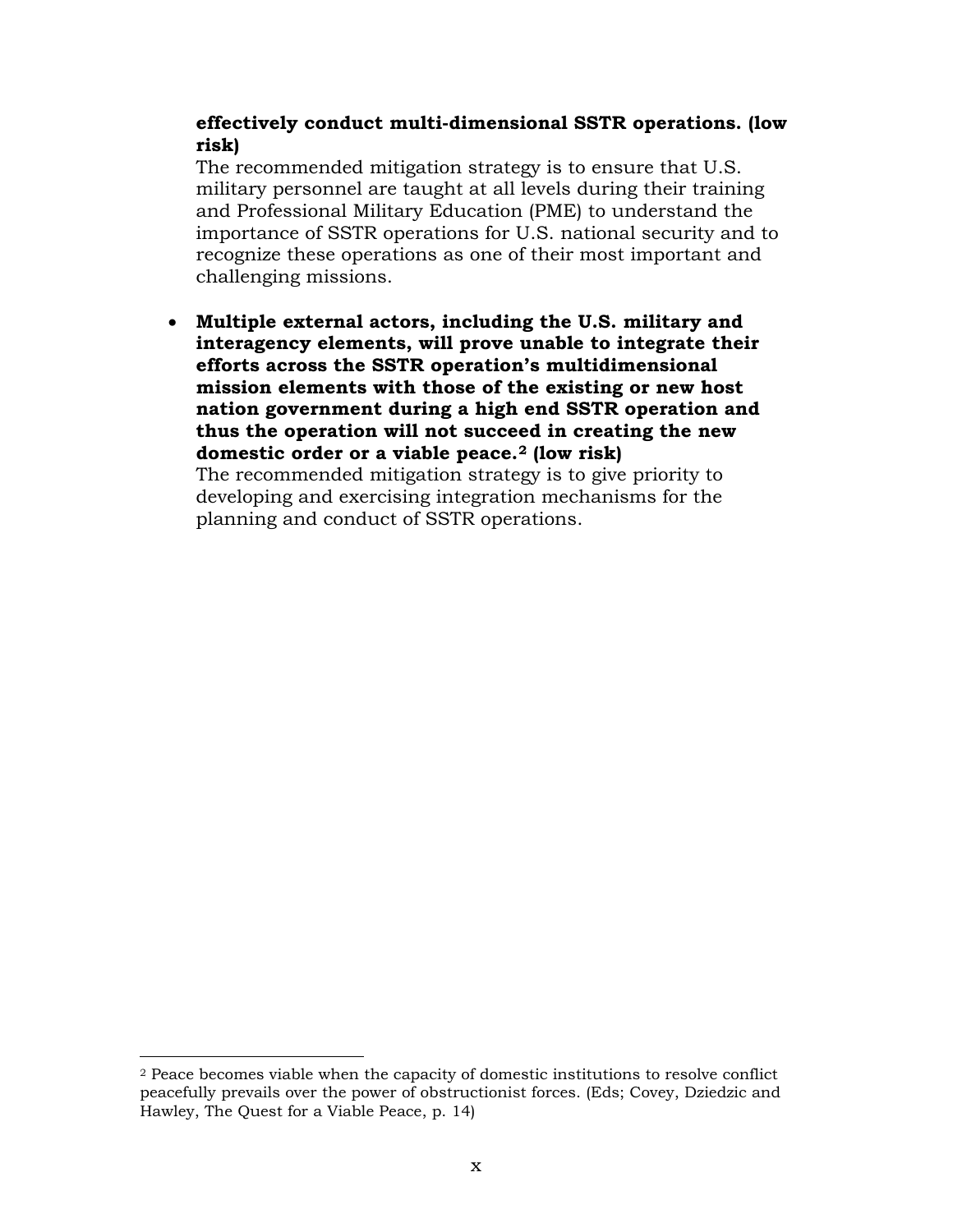### <span id="page-13-0"></span>**1. Purpose**

The purpose of the *Military Support to Stabilization, Security, Transition, and Reconstruction (SSTR) Operations Joint Operating Concept* [hereafter cited as the *Military Support to SSTR Operations JOC*] is to describe how the future Joint Force Commander (JFC) will provide military support for stabilization, security, transition, and reconstruction operations within a military campaign in pursuit of national strategic objectives in the 2014- 2026 time frame. This joint operating concept posits an operational level solution for a very challenging future military problem: how the Joint Force can more effectively prepare for and conduct SSTR operations to assist governments or regions under serious stress. Additionally, this JOC identifies the operational capabilities required for achieving military campaign objectives and effects in support of national strategic endstates.

Additionally, this *Military Support to SSTR Operations JOC* will provide the basis for experimentation and exercises addressing the conduct of such operations. It will influence subsequent concept development regarding military support to SSTR operations and will provide a basis for force development guidance that could result in doctrine, organization, training, materiel, leader development and education, and personnel and facilities (DOTMLPF) changes associated with the development of the enhanced capabilities needed to successfully conduct future SSTR operations.

### <span id="page-13-1"></span>**2. Scope**

The *Capstone Concept for Joint Operations* (CCJO) establishes the foundation for the military support to SSTR operations. It emphasizes that the Joint Force must be capable of successfully conducting stability operations prior to, during, and after combat operations or as a standalone mission. The CCJO defines stability operations as inherently interagency operations. In carrying out these integrated operations, the Joint Force may be required to establish a safe, secure environment and initiate reconstruction efforts to facilitate transition to civilian control. The Joint Force may also be required to provide security, initial humanitarian assistance, limited governance, restoration of essential public services, and similar types of assistance typically required in reconstruction efforts.[3](#page-13-2)

<span id="page-13-2"></span> $\overline{a}$ <sup>3</sup> *Capstone Concept for Joint Operations*, Version 2.0, August 2005, page 9, paragraph 3.E.2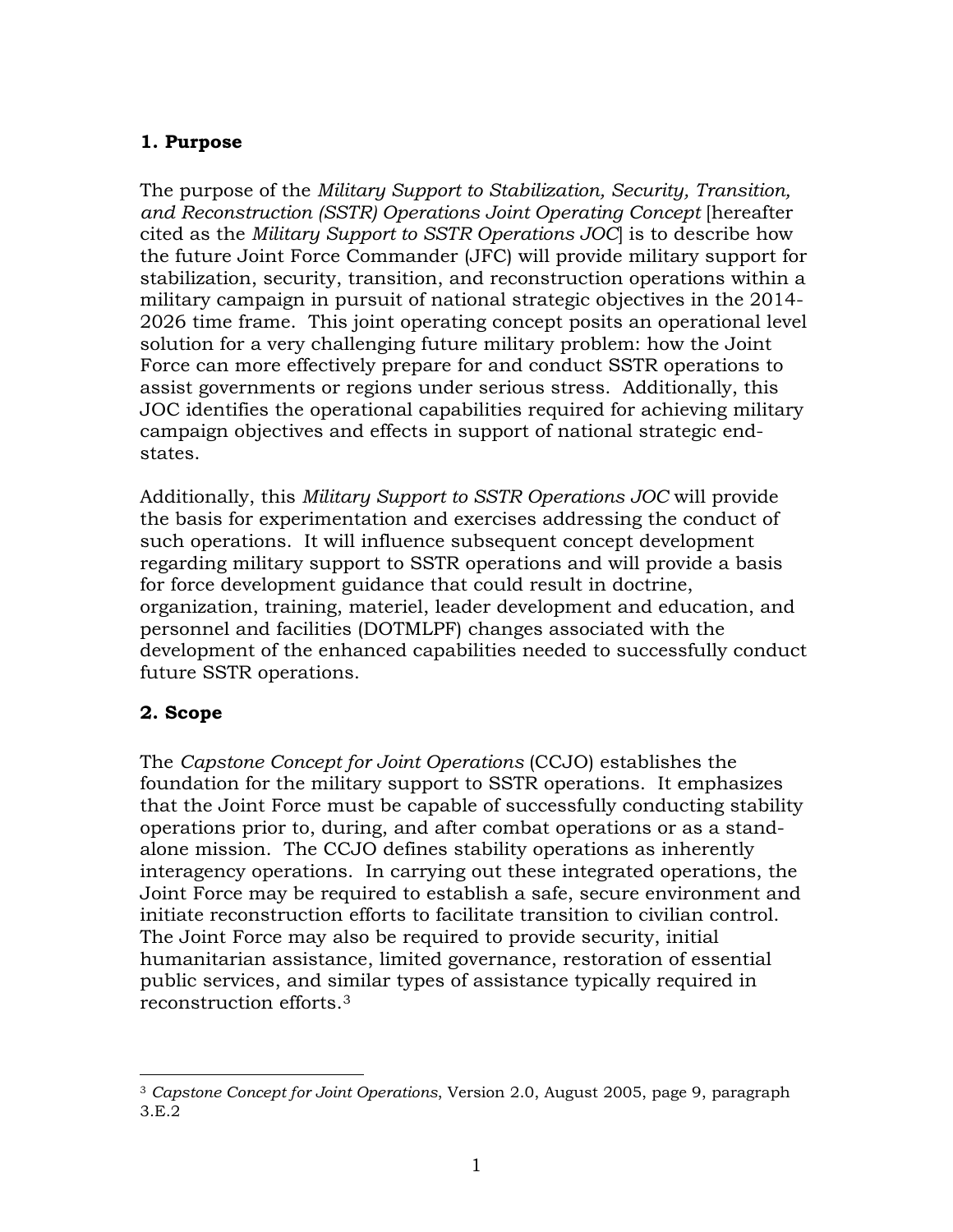#### <span id="page-14-0"></span>**2.a. Defining Military Support to SSTR Operations[4](#page-14-1)**

Using the CCJO as a guiding framework, this *Military Support to Stabilization, Security, Transition, and Reconstruction Operations JOC* focuses on the full range of military support that the future Joint Force might provide in foreign countries across the continuum from peace to crisis and conflict in order to assist a state or region that is under severe stress or has collapsed due to either a natural or man-made disaster. SSTR operations are highly integrated interagency operations that involve a carefully coordinated deployment of military and civilian, public and private, U.S. and international assets. Accordingly, this JOC adheres to National Security Presidential Directive (NSPD) 44 - *Management of Interagency Efforts Concerning Reconstruction and Stabilization* by recognizing that the Secretary of State is the designated lead of U.S. Government (USG) efforts to prepare, plan for, and conduct SSTR activities. Therefore, the U.S. military will conduct SSTR operations in support of a broader USG effort to advance U.S. interests by restoring an existing government or establishing a new social, economic, and political domestic order in the short-term, and in the longer term, by establishing conditions for a sustainable peace.<sup>[5](#page-14-2)</sup>

The central elements of SSTR operations that are conducted to assist a state or region under serious stress are: stabilization, security, transition, and reconstruction. **Stabilization** involves activities undertaken to manage underlying tensions, to prevent or halt the deterioration of security, economic, and/or political systems, to create stability in the host nation or region, and to establish the preconditions for reconstruction efforts. **Security** involves the establishment of a safe and secure environment for the local populace, host nation military and civilian organizations as well as USG and coalition agencies, which are conducting SSTR operations.[6](#page-14-3) **Transition** describes the process of shifting the lead responsibility and authority for helping provide or foster security, essential services, humanitarian assistance, economic

<span id="page-14-1"></span> $\overline{a}$ <sup>4</sup> Unless otherwise specified, definitions within this section are not doctrinal. These definitions provide a baseline for common terms within the *Military Support to SSTR Operations JOC*.

<span id="page-14-3"></span><span id="page-14-2"></span><sup>5</sup> A sustainable peace is characterized by: conflict resolved by a domestic political process; security sector is reformed and subordinated to political authority; local institutions maintain the rule of law; the formal economy outperforms the gray/black markets (Eds; Covey, Dziedzic and Hawley, The Quest for a Viable Peace, Table 1.1)  $6$  Joint Publication (JP) 1-02, DOD Dictionary of Military and Associated Terms, defines security as "A condition that results from the establishment and maintenance of protective measures that ensure a state of inviolability from hostile acts or influence. Additionally, the Joint Capability Area (JCA) for "Joint Stability Operations" builds upon the JP 1-02 security definition by including ability to reinforce the perception of security by the populace.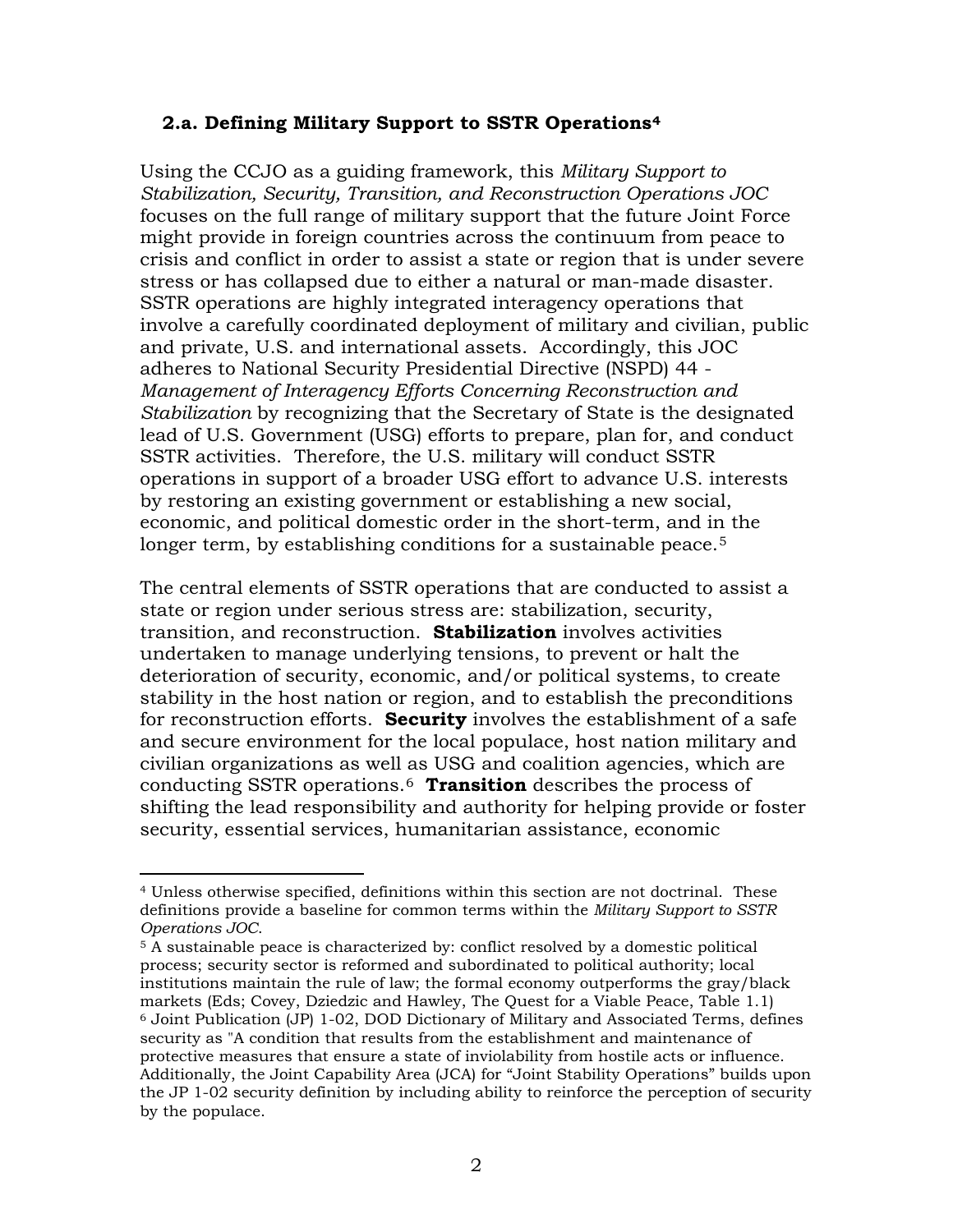development, and political governance from the intervening military and civilian agencies to the host nation. Transitions are event driven and will occur within the major mission elements (MMEs) at that point when the entity assuming the lead responsibility has the capability and capacity to carry out the relevant activities.[7](#page-15-0) Finally, **Reconstruction[8](#page-15-1)** is the process of rebuilding degraded, damaged, or destroyed political, socioeconomic, and physical infrastructure of a country or territory to create the foundation for longer-term development.

This *Military Support to SSTR Operations JOC* addresses how future military operations will be conducted both in response to a crisis and addresses selected routine, military theater security cooperation in order to:

- Assist an existing or new host nation government in providing security, essential public services, economic development, and governance following the significant degradation or collapse of the government's capabilities due to internal failure or as a consequence of the destruction and dislocation of a war[9;](#page-15-2)
- Provide support to stabilize and administer occupied territory and care for refugees in major combat operations fought for limited objectives that fall short of forcibly changing the adversary regime;
- Support a fragile national government that is faltering due to serious internal challenges, which include civil unrest, insurgency, terrorism and factional conflict;
- Assist a stable government that has been struck by a devastating natural disaster;
- Provide limited security cooperation assistance to a state that is facing modest internal challenges; and

<span id="page-15-0"></span> $\overline{a}$ <sup>7</sup> In some cases, there will be two leadership transitions, the first between external military forces and external civilian agencies, and the second between the external civilian agencies and the new host nation government. However, in other cases the military will be in support of a civilian lead and the first transition will hand off responsibility from civilian to host nation agencies and organizations.

<span id="page-15-1"></span><sup>8</sup> The JCA "Joint Stability Operations" defines reconstruction as "the ability to rebuild the critical systems or infrastructure (i.e. physical, economic, justice, governance, societal) necessary to facilitate long-term security and the transition to legitimate local governance. It includes addressing the root cause of the conflict. Reconstruction is likely to be a civil led effort."

<span id="page-15-2"></span><sup>9</sup> In the case of the beleaguered fragile government, noted above, the armed opposition may take the form of an insurgency. In such cases, the SSTR operation is called a counterinsurgency (COIN) operation.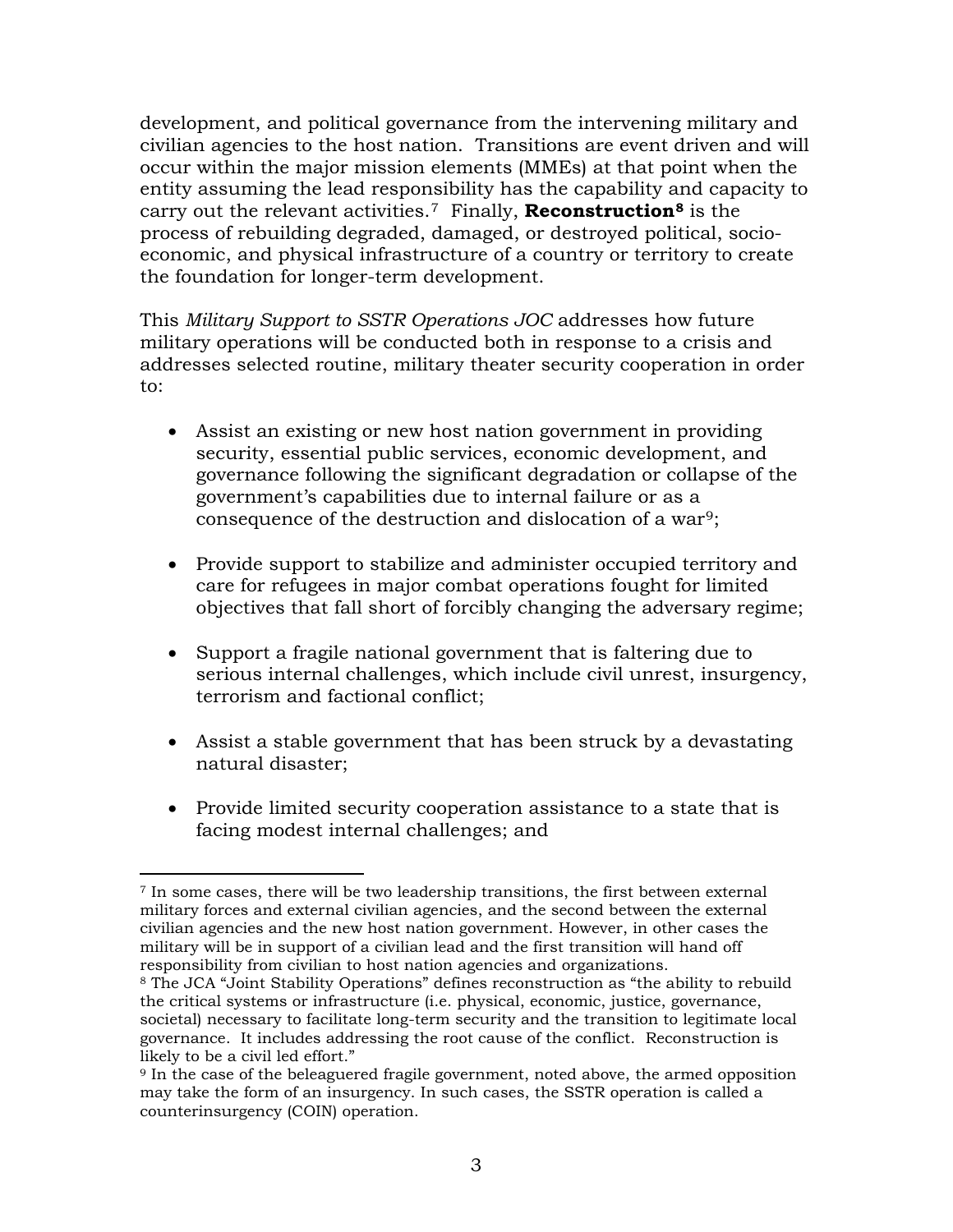• Provide military assistance and training to partner nations in order to build their capability and capacity to conduct SSTR operations at home or abroad.

The circumstances under which the United States might become involved in SSTR operations can vary greatly. In some cases, the United States will be asked by a nation under stress to provide assistance, or the United States may also elect to conduct SSTR operations without an invitation from the local government. The decision to participate in SSTR operations will be made by the President, in consultation with the Secretaries of State and Defense. Once the decision is made to conduct SSTR operations, the United States can participate in either a leading or supporting role and, in some cases, in the context of a mandate from the United Nations Security Council. If it is the lead country, the United States will generally assume responsibility for planning and coordinating most of the activities within the operation; whereas in a supporting role, the United States will offer limited, targeted assistance to the host nation or international organization(s) conducting the operation.

### <span id="page-16-0"></span>**2.b. Campaign Framework for SSTR Operations**

The *Capstone Concept for Joint Operations* establishes a new framework, which emphasizes that a campaign within theater conflicts generally consists of six simultaneous lines of effort—*shape, deter, seize the initiative, dominate, stabilize,* and e*nable civil authority* (See Figure 2)*.*  The CCJO campaign framework provides a means to plan, execute, and assess campaigns in an integrated manner. The simultaneous execution of activities within each line of effort reinforces the need to continuously consider activities across all lines of effort during planning and execution. This approach also captures the varying levels of activity within each line of effort over time that may be required to achieve priority objectives.[10](#page-16-1)

<span id="page-16-1"></span> $\overline{a}$ <sup>10</sup> *Capstone Concept for Joint Operations*, Version 2.0, August 2005, D-2.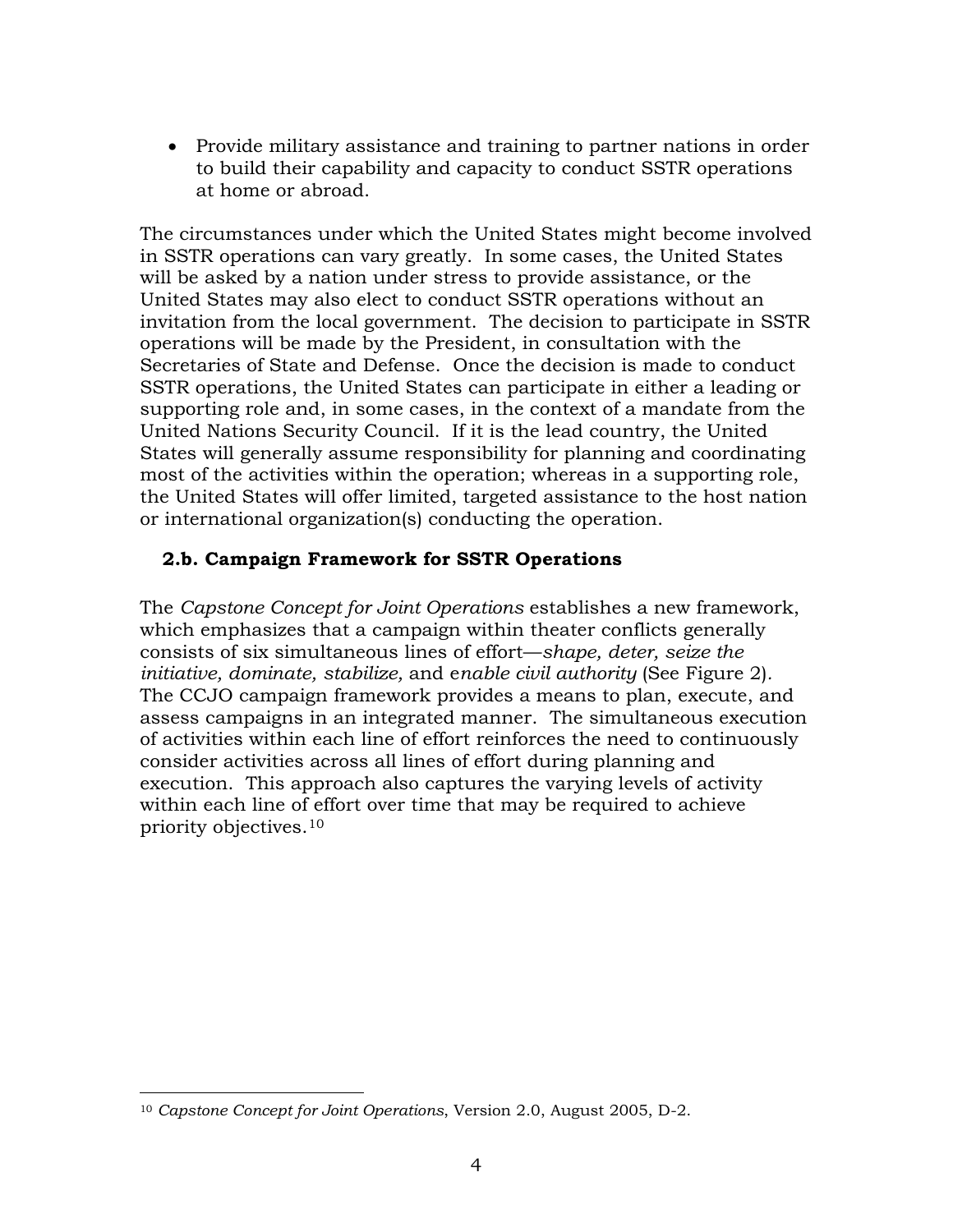<span id="page-17-1"></span>

#### **Figure 2. CCJO Lines of Effort**

Thi*s JOC* posits that the more challenging types of SSTR operations are those that seek to build a new domestic order in a defeated or failed state and are carried out in a contested security environment. In such circumstances, the Joint Force Commander will be required to simultaneously conduct a military campaign with multiple lines of effort, including conventional and irregular offensive and defensive operations, while providing support to USG and coalition agencies undertaking SSTR efforts. It is precisely the challenge of integrating military full spectrum operations with the SSTR efforts of other USG agencies and often multinational partners that requires us to develop innovative ways and means for the Joint Force to conduct major combat and SSTR operations simultaneously.

### <span id="page-17-0"></span>**2.c. A Broader View of "Stability Operations"**

The scope of this JOC is a sub-set of the broader view of stability operations outlined DOD Directive (DODD) 3000.05, *Military Support to Stability, Security, Transition, and Reconstruction Operations*. DODD 3000.05 defines **stability operations** as "military and civilian activities conducted across the spectrum from peace to conflict to establish or maintain order in states and regions." The directive goes on to define **military support to stability, security, transition and reconstruction (SSTR)** as "DOD activities that support USG plans for **stabilization, security, reconstruction, and transition operations**, which lead to sustainable peace while advancing U.S. interests." While the scope of this JOC is more limited than DODD 3000.05, the activities described in this JOC are consistent with and support the directive.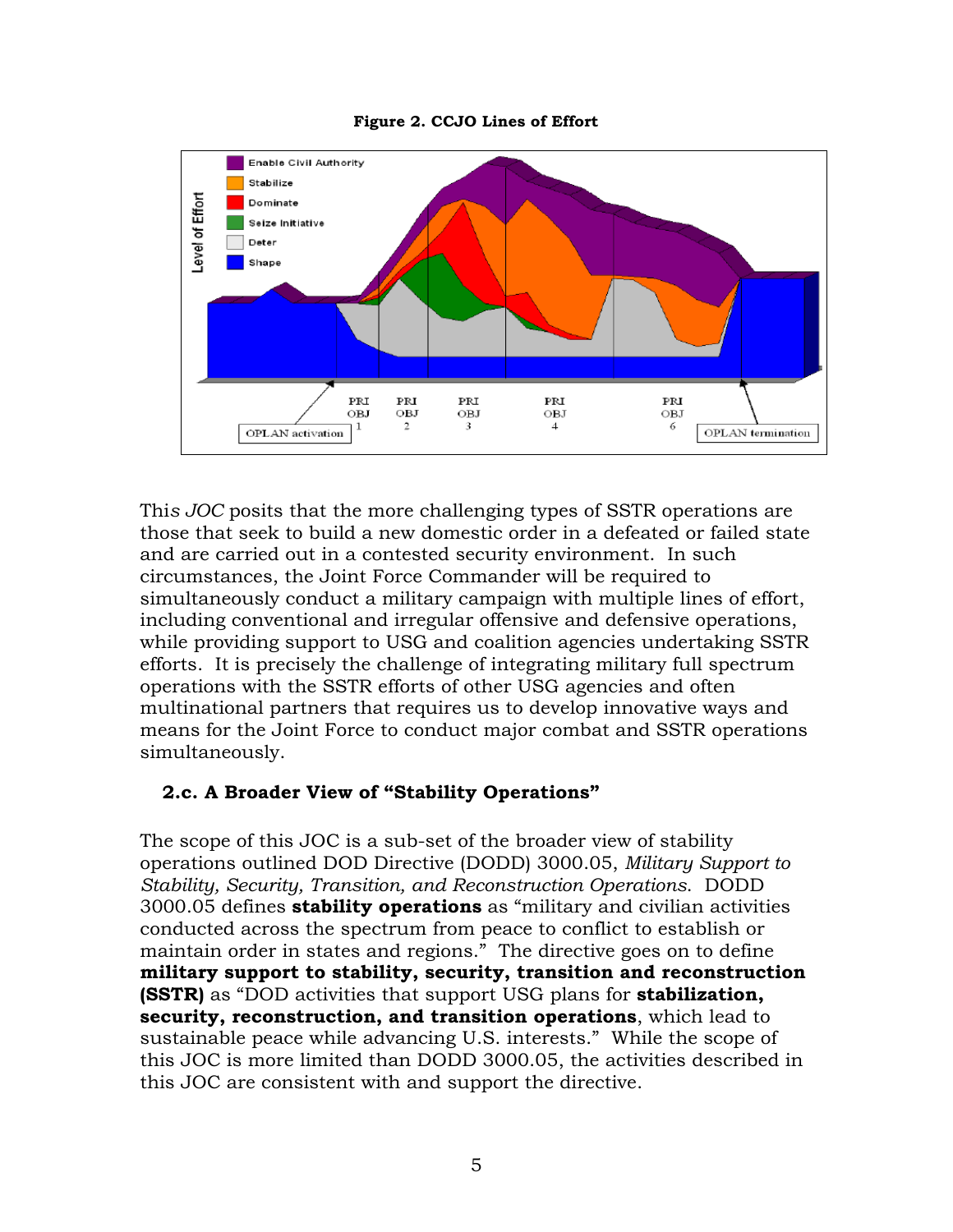Some U.S. military publications, including Joint Publication (JP) 3.0, *Joint Operations,* and Army Field Manual (FM) 3-0, *Operations* have defined "stability operations" much more broadly than the SSTR operations addressed in this joint operating concept. These publications emphasize that any major military operation abroad will almost certainly involve the full spectrum of operations, that is, the simultaneous conduct of offensive, defensive, and stability operations.

Such conduct of full spectrum operations is distinct from phasing. Commanders combine the three types of operations according to the situation throughout the campaign. The relative emphasis the JFC places among these three types of operations will vary across the continuum of military operations and will also vary significantly within operations of the same type based on the USG desired strategic end state, military campaign objectives and desired effects and the specific situation. A major combat operation, for example, will require the simultaneous conduct of offensive, defensive, and stability operations. According to this paradigm, any ongoing SSTR operation will also likely involve a mix of offensive, defensive, and stability operations, with the precise mix among these three operations during a given time period varying substantially within the overall area of operations.<sup>11</sup> The more expansive definition of stability operations includes all of the military actions undertaken to support governments under serious stress that are identified above and discussed within this *Military Support to SSTR Operations JOC*. However, the broader stability operations category also includes the full range of American military engagement and security cooperation activities undertaken in peacetime to shape the international security environment in ways that protect and advance U.S. national interests.

While a wide variety of theater security cooperation activities could play a significant role in creating more favorable conditions for the conduct of a particular SSTR operation, the *Military Support to SSTR Operations JOC* does not include the full spectrum of shaping/security cooperation activities as elements of SSTR operations. This JOC does, however, encompass those theater security cooperation activities that *directly* lay the foundation for conduct of military support to SSTR operations or seek to prevent the destabilization of a particular state or region. These activities include:

<span id="page-18-0"></span> $\overline{a}$ <sup>11</sup> According to Army Field Manual 3-0, *Operations*: "The proportion of offense, defense, and stability operations varies with changes in the nature of the operation, where it falls on the spectrum of conflict, and the military requirements….[S]tability operations predominate during peace operations and counterinsurgency. Offensive and defensive operations predominate during major combat operations, although stability operations are prominent."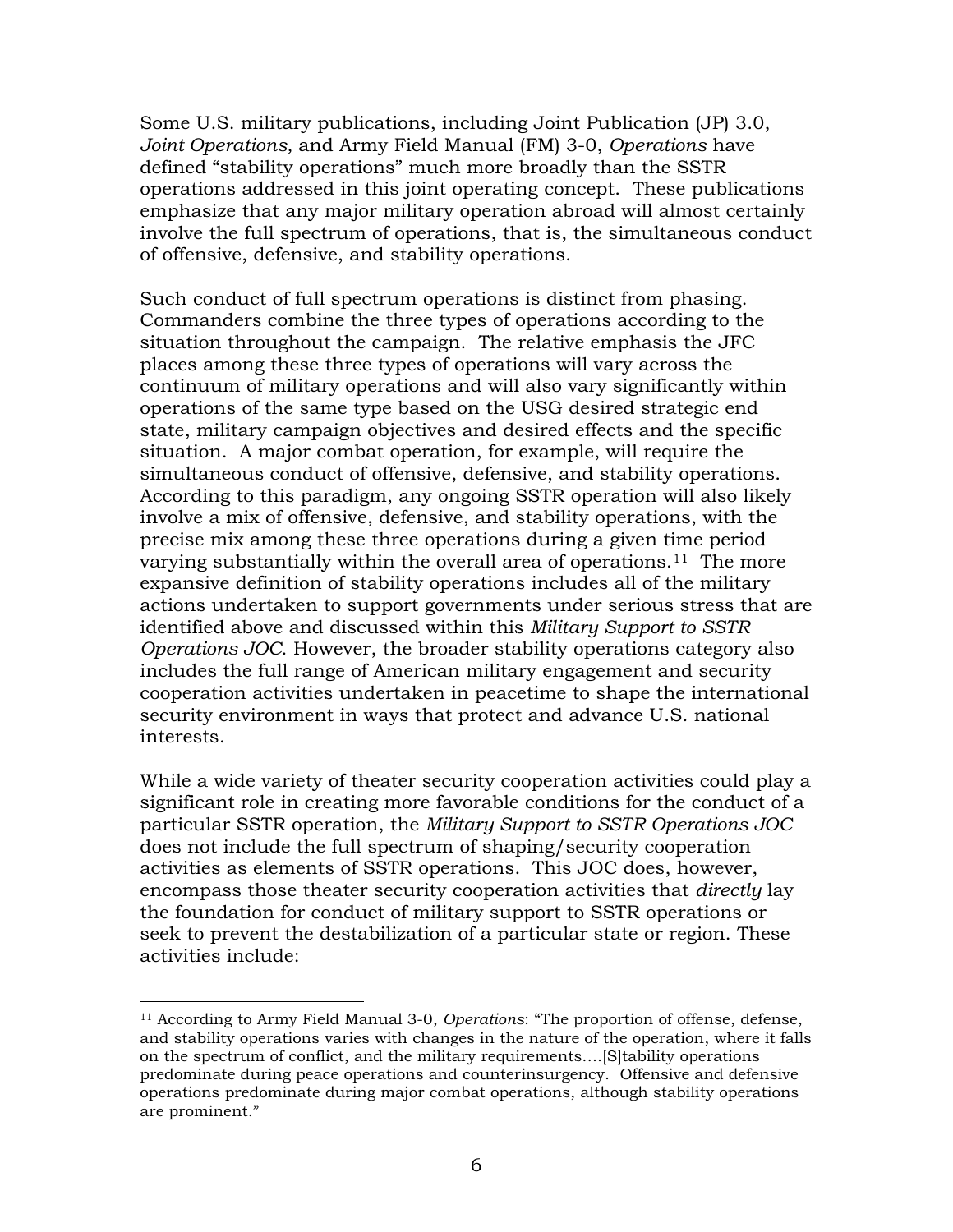- Helping partner militaries improve their SSTR related capabilities for employment internally or abroad;
- Conducting multinational experiments to enhance collective planning and execution of SSTR operations; as well as
- Military assistance activities, which are undertaken to help beleaguered states address internal instability challenges and thus avert failure that could trigger a responsive SSTR operation.

The *Military Support to SSTR Operations JOC* also recognizes that many other types of theater security cooperation activities could help support the successful conduct of a specific SSTR operation. For example, routine security cooperation, including security assistance programs, bilateral and multinational exercises, military-to-military consultations and the like, that help build positive political and defense relationships with individual states can prove very useful when the U.S. Government needs to conclude transit, staging, or basing arrangements that are critical to conducting a specific SSTR operation.

While routine security cooperation activities certainly can bear fruit during the mounting of a major U.S. crisis response like SSTR operations, they are undertaken in pursuit of broader U.S. national security objectives, that is, in support of the "assure, dissuade, deter, and defeat" aspects of the *National Defense Strategy*. Consequently, this *Military Support to SSTR Operations JOC* does not encompass the full range of shaping and security cooperation activities.

Figure 3 depicts both the broad definition of stability operations and the narrower view of SSTR operations, which are the subject of this *Military Support to SSTR Operations JOC*.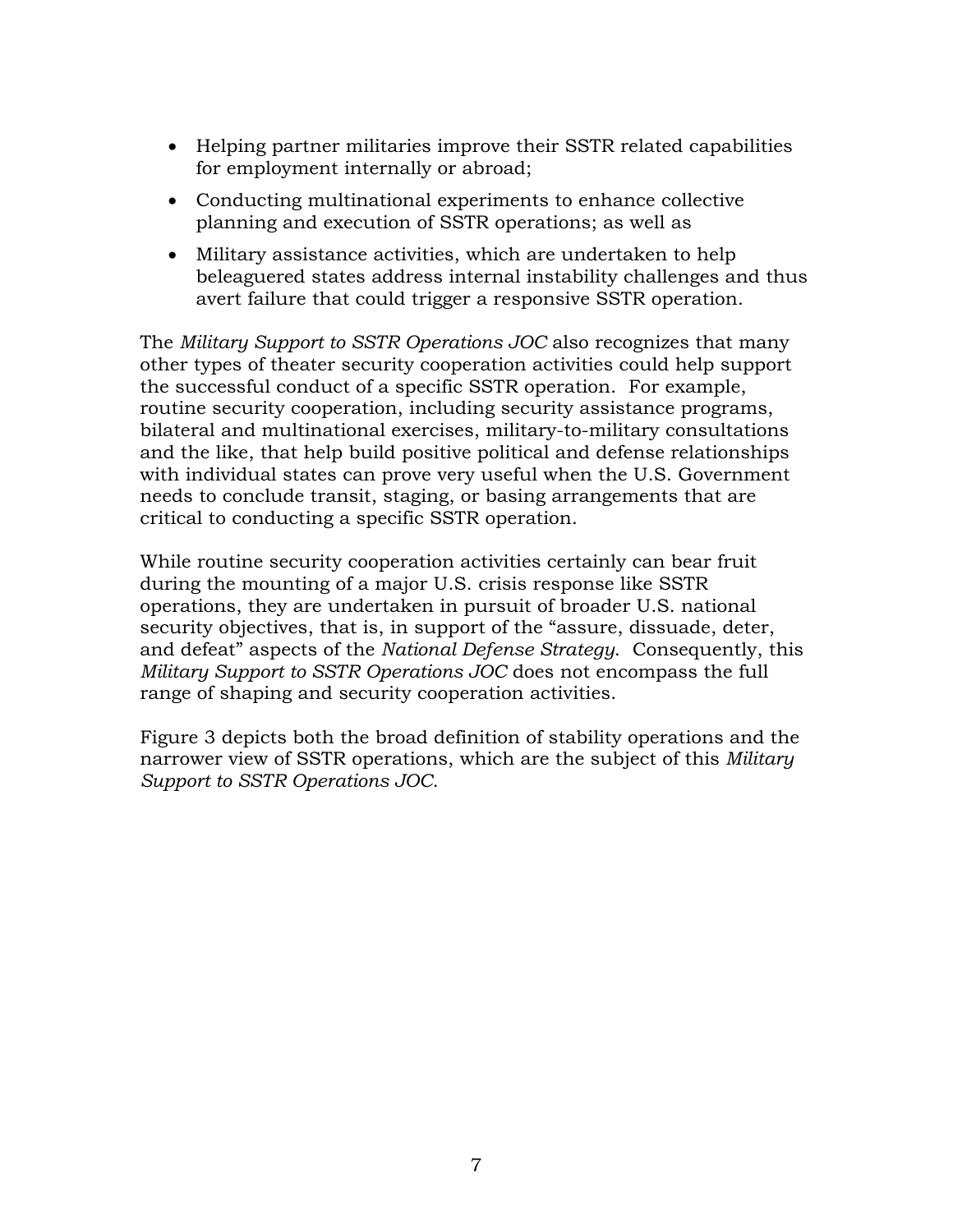<span id="page-20-0"></span>

**Figure 3. Military Support to SSTR Operations**

Figure 3 illustrates that the broader approach to stability operations includes all of the military actions undertaken to support governments under serious stress as well as the full range of American military engagement and security cooperation activities undertaken in peacetime to shape the international security environment in ways that protect and advance U.S. national interests.

Military support to SSTR operations is a sub-set of stability operations. As Figure 3 illustrates, military support to SSTR includes those activities that the Joint Force might conduct in foreign countries across the continuum from peace to crisis and conflict in order to assist a state or region that is under severe stress or has collapsed due to either a natural or man-made disaster. Additionally, military support to SSTR operations includes a variety of theater security cooperation activities that play a direct role in setting the conditions for SSTR operations. These activities include building partner capacity to conduct SSTR operations and/or assisting states in the efforts to cope with internal instability challenges.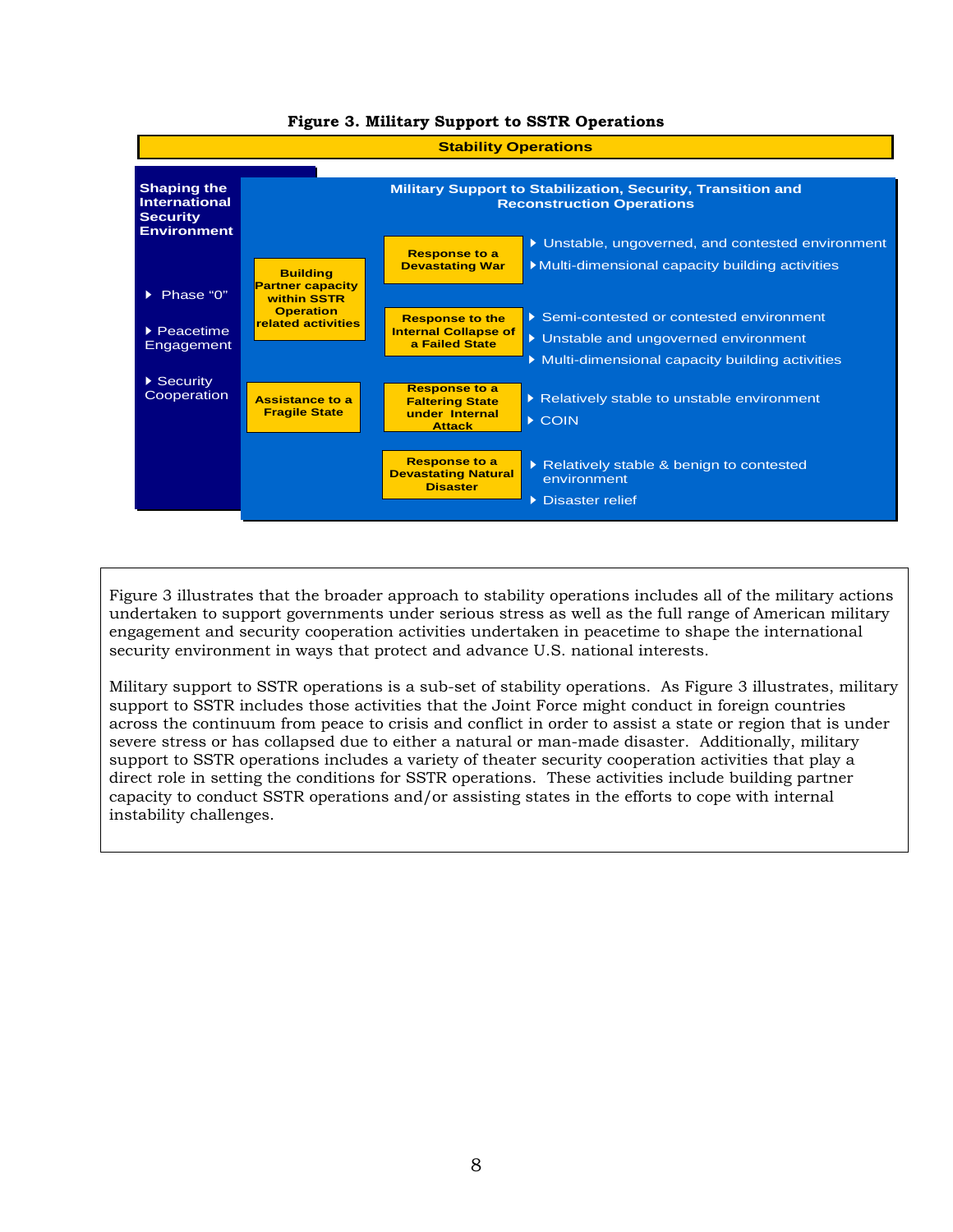### <span id="page-21-0"></span>**2.d. Relationship to Other Joint Operating Concepts**

#### **2.d.(i). Major Combat Operations**

This *Military Support to SSTR Operations JOC* recognizes that SSTR operations can occur independently of MCO, as discussed above, or in combination with MCO in a

**Within the context of a theater conflict campaign, MCO and SSTR operations occur simultaneously and are inextricably linked.** 

theater conflict that includes the commitment to seize and hold former enemy territory, or, more ambitiously, to drive the existing political regime from power. When SSTR operations are conducted simultaneously with MCO, then the MCO and SSTR operations are inextricably linked from the very outset of the campaign and success in both operations is needed to achieve operational and strategic objectives. Planning, preparation and execution activities associated with SSTR operations crosses all lines of effort of the campaign and are not unique to the concluding stage of the conflict, previously called "phase 4."

The planning and conduct of a military campaign that seeks regime change must integrate MCO and SSTR operations in a manner that is focused on both decisively defeating and expelling the adversary regime and "winning the peace" by helping a new host government create a new domestic order. The planning and conduct of more limited objective MCO, one that does not involve forcible expulsion from power of the enemy regime, requires the integration of SSTR activities into the campaign as well.

At any given time, the decisive combat and SSTR aspects of the overall campaign can, if not carefully planned and executed, create serious operational dilemmas for the Joint Force. While conducting major combat operations, the Joint Force Commander (JFC) must ensure that the campaign maintains focus on achieving the desired strategic end states, which is, setting the conditions for achieving stabilization, security, transition, and reconstruction objectives needed to create a new domestic order and a viable peace.

Therefore, within a joint campaign, the JFC, campaign planners, and even individual units, must continually balance their activities across the lines of effort throughout the campaign. For example, during MCO, the JFC should refrain from tasking friendly forces to destroy critical infrastructure needed to maintain security and provide essential services for the general populace, unless its destruction is absolutely necessary to achieve campaign objectives and desired effects. Similarly, care should be taken to actively protect key administrative facilities, ministries and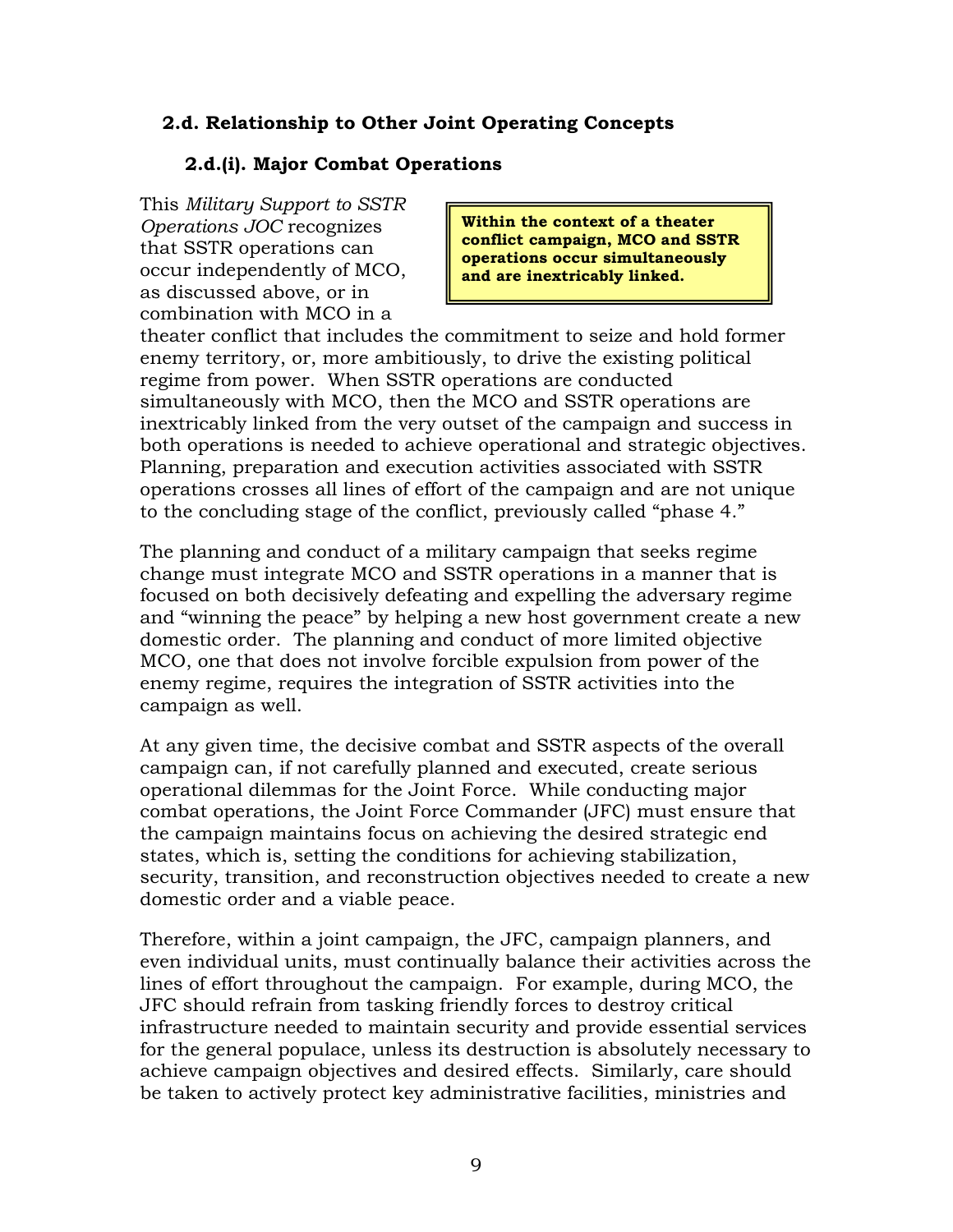the like from destructive attack and from looting, if feasible, because these key assets could be critical for successful SSTR operations by the new host nation government. (See Figure 4).

<span id="page-22-0"></span>



### **2.d.(ii) Deterrence Operations**

Deterrence operations are relevant to certain aspects of the *Military Support to SSTR Operations JOC*. Deterrence achieved via the threat of

**SSTR security cooperation programs can strengthen the militaries of friendly governments and thus contribute to deterring regional conflicts.**

cost imposition or the denial of the prospect of success certainly cannot impact the likelihood of a natural disaster. However, SSTR-related activities that strengthen the ability of a friendly government to create and maintain a safe, secure environment or reduce the grievances of the general populace can certainly impact the calculations of the antagonists wanting to unseat the friendly government through violent means. In addition, a nation's apparent will and capability to prevail in a regional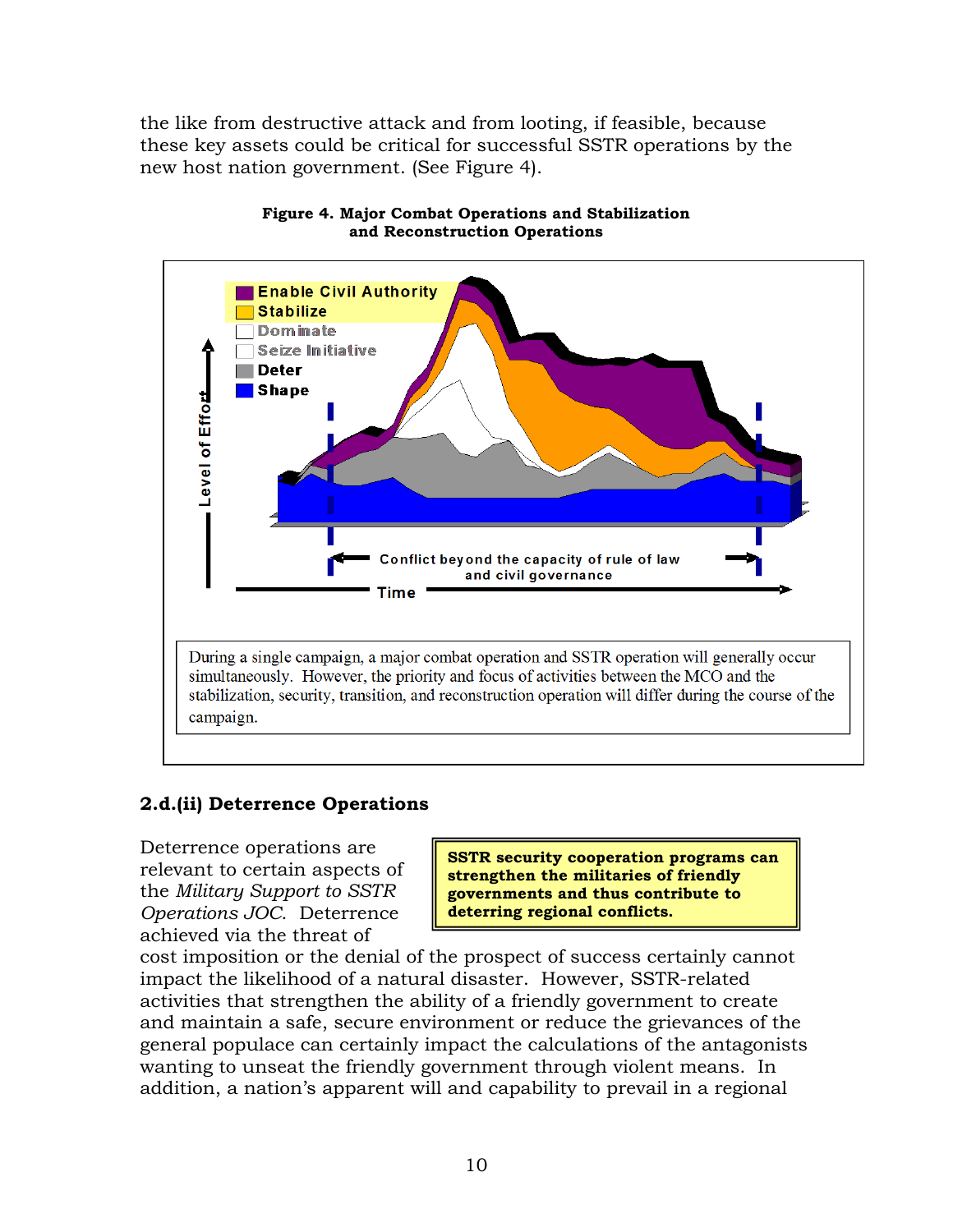conflict, including having the ability to defeat aggression by conducting effective major combat and SSTR operations could be an important factor in deterring such a conflict. Thus, through security cooperation programs, the USG and coalition partners can assist the militaries of friendly governments in developing significant MCO and SSTR capabilities, which can contribute to deterring regional conflicts.

# **2.d.(iii) Homeland Defense and Civil Support**

The main impact of the *Military Support to SSTR Operations JOC* on homeland defense will involve the fact that successful SSTR operations can eliminate or prevent the emergence of a hostile government or ungoverned space that could serve as the breeding ground for hostile groups that hatch plots to threaten U.S. national security interests, including carrying out attacks on the U.S. homeland. Thus, effective SSTR operations can represent an important element of the forward region component of the layered defense concept set forth in the *Homeland Defense and Civil Support JOC.* 

Additionally, the training, organization, and equipping of interagency partners for SSTR operations will have relevance for civil-military

operations that address crises or disasters within the United States.

**SSTR operations can serve as another layer of homeland defense by preventing the emergence of hostile actors that seek to attack the U.S. homeland.**

# <span id="page-23-0"></span>**2.e. Time Frame**

This concept broadly describes how the future Joint Force will be expected to conduct military support to SSTR operations in the 2014- 2026 time frame in support of national strategic objectives. In accordance with the *Capstone Concept for Joint Operations (CCJO*), this JOC applies to operations around the globe conducted unilaterally or in conjunction with multinational military partners and other government and non-government agencies. It envisions military operations conducted within a national security strategy that effectively integrates all instruments of national power.

# <span id="page-23-1"></span>**2.f. Assumptions**

This *Military Support to Stabilization, Security, Transition, and Reconstruction Operations JOC* is premised on the following assumptions:

• The efforts throughout the Department of Defense (DOD) devoted to planning, organizing, training, equipping and otherwise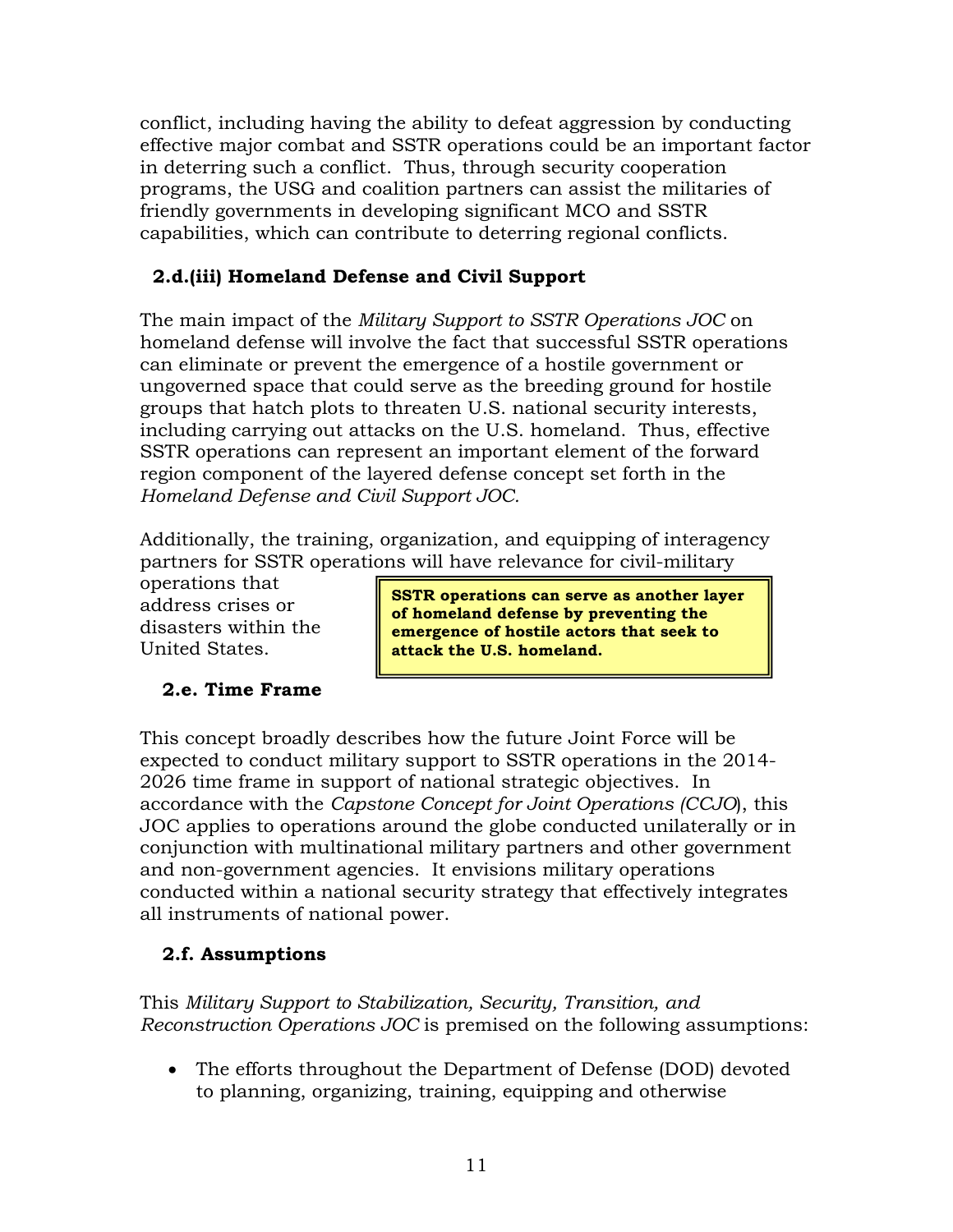preparing to conduct SSTR operations will be very substantial, roughly comparable to those devoted to preparing for major combat operations.

- U.S. Government departments and agencies beyond DOD will develop a core planning and rapidly deployable implementation capability with sufficient capacity for extended, sustained SSTR operations. There is significant risk that this assumption may prove false (see Section 5 - Risks and Mitigation). Moreover, even if civilian capabilities to support SSTR operations double in the next 10-15 years, there will still be a capability gap that the military will be called upon to fill, even in a secure environment.
- DOD will support SSTR operations through the evolution and deployment of the net-centric operational environment (NCOE). The NCOE, whose cornerstone is the Global Information Grid, will provide information transport, information assurance, enterprise services, network management, applications, and knowledge management capabilities to facilitate SSTR operations. The NCOE will link DOD garrison and deployed organizations, and reach back elements to support the full range of military operations. DOD will also work with interagency, coalition, international, regional, nongovernment, and private sector partners who possess capabilities that can contribute to SSTR objectives to ensure that they can effectively share information and collaborate in the assured DOD information environment.

# <span id="page-24-0"></span>**3. The Strategic Setting and the SSTR Military Problem**

### <span id="page-24-1"></span>**3.a. The Strategic Setting**

The United States will continue to face a complex array of security challenges, which are identified in the 2005 *National Defense Strategy* as the traditional, irregular, catastrophic, and disruptive challenges. (See Figure 5).

- **Traditional** challenges will be posed by states employing recognized military capabilities and forces in well-understood forms of military competition and conflict.
- **Irregular** challenges will be those posed by actors employing "unconventional" methods to counter the traditional advantages of stronger opponents.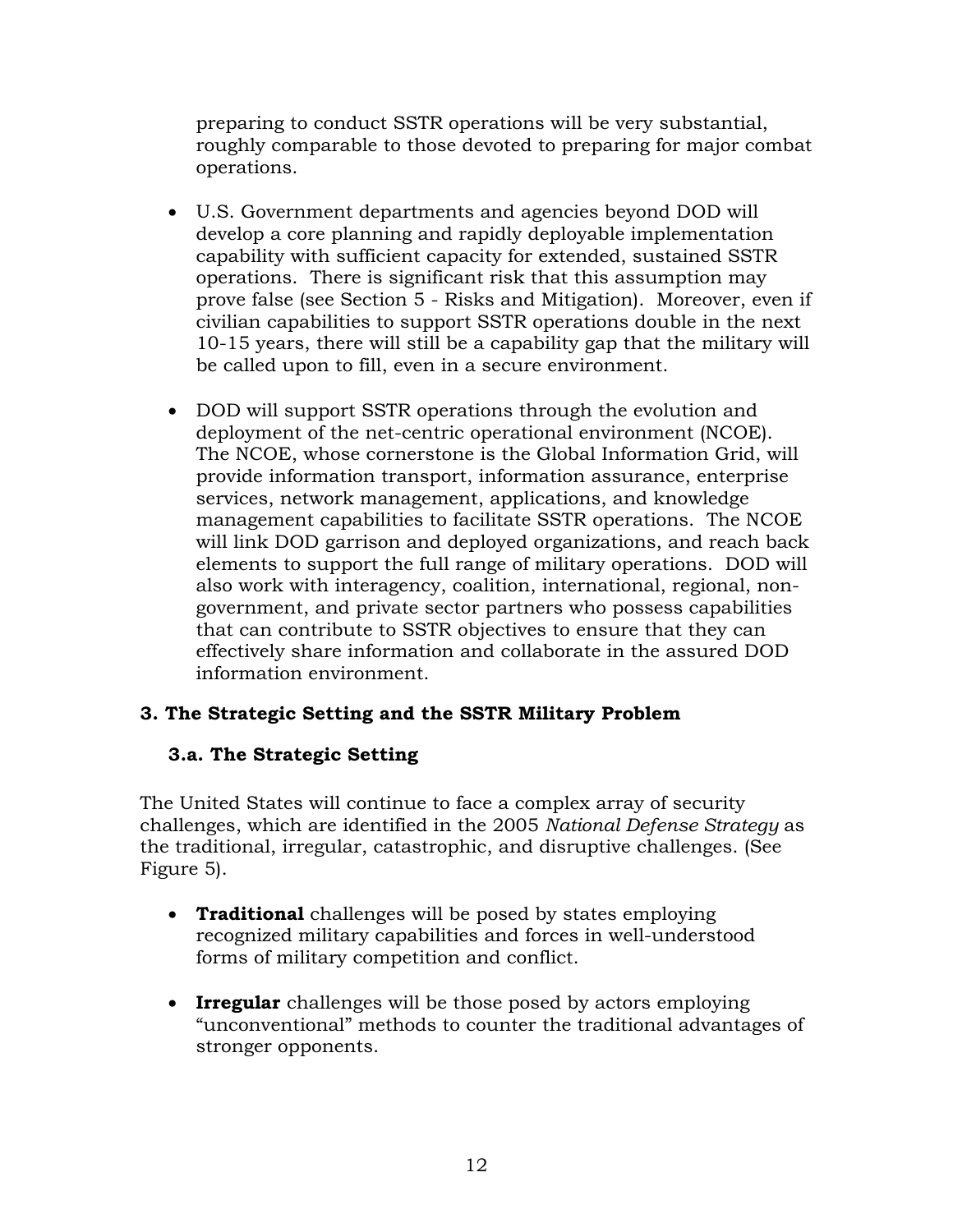- **Catastrophic** challenges will involve the efforts of U.S. adversaries to acquire, possess and possibly use WMD or other capabilities that produce WMD-like effects.
- **Disruptive** challenges will arise from the efforts of adversaries to develop and use breakthrough technologies to negate current U.S. advantages in key operational domains.

The United States will need to integrate the application of the diplomatic, informational, military and economic elements of its national power in order to meet these four challenges. In addition, the Joint Force must be prepared to meet all four of these challenges simultaneously and proportionally within any given area of operation.

 $\overline{a}$ 



#### <span id="page-25-0"></span> **Figure 5. Strategic Challenges**

If the U.S. military conducts a traditional military campaign during a theater war, it will almost certainly include a simultaneous SSTR operation. However, the SSTR operation within the traditional military campaign would most likely be characterized by non-traditional forms of military conflict. Hostile forces will likely opt to attack the Joint Force, U.S. allies, elements of the existing or new host government, and even the local population with various forms of irregular warfare, e.g., terrorism and insurgency. These "spoiler" groups<sup>[12](#page-25-1)</sup> may choose to employ weapons of mass destruction (WMD) or methods producing WMD-like effects to threaten or to attack critical U.S., allied, or host nation targets, should these groups come to possess such weapons. SSTR operations undertaken in the wake of the internal collapse of a failed state that possessed weapons of mass destruction would present "catastrophic" challenges for the intervening military forces conducting the operation. In such a case, highest priority attention will be focused on safely securing and ultimately eliminating the WMD capabilities.

<span id="page-25-1"></span><sup>&</sup>lt;sup>12</sup> Spoiler groups consist of groups who are generally very hostile to the presence and activities of foreign forces and will likely employ political, economic, informational, and violent means to achieve their objectives,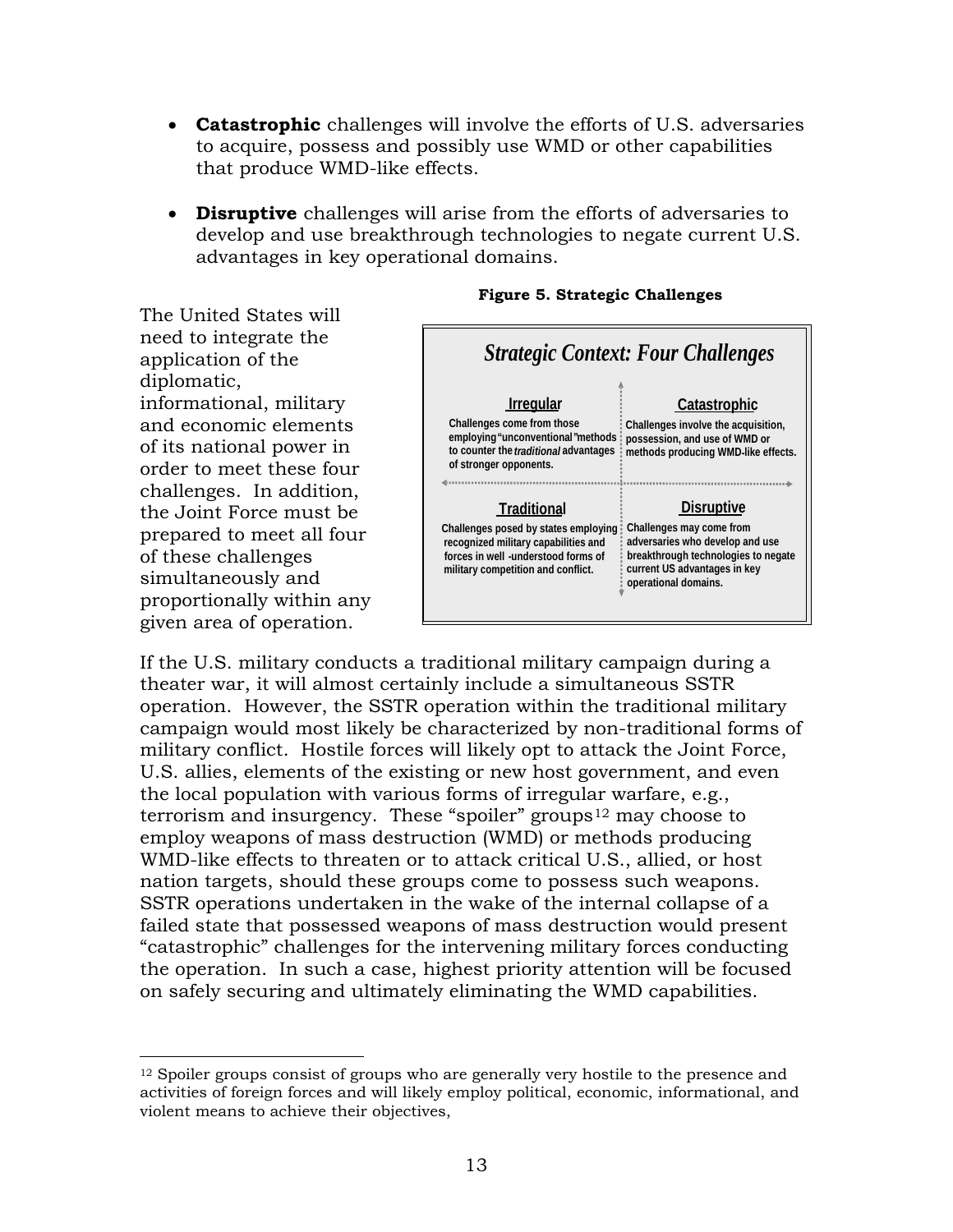#### <span id="page-26-0"></span>**3.b. Key Trends**

There are certain trends in the current strategic environment that will likely figure even more prominently in the years ahead. It will be important to understand these trends, briefly described below, because it is very likely that they will directly impact both the frequency and character of future SSTR operations.

#### **3.b.(i). Failed and Failing States**

The strategic importance of failed or failing states on the world scene has much greater salience in the aftermath of the tragic events of 9/11. Beyond purely humanitarian considerations, the nexus of state failure and transnational terrorism poses potentially catastrophic consequences to international security. Failed or failing states may arise as a result of the effects of globalization, economic collapse, resource competition, corrupt government, and/or failed social infrastructure. Failed or failing states frequently lead to the emergence of ungoverned spaces, which provide opportunities for warlords, crime bosses, tribal leaders, and religious authorities to gain control or compete for power. These groups will appeal to desperate citizens, and may offer sanctuary to criminals and insurgents. Additionally, terrorists, drug dealers, and criminal elements may use ungoverned areas as bases of operation to spread their influence among the indigenous and foreign populations.

### **3.b.(ii). Ethnic and Religious Rivalries**

Post-conflict stabilization, security transition and reconstruction operations during the past decade in the Balkans, Afghanistan, and Iraq have, in some cases, been triggered by and, in all cases, been strongly influenced by serious ethnic and religious differences. While not new, ethnic and religious conflicts pose a serious challenge to secular local authorities and external governments like the United States, which find themselves often conducting SSTR operations in highly charged environments. Moreover, long-standing ethnic, tribal, and religiousbased conflicts are rarely resolved by external force alone but almost only resolved through political means.

Ethnic conflicts tend to arise when identities are challenged by the kinds of major social changes that accompany modernization and globalization. While current ethnic fault lines tend to be geographically centered, in the future, ethnic dynamics may have major impact on regional balances of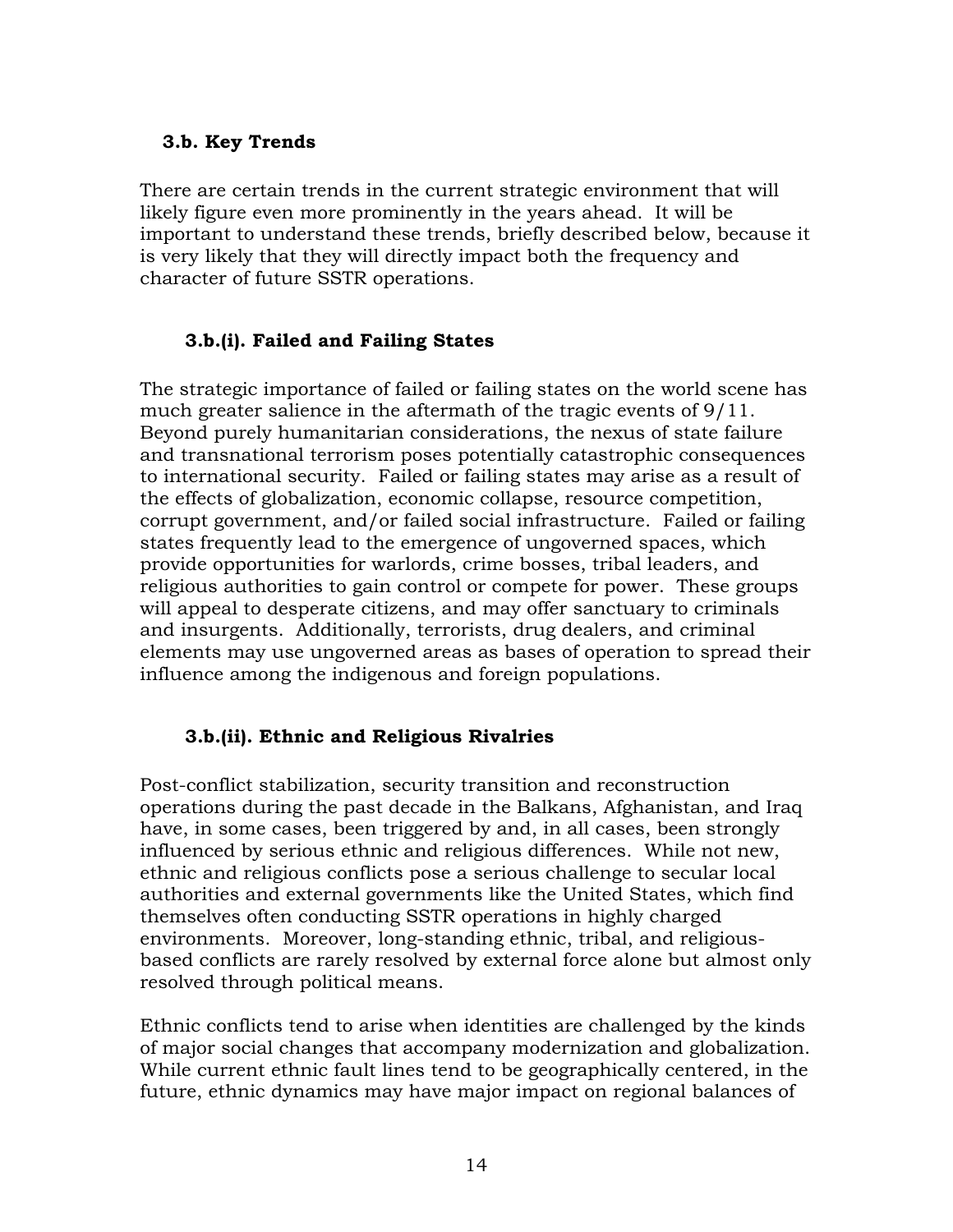power. Recognizing and understanding the ethnic dimension of an environment will remain critical.

Religious ideology is a powerful, driving social and political force. Those seeking national, regional, or global goals of dominance increasingly employ religion, particularly in its most extreme form, as a means to motivate oppressed, impoverished, or culturally adrift populations. Religious fundamentalism is attractive to those who feel victimized or threatened by the cultural and economic impacts of globalization and increased social interconnectivity. Additionally, there is a tendency for religious-based political movements to gain support when secular civic institutions of political authority appear unable to deal successfully with serious challenges, be they local or global in origin.

# **3.b.(iii). Urbanization**

With over 60 percent of the world population living in urban areas by the year 2030, the potential for urban combat significantly increases. In much of the developing world, insurgents and terrorists will exploit the density of major urban centers, finding money and sanctuary among the population and the complex terrain of a modern metropolis. Urban centers can also provide a steady stream of disaffected and unemployed youth, who can be recruited and turned into insurgents or terrorists. Additionally, complex urban terrain often provides insurgents or terrorists with asymmetric advantages, including more lucrative targets and broader support. Where political systems are weak and fragile and the economic base is overwhelmed, the combination of population growth and urbanization will foster instability and increase challenges to political control and public security.

In many of the major urban areas, the government's inability to provide the basic public services heightens the potential for chaos and civil unrest. Critical infrastructure most likely will be austere—water and sewer services in disrepair; limited or compromised electrical service; and inadequate educational opportunities and medical care.

Such cities may be ungovernable and increasingly run by an informal network of politicians, criminal undergrounds, and special-interest groups. The close proximity of various divergent ethnic or religious groups could ignite long-standing tensions, exacerbating already delicate balances. The diverse, fractured nature of the society and its internal instability means that external organizations with special interests or links to the society will likely influence SSTR operations.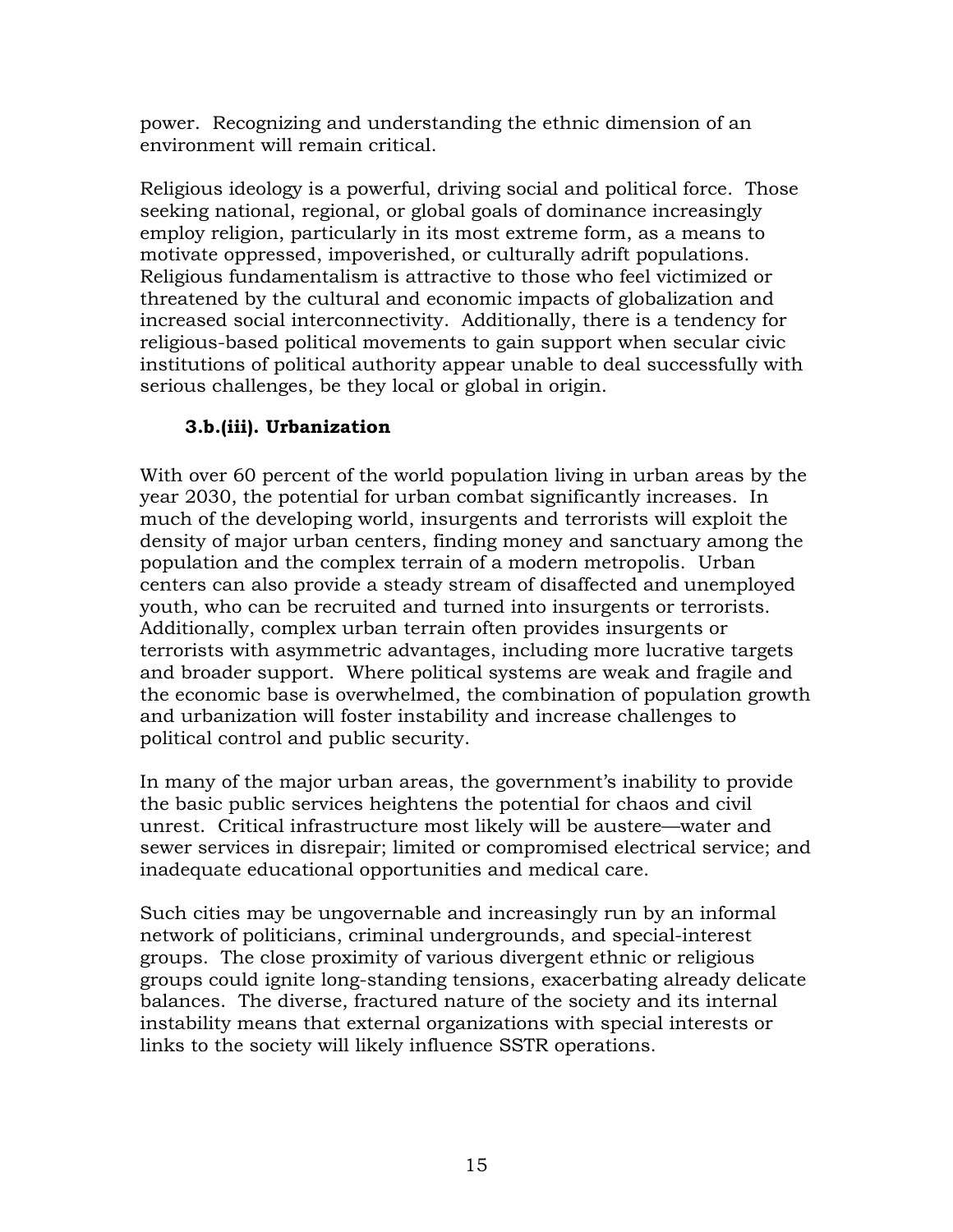#### **3.b.(iv). Networked Global Media**

Since SSTR operations are largely won or lost in the political and information domains, global communications and information dissemination are vital factors. Information will be at the heart of conflicts, permeating and influencing all operations by focusing on changing behavior and perceptions among target audiences. The velocity of information flows and the power of imagery can imbue a tactical act with strategic importance by relaying an out-of-context description or image of that act around the globe in a matter of minutes.

The media will provide a powerful means of influence because societies that have unprecedented access to information will be enormously susceptible to media impact. Media coverage of operations and the realtime dissemination of information will not only affect domestic politics, international relations and strategic interaction, but also have critical political and psychological impacts. Observers throughout the world will interpret actions on the battlefield and their consequences largely through the lens of omni-present media channels (e.g., television, internet, cell phones). Many world media outlets are not held to the legal constraints of "traditional journalism" (e.g., laws of libel, slander). Perversely, the very criminals or spoilers causing instability in fragile states may take advantage of the global media to carry out their operations or manipulate global perceptions of their "grievances."

Modern media information does not always penetrate "traditional cultures" that rely on information through the word of mouth. Moreover, traditional cultures usually defer to the opinions and views of authority figures (e.g., village leaders) rather than to outside media sources. In these cases, if the authority figures accept the legitimacy of the intervening force then it is likely that positive information will resound with the local populace. Conversely, if the legitimacy of the intervening force is criticized by the authority figures then negative, and often false, information can eclipse any positive media information.

### **3.b.(v). Technology Diffusion**

Advances in technology will spur technology diffusion that may enable minor states, non-state groups, and even individuals the ability to acquire and employ WMD and other weapons that produce mass effects. The large numbers of casualties caused by the employment of such weapons could rapidly undermine progress made in SSTR operations. In addition, access to advanced technologies can result in the development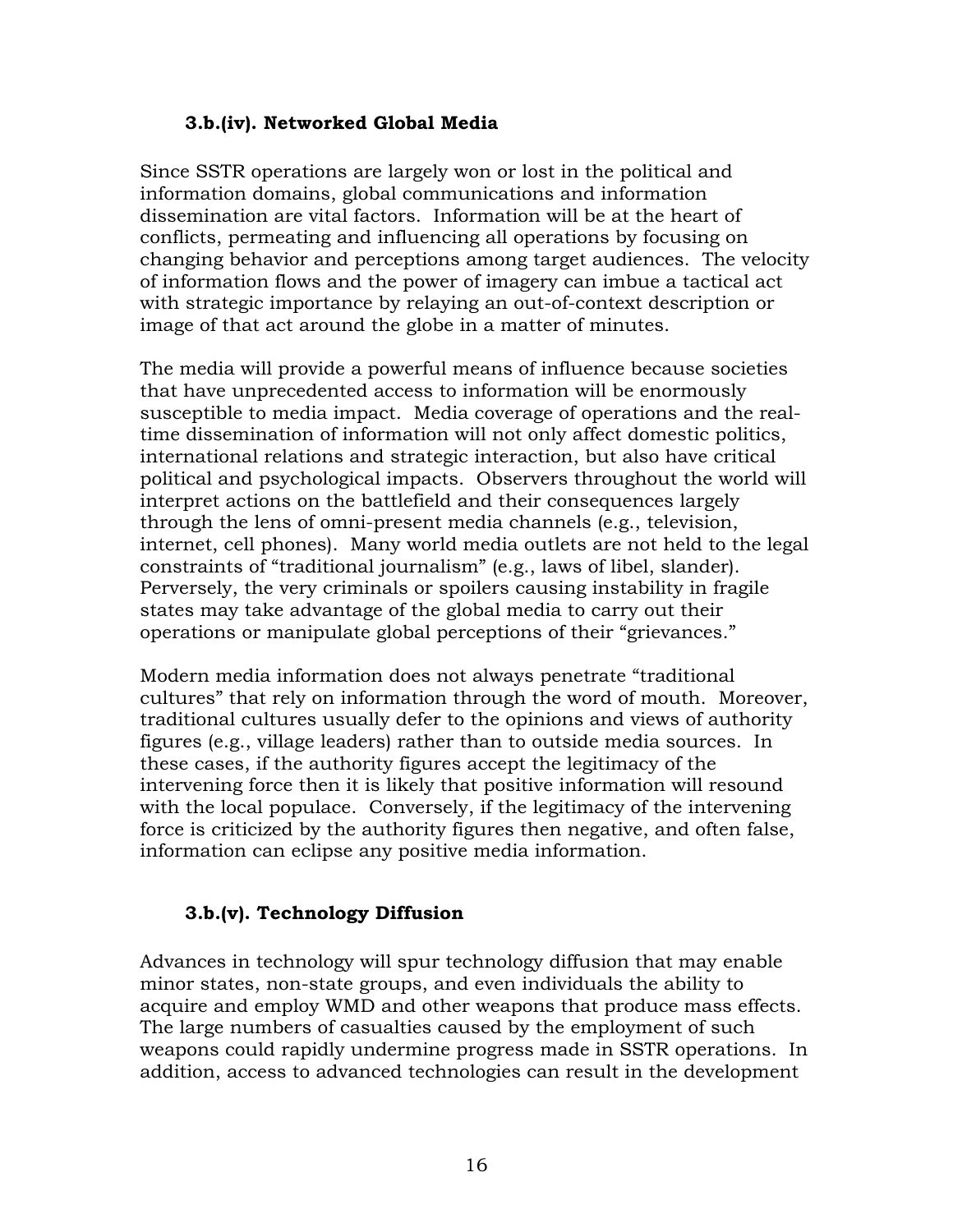and use of highly sophisticated improvised explosive devices (IEDs) to disrupt troop movements and inflict heavy casualties.

# **3.b.(vi). Multiplicity of Actors**

Another complicating factor is the proliferation of actors in the future security environment such as non-governmental organizations, private voluntary organizations, private companies, news organizations, and commercial security companies. The engagement of non-DOD actors dramatically increases the complexity of trying to characterize the battle space, determining who is supportive of U.S. efforts, who is neutral, and who is the enemy.

Globalization is producing intensified international interaction on a wide range of issues, often creating friction as the many cultures, religions, governments, people, organizations, and economic networks collide in highly competitive global settings. Increased economic globalization and the development of advanced information systems are generating enhanced worldwide awareness, as noted previously. This has influenced national and non-governmental policies and has resulted in increased roles for the United Nations, regional, non-governmental, and international organizations. When political circumstances allow the establishment of a U.N. Security Council mandate for SSTR operations, the United Nations should assume the responsibility of facilitating the unity of effort for all task execution and coordination.

### <span id="page-29-0"></span>**3.c. The Most Challenging Military Problem Associated with Military Support to SSTR Operations**

The Joint Force of the 21st Century will face formidable challenges in the enormously complex and uncertain international security environment, some of whose most salient features are discussed above. In the era of the "long war" against global terrorist networks, serious shocks—both natural and man-made—will have the potential to push a fragile nationstate or region into a deteriorating spiral of stresses on multiple elements of the government and society.

If a national government is weak, corrupt, incompetent, or non-existent then a triggering shock can seriously exacerbate an already difficult situation, producing widespread suffering, growing popular grievance, and often civil unrest, all of which can be intensified by several interrelated factors: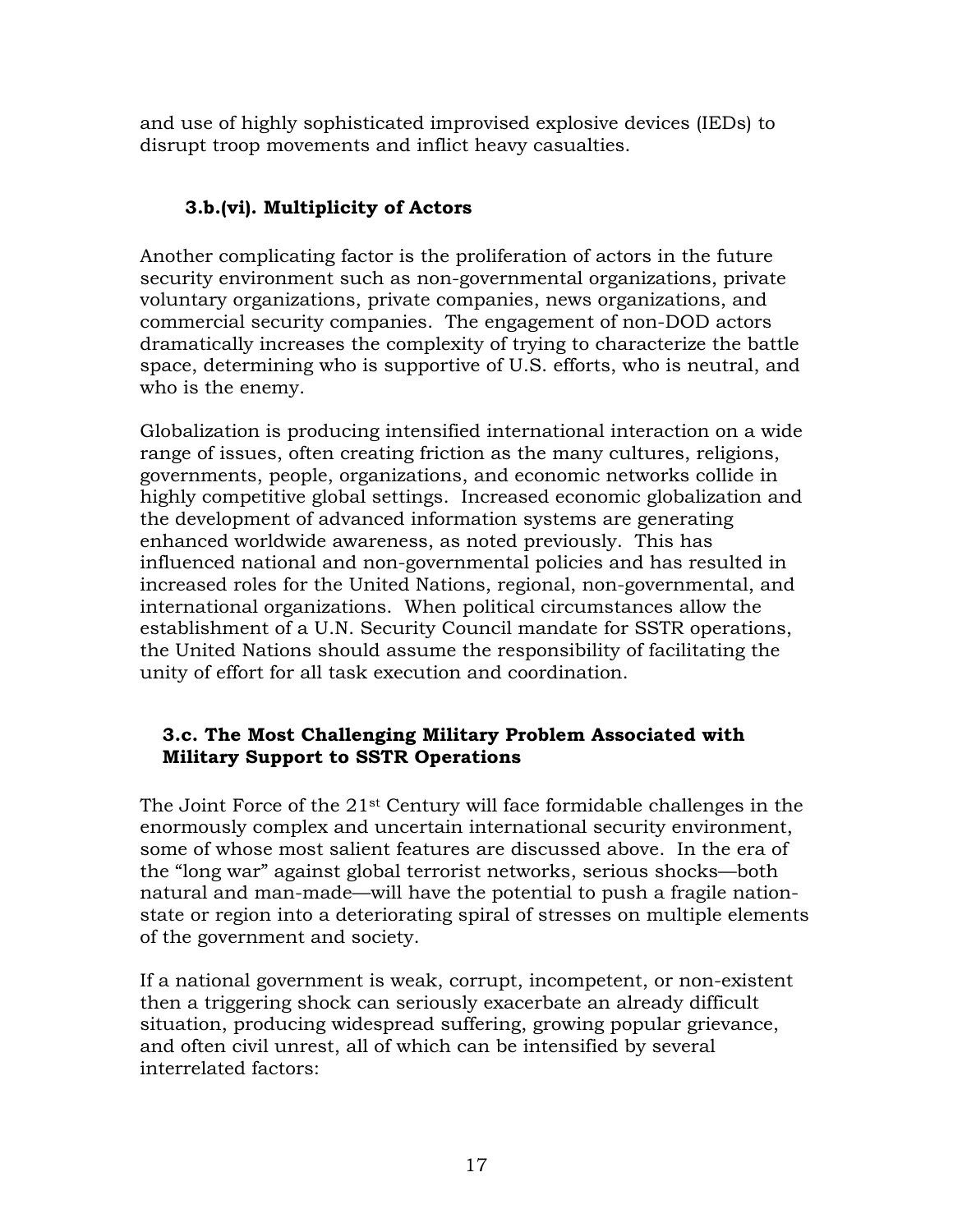- The absence of adequate internal security, essential public services, and other key government functions due to ineffective, often corrupt governance; or the absence of any governing authority;
- Widespread lawlessness in an atmosphere of anarchy as well as sectarian conflict among ethnic, tribal or religious groups or between the incumbent government and its violent opposition;
- Very poor economic performance due to internal disorder, eroded infrastructure, and the destruction of key economic assets; and
- Extensive unemployment and pronounced economic disparities within the populace that breed pervasive dissatisfaction and help generate recruits for opposition groups.

Once such difficult conditions emerge, the drivers of instability and conflict tend to reinforce one another, creating a degenerating cycle in which conditions continue to deteriorate, and the feelings of insecurity and the grievances of the local population intensify (See Figure 6). Without a countervailing force to break this cycle, these developments can eventually destabilize the interlinked political, economic and social systems that make up the fabric of a society.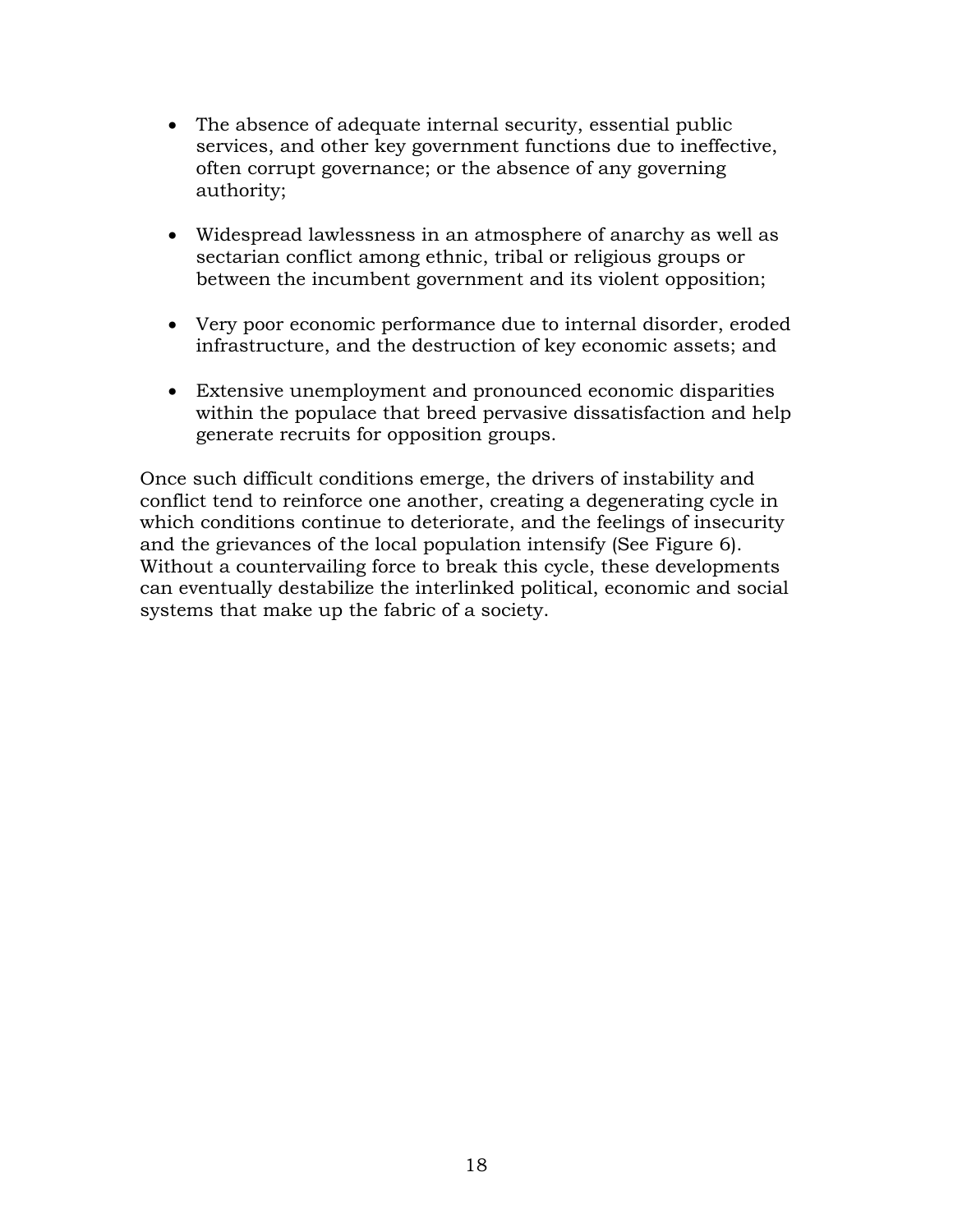

**Figure 6. Drivers of Instability and Conflict**

### <span id="page-31-1"></span><span id="page-31-0"></span>**4. The Solution**

### **4.a. The Central Idea**

During SSTR operations, the primary focus of U.S. policy carried out by military forces, U.S. civilian agencies, and, in many cases, multinational partners<sup>[13](#page-31-2)</sup>, will be on helping a severely stressed government to avoid failure or to recover from a devastating natural disaster, or on assisting an emerging host nation government to build a "new domestic order" following internal collapse or defeat in war. The new domestic order refers to a series of new patterns of organization and process within the security, economic and political systems, which are significantly different than the previous character of these systems.

Whether responding to a devastating natural disaster or assisting in rebuilding a new domestic order, U.S. military efforts in SSTR operations will be focused on effectively combining the efforts of the U.S. and coalition militaries with those of USG agencies and multi-national

<span id="page-31-2"></span> $\overline{a}$ <sup>13</sup> Multinational partners" includes international and regional organizations, nongovernmental organizations, private sector entities, and international and regional governments.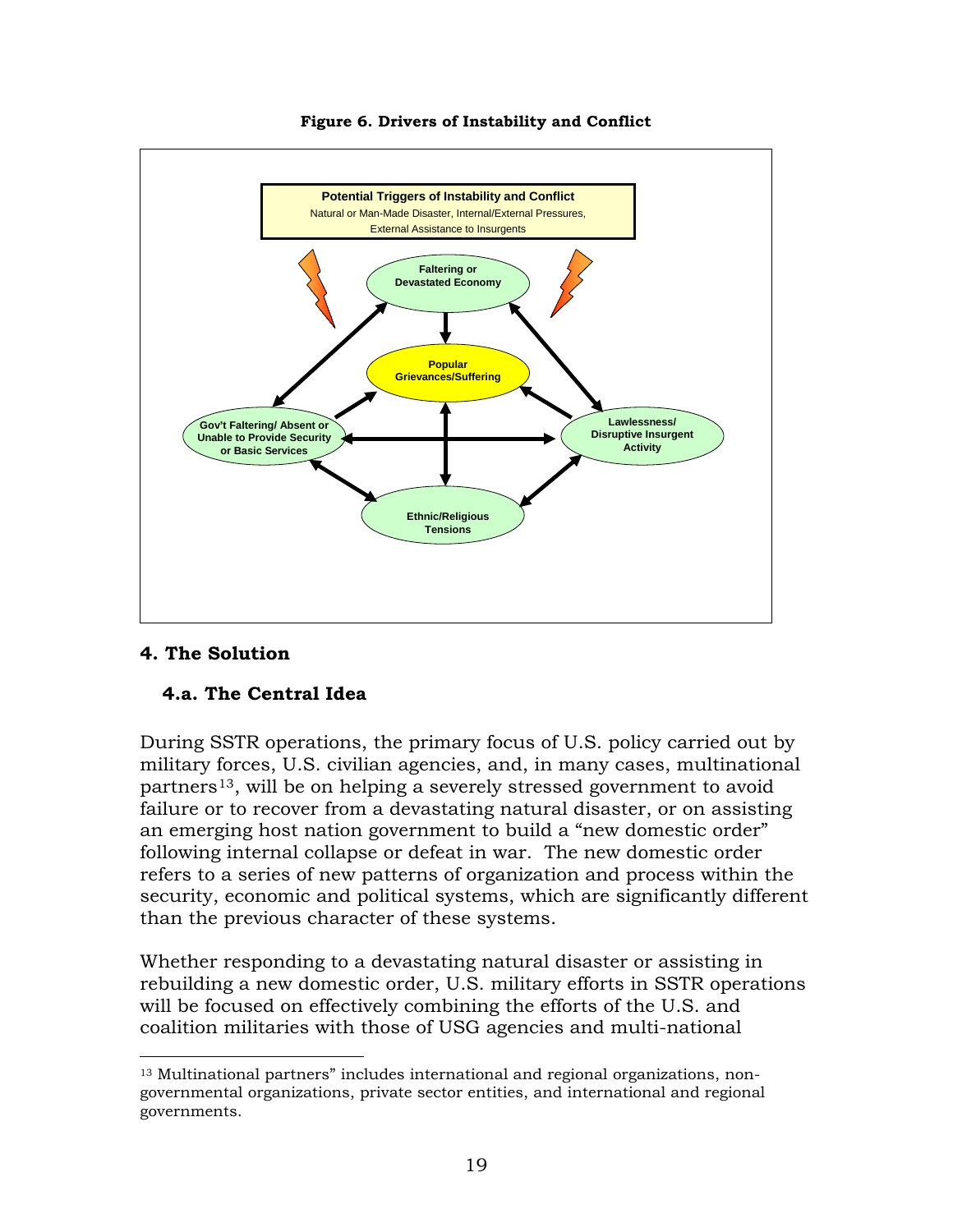partners to provide direct assistance and build self-sufficient host nation capability and capacity in several key areas. These efforts, which are called "major mission elements (MMEs)" or "lines of operation" are executed in a concurrent manner and are integrated and tailored to the specific situation.<sup>[14](#page-32-0)</sup>

Additionally, MMEs represent desired end states within the overall SSTR operation. The six MMEs are:

- Establish and maintain a safe, secure environment;
- Deliver humanitarian assistance;
- Reconstruct critical infrastructure and restoring essential services;
- Support economic development;
- Establish representative, effective governance and the rule of law; and
- Conduct strategic communication.

#### **The Central Idea**

**The primary focus of SSTR operations is on helping a severely stressed government avoid failure or recover from a devastating natural disaster, or on assisting an emerging host nation government build a "new domestic order" following internal collapse or defeat in war.**

Within this setting, the Joint Force must be able to help establish a safe, secure environment and, simultaneously, work with interagency, coalition, multinational, and host nation partners to support the establishment of a new domestic order.

Throughout the conduct of military support to SSTR operations, the Joint Force will implement a continuous learning process that incorporates lessons learned into ongoing and future operations. This continuous learning process will be conducted through constant observation of tactics, techniques, and procedures (TTPs); assessment of

<span id="page-32-0"></span> $\overline{a}$ <sup>14</sup> Major mission elements (MMEs) are synonymous with lines of operations. Due to the highly integrated civil-military activities during SSTR operations, this JOC utilizes MMEs because it is a neutral term for the interagency community. Additionally, *the US Government Draft Planning Framework for Reconstruction, Stabilization, and Conflict Transformation* (December 2005), co-authored by USJFCOM and the Department of State, uses MMEs when describing the major interagency activities during SSTR operations.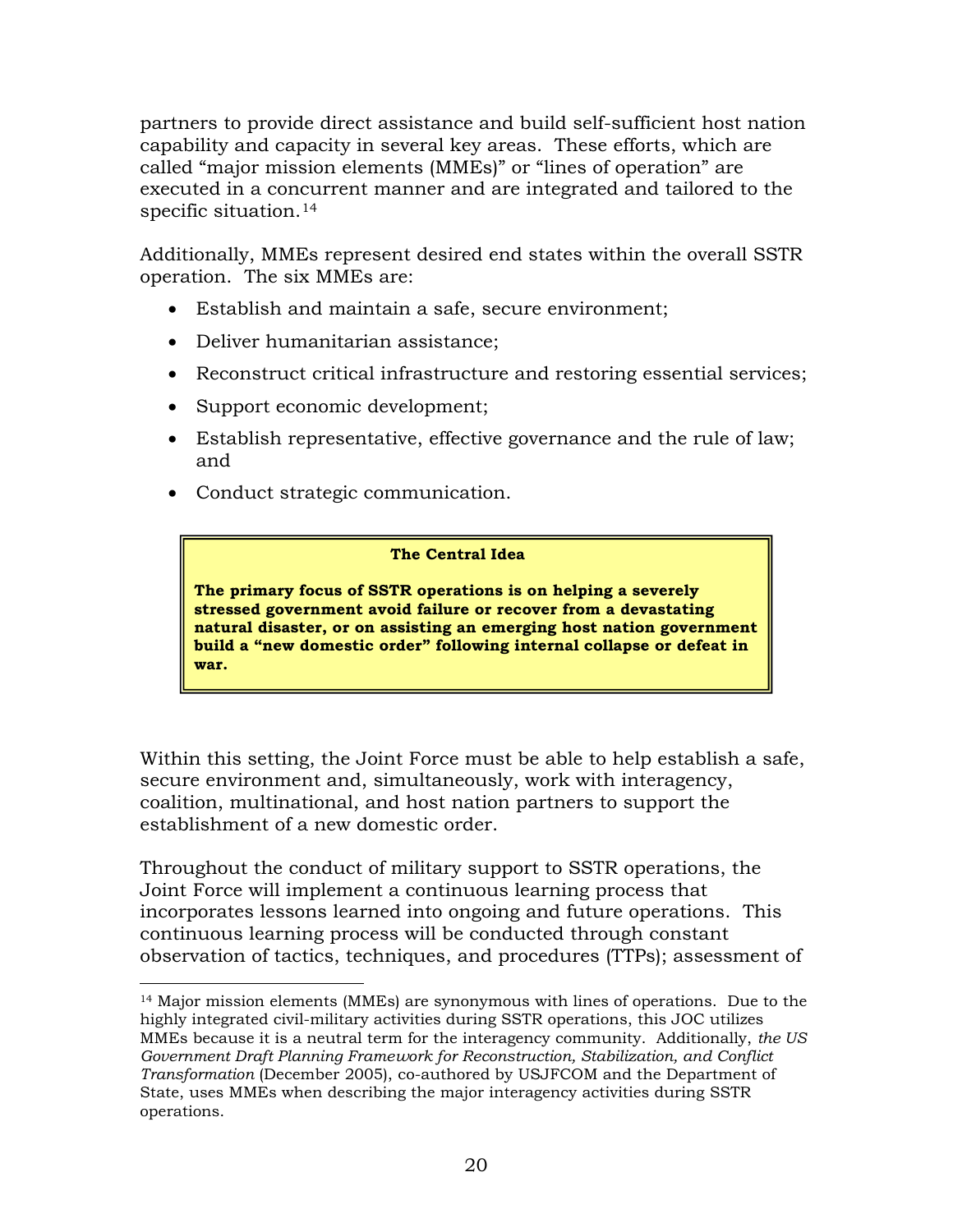best practices; understanding how to implement best practices; and adapting TTPs. Figure 7 illustrates the central idea for conducting SSTR operations.



**Figure 7. The Central Idea for Conducting SSTR Operations**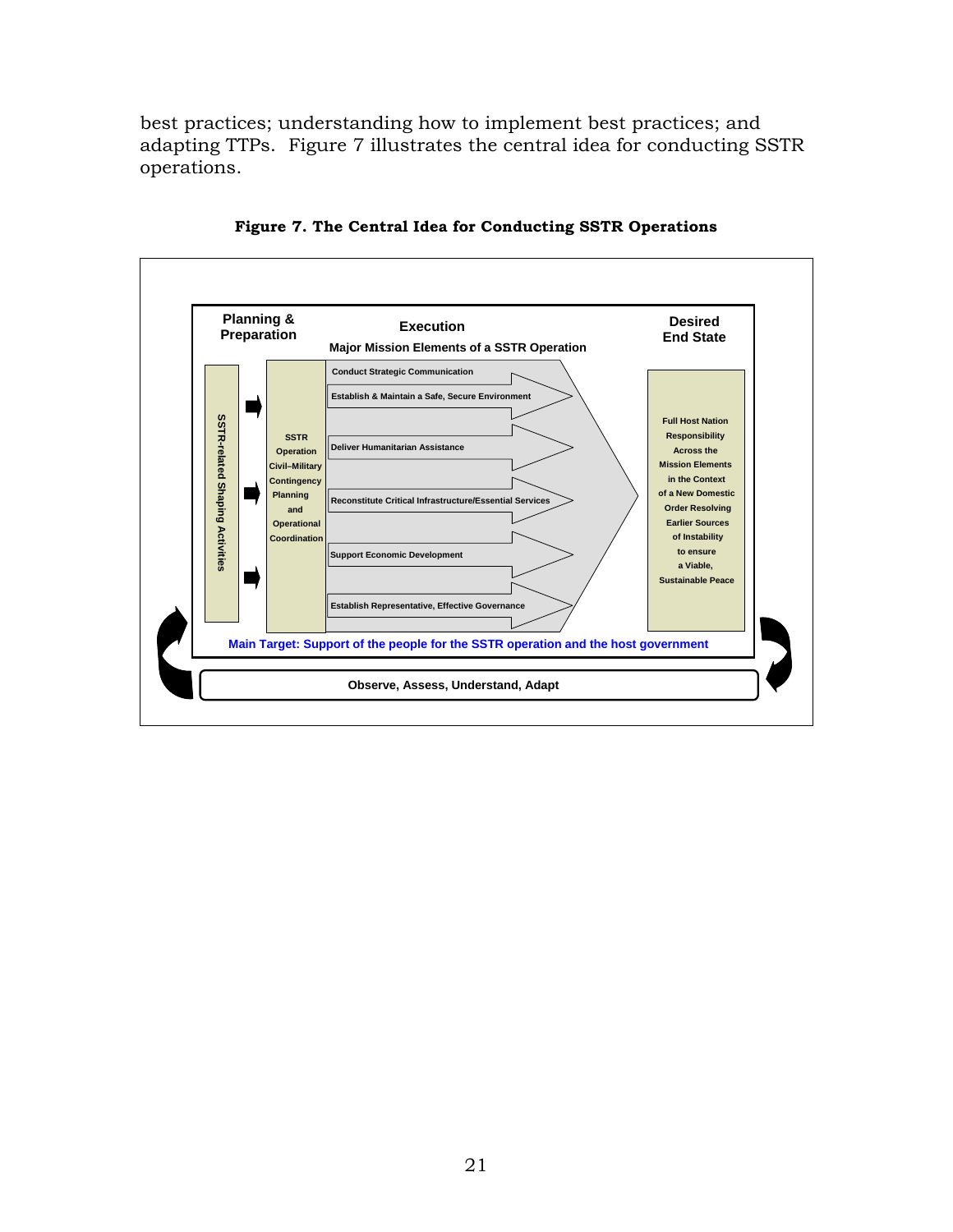#### **4.a.(i). "High End" SSTR Operations**

Each SSTR operation that the U.S. Government undertakes will differ in the mix and application of the MMEs. At the high end of the spectrum are SSTR operations associated with a U.S.-imposed regime change, assisting a faltering government, or responding to the collapse of a government caused by internal failure or military defeat. The worst case scenario, which would signify a "high end" SSTR operation, is discussed in the vignette in section 4.b.(vi). When conducting "high end" SSTR operations, the most critical determinant of success will be convincing the local populace to recognize the legitimacy of the existing or new government and to actively support the government's efforts to build a "new domestic order." If this situation includes the presence of armed insurgent forces, actively opposing the efforts of the existing or new host government, then this operation is a counterinsurgency (COIN) operation. During such "high end" SSTR operations, the Joint Force must not only provide force protection for military forces, but may also need to provide protection for USG civil agencies in order to allow these organizations to conduct their SSTR missions.

The design of the efforts to build a self-sufficient host nation capability and capacity in each of the MMEs should adhere to certain fundamental precepts.

- First, the lead responsibility for organizing and carrying out these concurrent nation-building efforts must be transitioned from the external military and civilian organizations to the existing or new host nation government as rapidly as possible. Transitions within the various MMEs are event-driven and will not occur simultaneously, but will proceed at their own pace; nor will transitions in a given MME occur at the same time in all regions of the host country.
- Second, the existing or new government must ultimately assume full responsibility for the range of challenges and activities designed to overcome the drivers of conflict and build the new political, economic, and security domestic order.
- Third, the provision of large scale assistance by the U.S. and other foreign militaries within SSTR operations will almost certainly prove acceptable to the local populace for only a limited period of time, after which external troops may increasingly be viewed as hostile imperial intruders rather than as a force for assistance and progressive change. Consequently, these militaries must make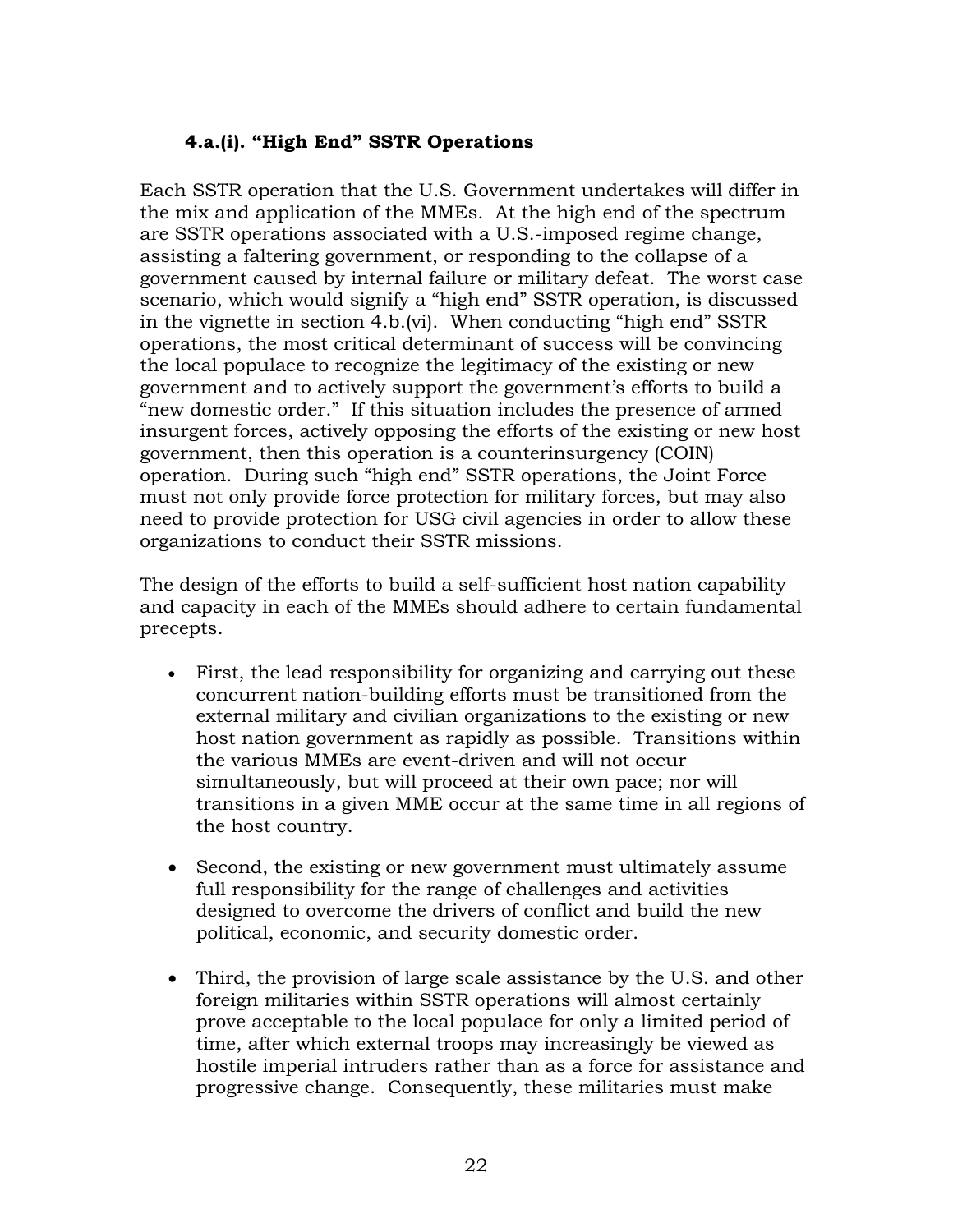substantial contributions to SSTR efforts as quickly as possible and then give way first to external civilian agencies and, ultimately, to host nation institutions to carry out medium to long-term reconstruction and development.

• Fourth, care must be taken, when providing direct assistance to a stricken nation, not to create extreme dependency on the coalition, or to provide services at U.S. standards that cannot be sustained over an extended period, thereby helping to undermine the legitimacy of the existing or new government.

### **4.a.(ii). Other Potential SSTR Operations**

In major combat operations fought by the United States for objectives short of forcibly changing an adversary regime, some combination of the SSTR major mission elements may be carried out to achieve SSTR objectives in territories annexed from the defeated adversary. These MMEs also may be drawn upon to help care for refugees displaced by the war and to directly assist the recovery of partner nations in the region, which suffered serious damage during the conflict.

Under a less challenging security environment associated with helping a stable government cope with the consequences of a devastating natural disaster, the U.S. military will directly coordinate its support of humanitarian assistance, and, in some cases, reconstruction efforts with the United States Agency for International Development (USAID) and other parts of the Department of State, including the Office of the Coordinator for Reconstruction and Stabilization, and the host nation. In addition, the U.S. military will often coordinate with multinational relief organizations. These efforts will generally focus on rapidly providing food, clean water, shelter, and emergency medical treatment to ease the suffering of disaster victims when their needs are most acute and will, if necessary, help to restore order in the disaster area. U.S. military personnel may also provide support to initial rebuilding efforts in the affected area.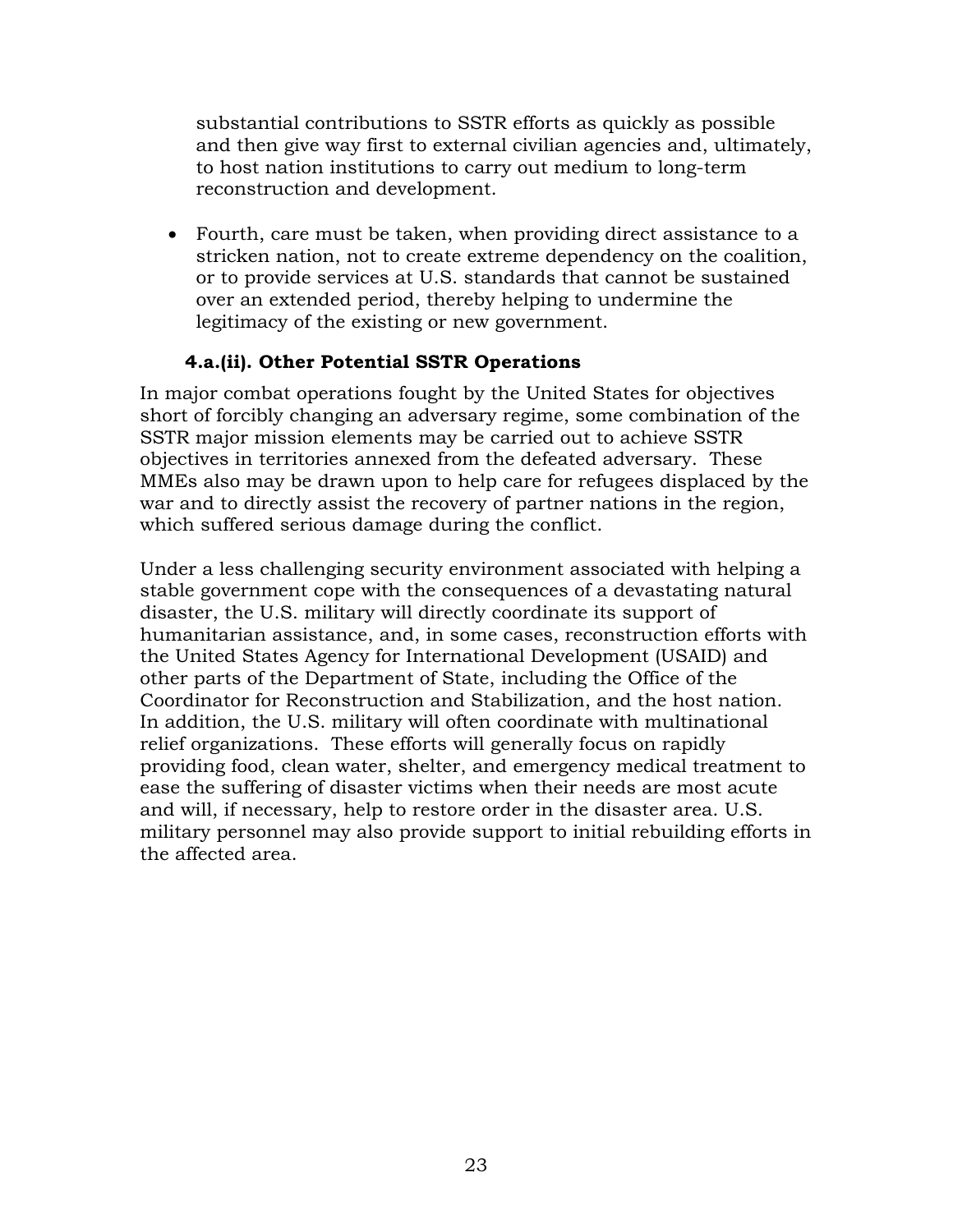### **4.b. Supporting Ideas**

### **4.b.(i). Supporting Idea: Mechanisms for Achieving Unified Action**

During the planning and conduct of military support to SSTR operations, it is

 $\overline{a}$ 

**The actions of the military alone are insufficient to achieve success in SSTR operations.** 

imperative to achieve unity of effort through what the *Capstone Concept for Joint Operations* labels "unified action" in order to successfully integrate efforts across the "seams" of the wide range of U.S., nongovernmental organizations, and multinational military and civilian organizations involved in the many aspects of the operation. With respect to this *Military Support to SSTR Operations JOC*, **unified action** involves the successful integration and synchronization of the multidimensional efforts of the U.S. military, U.S. Government Agencies, and coalition partners as well as private sector actors and host nation agencies in pursuit of success in all of the MMEs.[15](#page-36-0) This unified action within and between the various mission elements is critical due to the strong interdependencies among the different rebuilding efforts, for example:

- Without the creation and maintenance of a safe, secure environment, there is little prospect that significant progress can be made in any of the other mission elements;
- Without progress in the other mission elements, it is unlikely that military forces will gain the trust and support of the population needed to gather timely and reliable intelligence that can enable them to find destabilizing forces and maintain a safe, secure environment;
- Progress in near and longer term reconstruction will rely heavily on the restoration of critical public infrastructure and essential services; and

<span id="page-36-0"></span><sup>15</sup> Successful implementation of unified action requires appropriate legislation that provides the legal authority and rational for increasing budgets and manpower necessary to meet the challenges of SSTR operations. The 2007 National Defense Authorization Act (NDAA) is a first step in this direction. Currently, section 1222 of the NDAA tasks the Executive Branch to provide Congress a report that outlines the interagency operating procedures, roles and responsibilities, and required capabilities for the planning and conduct of stabilization and reconstruction operations.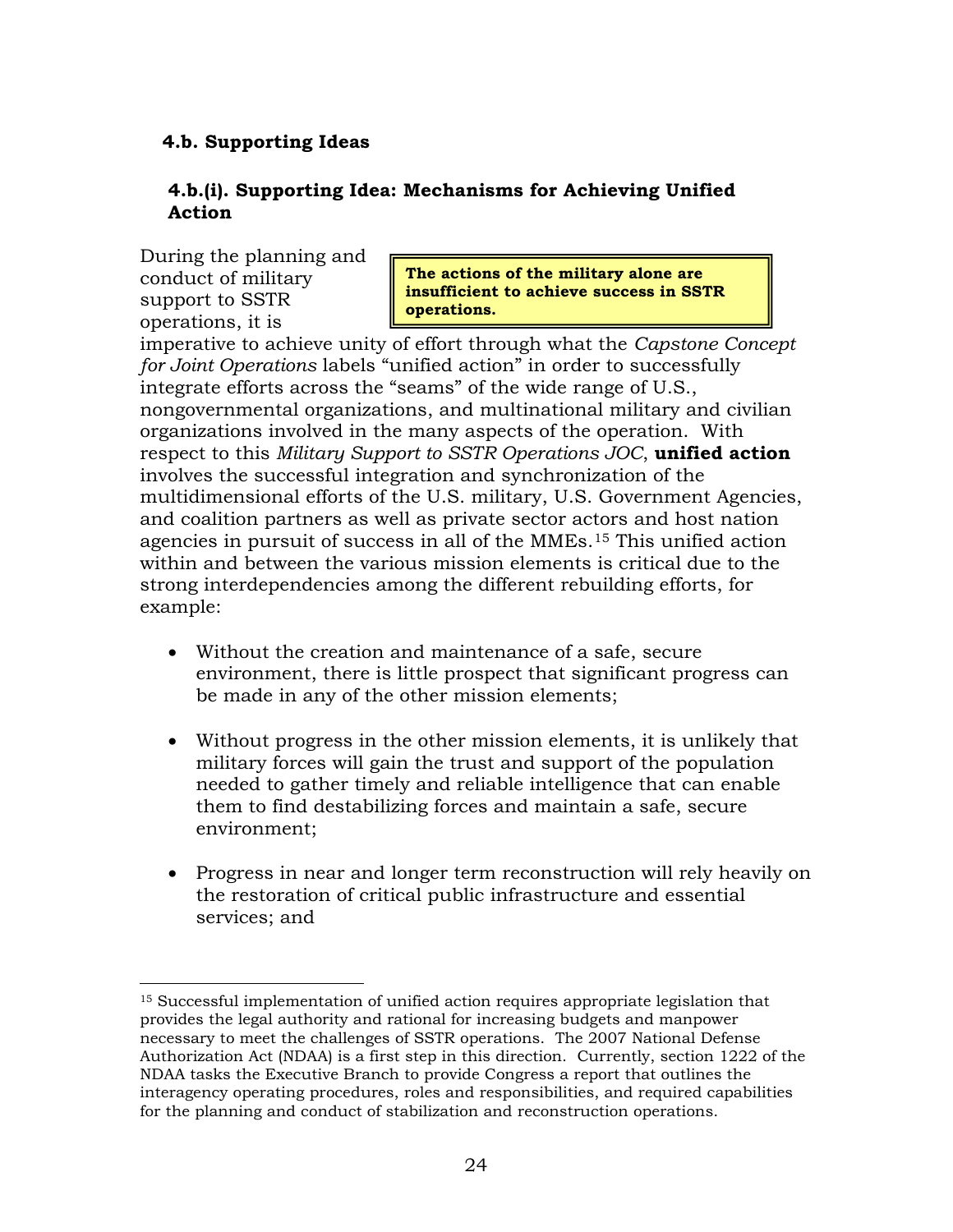• Successes in providing security and essential public services as well as visible progress in stimulating economic development are crucial to gaining the popular support and perception of legitimacy needed to create the new representative forms of governance that adhere to the rule of law and to carry out the many aspects of SSTR operations.

### **National Planning Guidance and a National Concept of Operations.**

Unified action must begin with common USG objectives and goals. Both NSPD-44 and DODD 3000.05 task the Departments of State and Defense, respectively, to identify states at risk of instability where potential SSTR operations are highly likely to be conducted. As the U.S. Government lead for SSTR activities, the Secretary of State should

develop a *National Planning Guidance*, in coordination and consultation with the Secretary of Defense.

**A** *National Planning Guidance* **would provide a national strategy with USG-wide goals and objectives for each geographic region world-wide.** 

A *National Planning Guidance*, promulgated by the President, would provide USG-wide goals and objectives for each geographic region worldwide. Additionally, the *National Planning Guidance* would list those countries and sub-national regions with the potential for U.S. Government engagement in SSTR operations.[16](#page-37-0) This list would guide the development of standing interagency contingency plans, as well as serve as the unifying purpose for coordinated security cooperation activities in each region. When relevant and appropriate, SSTR contingency plans should be integrated with military contingency plans.

Unified action could also be further strengthened by the drafting and adoption of a *National Concept of Operations (CONOPS) for SSTR Operations.* This *SSTR CONOPS* would provide the basis for conducting SSTR operations, as well as for USG-wide exercises and rehearsals. This CONOPS would also create a useful framework for civil-military planning and for the rehearsal of key activities, including the processes of

<span id="page-37-0"></span> $\overline{a}$ <sup>16</sup> DODD 3000.05, *Military Support to Stability, Security, Transformation, and Reconstruction* directs the development of "a list of countries and areas with the potential for U.S. military engagement in stability operations in consultation with DOD Components and U.S. Departments and Agencies." Additionally, NSPD 44 – *Management of Interagency Efforts Concerning Reconstruction and Stabilization* charges the Coordinator for Reconstruction and Stabilization of the Department of State to "coordinate interagency processes to identify states at risk of instability, lead interagency planning to prevent or mitigate conflict, and develop detailed contingency plans for integrated United States Government reconstruction and stabilization efforts…"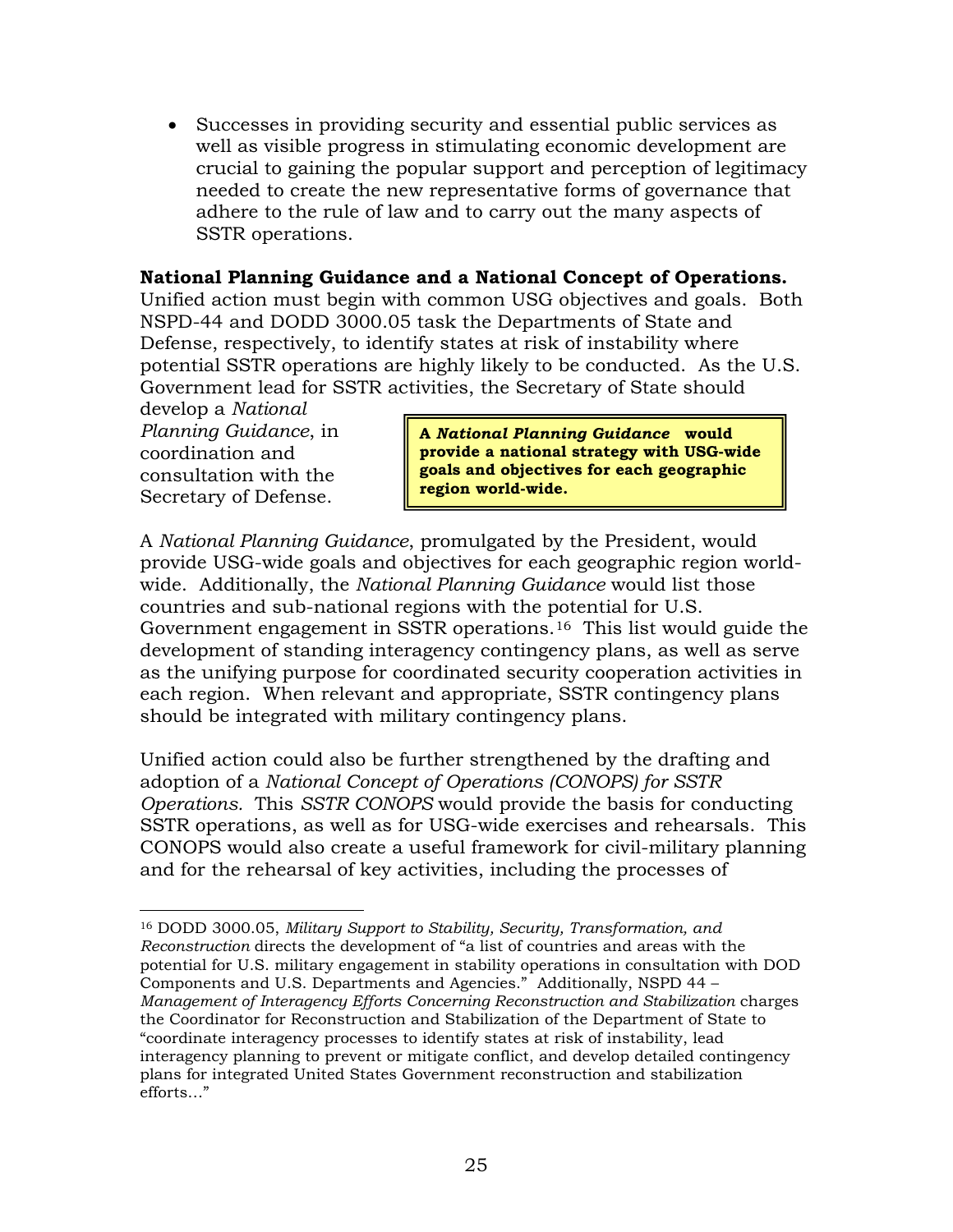transitioning lead responsibility within the various major mission elements from external military to civilian-led organizations and ultimately to the existing or new host nation government.

In addition to having available national-level planning guidance and a *SSTR CONOPS*, the development of several important coordination mechanisms operating at the strategic, operational, and

**A** *National Concept of Operations for SSTR Operations* **would provide the basis for conducting SSTR operations, as well as for USG-wide exercises and rehearsals.** 

tactical levels would assist in developing the agreed-upon goals, shared situational understanding, plans, and execution oversight required to achieve unity of effort. While each of the mechanisms at the differing operational levels will have a distinct focus and objective, planners and operators must remain cognizant that these levels will inherently involve overlapping roles and require close, coordinated collaboration to assure successful SSTR operations. Many of the capabilities described below do not yet exist and will need to be developed by the Secretary of State in coordination with the Secretary of Defense.

**Unified Action at the Strategic Level.** Interagency (IA) coordination at the strategic level will continue to be governed by the National Security Council process. In the event of a crisis, the National Security Council may either establish a new high-level IA coordination group or expand an existing group. This group would develop the long term vision and goals for SSTR operations, based on the *National Planning Guidance*. Additionally, this group would promulgate guidance for coordination of IA activities during the operation and make decisions or recommendations on resource allocation issues.[17](#page-38-0) Membership in this group would include representatives from all of the federal departments and agencies involved in a particular SSTR operation.

Once USG strategic guidance is established, the coordination group should convene a series of interagency planning bodies, consisting of experienced planners from all the departments and agencies involved in the operation, would develop and rehearse the overall plan for the SSTR operation, as well as individual plans for each of the MMEs. The establishment of these planning bodies would require each of the relevant departments and agencies to create a cadre of civilian planners.

<span id="page-38-0"></span> $\overline{a}$ <sup>17</sup> The State Department's Office of the Coordinator for Reconstruction and Stabilization (S/CRS) has a draft, not yet approved, operational concept for a "Country Reconstruction and Stabilization Group (CRSG)" that is similar to the high-level IA coordination group described in this JOC.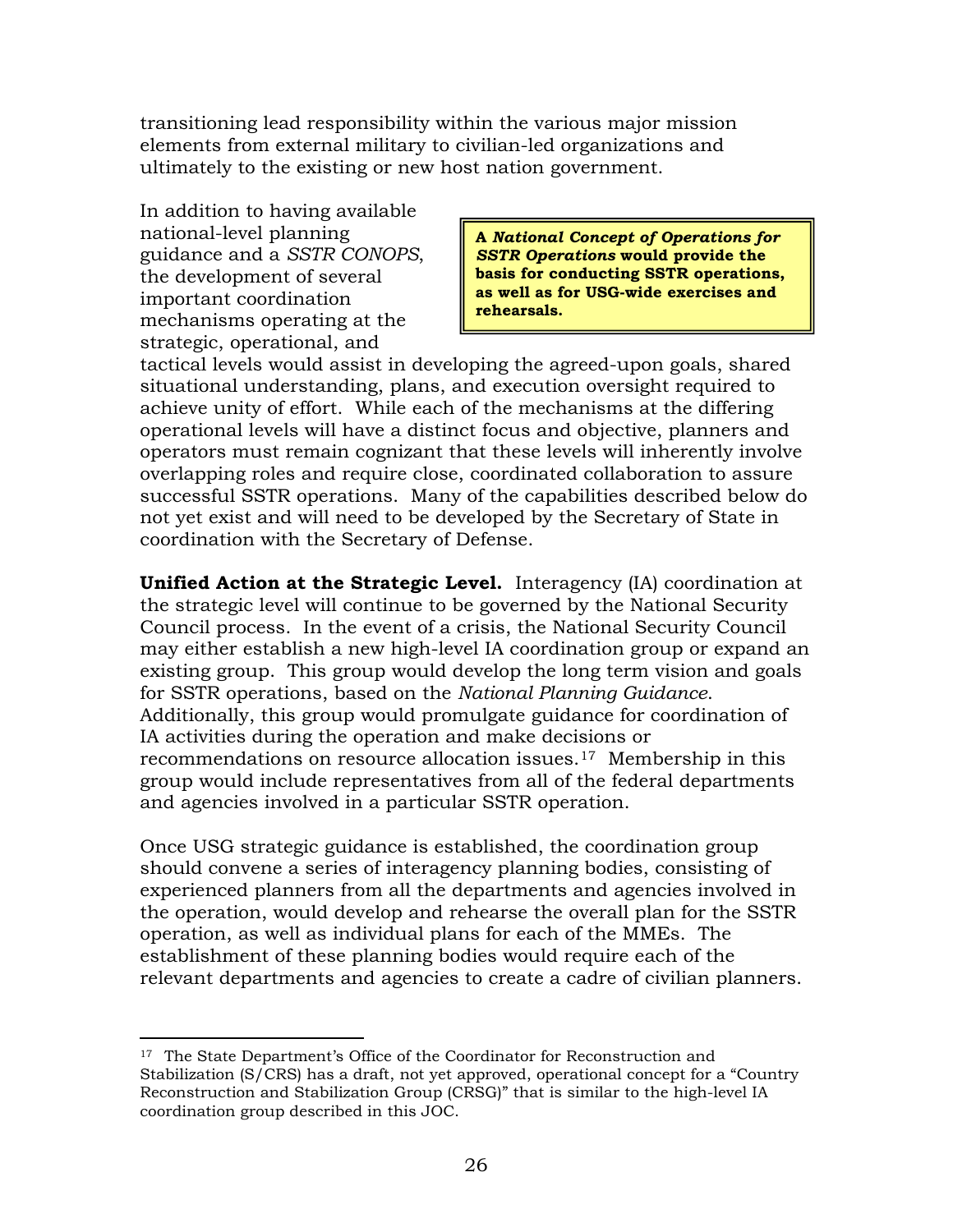**Unified Action at the Operational Level.** In order to ensure unity of purpose, as well as unity of command, the development of a new interagency planning and execution oversight element, which could operate "split based" at both the headquarters of the geographic combatant command and forward in the field, would help ensure key perspectives, plans and capabilities from the various USG agencies involved in the SSTR operation are factored into the preparation of military plans and their execution. This IA planning element and execution coordination body<sup>[18](#page-39-0)</sup>, subordinated to the regional combatant commander, would work closely with, and may be embedded into, the Combatant Command's standing Joint Interagency Coordination Group.

The development of a new interagency coordination group, attached to either the senior U.S. civilian authority or the senior military commander on site, and able to be deployed to the area of operations to assist either of these senior leaders in integrating the multidimensional nation building activities, would also be useful. The group would maintain communications between the lower level interagency provincial teams and the senior U.S. representative in theater, thus helping channel information upward and guidance downward to the teams operating at the province level.[19](#page-39-1) Such a coordination group would require a cadre of deployable civilian personnel.

**Unified Action at the Tactical Level**. At the province level, interagency bodies embedded with the military or operating alone are valuable tools. The composition, organizational subordination, and modes of operation for these tactical interagency teams will be developed using the lessons learned from the Provincial Reconstruction Teams (PRT) in Iraq and Afghanistan, and from other SSTR operations undertaken in the past. PRTs would coordinate multi-agency activities on the ground. Therefore, these teams must be balanced with military and civilian personnel. As a result, relevant U.S. Departments and agencies will need to develop a cadre of deployable civilians to staff PRTs.[20](#page-39-2)

**Multinational Involvement.** All of these bodies, from the US-based strategic planning elements down to those operating at the province level in the field will, when appropriate, be expanded to include representatives from coalition partner militaries and civilian agencies as

 $\overline{a}$ 

<span id="page-39-0"></span><sup>18</sup> S/CRS has a draft, not yet approved, operational concept for a "Civil-Military Planning Team" that is similar to the interagency planning and execution oversight element described in this JOC.

<span id="page-39-2"></span><span id="page-39-1"></span><sup>19</sup> Today**,** this element has been designated the Advance Civilian Team Headquarters.  $20$  S/CRS has a draft, not yet approved, operational concept for Advance Civilian Teams that are similar to the provincial level teams described in this JOC.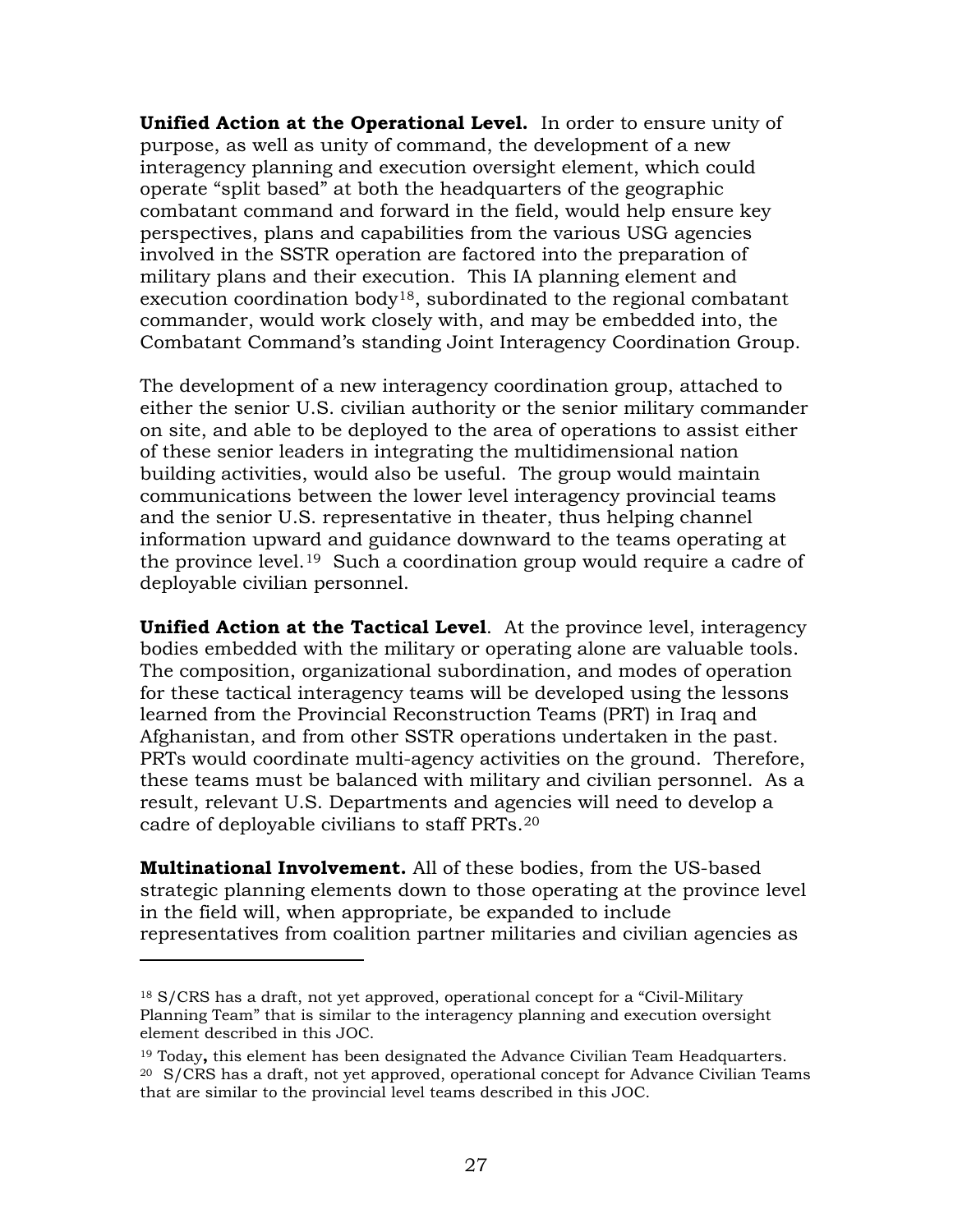well as from the United Nations and other international and nongovernmental organizations. Where possible and applicable, host nation planners should be integrated into the SSTR campaign design effort from the very outset.

## **4.b.(ii). Supporting Idea: Contingency Planning & Preparation**

The objective of the planning and preparation stage of SSTR operations is to harmonize the many diverse civilian and military efforts within a comprehensive, integrated strategy for

**Creation of a comprehensive, integrated strategy to provide an effective basis for harmonizing diverse civilian and military efforts is the central objective during the planning and preparation stage of SSTR operations.**

achieving the host nation's new domestic order. Coordinated civilmilitary planning has the potential to substantially strengthen unified action; however, it also has the potential to slow down the planning process. This may present an unacceptable level of risk in situations where time is of the essence and rapidity of response is a critical determinant of ultimate success. Certain situations may necessitate an abbreviated SSTR operation planning process. However, experience has shown that the absence of advance coordinated planning can undermine the ultimate success of SSTR operations; therefore, abbreviated SSTR operation planning should be used only rarely and where risk of delay is deemed to be extreme.

**Situation Assessment.** At the outset of planning, a crucial planning component is the development of a comprehensive situation assessment or diagnosis that places a premium on developing an in-depth knowledge of the underlying causes and dynamics of the conflict and the relevant aspects of a society's local culture as well as its political, military and economic systems. In particular, understanding the drivers of instability and/or conflict should be a central feature of this first phase of the planning process. The goal of this assessment is to fill knowledge gaps to enable the interagency planning team to develop a coordinated strategy and identify critical supporting tasks that are tailored to the unique conditions in the society at hand. The assessment process will include an independent Red Team review based on the premise of how to use the diplomatic, informational, military, and economic (DIME) elements of national power in order to affect the targeted political, military, economic, social, infrastructure, and information (PMESII) systems. This situation assessment must be continually refined and updated to reflect the latest intelligence and "on-the-ground" learning.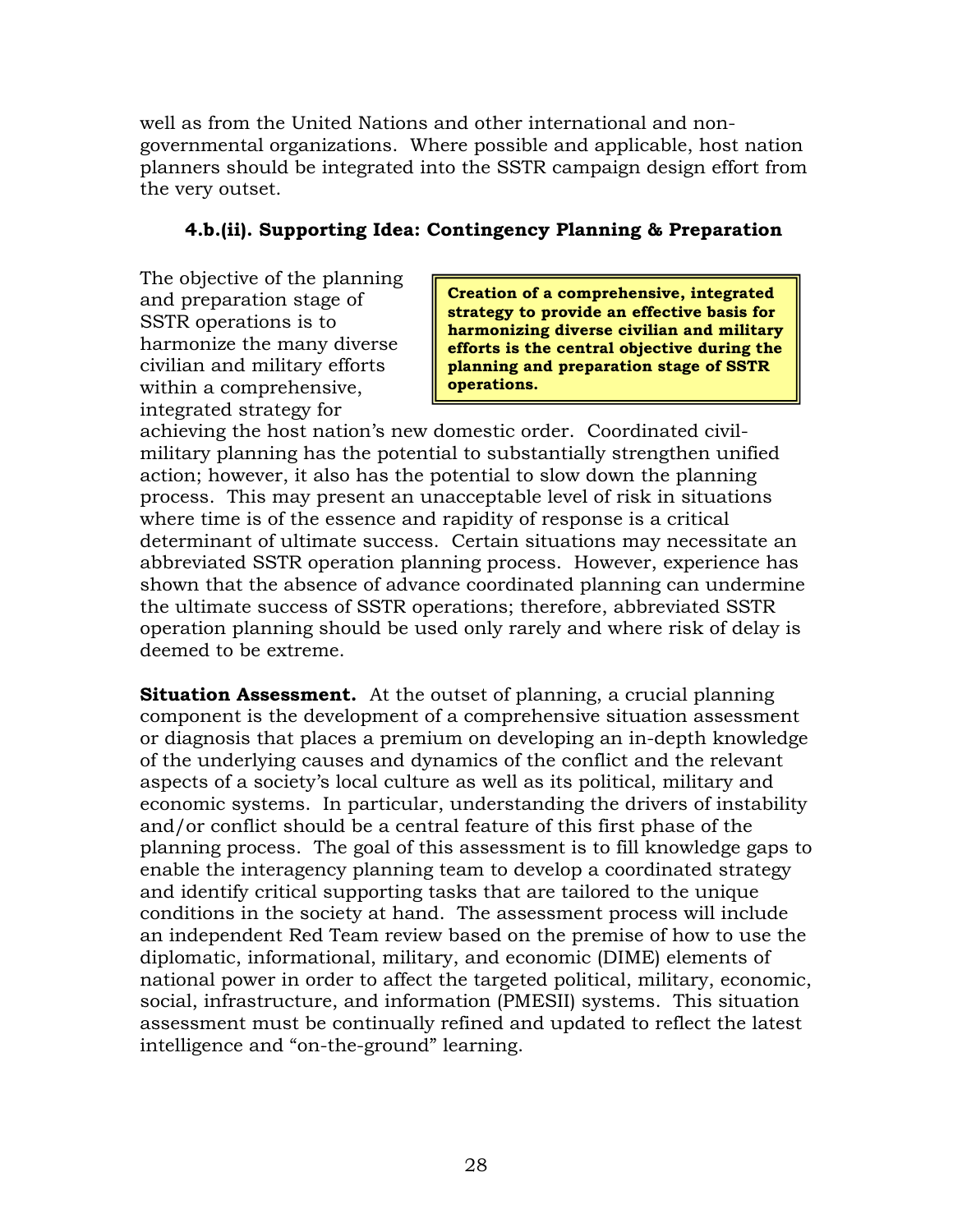**Desired End State, Goals and Objectives.** The overall desired end state, major goals, and key objectives of SSTR operations should represent very significant achievements with regard to the creation of internal security, economic development and effective governance, and should be understood as laying the foundation for a more ambitious vision of the long term future (See Figure 8).  $21$ 



**Figure 8. Example of a SSTR Civil-Military Planning Template**

When planning for the attainment of the SSTR operation goals and objectives, undertaken in conjunction and coordination with the Department of State's Office of the Coordinator for Reconstruction and Stabilization and, in many cases, multinational partners, civil-military planners should:

• **Focus on event-driven stages and transitions** rather than employing a purely time-phased approach. There are two major "lead change" transitions during SSTR operations: the first is the hand-off of the leadership role in the several MMEs between the foreign military forces, who took the lead in most areas initially, and the external civilian agencies. The second transition is

<span id="page-41-0"></span> $\overline{a}$ <sup>21</sup> Figure 8 is derived from, U.S. Joint Forces Command and DoS Coordinator for Reconstruction and Stability, *U.S. Government Draft Planning Framework for Reconstruction, Stabilization, and Conflict Transformation, Version One, December 2005*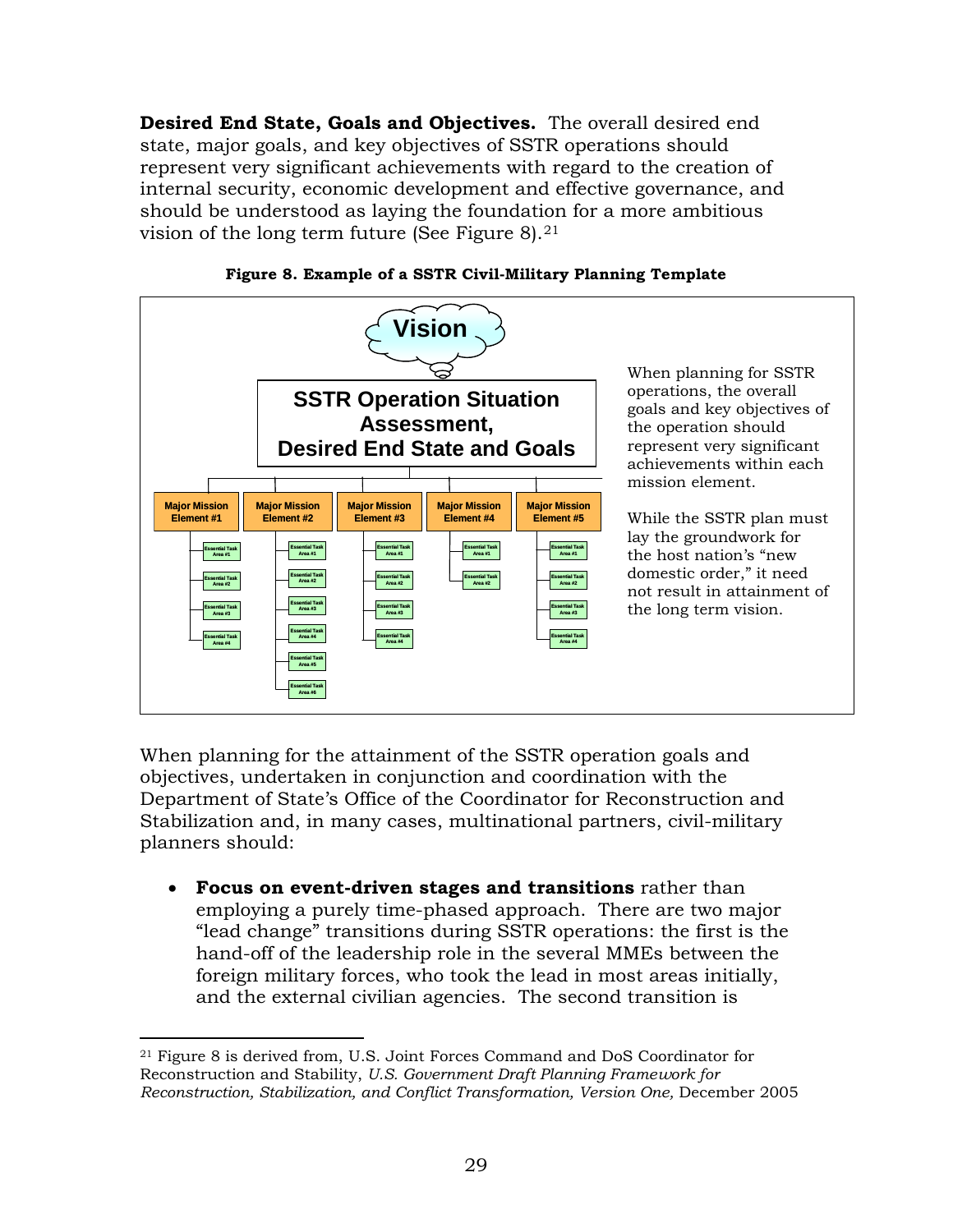between the external military and civilian agencies and the leadership of the existing or new host nation government. These transitions will very likely be neither simultaneous across the MMEs nor homogenous within all regions of the host nation at the same time for a given MME. These transitions are based upon clearly defined conditions established in the CONOPS and modified, if required, during the planning and execution phases. These conditions include, but are not limited to the expected security environment and the capability and capacity of the civilian organizations to carry out the activities needed to accomplish the mission.

- **Set the right trajectory** by ensuring that the initial activities undertaken within SSTR operations are consistent with and directly supportive of the longer term objectives and goals of the operation. This approach also emphasizes that actions taken in each mission element are not done in isolation, but rather as elements of a series of closely linked, concurrent civil-military efforts in a comprehensive and coherent rebuilding program. Setting the right trajectory also involves planning for the swift deployment of the essential military and civilian SSTR capabilities to the area of operations as soon as U.S./coalition forces begin to occupy and control host nation territory.
- **Pay close attention to cultural traditions and sensitivities** by focusing on the likely priorities and concerns of the existing or anticipated new host government. Additionally, civil-military plans must be informed in a manner described as "culturally and psychologically aware," that is, these plans are developed in a process that considers how any action will likely be perceived and responded to by the local populace and/or hostile elements.
- **Allow for continuous learning and adaptation during execution** by recognizing there are likely to be tensions between the operational plan and unanticipated exigencies on the ground. Critical to the support of such adaptive plans is the establishment of responsive feedback channels that allow planners and units to continually observe, assess, understand, adapt, and anticipate from the outset of the intervention. Additionally, these feedback channels should engender regular adaptations and adjustments to various aspects of the plan.

**SSTR-Related Security Cooperation Activities.** While integrated civilmilitary SSTR planning is crucial, certain pre-crisis military security cooperation activities can help create the conditions for the successful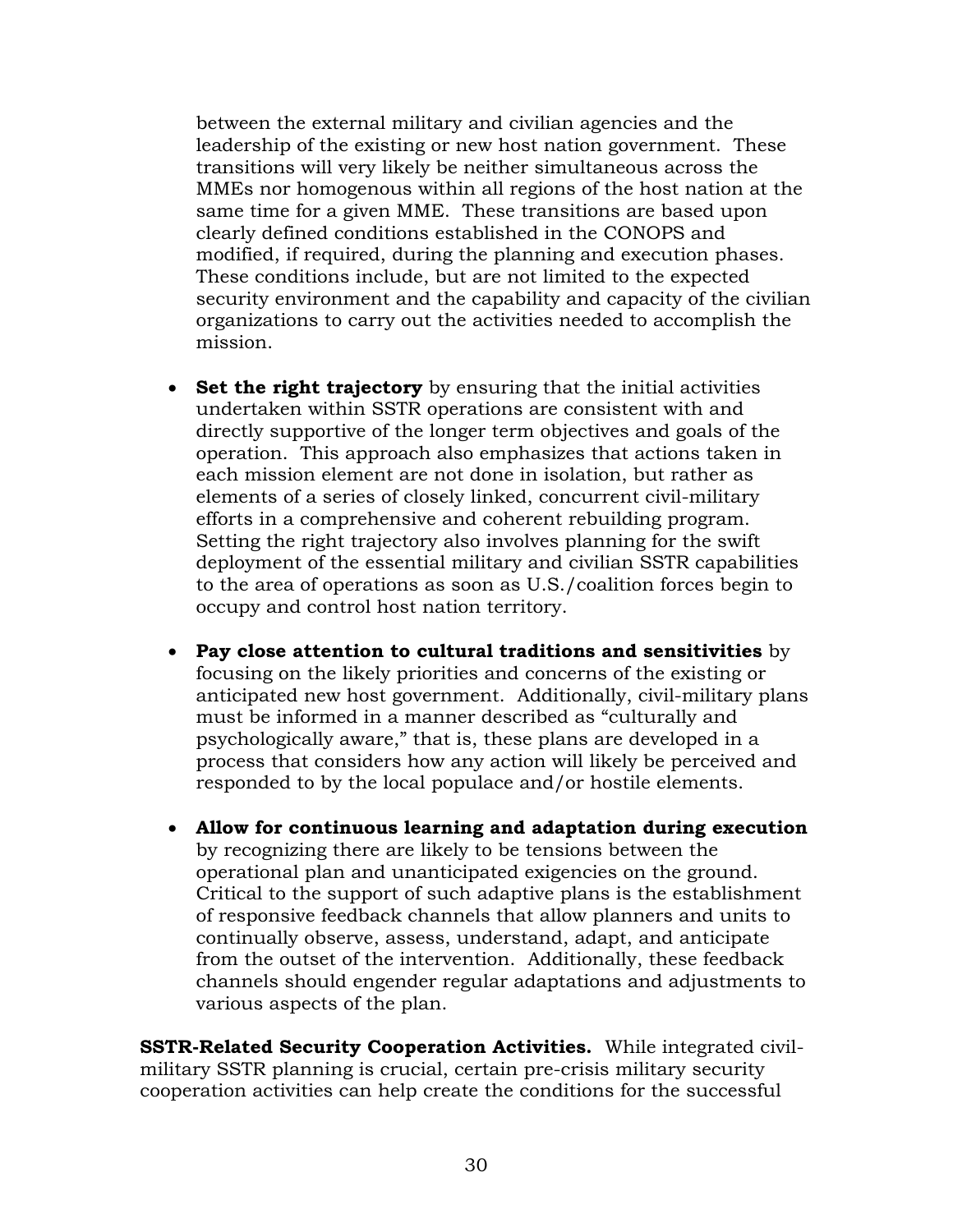conduct of SSTR operations; or they can prevent the necessity for the conduct of SSTR operations in the future. Therefore, allocating adequate resources towards SSTR-related shaping activities prior to a crisis enables the U.S. Government to advance its interests using relatively modest amounts of targeted resources, rather than spending much more substantial, and often, massive amounts of resources to respond to a crisis. Finally, SSTR-related shaping activities enable the Joint Force, as well as U.S. civilian agencies and multinational partners to develop a better understanding of a specific region, which may prove critical for the successful planning and execution of SSTR operations.

SSTR-related security cooperation efforts are those activities that:

- Assist a fragile, stressed government or region thus preventing them from becoming seriously unstable, and/or
- Help build SSTR-related capabilities of partner countries in ways that directly support U.S. efforts with regard to the potential conduct of SSTR operations.

During pre-crisis and preventive security cooperation efforts, the Department of State has a central role. NSPD 44 charges the Coordinator for Reconstruction and Stabilization (S/CRS) with coordinating SSTR activities and preventive strategies with foreign countries, international and regional organizations, nongovernmental organizations and private sector entities. S/CRS will also develop strategies to build partnership capacity abroad and seek to maximize nongovernmental and international resources for reconstruction and stabilization activities. Additionally, The Secretary of the Treasury is responsible for coordinating with international financial institutions and multilateral financing bodies regarding the Secretary of State's SSTR work. Military security cooperation efforts must be closely coordinated and integrated, where applicable, with other U.S. Government Department and Agencies.

> **Military security cooperation efforts in support of SSTR efforts must be closely coordinated and integrated, where applicable, with efforts of other USG departments and agencies.**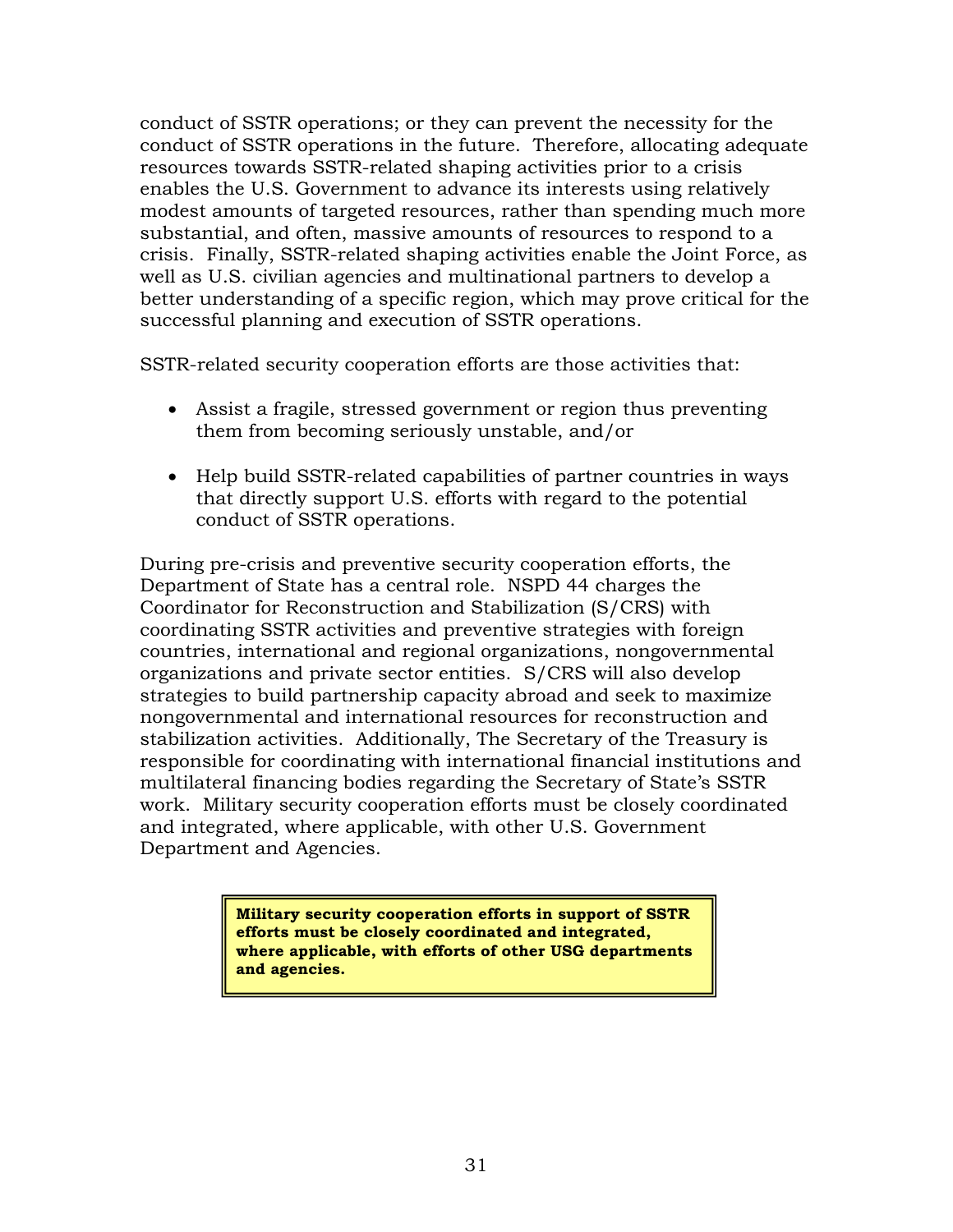Figure 9 highlights a preventive shaping effort currently being undertaken by U.S. military forces, other USG Departments and Agencies, and foreign militaries in the Horn of Africa.

#### **Figure 9. SSTR-Related Shaping Activities in East Africa**

#### **Combined Joint Task Force – Horn of Africa: Building SSTR-related Capacity and Preventing Instability**

Since 2002, Combined Joint Task Force – Horn of Africa (CJTF-HOA) has been active combating terrorism and halting the growth of extremist groups, while assisting the people with their basic needs. These security cooperation activities help the countries in the Horn of Africa – Kenya, Ethiopia, and Djibouti -- by creating more secure internal environments and thus strengthening regional stability. CJTF-HOA has approximately 1,400 U.S. forces on the ground and over 500 Coalition personnel at sea. CTJF also works in conjunction with regional partner governments, U.S. embassy personnel, USAID, and other U.S. government agencies.

In order to combat terrorism and enable regional stability, CJTF-HOA conducts both traditional and non-traditional military activities. Specific activities carried out in order to increase national and regional security include:

- Assisting in the creation of a Yemeni Coast Guard;
- Working with the Kenyan government to improve its capabilities in the areas of border control, law enforcement, criminal investigation, and airport and seaport security;
- Improving counterterrorism capabilities throughout the Horn of Africa.

Non-traditional military activities carried out in the region include building and repairing schools, medical facilities, and drilling wells in order to enable regional stability by helping to provide people with their basic needs. From September 2003 through March 2005 CJTF-HOA renovated 33 schools, eight clinics and five hospitals; dug 11 wells; and conducted nearly 40 medical and veterinary visits. Additionally, CJTF-HOA and USAID are developing processes and mechanisms to integrate with and support common, long-term development activities.

Steps toward more effective host nation governance have improved local conditions and set the stage to minimize tribal, ethnic, and religious conflict, decreasing the possibility of failed states or ungoverned spaces in which terrorists or armed insurgent groups can more easily operate or take shelter.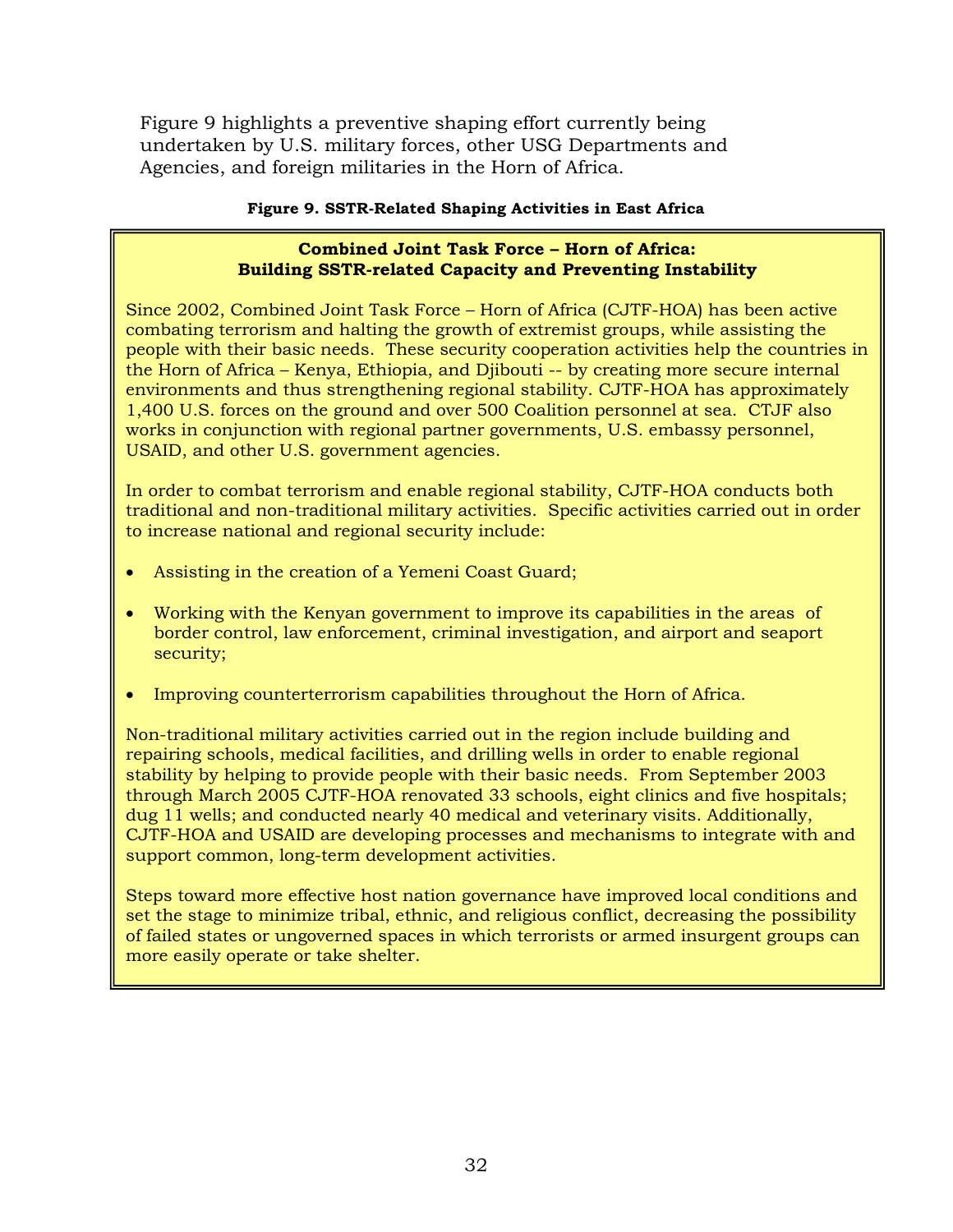### **4.b.(iii). Supporting Idea: Establishing and Maintaining a Safe, Secure Environment**

The objective of the efforts to establish a safe, secure environment is to create a situation where the security of the people, property, and

**Within a safe, secure environment, the reconstruction efforts can proceed and the general populace can routinely go about its business.** 

livelihoods within the country is sufficient to allow the general populace to routinely go about its business. This includes freedom from external threats that could divert attention and limited resources from internal security efforts. A safe, secure environment will also facilitate the conduct of large scale, civilian-led external assistance efforts and host nation activities for reconstruction. Increased civilian participation enables the first key transition in SSTR operations as civilian-led external organizations providing assistance to the host nation assume lead responsibility across the various major mission elements.

Success across the several dimensions of SSTR operations is critically dependent on the ability of coalition military forces, working closely with reconstituted host nation security forces, to achieve a sustainable level of security in the face of determined, violent "spoiler" organizations. Ultimately, the ability of the existing or new host nation government to maintain a safe, secure environment—both internally and externally will be a crucial factor in its gaining political legitimacy and widespread popular support. In order to permit the host nation government to focus on internal security in the early aftermath of a crisis, U.S. and coalition military forces will most likely assume direct responsibility for external security until the host nation can develop its own armed forces capable of protecting its territory from external threats. For example, one of the key activities undertaken by coalition military forces will be to secure borders and ammunition stores to preclude exploitation by hostile forces. This activity should be undertaken at the outset by coalition military forces while host-nation domestic military forces are carefully trained to take over the protection of the borders and ammunition stores as soon as is effectively possible.

In order to establish a safe and secure environment, it will be essential that the Joint Force in combination with its coalition partners, if present, have sufficient numbers of forces with the capabilities needed to establish order and create positive pre-conditions for reconstruction. At times, the numbers of military personnel required to carry out effective military support to SSTR operations will exceed the number of forces needed to prevail during the sustained combat of MCO.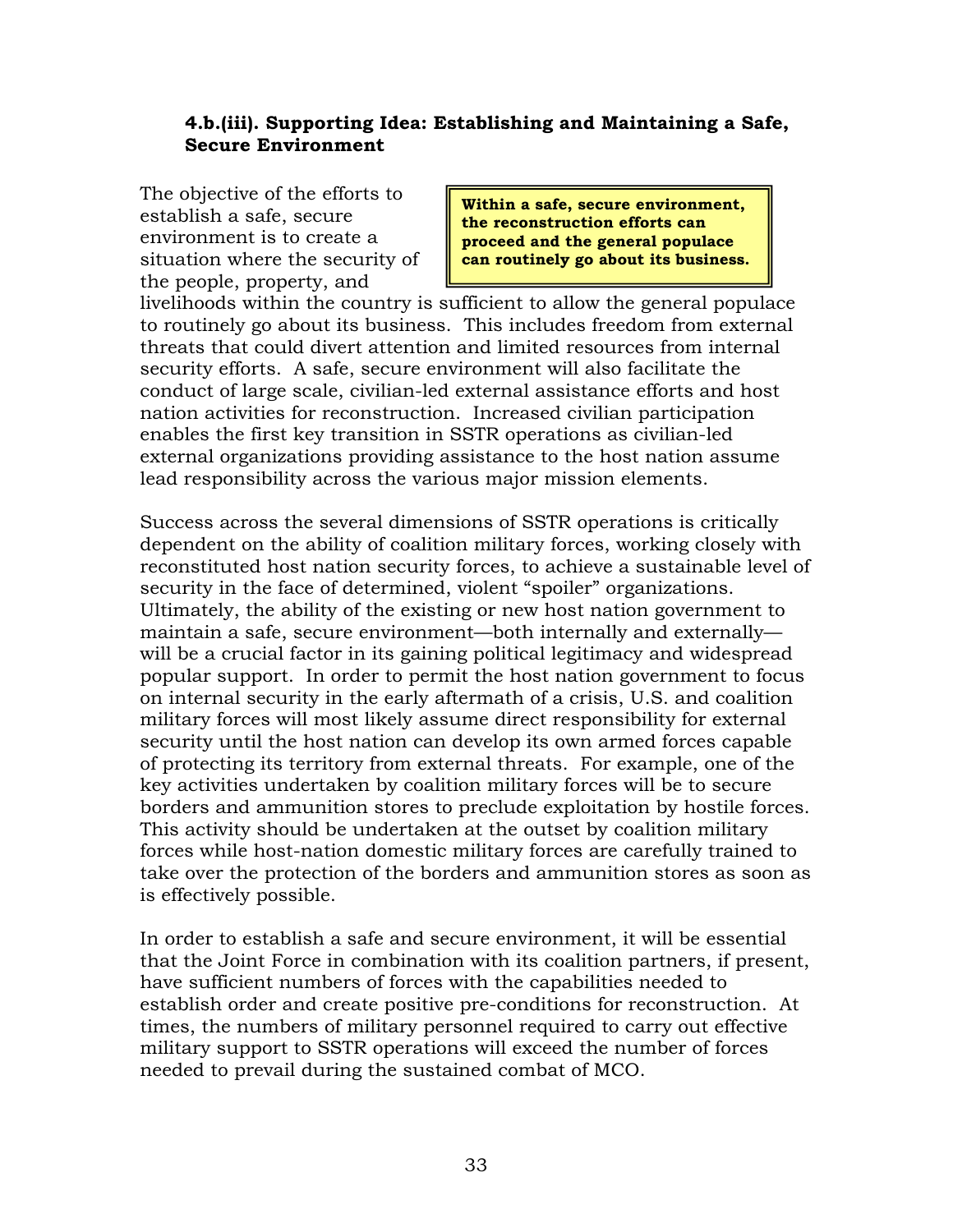**Measured, Discriminate Offensive Operations.** When establishing a secure environment in the face of anarchy or armed opposition, U.S. and coalition military forces will conduct offensive and defensive air and land operations in a targeted, measured and highly discriminate manner. In some cases, the opposition may take the form of an armed insurgency, which employs terrorism as one of its primary means of attack. While the Joint Force must map, neutralize, and eliminate these terrorist networks, it must use measured and discriminate force in doing so.

Joint and coalition military forces conducting a COIN operation in the face of determined armed insurgents, will mount carefully targeted offensive operations to:

**Measured, discriminate military operations are designed to reduce enemy capabilities without alienating the local populace.**

- Defeat, destroy or disrupt the coherence of hostile military forces;
- Kill or capture prominent insurgent leaders;
- Disrupt or preempt enemy operations; and
- Seize or destroy enemy support capabilities

Success in these efforts will greatly reduce enemy capabilities and discredit the enemy's reputation for effectiveness, while at the same time enhancing the reputation and effectiveness of the Joint and coalition forces and the host nation government.

Timely, measured and discriminate operations help to avoid furthering the insurgents' cause by mitigating potential negative effects, which might create more enemies during a given operation than those who are captured or killed. This approach should feature efforts to separate the hostile elements from the civilian populace. It will involve targeted raids on enemy force concentrations such as cordoning off specific areas and investigating specific locations to search for and apprehend individuals rather than resorting to destructive, fire-intensive "sweeps," which often produce substantial collateral damage. Finally, the success of measured and discriminate operations is heavily dependent on the availability of actionable intelligence, especially human intelligence, needed to precisely locate hostile forces and to carry out highly discriminate operations at the right time and in the right place, thus allowing the coalition forces to seize and maintain the initiative.

In order to establish a sufficiently secure environment for effective civilian-led reconstruction operations to take place, the Joint Force must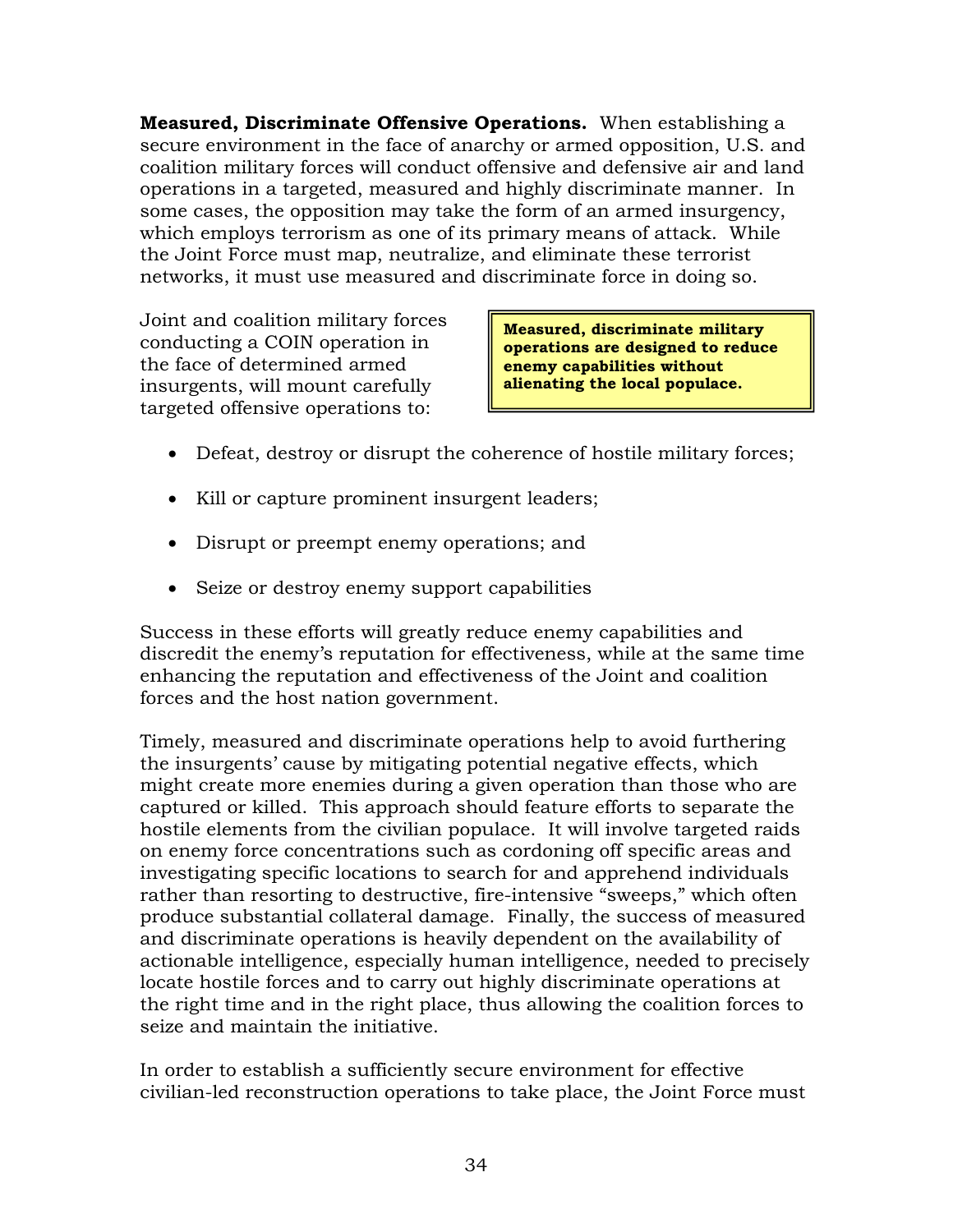do more than just defeat organized military resistance. It must also conduct operations to secure in stride: population centers, essential national and regional resources, and key infrastructure, including critical transportation and communications nodes, and key medical, water, sanitation, and power generation facilities. These efforts to defeat organized military resistance and secure critical assets must often be accomplished simultaneously, not sequentially. While overwhelming speed and precisely applied firepower are essential to those elements of the Joint Force locating and destroying organized armed resistance, those responsible for securing key objectives will be more deliberate in their operations, relying less on firepower and more on other capabilities, including those resident outside the military arm of the unified action SSTR efforts.

**Force Protection.** The coalition military units and multinational civilian organizations conducting SSTR operations must be protected from the efforts of insurgents or other hostile spoiler groups, who will seek to disrupt their rebuilding efforts and kill or maim their personnel. This protection will involve a mix of preventive offensive operations noted above, combined with a variety of active and passive defense measures, including the establishment of protected areas (green zones), use of special security details, and specialized sniper and counter-sniper operations. Particular emphasis will be placed on protecting the military forces, their bases, their major movement routes, and critical supporting capabilities. Coalition defensive operations will also be mounted to protect the host nation leadership and critical infrastructure.

Recent experience has demonstrated that increasingly sophisticated IEDs, in particular, can pose a deadly threat to movements of materiel and personnel during SSTR operations. In the years ahead, additional threats will likely emerge, including possible terrorist use of chemical, biological or radiological weapons. Consequently, major efforts will be devoted to strategies and operations undertaken to counter high explosive IEDs and other advanced weapons. These will include attack operations to prevent or disrupt the manufacture and emplacement of IEDs and other weapons as well as active and passive defense measures to neutralize these devices prior to use and reduce the impacts of their successful detonation. Similarly, full dimensional protection measures must be undertaken to counter other critical threats such as those posed by suicide bombers, shoulder-fired, surface-to-air missiles, and unmanned aerial systems.

While effective force protection is an essential mission activity, it must not become the mission. During SSTR operations, direct personal interaction with the local populace is essential for developing supportive relationships and gaining the people's trust. Consequently, force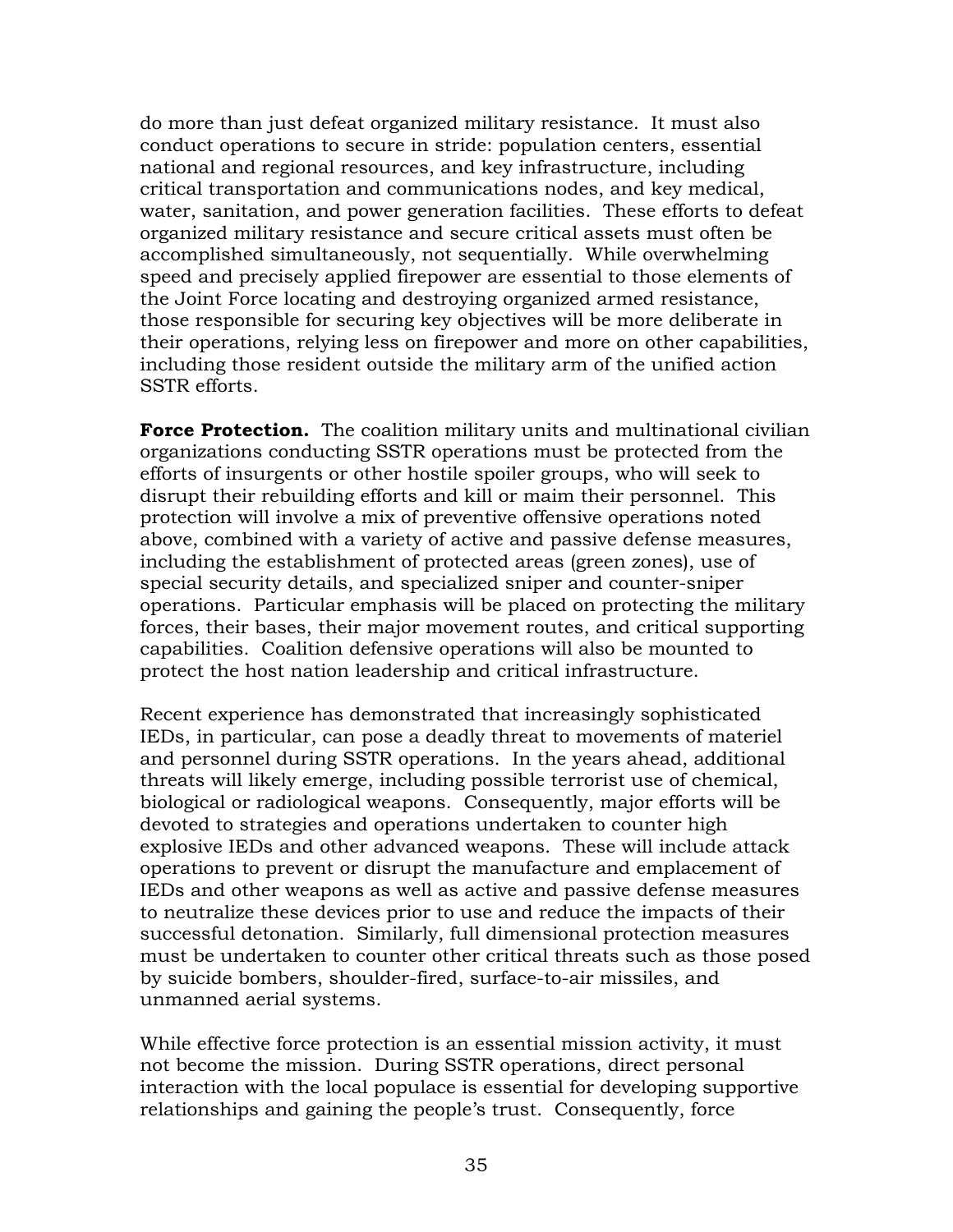protection measures must be consistent with patrolling methods and other activities designed to facilitate extensive, routine contacts with the local citizens.

**Persistent Presence with Small Tactical Units.** Creating a secure environment will generally involve sustained tactical patrolling on a selective basis. This patrolling will be carried out in a way that produces close and culturally-sensitive interaction with local communities. These daily, grass roots, small unit operations should be marked by patience, persistence, and presence and a determination to grant no sanctuary to armed opposition elements. Small units, operating under mission orders, are particularly well suited for these persistent operations because they often act as their own intelligence "sensors" and can respond quickly to changing circumstances while developing and maintaining a rapport with the local people.

**Dealing with WMD or Chemical, Biological, Radiological, and Nuclear Materials.** If the U.S. military conducts SSTR operations in a country or region where stocks of WMD or chemical, biological, radiological, nuclear (CBRN) materials are present as a legacy from the previous regime, then timely elimination of these WMD and CBRN stocks, delivery systems, and possibly production facilities will be crucial for establishing a safe, secure environment. WMD/CBRN elimination refers to a process of systematically locating, characterizing, securing, disabling, and/or destroying a state or non-state actor's WMD/CBRN programs and related capabilities (weapons production, key personnel, knowledge, and delivery means).[22](#page-48-0) Seeking out and eliminating WMD and CBRN materials in the SSTR theater serves the dual purpose of protecting the intervention force in theater and defending the U.S. Homeland by preventing potential adversaries from acquiring WMD or CBRN materials that could be used against the United States.

**Growing Host Nation Role.** Foreign military commanders can leverage and enhance indigenous security and intelligence assets by closely coordinating their multi-dimensional security building efforts with host nation security forces and political authorities. The goal of such coordination will be to get local leaders actively involved as soon as possible in these efforts so that they develop a stake in the process. Securing host nation participation may complicate operations and its outcome and, in some cases, result in lower levels of efficiency and effectiveness. Despite these difficulties, the security building results will take deeper root if host nation leaders assume ownership early on for the problems and their solutions.

<span id="page-48-0"></span> $\overline{a}$ <sup>22</sup> *National Military Strategy to Combat Weapons of Mass Destruction (NMS-CWMD).13 February 2006*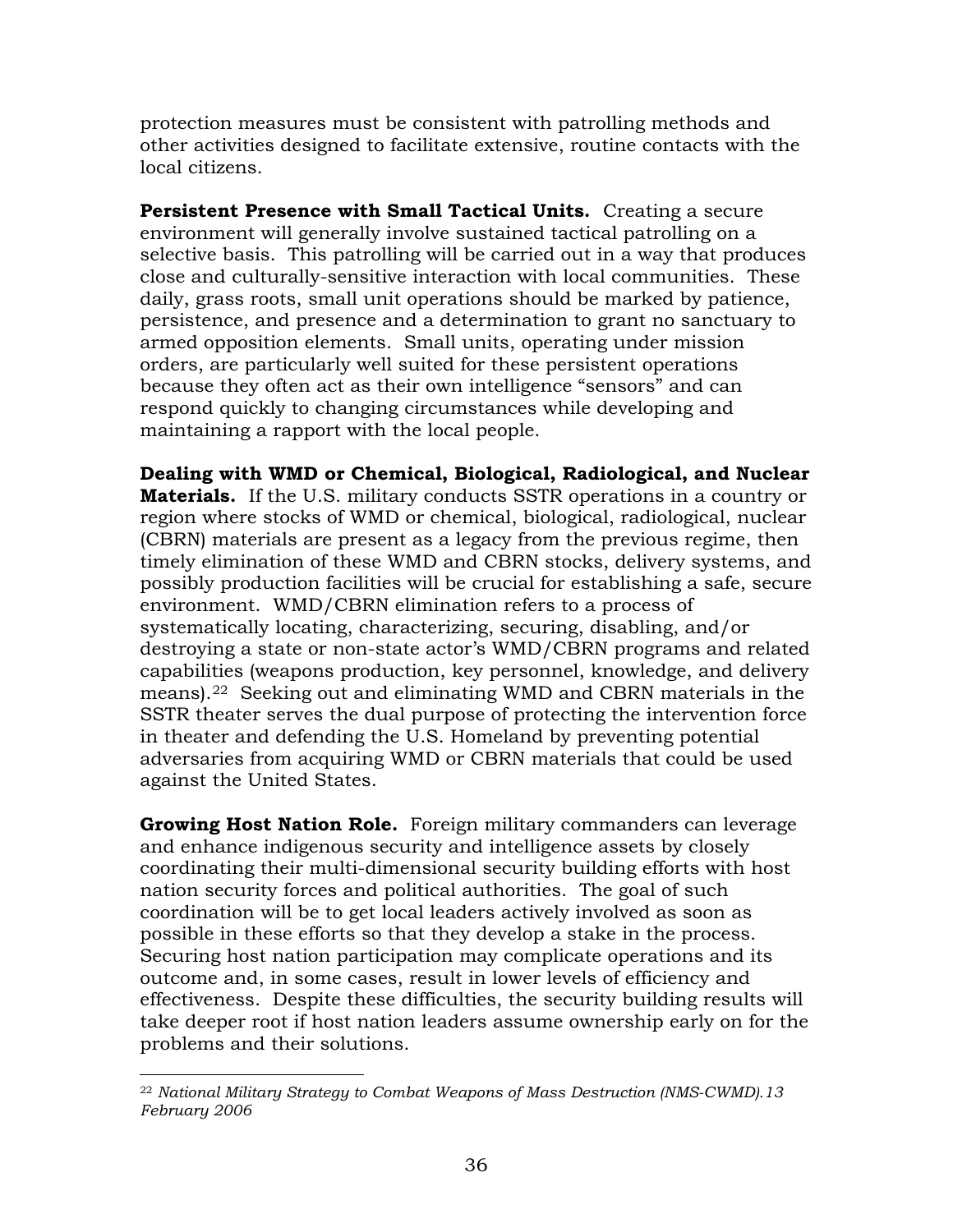**Multi-Dimensional Nation-Building Operations Are Essential to Creating a Secure Environment.** Recent experience has clearly demonstrated that even measured, carefully targeted security operations conducted by U.S. military and Iraqi security forces are not as effective in establishing a safe, secure environment as a more comprehensive approach that includes concurrent operations across the full range of major mission elements, e.g., humanitarian assistance, restoration of critical infrastructure, economic and political development.

Joint Force Commanders will likely conduct multiple civil-military operations to support these ambitious, multidimensional and concurrent undertakings across several challenging "lines of operation" that cannot be conducted solely by civil affairs (CA) units. CA personnel can help bridge the gap between the military and civilian-led efforts, but they are incapable of adequately organizing and managing the huge reconstruction efforts involved. Therefore, other units, including not only engineers but also large numbers of combat and support units, will need to be incorporated into these robust, "industrial strength" civil-military nation building efforts from the very outset of these operations until such a time as can be safely transitioned to civilian organizations.

**Flexible, Adaptable Resources.** In order for the U.S. military to undertake broader reconstruction efforts that directly affect security by enhancing the well being of the people and keeping large portions of the adult labor force gainfully employed, operational commanders should have access to adequate contingency funds that can be flexibly and adaptively spent ("Money is ammunition"). Recent operations demonstrated the high value of exercising this discriminate use of flexible funds through the extensive and wide-ranging use of the Commander's Emergency Reconstruction Program (CERP) funds. The availability of and flexibility in expending such funds will allow operational commanders to underwrite projects that provide humanitarian aid, restore essential public services, support the development of small and medium-sized businesses, and promote local political development in ways that produce tangible signs of progress within a relatively short time period. These visible accomplishments will help garner popular support and build momentum for longer term endeavors. Operational commanders should work with local community leaders to identify immediate, high-impact projects. Additionally, local efforts should be coordinated with larger reconstruction projects that are usually conducted by USAID and the Corps of Engineers.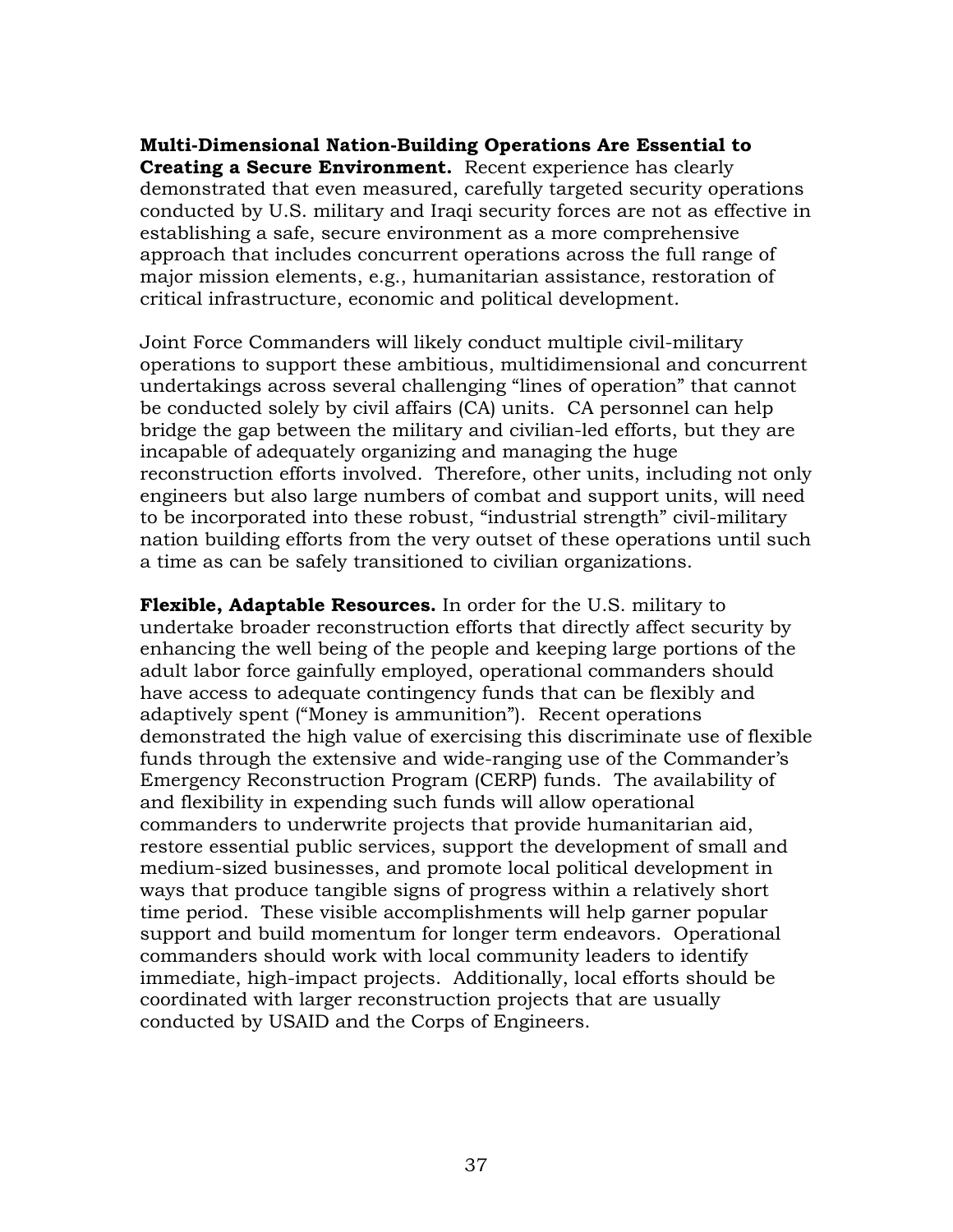### **4.b.(iv). Supporting Idea: Building Host Nation Capacity and Reducing the Drivers of Instability and Conflict**

While significant initial progress with regard to the other major mission elements associated with the conduct of a high end SSTR operation is critical to the establishment of a safe, secure environment, as described above, other essential components of SSTR operations include: the delivery of humanitarian assistance as long as it is needed; the sustained progress in the repair and enhancement of critical infrastructure and essential public services; the support of economic development; and the creation of more effective and representative governance. All of the efforts of the external civil agencies and foreign militaries must be focused on helping the host government develop and effectively employ, as rapidly as possible, the new capabilities and capacity needed in these critical areas.

The host government needs to develop its indigenous security, economic and political capabilities in order to successfully ameliorate the drivers of internal instability and conflict within the context of the "new domestic order" they seek to build (See Figure 10). Building this new capacity is critical to enabling the host nation leaders at all levels to gain the popular support they will need to be able to carry out comprehensive nation building. The lion's share of the international assistance to these host nation efforts across the MMEs, including security sector reform, will be undertaken by civilian rather than military organizations.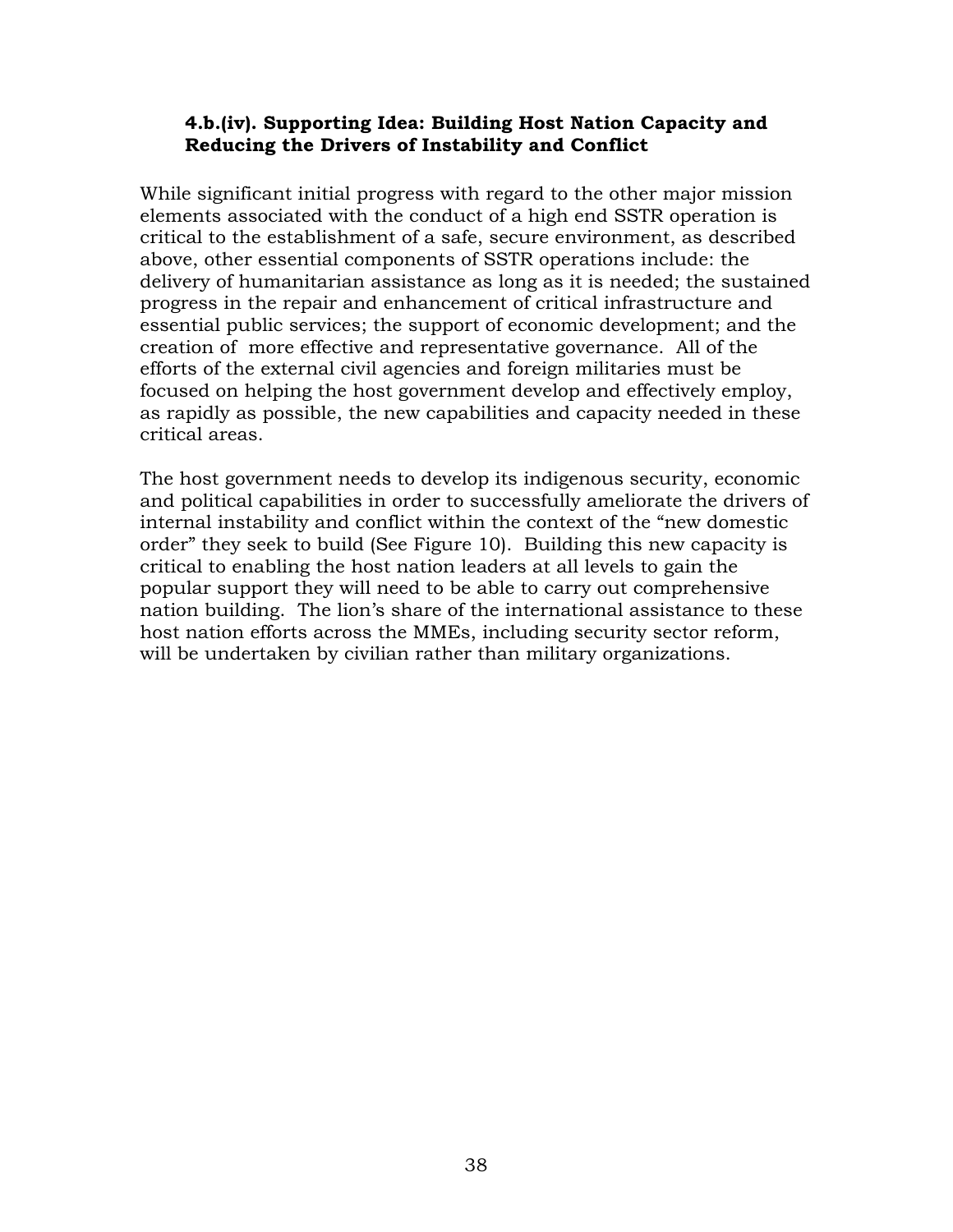

**Figure 10. Building Host Nation Capacity and Reducing Instability and Conflict**

From a U.S. perspective, adequate numbers of deployable U.S. civil agency capabilities are required to sustain the on-the-scene nation building assistance provided to the host nation across the full range of MMEs, including key elements of security sector reform. The initial cadre of civilian specialists from the Department of State, including USAID, the Department of the Treasury and so forth should be available to deploy rapidly to SSTR operations as soon as security conditions permit. This initial cadre will need to be backed by adequate numbers of deployable civilian personnel to sustain this multidimensional support over a period of at least a few years.

The sections that follow identify recommended practices to be employed during the lengthy period of capability and capacity building across the major mission elements within complex SSTR operations.

**Coalition Management.** A first order responsibility of the JFC leading multi-national SSTR-operations is to establish and implement a plan for effectively managing the coalition military force and other multi-national partners. This multi-national effort will generally consist of three separate entities: foreign military forces, foreign civilian government organizations, and non-governmental organizations (NGOs).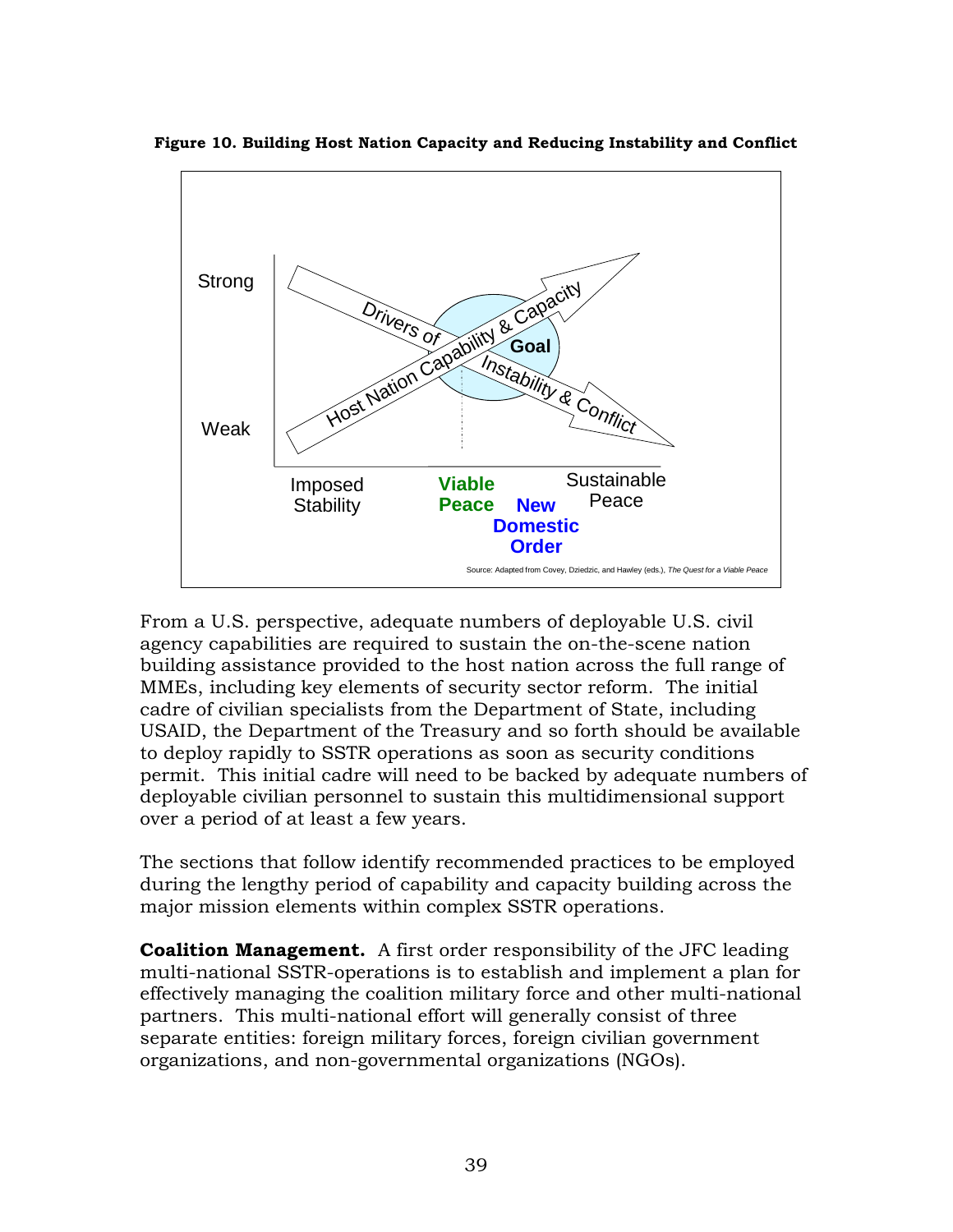The commander of the lead nation must be cognizant of all the capabilities, limitations, and varying rules of engagement within the military coalition and must appropriately manage and coordinate the efforts of the partner militaries throughout the duration of the mission. Additionally, the commander should leverage cultural and historical ties between coalition forces and the host nation that could positively impact the mission.

Non-military members of the coalition will not fall under the direct chain of command of the JFC; however, the JFC must continually coordinate activities with these entities in order to ensure unity of effort. Coordination with foreign, non-military government organizations and NGOs can be particularly challenging because these organizations typically have their own objectives and missions and will not necessarily want the coalition military forces to impinge on their independence and jeopardize their neutrality. Nevertheless, NGOs will often operate in the area of operation of the coalition forces and the responsibility for coordinating with and, in many cases, protecting their operations will fall on the commander of the lead force.

In many instances, a JFC leading a multi-national operation will be operating under an U.N. mandate and may function under a variety of U.N. structures in the host nation depending on the manner in which the U.N. Security Council Resolution is written and the extent of the U.N. structure established in the host nation. In light of this operational structure, the JFC and preferably all forces supporting the JFC, must be well trained regarding operations in a U.N.-mandated environment and must clearly understand their roles and responsibilities under these conditions and how they differ from conventional missions**.**

**Broader Security Sector Reform.** In order to expand and solidify the safer, more secure environment, U.S. and coalition forces will focus on training and equipping host nation security forces (both military and police forces), integrating them into the conduct of internal security operations and enabling them to take the lead in the conduct of internal security operations as rapidly as is feasible. Critical elements of this activity include:

- **Embedding U.S. and coalition advisory teams into host nation units.** These advisory teams enable continuous, "round-the-clock" training as well as facilitate the development of positive relationships with the local populace that build trust and rapport.
- **Establishing a joint, military-police intelligence sharing and planning framework.** The joint participation of military and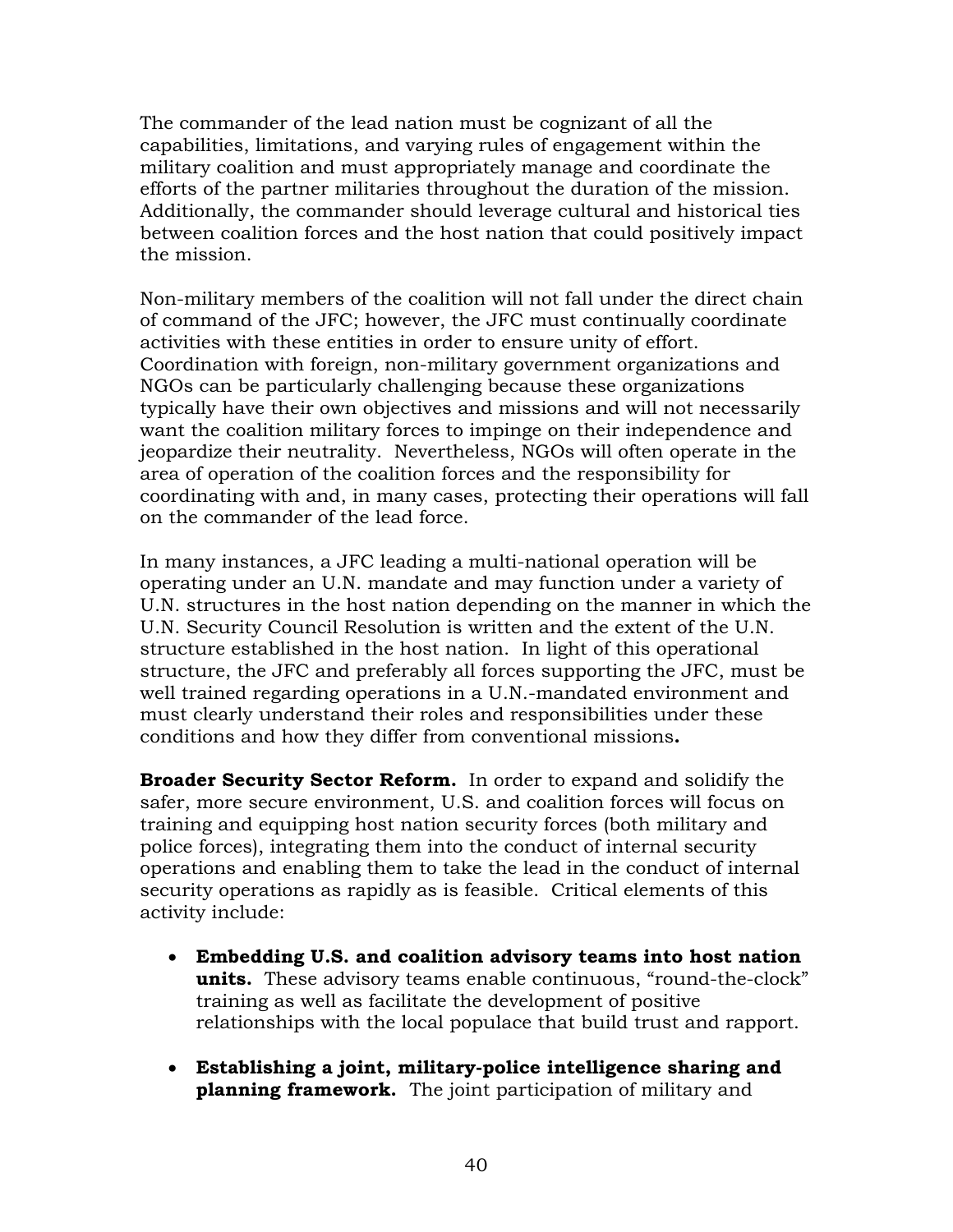civilian police units from intelligence assessment to planning and ultimately to the execution of operations will generally produce more effective operations. Intelligence sharing between military and police organizations enables coordinated actions against threats to public security (e.g., organized crime, civil disturbances).

- **Avoiding "mirror imaging" the organization and capabilities of U.S. forces.** Security training of host nation militaries must be specifically tailored for the types of forces that the host nation needs to develop and local military traditions.
- **Building the institutional infrastructure.** A critical component of this reform effort will be the development of the public sector institutional infrastructure (e.g., Ministry of Defense, Ministry of Interior, National Security Council, Human Rights Ombudsman, etc.) needed to support the new military and police forces. In virtually all cases, this must be designed to reflect civilian control consistent with the legal norms of the host country; it must also focus on the creation of a judicial system, including correctional institutions, to enforce the rule of law.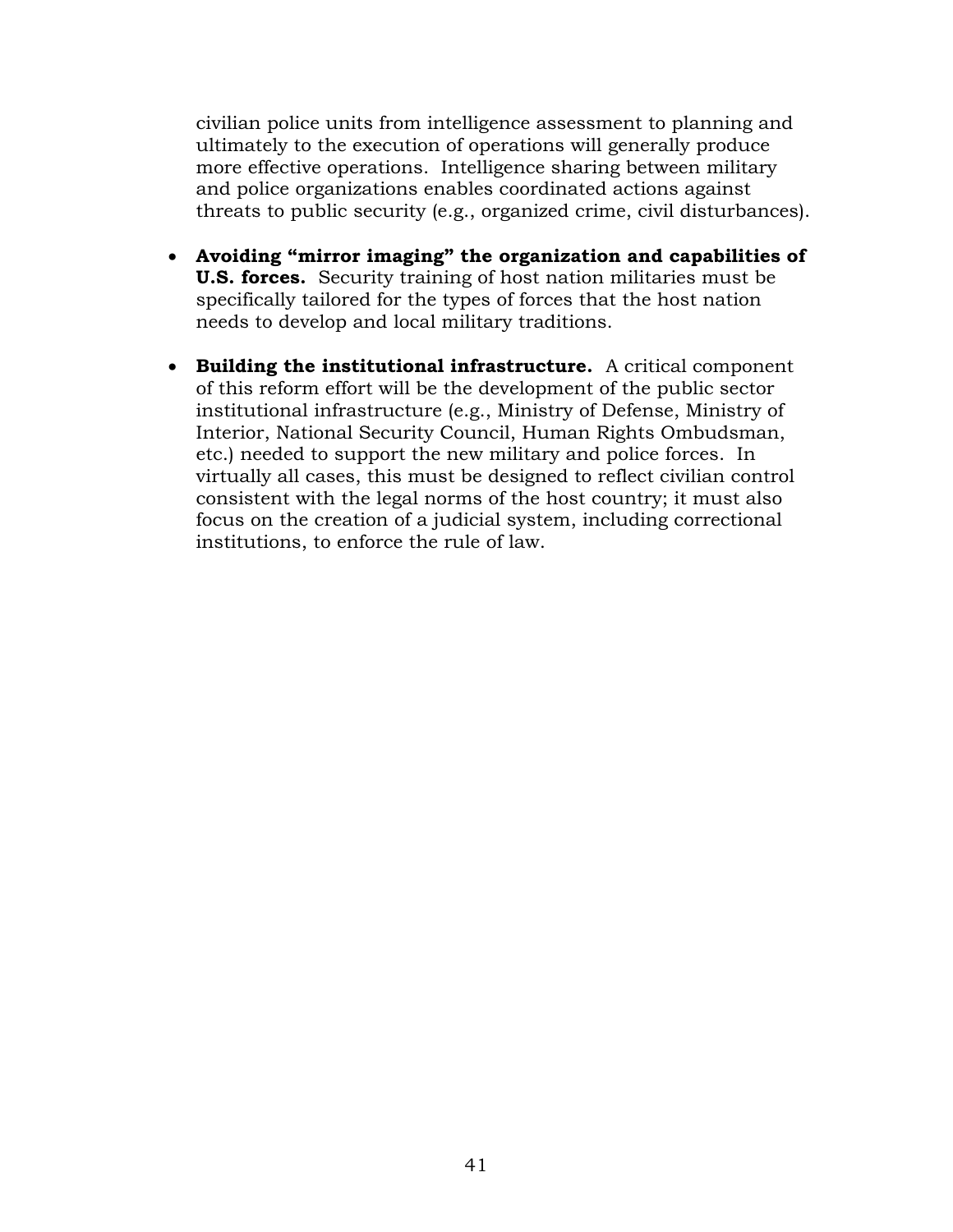**Deliver Humanitarian Assistance.** The objective of the effort to deliver humanitarian assistance (HA) is to rapidly relieve or reduce human suffering, as well as to improve the capacity of the host nation to provide essential services to its population, and better prepare for future disasters. It is also important to closely coordinate all HA efforts with civilian agencies (public and private) to expedite the transition from U.S. military to U.S. and host nation delivery of HA and subsequent stabilization activities.

Humanitarian assistance is generally limited to providing victims of the disaster immediate access to the basic human necessities, e.g., clean water, food, shelter,

**Delivery of humanitarian assistance requires close coordination and integration with medical and other relief organizations.**

sanitation, public health, and medical care. In this situation, immediate medical coordination and integration with other relief organizations will be essential, as well as the ability to rapidly augment the host nation's medical infrastructure.[23](#page-54-0)

HA can be delivered either following governmental failure due to internal collapse or defeat in war, or following a devastating natural disaster, such as a flood, tsunami, or earthquake. In the wake of major theater war, especially in a contested environment, the Joint Force will most likely play a leading role in delivering HA during the initial stages of the operation. Under these circumstances, joint medical units must be prepared to provide specialized care to non-U.S. military personnel such as the local populace, detainees, and contractor support personnel.

**Reconstitute Critical Infrastructure and Essential Services.** At the outset of SSTR operations, especially within a contested, hostile environment, efforts to reconstitute critical infrastructure and restore essential services will primarily be a military-led activity. The objectives of this effort will be to:

• Protect and secure critical national and regional infrastructure, natural resources, and strategically important institutions, e.g., government buildings, religious sites, courthouses, communications needed to support SSTR efforts. The Joint Force Commander must consider limiting and/or avoiding damage to this infrastructure during the planning and execution of combat operations and ensure that proper force is applied to secure this important infrastructure; and

<span id="page-54-0"></span> $\overline{a}$ <sup>23</sup> *Health Capabilities in Stability Operations*, White Paper, USJFCOM.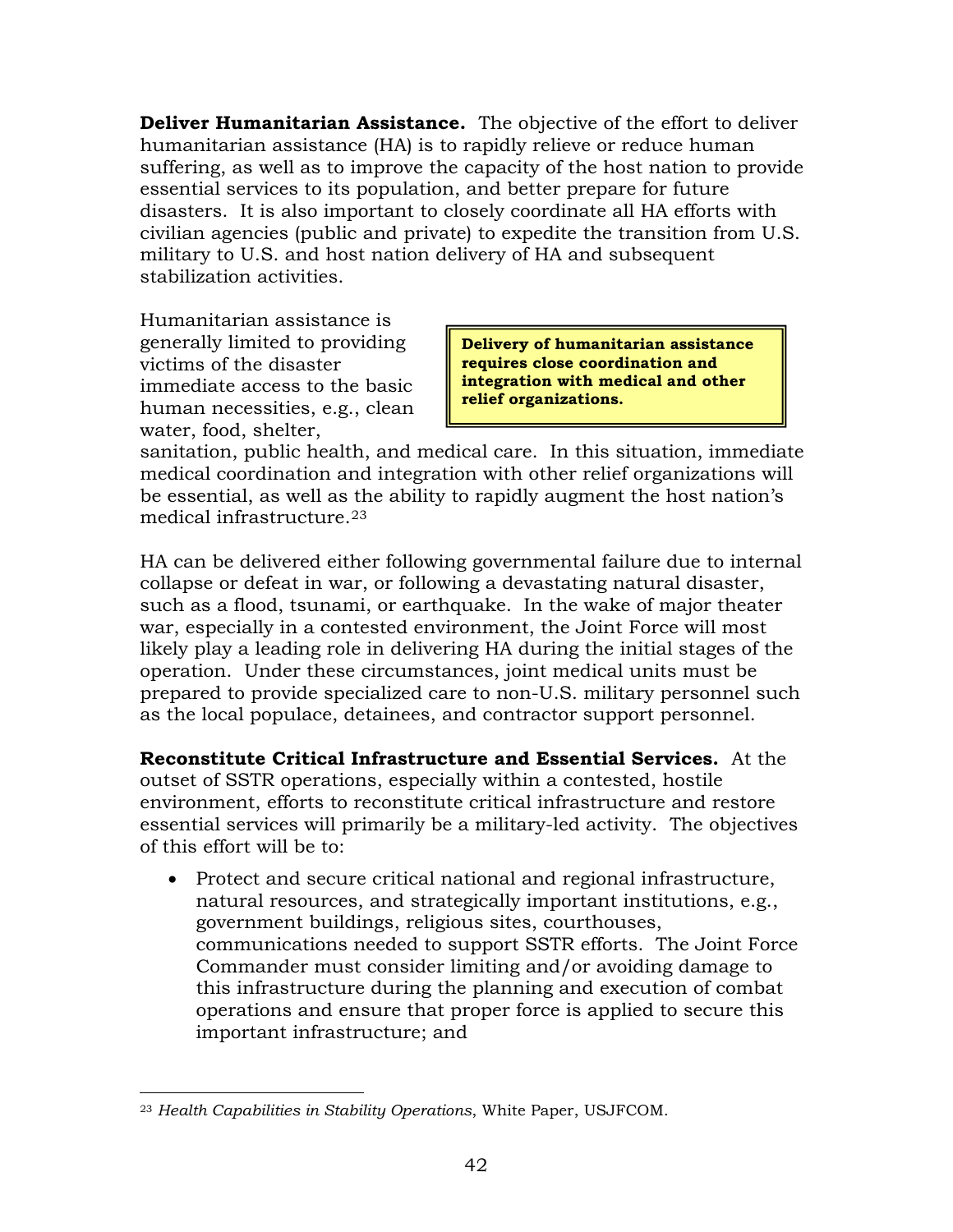• Establish or create procedures and processes for the provision of essential services, e.g., providing clean water, telecommunications services, electrical power, sewage and garbage disposal, medical care[24](#page-55-0), and education that are deemed essential by the Joint Force Commander to promote stabilization and to preserve freedom of action for the Joint/coalition force. Services deemed "essential" will vary according to the assigned mission and will be based on numerous factors such as national objectives, expected duration of the mission and international legal obligations. Commanders at all levels will conduct civil-military operations to meet legal obligations and preserve their own freedom of action.

The rapid reconstruction of critical infrastructure, including key transportation systems and telecommunications networks, and the restoration of essential public services must be accomplished with an eye toward the creation of a durable foundation that supports a wide

**As the security environment becomes increasingly safe and secure, implementation of infrastructure reconstruction efforts will be transitioned to civilian-led organizations and the existing or new host government.**

range of longer term efforts to develop a diversified, modern economy in the host nation that is effectively integrated into the global economy. Therefore, it will be essential for the military to work with U.S. and international civilian organizations and host nation government officials to identify, fund, and directly support strategic projects in those areas critical to demonstrating visible signs of progress. Rebuilding efforts should also use local labor where possible, which fosters employment and gives the populace positive options through clear improvement in quality of life.

As the security environment becomes increasingly safe and secure, the planning and implementation of longer term infrastructure reconstruction efforts will be transitioned to civilian-led external assistance organizations and the existing or new host government.

**Support Economic Development.** In the short-term, the objectives of the effort to support economic development are to assist in the early

<span id="page-55-0"></span> $\overline{a}$ <sup>24</sup> Recent studies have highlighted the importance of focusing medical efforts on host nation capacity-building rather than on U.S. military direct patient care. Providing direct medical care to civilian populations can raise a population's expectation that their government or organizations will be able to continue to provide the same level of care. Since this is not likely to be the case, the resulting frustration can promote dependency, make the transition more difficult, and, ultimately, undermine the legitimacy of the host nation's health care system. See *Health Capabilities in Stability Operations,* White Paper, USJFCOM.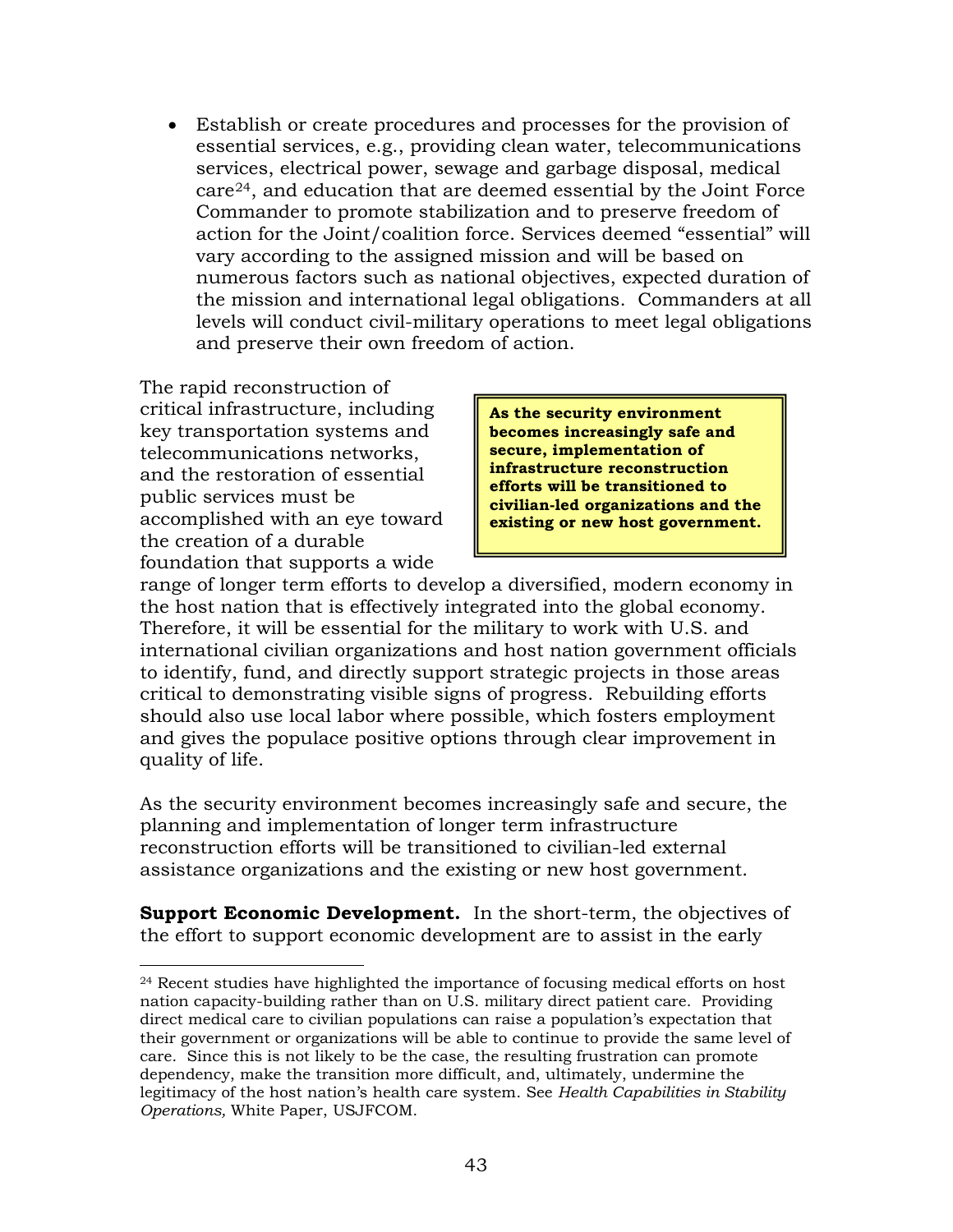recovery of local and national economic activity and to lay the foundation for sustained economic growth. In the long-term, the objective is to launch economic development activities that establish a legal, financial, and regulatory environment where economic activity is derived from legitimate, formal transactions in accordance with the rule of law and to foster successful economic development in a variety of key economic sectors.

While civilian entities will lead the bulk of this mission element, U.S. and coalition military forces will play a supporting role within the short-term objective of stimulating economic recovery, especially during SSTR operations mounted in

**Civilian organizations will lead the bulk of economic development efforts; however, U.S. and coalition military forces will play a supporting role by assisting in the stimulation of economic recovery.**

connection with a theater war. Military activities will tend to focus on generating small projects that employ members of the local population and help generate income, e.g., municipal clean-up, restoration of basic infrastructure. It is crucial that the efforts of U.S. and coalition forces in the economic arena set the conditions (i.e. set the trajectory) for the longer-term economic development objectives. As noted earlier, operational commanders will often use their CERP funds in innovative and entrepreneurial ways to assist near- and mid- term, local business development efforts.

However, it is possible for CERP-funded activities to actually retard longer-term economic recovery if they do not contribute to the longerterm, sustainable growth objectives. Close coordination with U.S. and international development agencies at the earliest feasible point in SSTR operations will help ensure these development activities complement one another.

Long-term economic development efforts will be led by these U.S. and international development agencies (such as USAID and the World Bank) NGOs, and private sector actors—all working closely with the emerging host country leadership, both national and local. Achieving the longerterm objective of creating stable economic institutions and processes and supporting significant development within key economic sectors requires initiatives that address the specific economic root causes of instability and conflict in the host country, which may include:

• Reducing widespread poverty, deprivation, and socio-economic inequalities by developing and implementing a comprehensive and inclusive economic growth strategy.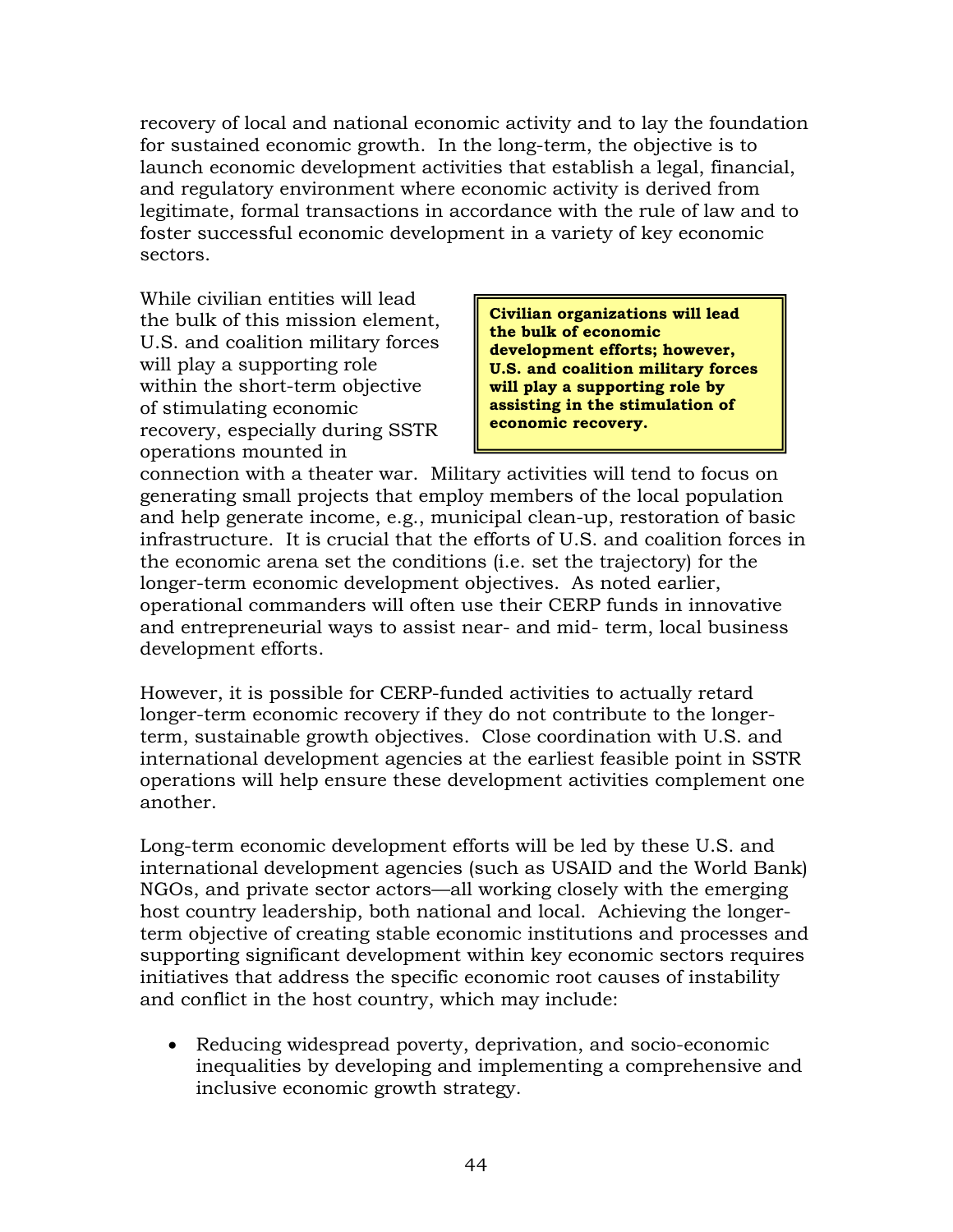- Enhancing workforce skills and employment opportunities through targeted education and training programs, developed with local community involvement and market-sensitive private sector engagement.
- Reducing illicit, informal black market activities through legal reforms, strengthened enforcement activities, and aggressive efforts to provide alternative income sources to the traffickers.
- Putting in place the necessary incentives (laws, policies and practices) that enable domestic and international investors to create jobs, social benefits and hope for the future.

## **Establish a Representative, Effective Government and the Rule of**

**Law.** In the wake of a MCO in which U.S. and coalition forces have forcibly expelled the adversary regime and occupied its territory, the United States and its coalition partners, as occupying powers, will need to create a temporary "military government." Despite being labeled military, the occupation government may be military, civilian, or mixed in composition. In most cases, this temporary government will likely be a civilian led civil administration that exercises executive, legislative, and judicial authority throughout the occupied territory in accordance with international law. Guidance regarding the precise form of governance and the performance of these key governing functions will be determined by the President, in consultation with his senior advisors, and may also involve an international policy making group. The highest priority tasks for this civil administration will be the maintenance of law and order, which will be carried out in a manner that seeks to preserve the preexisting legal order (where applicable), and the care of the civilian population to ensure it receives adequate food, water, shelter, and medical treatment. Other key functions of this administration will include reconstituting essential public services and fostering the recovery of the national economy.[25](#page-57-0)

During military support to SSTR operations, efforts will get underway to rebuild or help create host nation government structures that will ultimately assume the responsibility to govern. These new structures should be representative and inclusive, responsive to constituents, and accountable for their actions. Political reform efforts must take into account deep-seated rivalries and distrust among ethnic and religious communities, should they exist. The new political arrangements must provide all groups/communities with the opportunity to participate

<span id="page-57-0"></span> $\overline{a}$ <sup>25</sup> Schmitt, Michael N. "The Law of Belligerent Occupation."

http://www.crimesofwar.org/special/Iraq/news-iraq5.html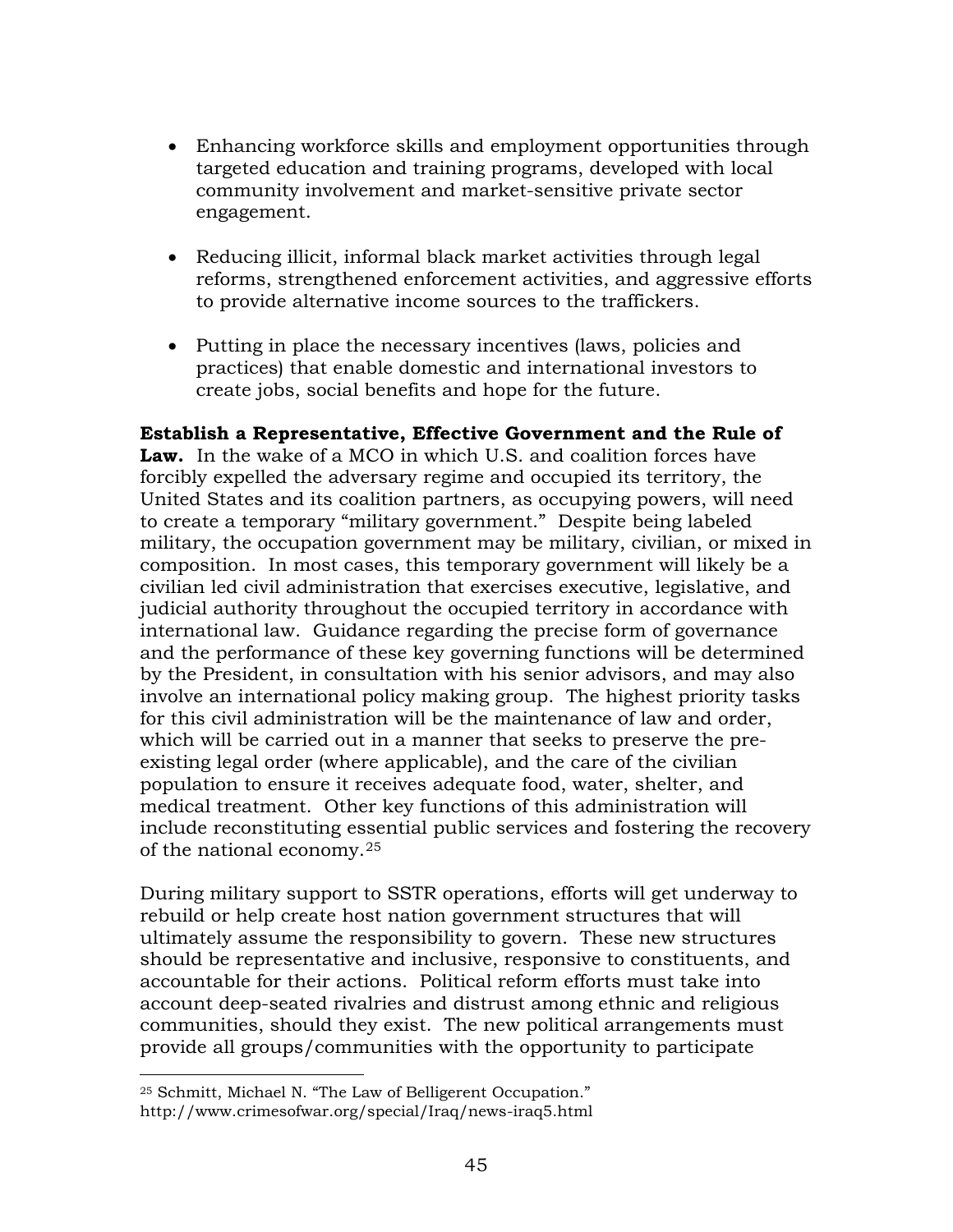meaningfully in the governance process, including mechanisms to protect minority groups from discriminatory actions by the majority.

Activities within this mission element will be led primarily by civilian organizations. However, in the opening weeks of military support to SSTR operations, especially when the environment is hostile and contested, the Joint Force may need to engage in early restoration of local governance activities such as restoring city/regional councils, developing transparent reconciliation processes, and resolving property claims and disputes.

Military efforts in the area of governance must take into account existing local and cultural laws. Additionally, early governance reform activities must help set the trajectory toward the political end states established as both the mid-term goals and long term vision associated with the SSTR operation.

# **4.b.(v). Supporting Idea: Conduct Strategic Communication**

Strategic communication is the focused United States Government processes and efforts to understand and engage key audiences to create, strengthen or preserve conditions favorable to advance national interests and objectives through the use of coordinated information, themes, plans, programs, and actions synchronized with other elements of national power.[26](#page-58-0) The objective of strategic communication efforts and supporting communication strategies is to understand and engage key local and foreign audiences in order to create, strengthen, or preserve conditions favorable to achievement of overall stabilization goals and objectives. Reaching the local population quickly through the media is critical to defeating extremist and criminal challenges to local stability. Therefore, strategic communication efforts must be pro-active, anticipating opposition strategic communication capabilities and preempting or rapidly responding to adversary communication methods.

The development of strategic communication messages must take cultural sensitivities and perceptions into account. In order to facilitate this effort, DOD personnel expertise and capabilities should be enhanced with the appropriate linguistic, historical, and cultural training. Sustaining credibility at all levels is an essential goal for strategic communication. Therefore, strategic communication messages cannot be empty rhetoric: in order to maintain credibility and trust with friends and foes alike, including the American domestic audiences and coalition partners, all messages must be consistent and transparent. Additionally,

<span id="page-58-0"></span> $\overline{a}$ <sup>26</sup> 2006 QDR Execution Roadmap for Strategic Communication, paragraph 1.3, p. 3.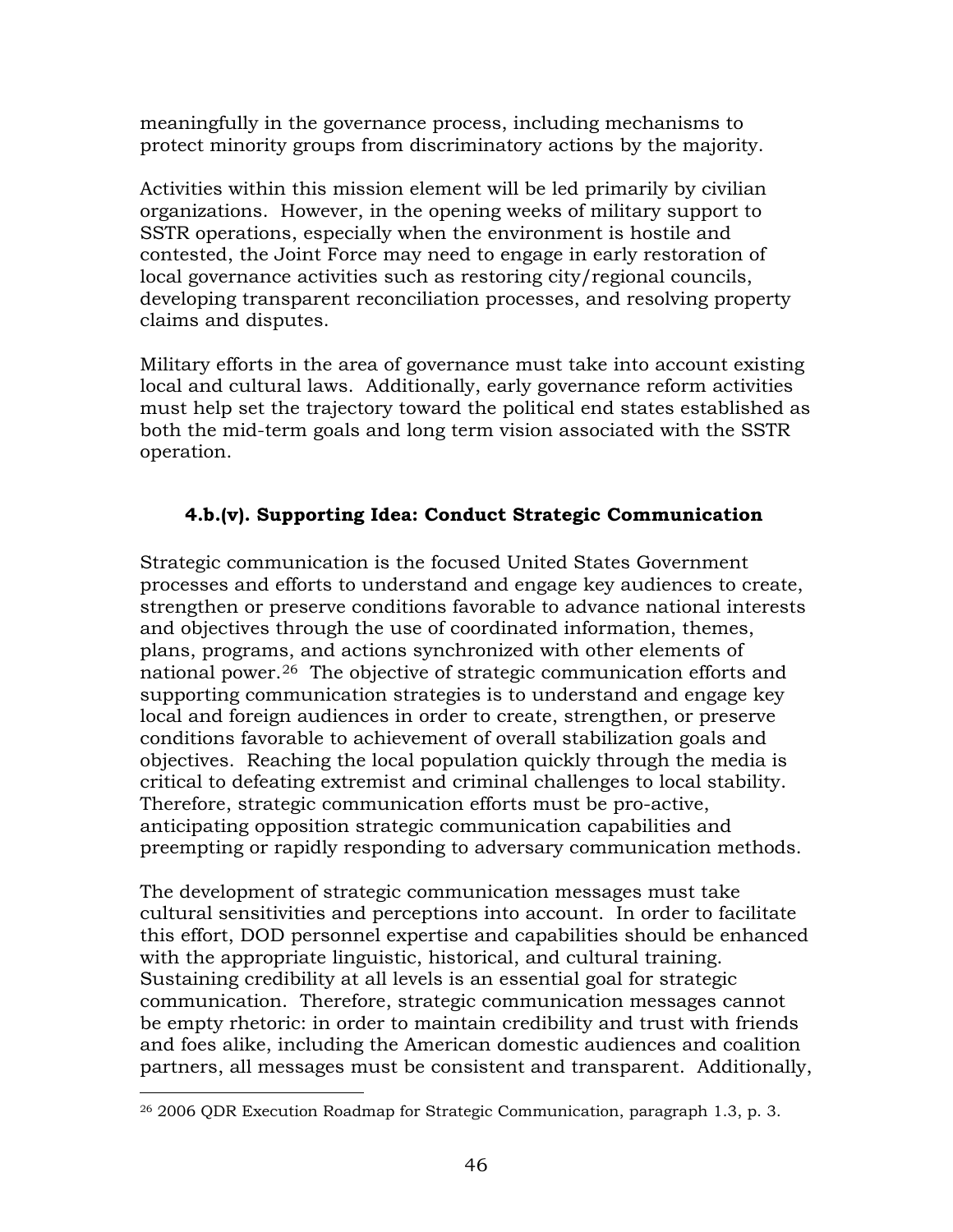overall strategic communication plans must be coordinated with the Staff Judge Advocate, public affairs officer, as well as information operations and operational planners to ensure messages are in compliance with DOD and other national guidance.<sup>[27](#page-59-0)</sup>

Throughout the operation, the primary supporting capabilities for strategic communication within the DOD—public affairs, information operations, and defense support to public diplomacy, must be continually coordinated and synchronized, both horizontally and vertically:

- **Information Operations.** The focus of the IO planning will be on influencing, disrupting, corrupting, or usurping *foreign* adversary human and automated decision-making processes, while protecting human and automated decision-making processes of the Joint Force engaged in SSTR operations.[28](#page-59-1) To conduct IO, the Joint Force will employ offensive and defensive information means to degrade, destroy, exploit, and influence an adversary's information-based process while protecting its own.[29](#page-59-2)
- **Public Affairs.** The focus of public affairs planning will be on conducting public information, command information, and community relations activities that provide truthful, timely, and factual unclassified information about SSTR activities to host nation, and U.S. domestic and foreign audiences. These information activities will be critical to efforts to manage expectations, as well as to gaining and sustaining support within each of the target audiences.
- **Defense Support to Public Diplomacy (DSPD)**. The focus of DSPD is to understand, engage, influence and inform key foreign audiences through words and actions to foster understanding of U.S. policy and advance U.S. interests regarding SSTR operations. DSPD incorporates DOD's support to USG strategic communication, and can collaboratively shape the operational environment in support of USG information activities through security cooperation efforts. DSPD may also involve multi-media programs to assist selected host nations and the DOS in reaching foreign target audiences, but may also involve specific actions by DOD forces.<sup>[30](#page-59-3)</sup>

 $\overline{a}$ <sup>27</sup> Observation: Sea Viking 04 Final Report p. 4

<span id="page-59-1"></span><span id="page-59-0"></span><sup>28</sup> JOPES DRAFT p. 4

<span id="page-59-2"></span><sup>29</sup> JP 2-01.2, *Doctrine for Intelligence Support to Joint Operations.*

<span id="page-59-3"></span><sup>30</sup> Visual Information is also an important capability for strategic communication**.** Generally, visual information provides the ability to advise, plan, synchronize, and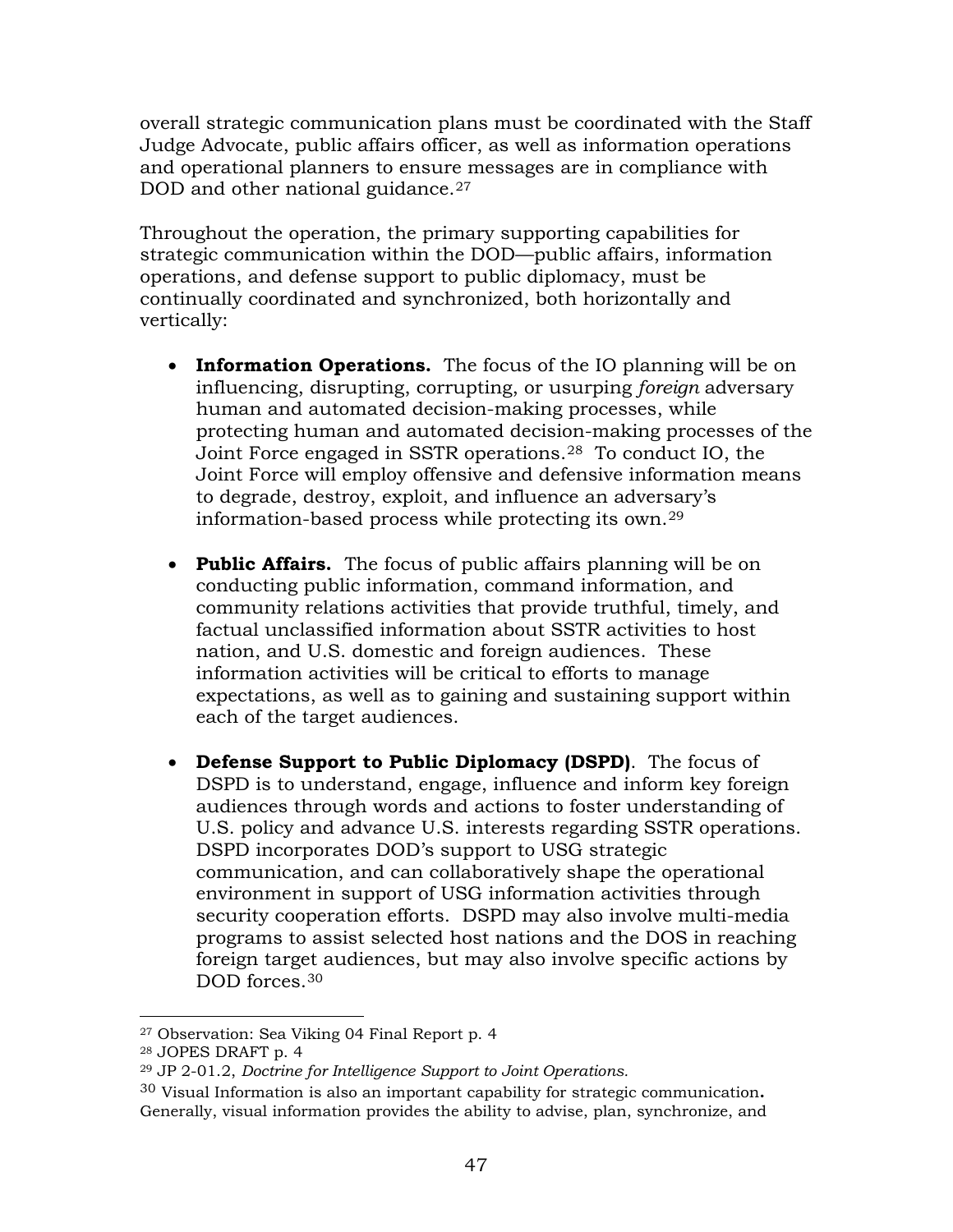### **4.b.(vi). Vignette**

 $\overline{a}$ 

The following is an illustrative vignette that describes how the future JFC might conduct a successful high-end SSTR operation within a hostile, contested environment. Additionally, the vignette highlights the linkages among the military problem, military support to SSTR operations, the central idea, supporting ideas, and anticipated functional and operational capabilities. This vignette also illustrates how the JFC can collaborate with multinational partners, as well as the pre-SSTR operation planning activities that contribute to the successful execution of SSTR operations.

Beginning in 2015, an international coalition, led by the U.S. military, becomes engaged in a major combat operation aimed at decisively defeating a foreign government that had provided protracted materiel support to a global terrorist organization responsible for detonating a WMD in the largest city of an important U.S. ally.

Joint major combat operations, waged concurrently on the land, and from the air, sea and space, are conducted with precision and achieve decisive effects, resulting in the swift defeat of the perpetrating government. In the wake of major sustained combat and the defeat of the perpetrating government, the Joint Force swiftly adjusts itself accordingly to carry out a successful stabilization, security, transition, and reconstruction operation. The SSTR operation objective in the near term is to establish a safe secure environment throughout the host nation, recognizing that this is the necessary precondition for success in all other parts of the SSTR effort. This security effort is part of a multidimensional campaign conducted concurrently to effectively reduce the drivers of societal conflict and, as a result, build a new domestic order in the host nation and, more broadly, viable peace internationally in which the host nation's populace can prosper long into the future.

The seeds for success in this high-end SSTR operation were sown prior to the intervention during relevant preparatory, planning and theater security cooperation activities that included the following salient components:

rapidly acquire and distribute visual products (still and video) to external audiences in support of commanders' strategic and operational objectives operations. All VI information activities are essential to information sharing between DOD elements, U.S. Government agencies, and multinational partners prior to, during, and after the completion of SSTR operations.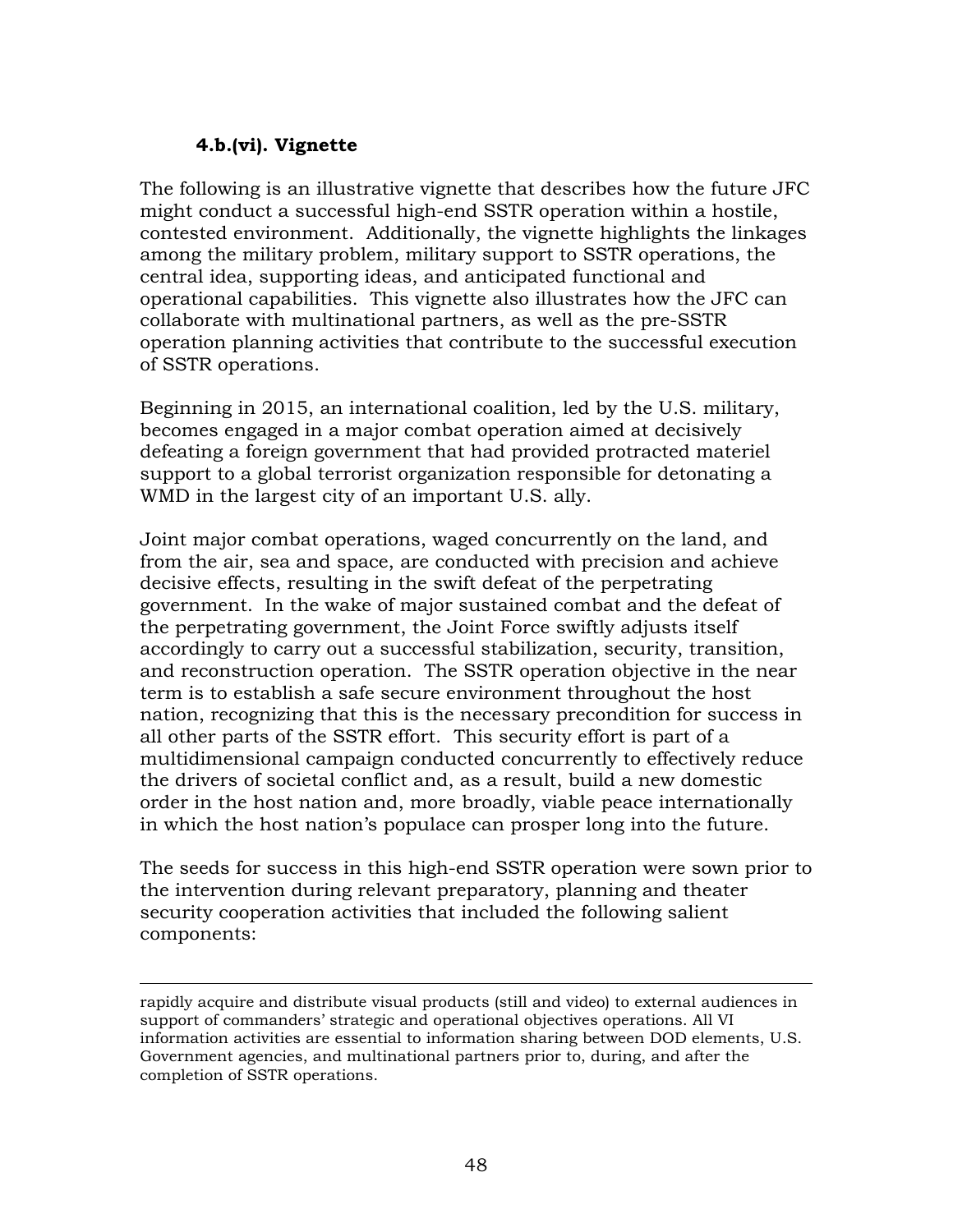- A high-level, joint interagency planning team, through effective coordination mechanisms, developed an in-depth situational understanding of the complex dynamics of the society at hand, including the wider environment. The body of information openly shared across both civilian and military agencies included an expert assessment of the causes, ideologies, aims, organizations, capabilities, methods/approaches, and external support for irregular threats that already existed in the host nation and those that would likely coalesce in the wake of the deposed government. Other areas probed included identifying the sources of societal conflict that required a mitigation plan, as well as the key power brokers whose influence and legitimacy should be (and was) significantly leveraged throughout the SSTR operation;
- This joint planning team, comprised of senior military and civilian representatives, developed the long-term vision for the host nation, the goals for the operation based on situation-specific intelligence, guidance for integration of interagency activities during the operation, and decisions or recommendations on resources. Policy conflicts and disconnects were effectively identified and reconciled as part of this planning process, thus increasing the scope of unified action in the field once the operation commenced;
- This planning body also ensured that the individual plans for each of the MMEs within the SSTR operation were synchronized and aligned with the long-term vision for the host nation's new domestic order;
- The MCO and SSTR operation phases of the campaign were planned coextensively in Washington, at the headquarters of the geographic combatant command as well as forward in the field to ensure interagency perspectives, plans and capabilities were sufficiently factored into the preparation of military plans and their execution. For instance, SSTR operation-related considerations affected the targeting of ordnance during major combat operations to avoid inflicting unnecessary destruction to the host nation's critical civilian infrastructure;
- A Joint Force estimator modeling program defined the force requirements for this situation-specific operation. The real-time database identified available units and potential sources to fill capability gaps and supported adaptive planning throughout the campaign. This enabled rapid identification and generation of appropriate interagency deployment packages for such tasks as governance, judicial, law enforcement, economic, humanitarian,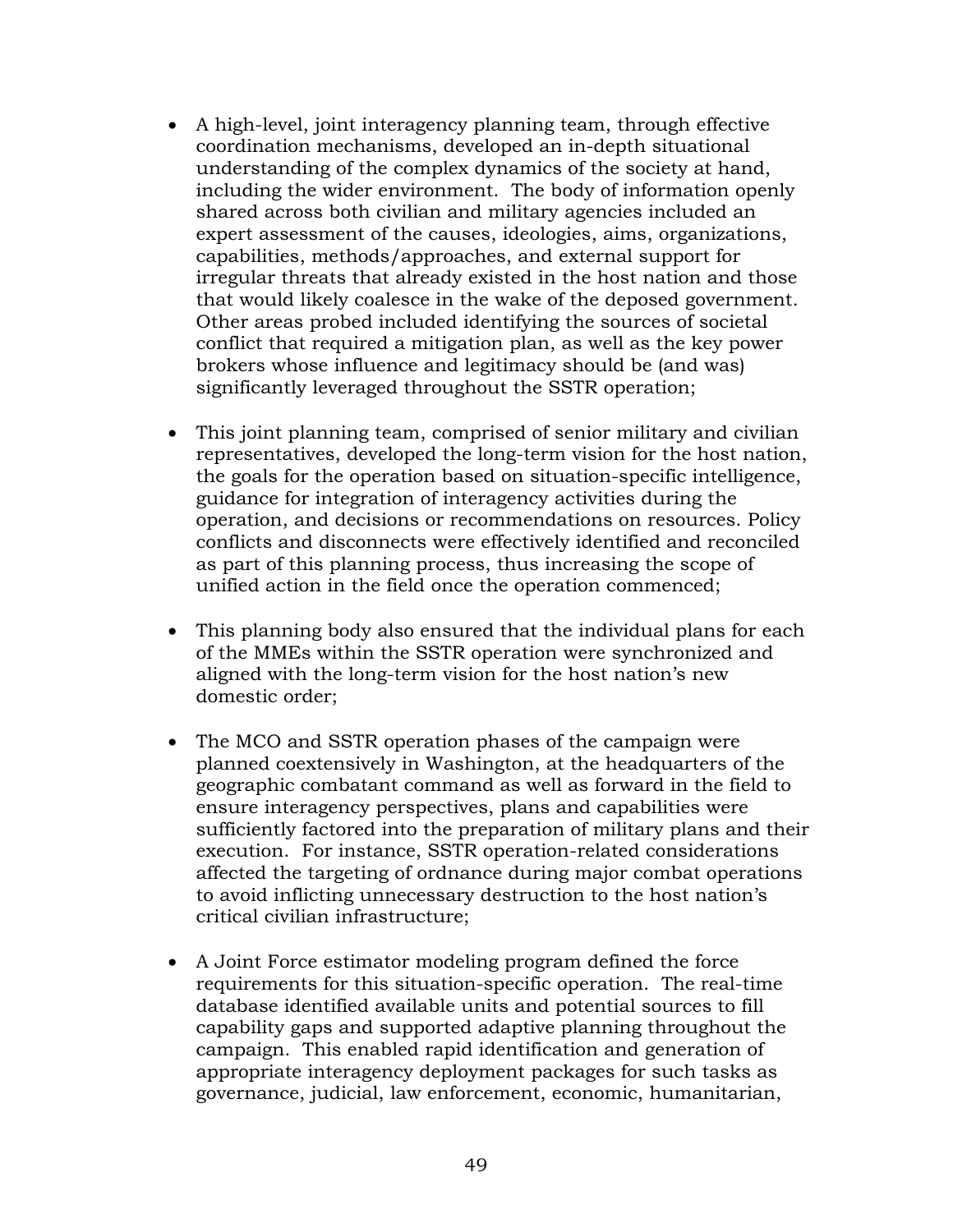and reconstruction support. In the initial weeks and months after major combat operations ceased, these interagency packages enabled the Joint Force to immediately respond to urgent humanitarian needs as well as administer public services with an appropriate mix of military and civilian assets, while minimizing delays to providing sustained relief;

- An international initiative that was launched ten years before this crisis had achieved its primary goal of training and equipping a standing military force, a majority hailing from neighboring nations. These states chose to enter the coalition thereby greatly increasing the capacity of the combined force available to help conduct the SSTR operation, while also strengthening its perceived legitimacy in the eyes of the indigenous populace; and
- Other military shaping activities in the region that bore fruit during this SSTR operation in the form of the granting of critical transit and access arrangements to support coalition military operation to defeat the perpetrating state included the establishment of combined training, exercises and other militaryto-military interactions; creating programs to cover such issues as defense security cooperation, international military education and training, and international arms cooperation.

Consistent with the well coordinated MCO and SSTR operation plans, major combat operations left minimal damage to the host nation's critical infrastructure, including its major natural resource sites and governmental buildings; this, respectively, proved critical to spearheading efforts at reviving the economy and creating a new host nation government. Despite this advantage, the war severely disrupted virtually all aspects of normal life in most parts of the country.

In the wake of our victory in the sustained combat phase of the war, the Joint Force quickly shifted its dynamic mix of conventional and unconventional forces to counter irregular threats that sought to take advantage of the subsequent turmoil and chaos to undermine our SSTR operation efforts, in particular our operations to create a safe, secure environment. Tactical defensive operations occurred seamlessly following Joint Force control of populated territory, preventing the incidence of property crimes from surpassing anticipated levels during the brief, albeit critical period, of anarchy following MCO. The Joint Force, recognizing that security of the populace is the indispensable cornerstone of SSTR operation success, executed the plan to integrate and synchronize all the major mission elements—establishing a safe, secure environment, meeting obligations to the civilian population under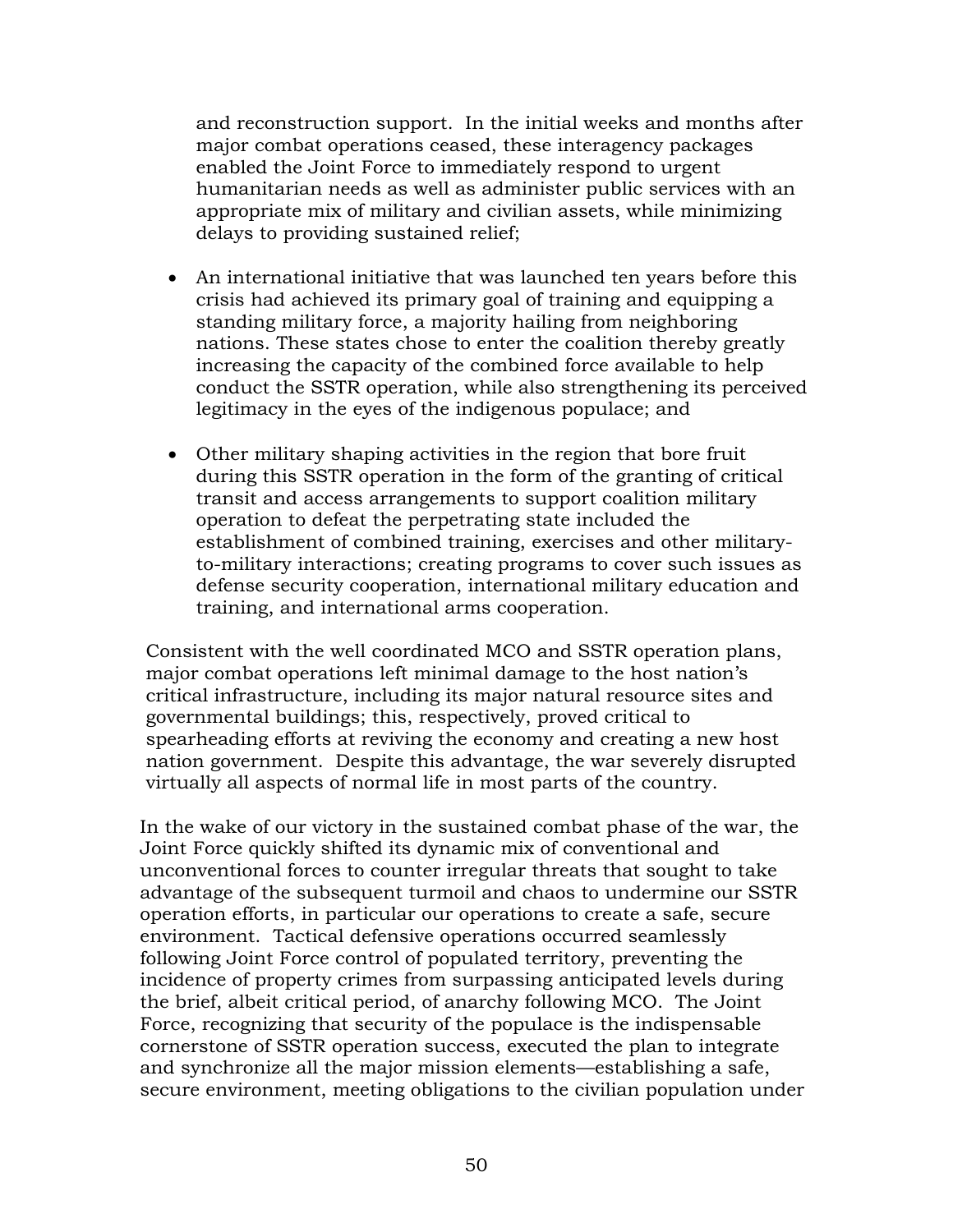international humanitarian law, restoring critical infrastructure, assisting economic development, helping create effective representative governance, and supporting strategic communication, with varying emphasis at different times and in different parts of the nation, depending on the situation on the ground. Each major mission element was, on the whole, conducted in consonance with the other MMEs, thus minimizing the size and number of "gaps" that adversarial forces were able to exploit.

Joint Force Commanders entered the SSTR operation recognizing that there was no "success template" that could be laid down across the various intervention activities, and therefore allowed for the different MMEs to be flexibly tailored to unique situations that invariably arose over time. In particular, significant educational and training resources related to SSTR operation activities across the DOD enterprise equipped unit leaders with the adaptive mindset and operational art necessary to succeed in this particular operation. Troop leaders, from the JFC all the way down to company commanders, were prepared physically, emotionally and intellectually to work in and through the post-war chaos, turning the inherent complexity of the situation to their collective advantage. U.S. troops were similarly well trained and otherwise prepared to conduct this challenging SSTR operation.

Adaptability was also supported by superior tactical intelligence resulting from sufficient manpower focused on its timely collection and rapid analysis. In fact, the high fidelity and accuracy of the tactical intelligence created for many units a benevolent, self-reinforcing cycle that underpinned success across the other MMEs: it enabled timely, discriminative, precise operations to counter insurgent activities, thus enhancing the perceived legitimacy of ongoing coalition operations, leading to more sources of actionable intelligence, which in turn furthered counterinsurgent efforts, and so on.

In terms of force sizing, the extensive use of small units further enabled tactical operations to be conducted in a timely, measured and discriminate fashion. Large unit operations were occasionally necessary to conduct a full-scale offensive operation against concentrated bands of adversaries in well identified locations. However, the Joint Force achieved greater success in countering various insurgent elements with smaller units that fostered closer contact with the populace and avoided over-reliance on "kill or capture" operations that, while decisive, risked creating more animosity as a function of collateral damage.

Progress within the other MMEs, conducted concurrently, allowed the overall coalition SSTR effort to reduce the underlying drivers of conflict in this host nation. These drivers included widespread official corruption,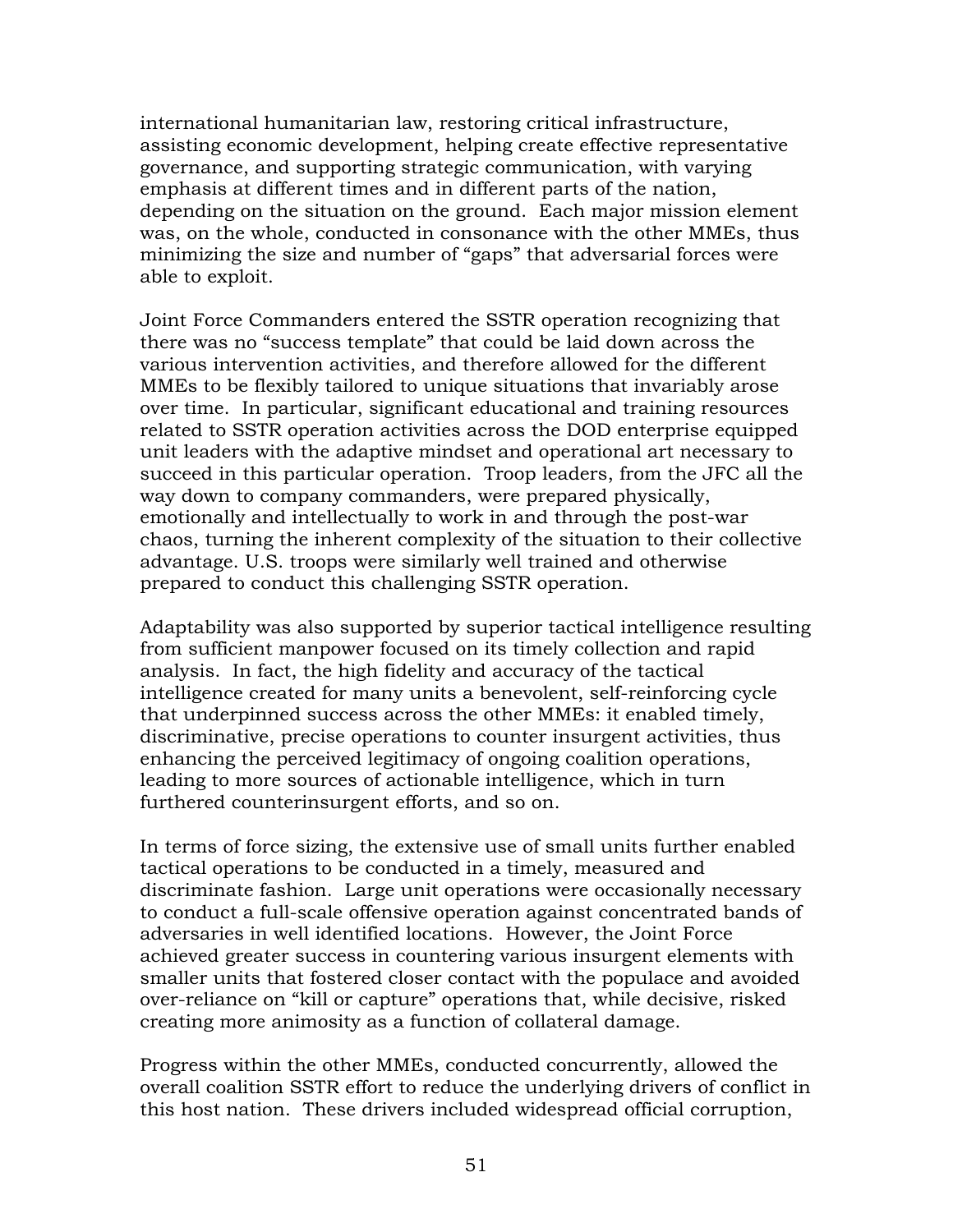degraded essential services, longstanding and intermittent bouts of sectarian conflict, and the lack of an independent judiciary and/or trusted penal system. The initial phase of activities across the MMEs set the right trajectory towards the primary SSTR operation objective: each major activity thrust was aligned with ultimately producing a selfsustaining host nation capability and capacity to govern its own affairs without substantial external support.

Execution of the capability and capacity building efforts within the MMEs was greatly facilitated by the augmented use and availability of adequate amounts of CERP funds, which had become a highly flexible funding mechanism following appropriation reforms by the U.S. Congress. Enhanced CERP funds coupled with flexible contracting arrangements, many prepared prior to the onset of combat operations, ensured that no time-sensitive opportunities to jumpstart SSTR activities were squandered.

Commanders used these CERP funds for a variety of projects, all of which resulted in measurable progress towards improving the provision of essential services (such as food, power, clean water, the disposal of waste, and rudimentary medical care), developing the economy, strengthening the infrastructure (including building and restoring schools and hospitals) in a sustainable manner, and developing key institutions (e.g., police forces, an independent judiciary and media, etc.) that are essential ingredients for a prosperous civil society.

One critical way that unit leaders used resources for the greatest effect was by exercising best efforts to get the general population actively involved in confronting challenges and implementing culturally acceptable solutions. Assisted by economic development specialists from USAID, the Joint Force played a key role in both short-term and longterm economic development efforts. A paramount consideration of the short-term effort was to find productive ways to employ a large percentage of the young and middle-aged men of the host nation, which meant in effect that almost every household had a legal means for income. The focus on local employment as a key consideration in contracting initial reconstruction activities also prevented insurgent elements from capitalizing on concrete elements of civil discontent.

Security was further strengthened over time with a full-scale, comprehensive effort to train, equip and advise host nation security forces, both police and armed forces. The Joint Force in this endeavor benefited greatly from global security cooperation programs that created a number of discrete, deployable teams from multinational coalition nations, which were specifically designed to fulfill this mission. A general precept that guided enormous progress in this dimension was avoiding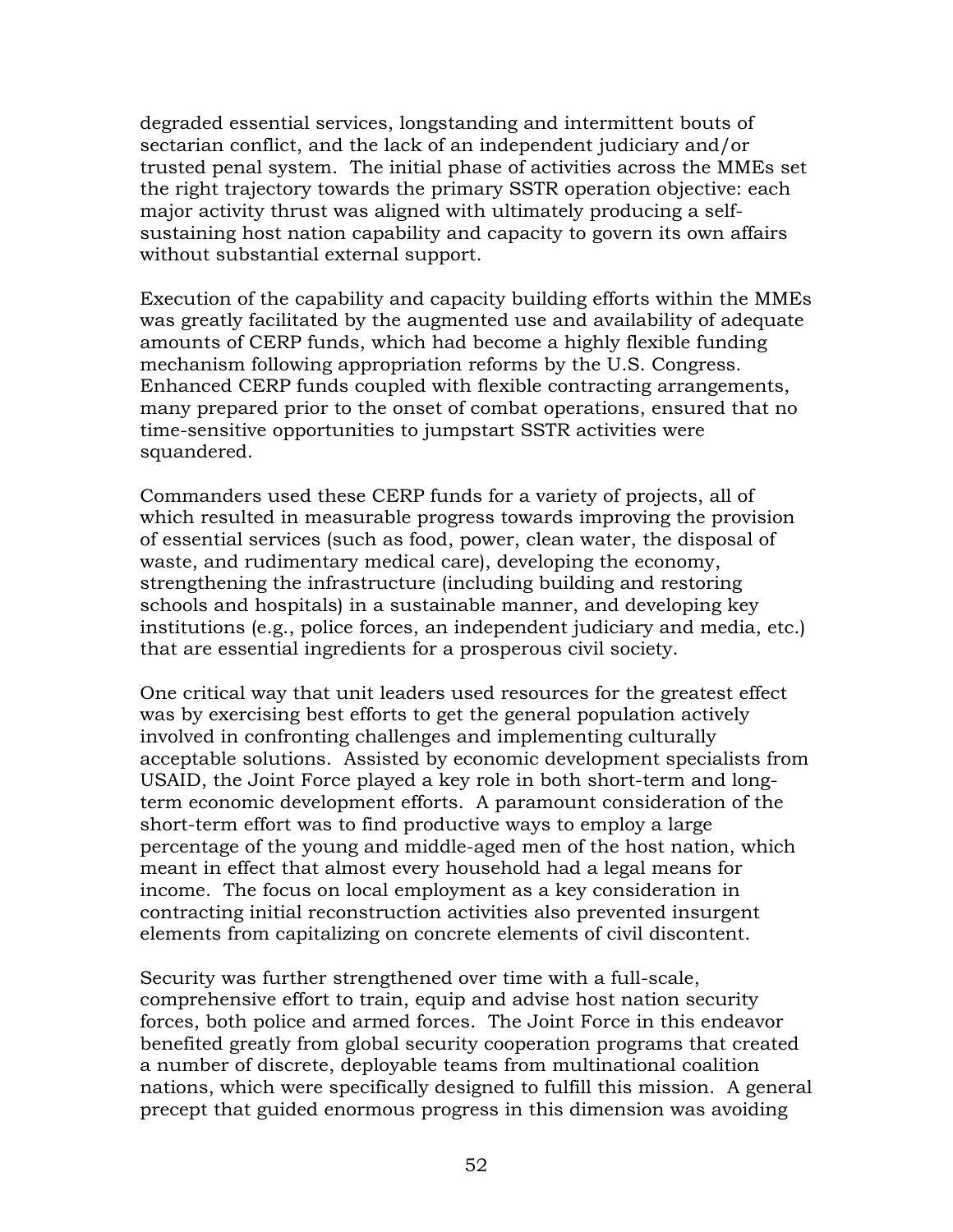the temptation to train the new host nation security forces "in our own U.S. image." Instead, the Joint Force trained and developed the indigenous military in a manner that befitted their purpose and situation. This allowed many indigenous forces to combine with the Joint Force in conducting internal security operations earlier than would have been possible if full-scale combat capabilities were first required.

The Joint Force also achieved significant benchmarks early on in the SSTR operation in promoting lasting institutions of responsible, representative governance. In particular, the Joint Force was able to accurately assess the state of the existing society's legal system and helped the indigenous people develop and implement a new legal system that struck a balance between local cultural norms and universal notions of how the rule of law is supposed to operate (e.g., proportionate punishment, the right to a fair trial, humane treatment of prisoners, etc.).

Beyond the rule of law, the SSTR operation made significant progress in forming, and in many cases reforming, the governmental bureaucracy. These political reform efforts were designed to provide effective, inclusive, and responsive governance at all levels, while also accommodating deepseated rivalries and distrust that existed among certain ethnic and religious communities. The new political arrangements were always crafted with an eye towards ensuring that all indigenous groups/communities had the opportunity to participate meaningfully in their political governance.

Civilian experts from U.S. Government agencies and multinational organizations were often supported by military units in this political endeavor. However, in some cases, where resources were limited, the military engaged directly and principally in these wide-ranging tasks. As a result, the public administration of the host nation was noticeably strengthened over time, especially once ministries were established along functional lines that were able to manage the host nation's governmental programs in a reasonably effective manner. Ministries were formed at the national, provincial and local levels, and were comprised in rough proportion to the society's overall ethnic demographics to prevent potential sectarian strife over the control and use of these institutions.

The Joint Force strived to transition governance responsibilities to these indigenous ministries as soon as was practicable to, among other things, demonstrate to the populace the limited duration of the Joint Force intervention and to provide avenues for the indigenous government to win the allegiance of its population, further isolating the insurgency and other sources of instability. The combination of restoring capability and building self-sufficient capacity facilitated the transition to legitimate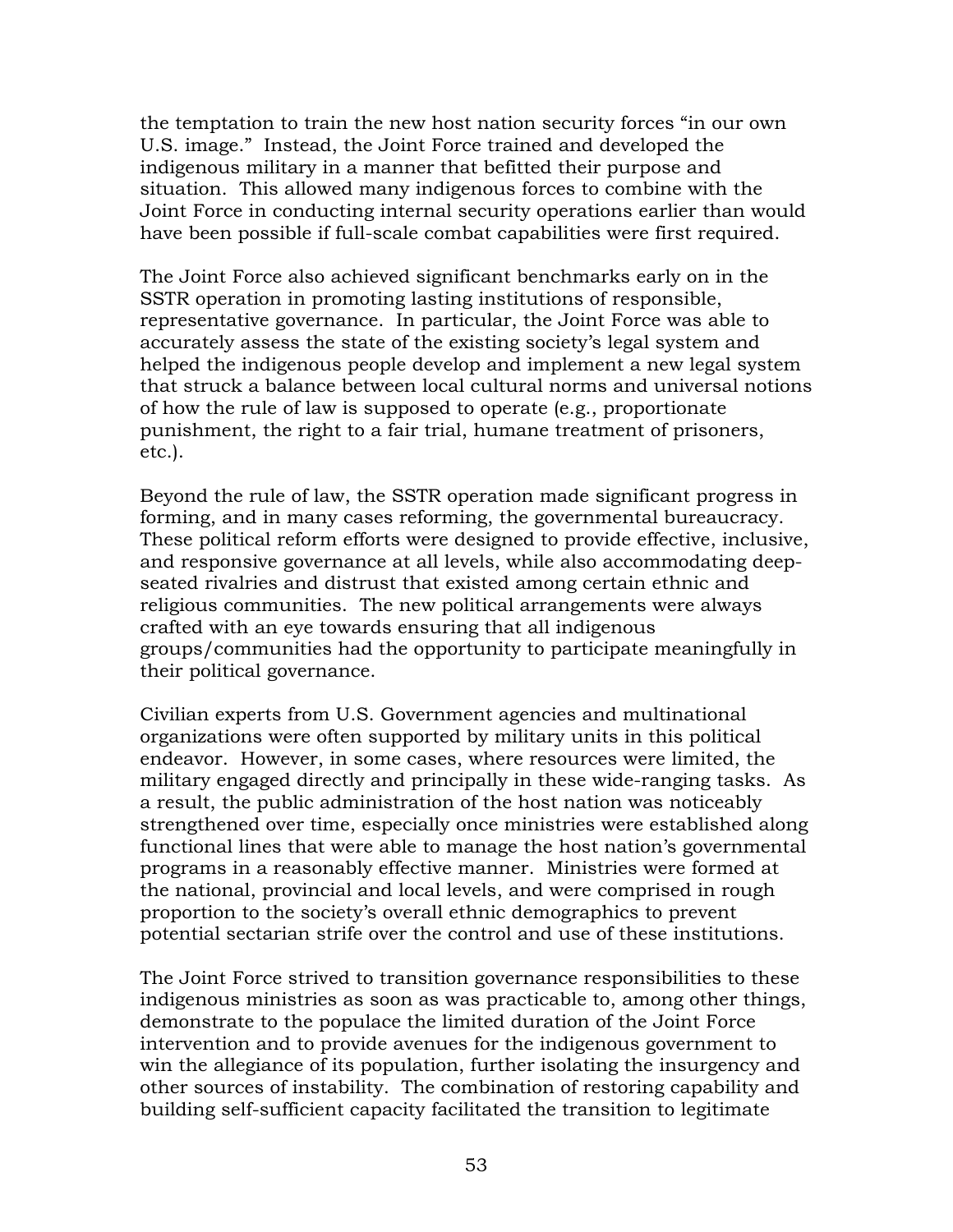local governance and the ultimate reduction of coalition efforts leading eventually to full withdrawal.

Certainly, the Joint Force's collective effort to build the capacity and capability of the host nation was not without significant, albeit isolated, setbacks. The use of widespread, indiscriminate violence by insurgent elements at key junctures challenged the credibility of the Joint Force to provide for the lasting security of the host nation populace. Longstanding and deep-seated ethnic and religious rivalries within the society also proved a vexing challenge to surmount. Nonetheless, the Joint Force helped institute a number of national and sub-national reconciliation mechanisms to diffuse tensions and provided a number of productive, peaceful venues aimed at fostering inter-ethnic trust and transparency.

During the final stage of the SSTR operation, the Joint Force successfully culminated its efforts to have the host nation be able and willing to accept responsibility for the conduct of activities across all the major mission elements. This transition was based on the new host nation government's capacity to sustain the rule of law, meet humanitarian needs, provide essential services, foster economic development, and govern responsibly without substantial external assistance. In the final months of this last transition stage to host nation self-reliance, the Joint Force withdrew in substantial numbers until only a modest routine military assistance team remained in the host nation.

### **4.c. Capabilities**

Stabilization, security, transition, and reconstruction operations are manpower and resource-intensive operations and mandate the development of an agile Joint Force, as well as a robust civilian force, that can work cooperatively with each other, allowing the collective effort to carry out effective full-spectrum operations. The effective conduct of SSTR operations requires a range of functional and operational capabilities across the Joint Force, U.S. Government departments and agencies, and multinational organizations. **Functional capabilities** are those capabilities that allow the Joint Force to perform tasks that occur across all aspects of SSTR operations; thus, functional capabilities are required to successfully carry out each of the major mission elements throughout the campaign, e.g. creating shared situational awareness among diverse stakeholders. **Operational capabilities** focus on capabilities associated with accomplishing a desired end state (i.e. major mission element) within a SSTR operation, e.g., delivering supplies of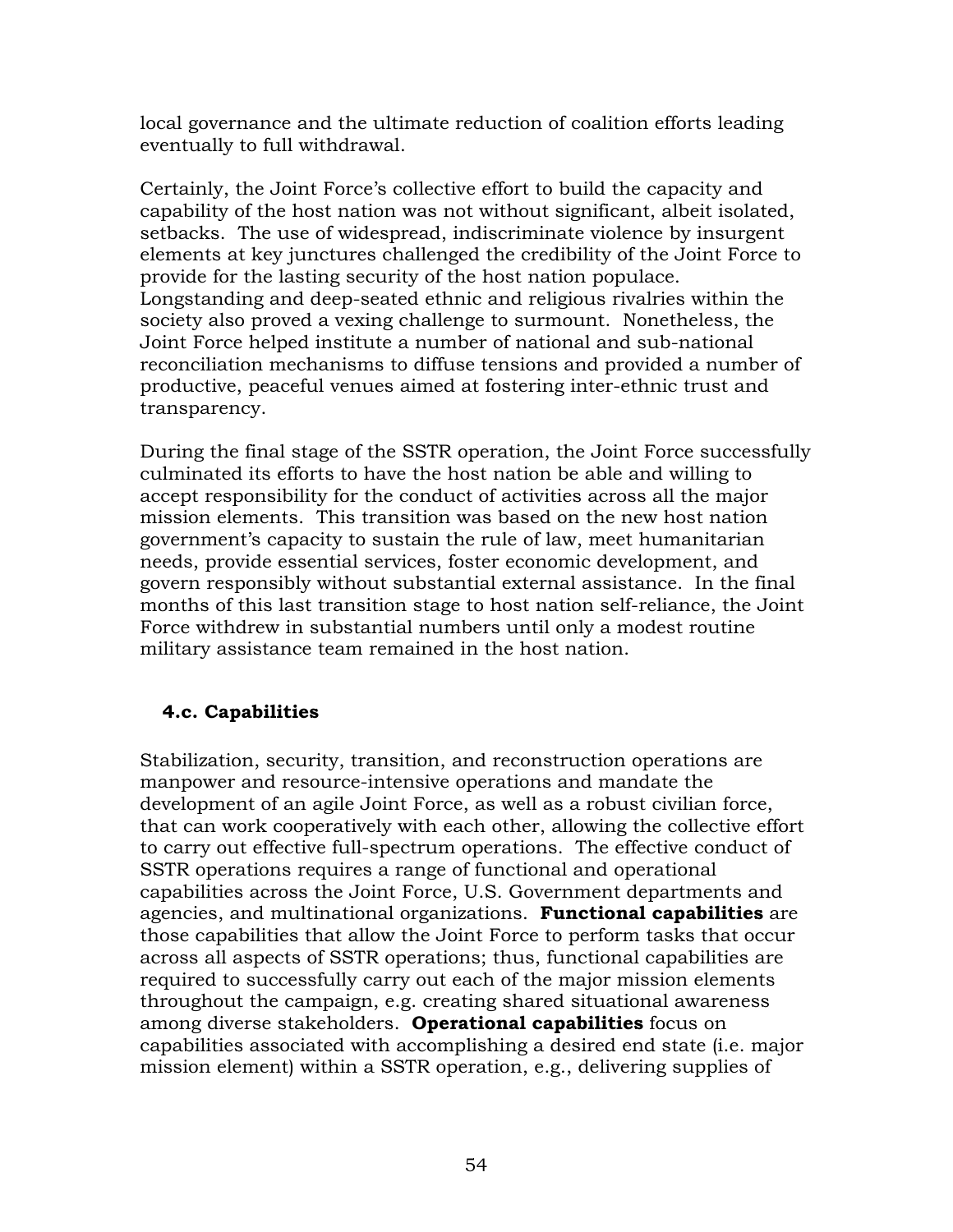food and medicine, rebuilding a power generation and distribution system.

Functional and operational capabilities are made up of a series of critical and enabling capabilities. **Critical capabilities** focus on the primary abilities that allow the force to accomplish a desired effect. **Enabling capabilities** support critical capabilities and allow a force to accomplish an important task that underpins the accomplishment of a desired effect. Due to the multiple foci of the various SSTR mission elements, many required capabilities may reside outside of DOD. This section outlines ten SSTR operational capabilities and their corresponding critical and enabling capabilities. For a detailed enumeration of the desired objectives, effects, and capabilities needed to produce the desired effects see Appendix C.

# **4.c.(i). Functional Capabilities**

**U.S. Government Institutional Agility.** U.S. government institutions must be able to distribute funds, goods, and services rapidly and efficiently to successfully conduct SSTR operations. Critical and enabling capabilities include:

- **Critical capability.** The ability for DOD to systemically plan, program, budget, and allocate funds for SSTR operations.
	- o **Enabling capability.** The ability for U.S. commanders to have access to contingency funds that can be spent in a flexible and adaptive manner.
	- o **Enabling capability.** The ability for U.S. commanders to rapidly bring to bear reliable, expert foreign and domestic contractor support a wide variety of SSTR undertakings.
- **Critical capability.** The ability of all U.S. government agencies to systematically plan and execute humanitarian, development, and reconstruction projects within an integrated strategic and operational framework.
	- o **Enabling capability.** The ability for non-DOD U.S. Government Agencies to plan for, rapidly deploy, and sustain civilian specialist assets in the area of SSTR operations for longer tours to maintain the needed capacity and expertise.

**Command, Control and Coordination.** In military terms, command, control, and coordination is the ability to exercise authority and direction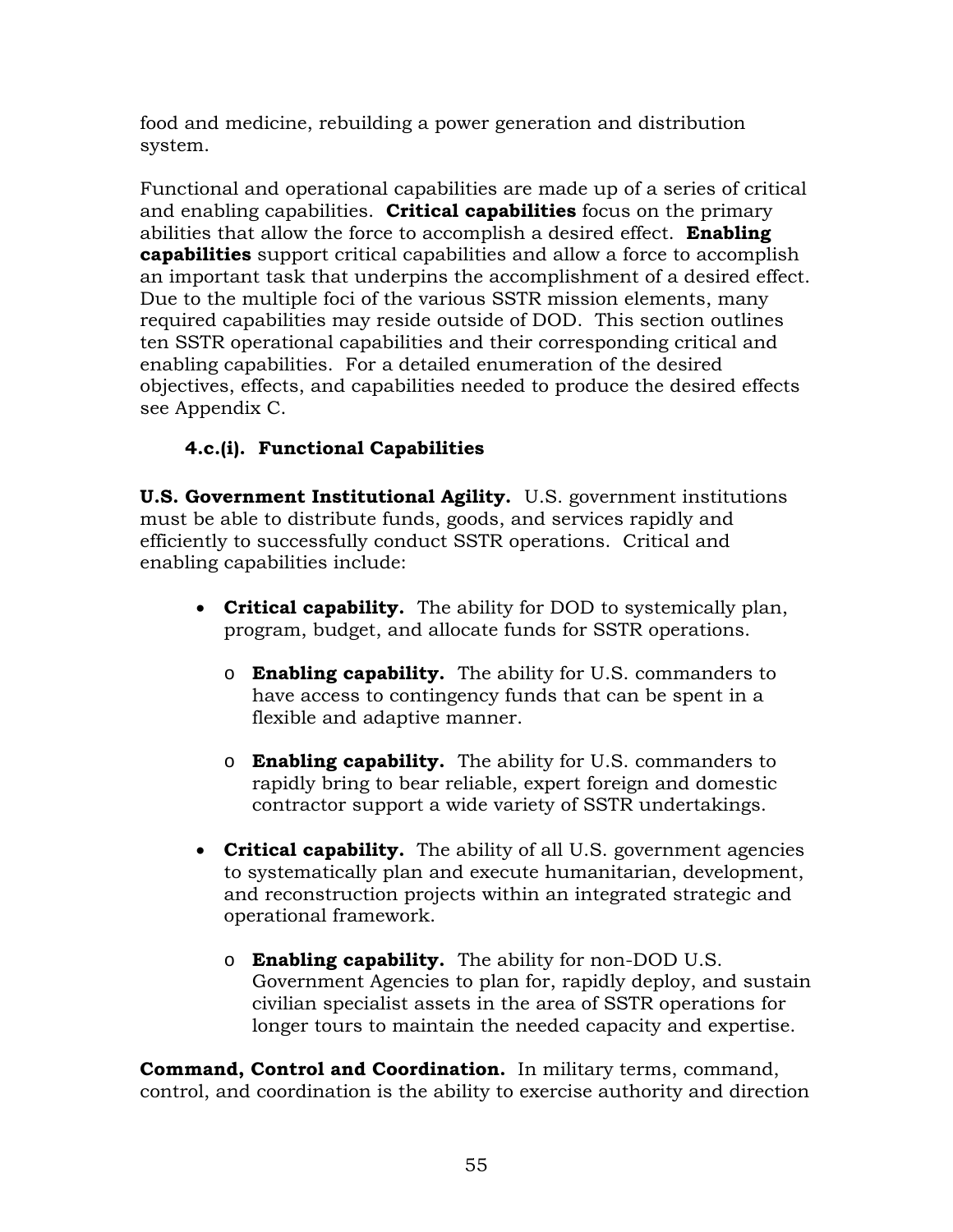by a properly designated commander over assigned and attached forces in the accomplishment of SSTR missions. Additionally, command, control, and coordination is the ability to conduct a coherent operation with the interagency, coalition, and multinational partners. Therefore, DOD must be able to effectively coordinate and integrate efforts between elements of the Department of Defense, engaged U.S. Government agencies, intergovernmental organizations, and nongovernmental organizations in order to accomplish SSTR objectives.[31](#page-68-0)

This capability requires the ability to manage and make available relevant, accurate information to appropriate stakeholders. Inherent in this capability must be the ability to protect and defend information systems by ensuring their integrity, authentication, confidentiality, and non-repudiation.[32](#page-68-1) Critical and enabling capabilities include:

- **Critical capability.** The ability to conduct integrated, parallel, and distributed planning within DOD, across the U.S. interagency community, with coalition partners, and with other multinational organizations.[33](#page-68-2)
- **Critical capability.** The ability to conduct seamless knowledge sharing among DOD elements, U.S. Government agencies, and multinational partners prior to, during, and after the completion of SSTR operations.

#### **Battlespace Awareness/Understanding.** Battlespace

Awareness/Understanding is the ability to develop situational awareness and understanding and to produce intelligence through persistent and pervasive observation of all domains.[34](#page-68-3) Critical capabilities and enabling capabilities include:

- **Critical capability.** The ability to develop intelligence requirements, coordinate and position the appropriate collection assets, from the national to the tactical level.[35](#page-68-4)
	- o **Enabling capability.** The ability to conduct persistent surveillance of critical enemy activities in difficult and denied areas by using sensors to capture timely, relevant, and interoperable source data.

<span id="page-68-0"></span> $\overline{a}$ <sup>31</sup> Capabilities are adapted from the following Joint Capability Areas (JCAs): Joint Command & Control, Joint Interagency, and Joint Net-Centric Operations.

<span id="page-68-1"></span><sup>32</sup> Adapted from Tier 2 JCAs, "Knowledge Sharing and Information Assurance" under Joint Net-Centric Operations.

<span id="page-68-2"></span><sup>33</sup> Adapted from Tier 2 JCA, "Plan Collaboratively" under Joint Command & Control.

<span id="page-68-3"></span><sup>34</sup> Derived from Joint Battlespace Awareness JCA.

<span id="page-68-4"></span><sup>35</sup> Derived from Tier 2 JCA, "Planning & Direction" under Joint Battlespace Awareness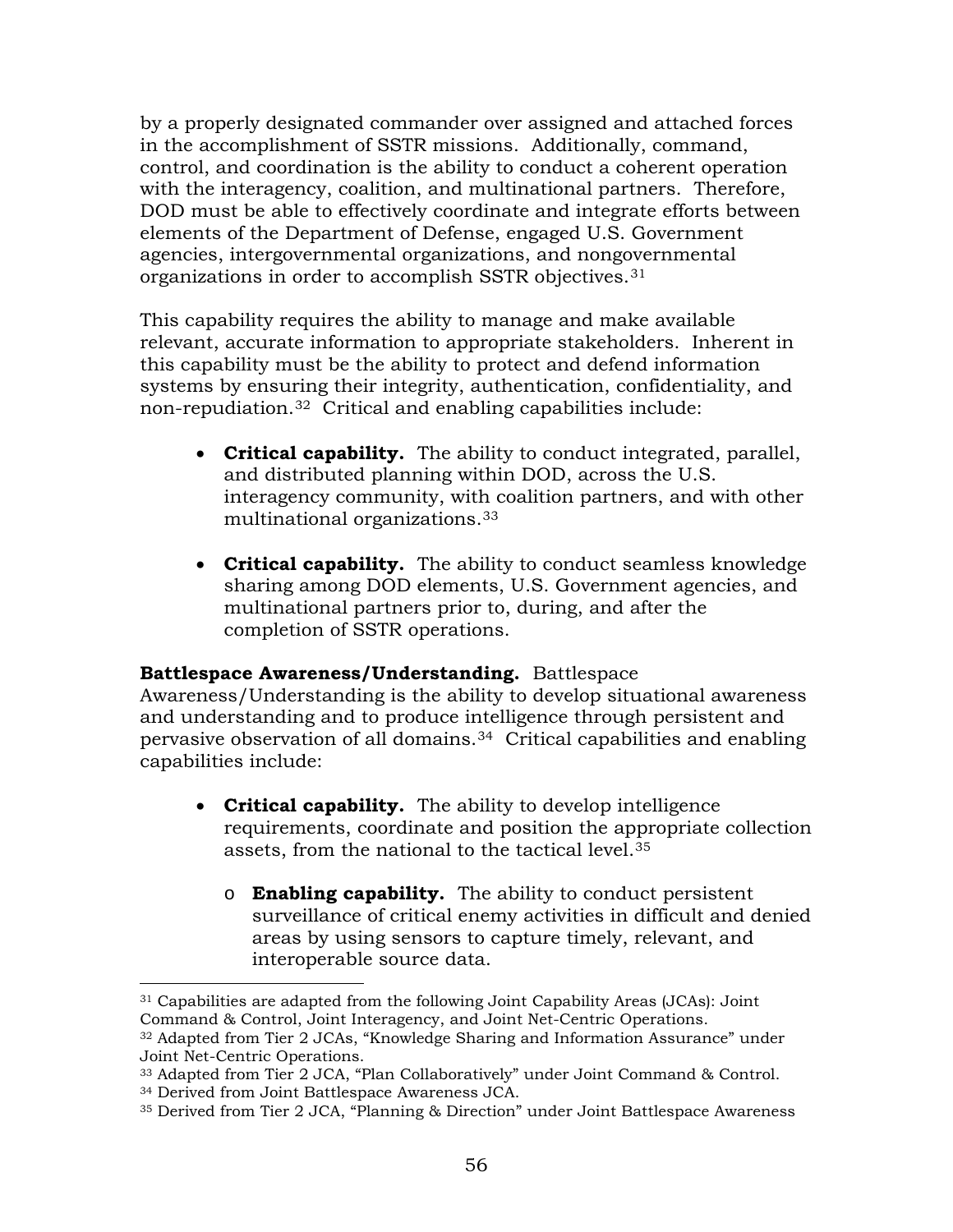- o **Enabling capability.** The ability to locate, tag, and track hostile elements in all domains.
- o **Enabling capability.** The ability to produce information from exploited all-source information and provide intelligence in an assured environment.
- o **Enabling capability.** The ability to make information and intelligence available to support the User-Defined Operational Picture.[36](#page-69-0)
- o **Enabling capability.** The ability of DOD to disseminate information to the appropriate members of the interagency community to ensure consistent communication.
- **Critical capability.** The ability to understand the cultural context in which operations take place, including the culture of coalition partners, civilian organizations and agencies.

**Joint Force Generation and Management.** In order to successfully execute SSTR operations, Services must be able to man, equip, and organize resources to ensure the JFC has the capabilities to support USG objectives for the SSTR campaign.[37](#page-69-1) Additionally, Services must be able to develop the Joint Force with the necessary skills to conduct SSTR operations. Critical and enabling capabilities include:

- **Critical capability.** The ability to craft rotation policies among the major components of the U.S. Joint Force.
- **Critical capability.** The ability to package personnel and equipment into optimal units to meet the demands of a JFC for SSTR operations.[38](#page-69-2) 
	- o **Enabling capability.** The ability to provide DOD surge or niche capabilities from a steady state environment to a crisis, in ways that do not degrade combat readiness.
- **Critical capability.** The ability to instruct personnel to enhance their cognitive thought and leadership skills for SSTR missions.[39](#page-69-3)

<span id="page-69-0"></span> $\overline{a}$ <sup>36</sup> Derived from Tier 2 JCAs, "Analysis and Production and Dissemination and Integration" under Joint Battlespace Awareness.

<sup>37</sup> Derived from Joint Force Generation JCA.

<span id="page-69-2"></span><span id="page-69-1"></span><sup>38</sup> Derived from Tier 2 JCA, "Organize" under Joint Force Generation.

<span id="page-69-3"></span><sup>39</sup> Derived from Tier 2 JCA, "Educate" under Joint Force Generation.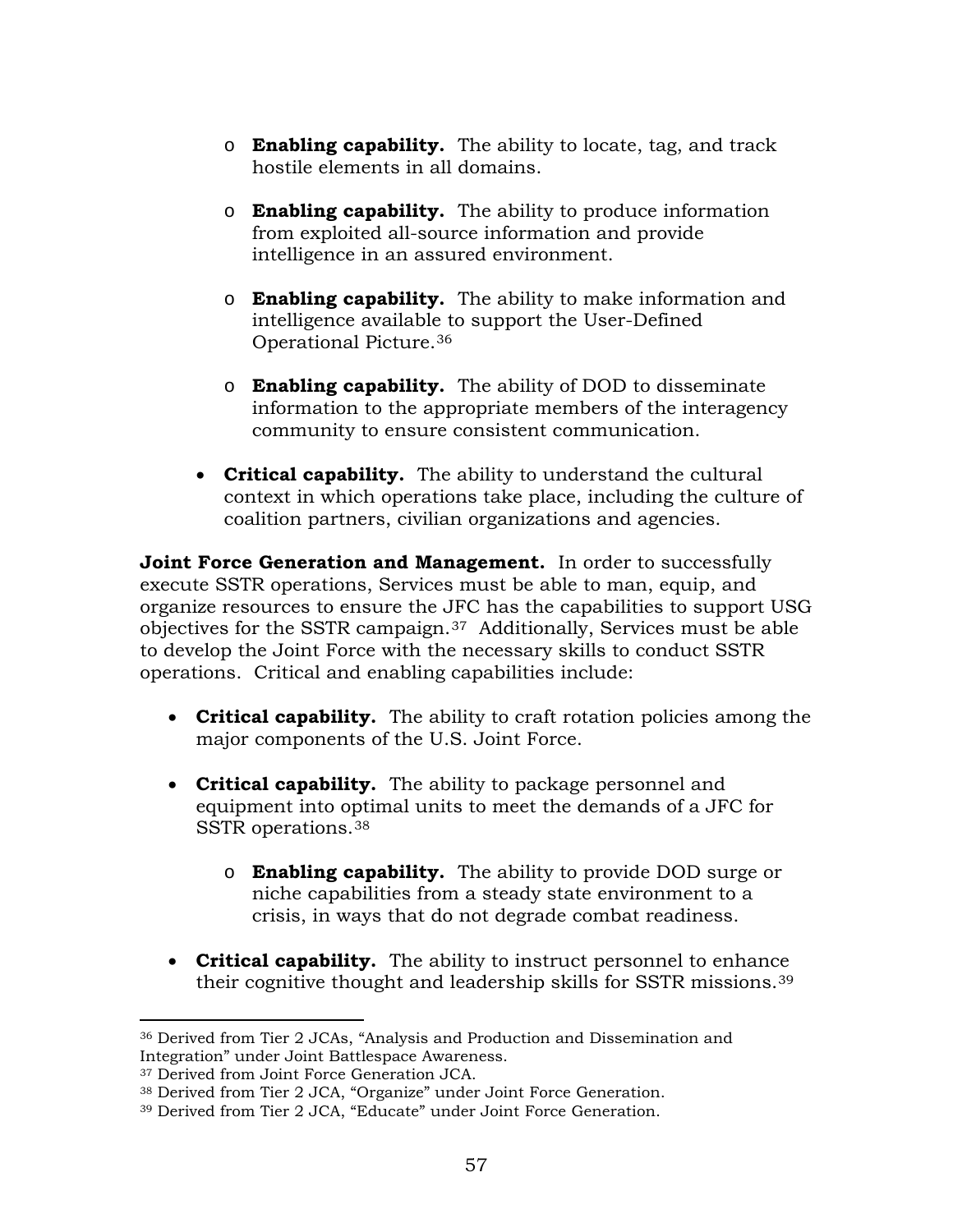- o **Enabling capability.** The ability for Professional Military Education to develop curricula that includes: foreign language capabilities, regional area knowledge, and understanding of foreign governments and international organizations.
- **Critical capability.** The ability to train DOD and non-DOD personnel to enhance their ability to perform specific SSTRfunctions and tasks.[40](#page-70-0)
	- o **Enabling capability.** The ability to develop and conduct individual training for DOD and IA personnel on the planning, conduct, and support of SSTR operations.
	- o **Enabling capability.** The ability to develop and deliver extensive, specialized, pre-deployment SSTR training across several operational areas.
	- o **Enabling capability.** The ability to collect, assess, and rapidly integrate SSTR lessons learned into DOD SSTR training curricula at all venues and levels.

# **4.c.(ii). Operational Capabilities**

**Create a Safe, Secure Environment.** Creating a safe, secure environment requires the elimination or neutralization of hostile actions or influences of adversaries, criminal elements, or other illicit actors. Additionally, creating a safe, secure environment requires the Joint force to enable sufficient security to allow the conduct of large-scale, civilian and host nation-led activities. Critical and enabling capabilities include:

- **Critical capability.** The ability of Joint Force to conduct focused yet measured offensive and defensive operations against the leaders and military forces of hostile groups.
	- o **Enabling capability.** The ability to plan and execute security operations with coalition partners and the military and police forces of the existing or new host government.
	- o **Enabling capability.** The ability to use both kinetic and nonkinetic means to capture and defeat terrorists/insurgents, often

<span id="page-70-0"></span> $\overline{a}$ <sup>40</sup> Derived from Tier 2 JCA, "Train" under Joint Force Generation.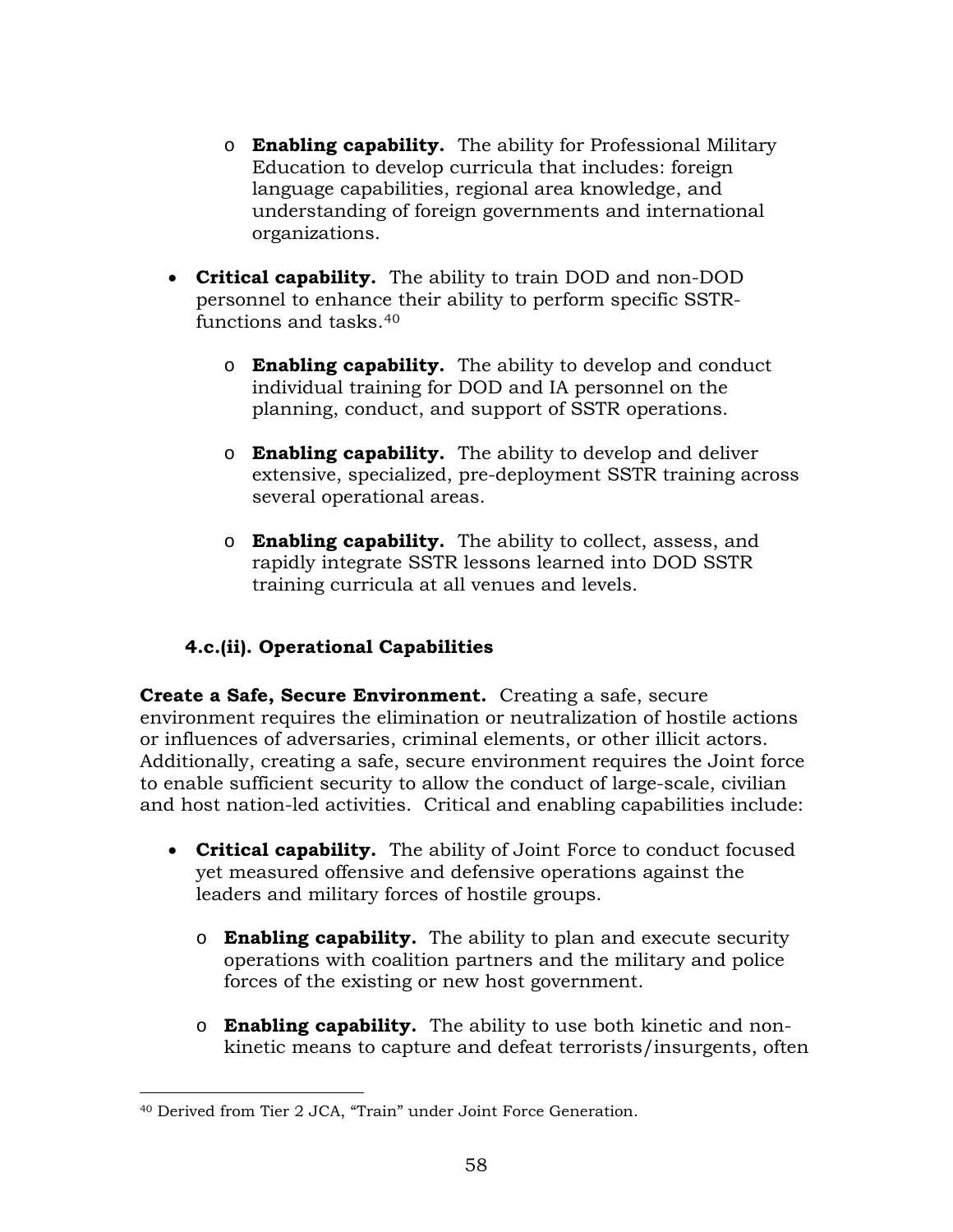in dense urban environments, while minimizing collateral damage.

- o **Enabling capability.** The ability to carry out a mix of targeted offensive attacks to disrupt IED manufacture and emplacement, active defense efforts to neutralize implanted devices, and passive defense measures to reduce the impact of detonated IEDs.
- o **Enabling capability.** The ability to interdict, seize and eliminate WMD and CBRN materials, as well as the ability to operate in an environment in which WMD/CBRN has either been used or is threatened to be used by adversary forces.
- **Critical capability.** The ability for the U.S. Armed Forces to train, equip, and advise large number of foreign forces in the full range of SSTR-related skills.

**Deliver Humanitarian Assistance/Disaster Relief.** Delivering humanitarian assistance/disaster relief requires capabilities that enable the immediate provision of basic necessities (e.g., water, food, sanitation, public health, medical care) in order to relieve or reduce human suffering. Additionally, providing humanitarian assistance involves helping improve the capacity of the host nation to provide essential services to its population, and better preparing the nation for future disasters. Critical and enabling capabilities include:

- **Critical capability.** The ability to coordinate and integrate with USG agencies and multinational organizations in order to support humanitarian assistance and disaster response efforts.
- **Critical capability.** The ability to obtain and redistribute essential supplies, food and medicine from within an affected nation, or deliver essential items that are not available locally or regionally, to disaster sites.
	- o **Enabling capability.** The ability to promptly deliver and operate water purification and electrical power generation equipment in devastated regions.
	- o **Enabling capability.** The ability to provide flexible and agile joint medical forces, capable of conducting sustained operations in multiple locations.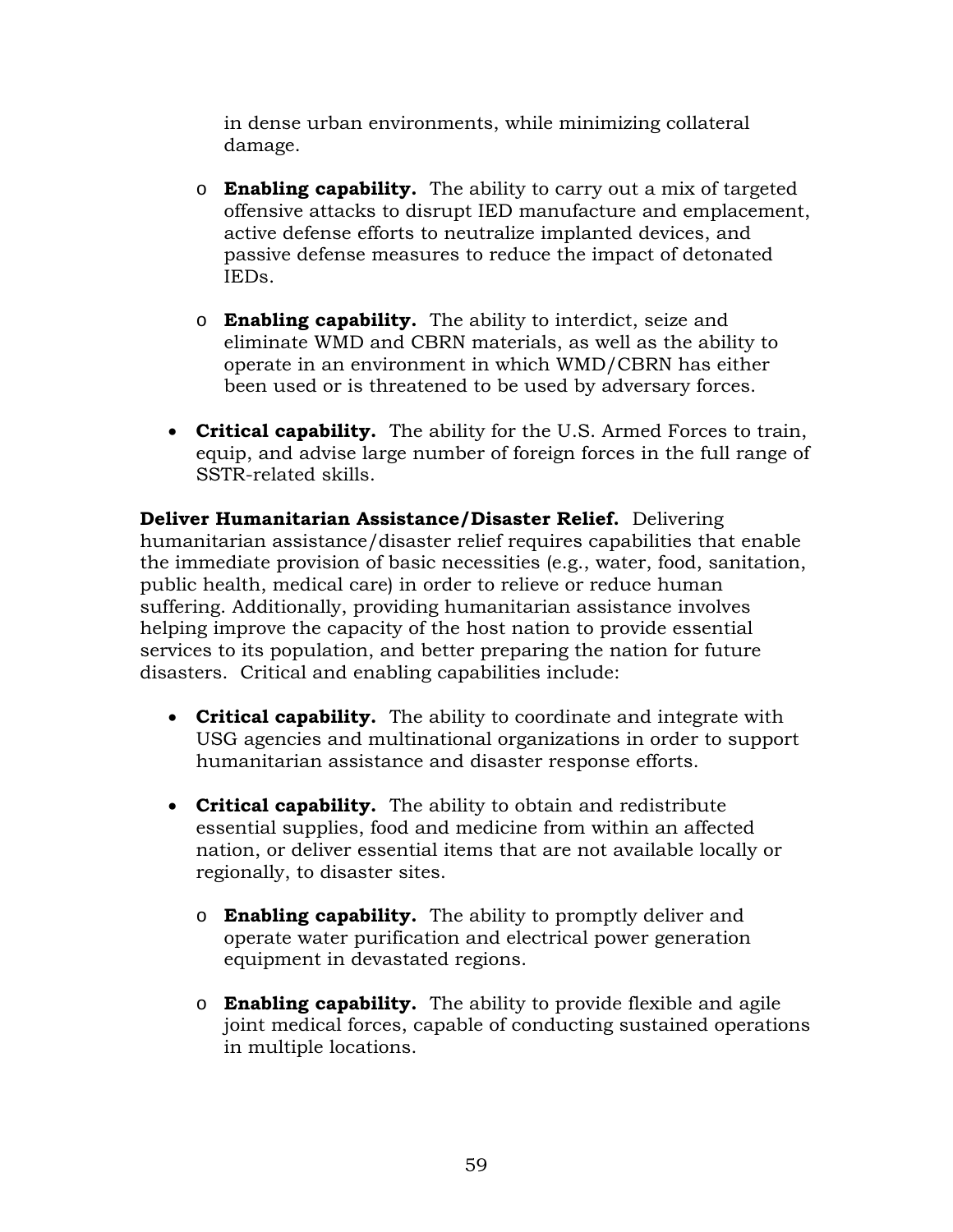- o **Enabling capability.** The ability to provide timely emergency medical treatment and prophylaxis to people impacted by natural or man-made disaster;
- o **Enabling capability.** The ability to construct and operate camps and facilities for migrant and/or internal displaced person

### **Reconstitute Critical Infrastructure and Essential Services.**

Rebuilding/improving critical infrastructure requires capabilities that enable the protection of critical and strategically important institutions. Critical and enabling capabilities include:

- **Critical capability.** The ability to conduct immediate reconstruction of critical infrastructure and essential services.
	- o **Enabling capability.** The ability to protect key infrastructure that provides essential services to the population.
	- o **Enabling capability.** The ability to repair or construct roads, bridges, tunnels, and airfields for road, rail, and air transport.
	- o **Enabling capability.** The ability to repair or build primary health care clinics, administrative buildings and hospitals.
	- o **Enabling capability.** The ability to build or restore schools and provide text books and supplies.
	- o **Enabling capability.** The ability to build or restore water purification plants, electrical power generation grids and telecommunication networks.
	- o **Enabling capability.** The ability to repair or construct sewage disposal systems and collect and dispose of garbage.

**Support Economic Development.** Supporting economic development requires capabilities that enable the establishment of economic processes and institutions where the bulk of economic activities are derived from legitimate transactions. These capabilities include those that will be largely provided by civilian economic development specialists from the interagency community, who are supporting SSTR operations. Critical and enabling capabilities include:

• **Critical capability.** The ability to assist the host nation in developing near-term reconstruction and longer-term economic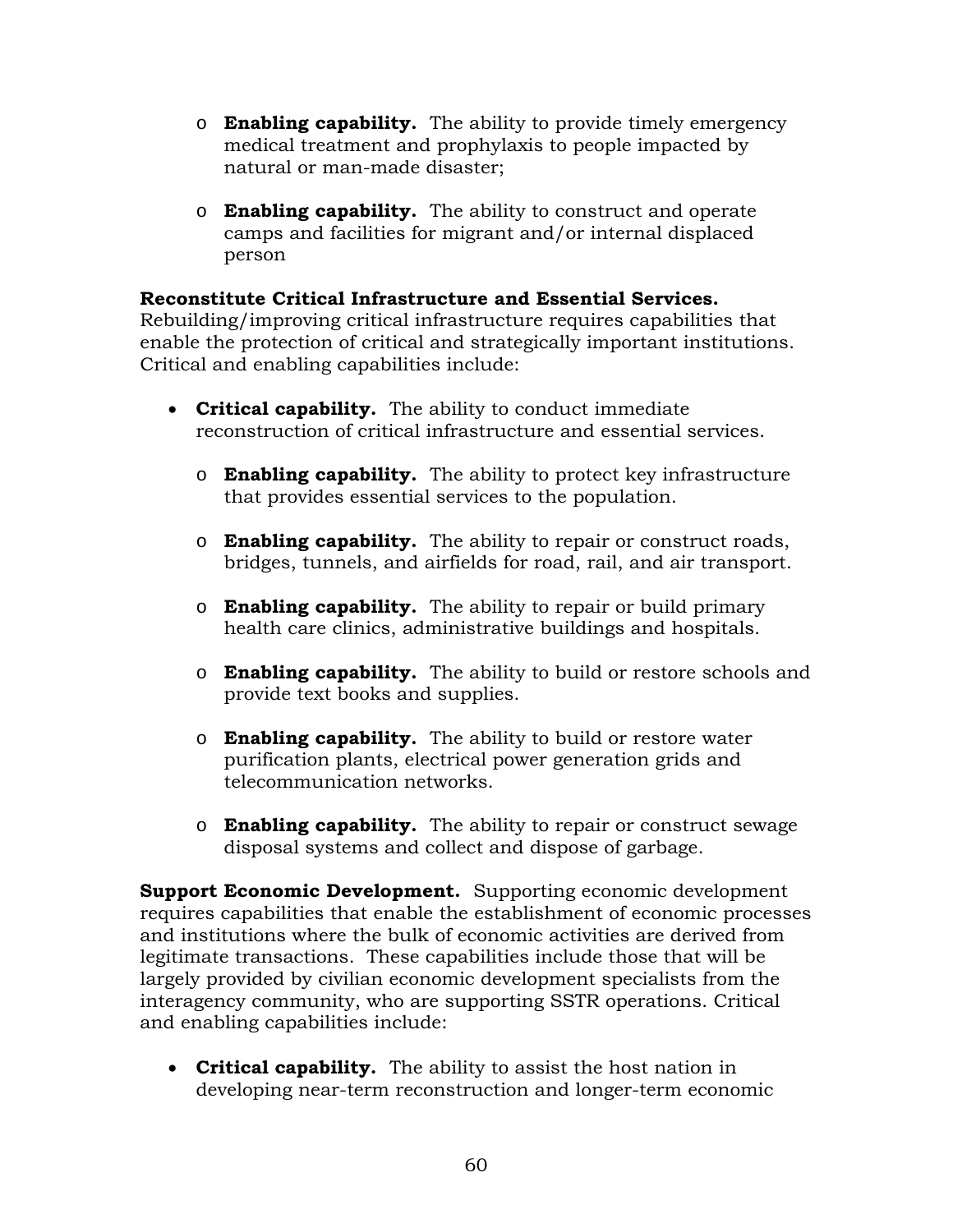development plans, e.g., reestablishing the central bank and government payment mechanisms, rationalizing revenues and expenditures.

o **Enabling capability.** The ability to design, fund and implement public works initiatives to rapidly provide employment for the local populace.

o **Enabling capability.** The ability to help plan and financially support a variety of small-, medium-, and large-sized business development programs to stimulate the economy.

**Establish Representative, Effective Government and the Rule of Law.** Promoting representative, effective local and national governance requires capabilities that enable the establishment of political institutions and processes that will be accepted as legitimate by the host nation population. Critical and enabling capabilities include:

- **Critical capability.** The ability of the USG to deploy and sustain civilian specialists over an extended period to assist the host nation in developing the new governance system.
	- o **Enabling capability.** The ability to assist in the drafting of local and national laws, designed to establish the rule of law, accommodate communal differences, and provide legislative oversight of military and security forces.
	- o **Enabling capability.** The ability to assist in the organization and training of personnel to work in the various government ministries and agencies.
	- o **Enabling capability.** The ability to assist in the creation of civic groups, political parties and representative governance at the national, province and local levels.
	- o **Enabling capability.** The ability to assist in the training elected officials at all levels about constituency building, accountability, transparency, participatory decision-making and conflict management.

**Conduct Strategic Communication.** Conducting effective strategic communication requires capabilities that enable the Joint Force to engage key local and foreign audiences in order to create, strengthen, or preserve conditions favorable to achievement of overall SSTR goals and objectives. Critical and enabling capabilities include;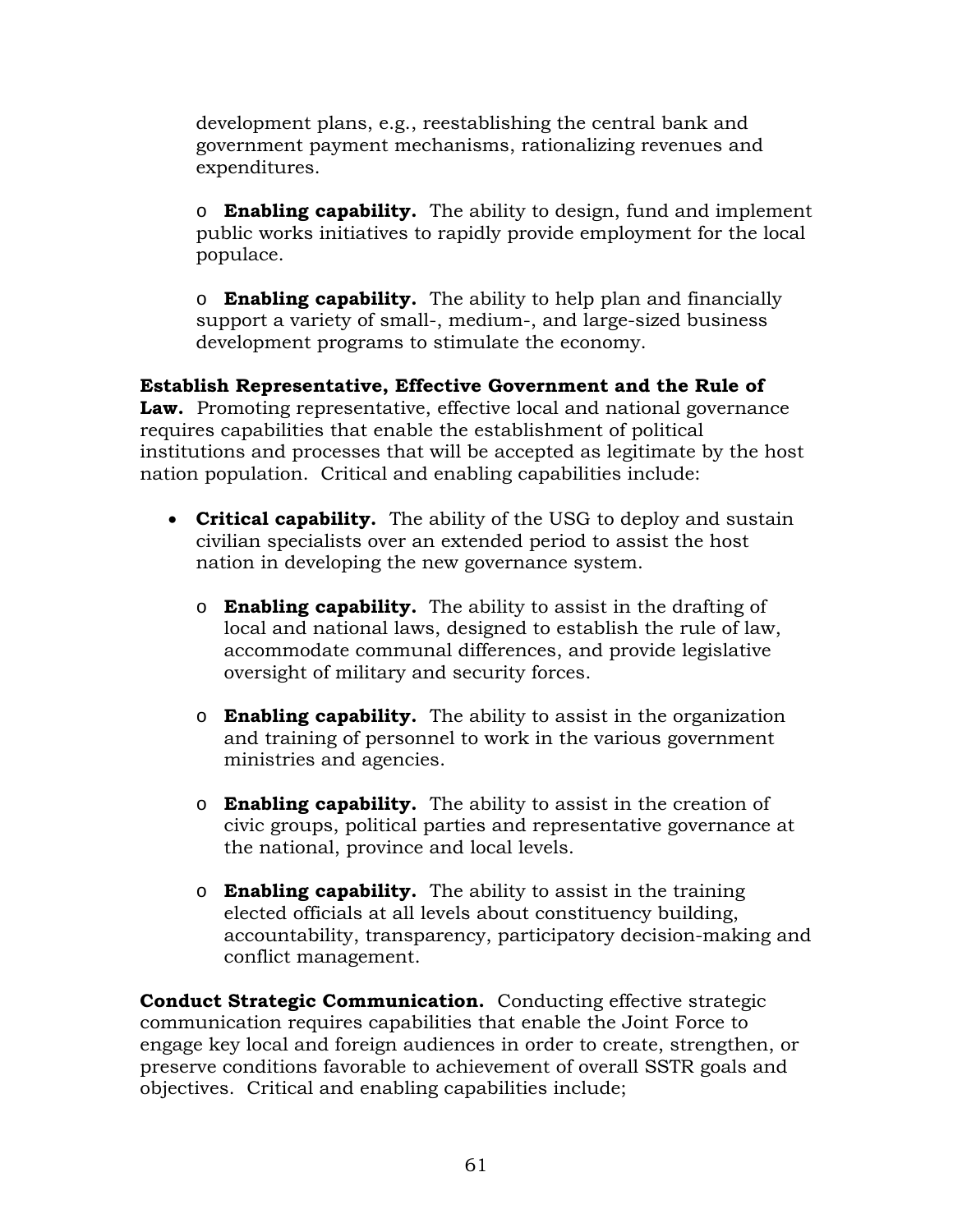- **Critical capability.** The ability to design and disseminate information in various forms to influence the views of adversary, neutral, and supportive audiences.
	- o **Enabling capability.** The ability to broadcast U.S. and coalition intentions and to help the local population find quick survival relief.
	- o **Enabling capability.** The ability to plan and synchronize joint public information and joint psychological operations activities and resources in order to communicate truthful, timely, and factual unclassified information about SSTR activities to the appropriate audiences within the area of operation.

# **5. Risks and Mitigation**

There are several risks associated with conducting SSTR operations that could significantly hinder the conduct of or even halt such operations. These risks include:

- **The American public and its elected representatives will not allow the United States to get involved in a major SSTR operation, or should such involvement be permitted, will prove unwilling to sustain their support for the conduct of a lengthy, costly SSTR campaign. (high risk)** The recommended mitigation strategy focuses on having DOD and its IA partners develop the rapidly deployable and sustainable capabilities that will be needed to rapidly initiate effective operations within and across the MMEs of a major SSTR operation. These capabilities will include strategic communication strategies and means that complement other SSTR operations. SSTR strategic communication strategies must include a strong focus on keeping the American public accurately informed prior to and during the course of the SSTR operation.
- **The U.S. interagency community will not develop sufficient amounts of the kinds of deployable civilian capabilities needed to conduct an extended SSTR campaign. (high risk)** The recommended mitigation strategy involves working with the National Security Council, as well as other applicable U.S. departments and agencies, and with the Congress to gain the support needed to build SSTR-related civilian capabilities in the interagency.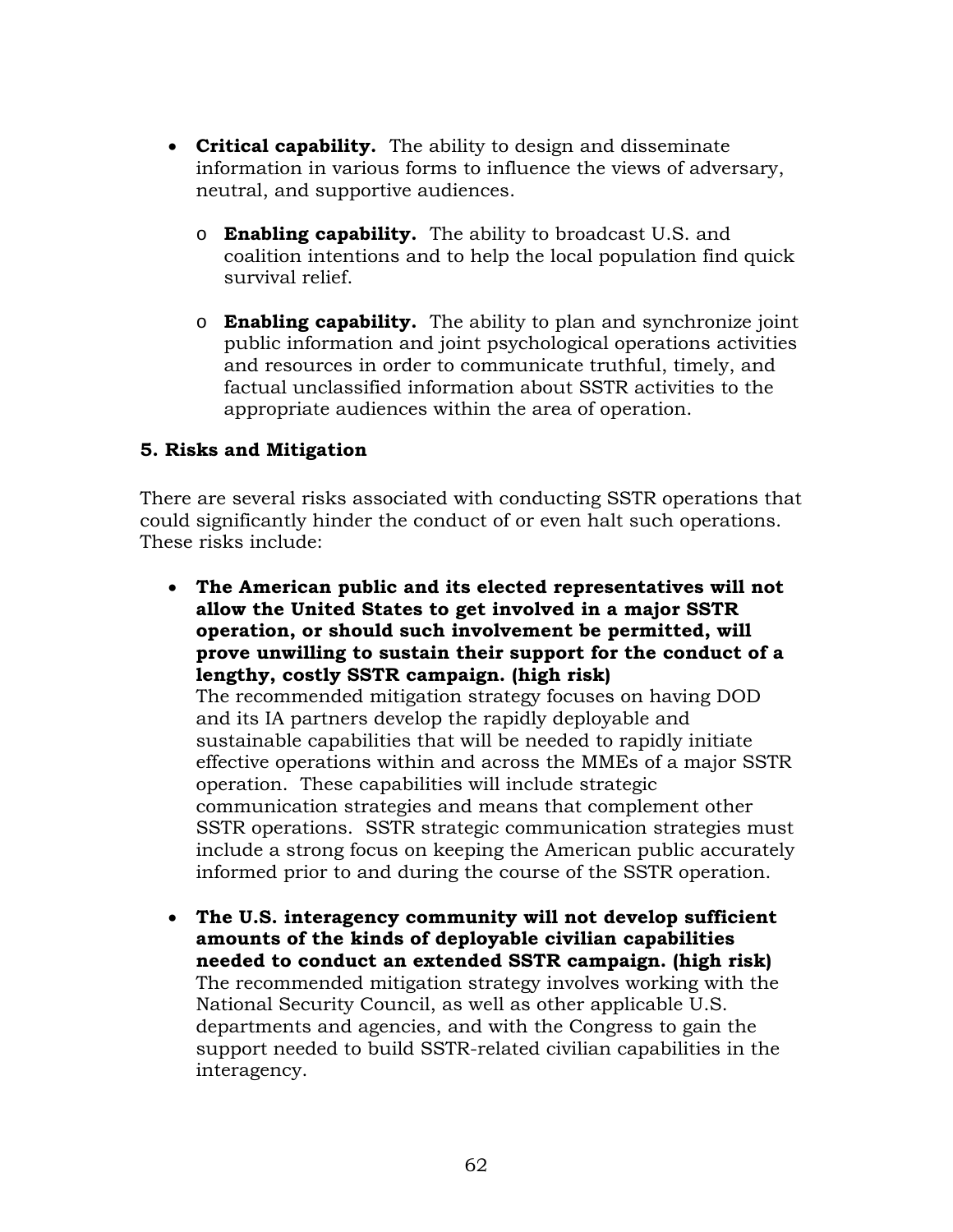• **DOD force structure and force management policies will not facilitate the recruitment, development, rotation, and sustainment of sufficient military personnel for extended duration and manpower intensive SSTR operations. (medium risk)**

The recommended mitigation strategy involves the development and experimentation of innovative concepts that enable the Joint Force to conduct SSTR operations without a dramatic increase in manpower, e.g., the development of niche and surge capabilities within the Total Force, longer tours to maintain force structure, and on-the-ground expertise.

• **In the coming years, the U.S. military will abandon the very significant new approaches that have recently been implemented to prepare American military forces to effectively conduct multi-dimensional SSTR operations. (low risk)**

The recommended mitigation strategy is to ensure that U.S. military personnel are taught at all levels during their training and Professional Military Education (PME) to understand the importance of SSTR operations for U.S. national security and to recognize these operations as one of their most important and challenging missions.

• **Multiple external actors, including the U.S. military and interagency elements, will prove unable to integrate their efforts across the SSTR operation's multidimensional mission elements with those of the existing or new host nation government during a high end SSTR operation and thus the operation will not succeed in creating the new domestic order or a viable peace. (low risk)** The recommended mitigation strategy is to give priority to developing and exercising integration mechanisms for the

planning and conduct of SSTR operations.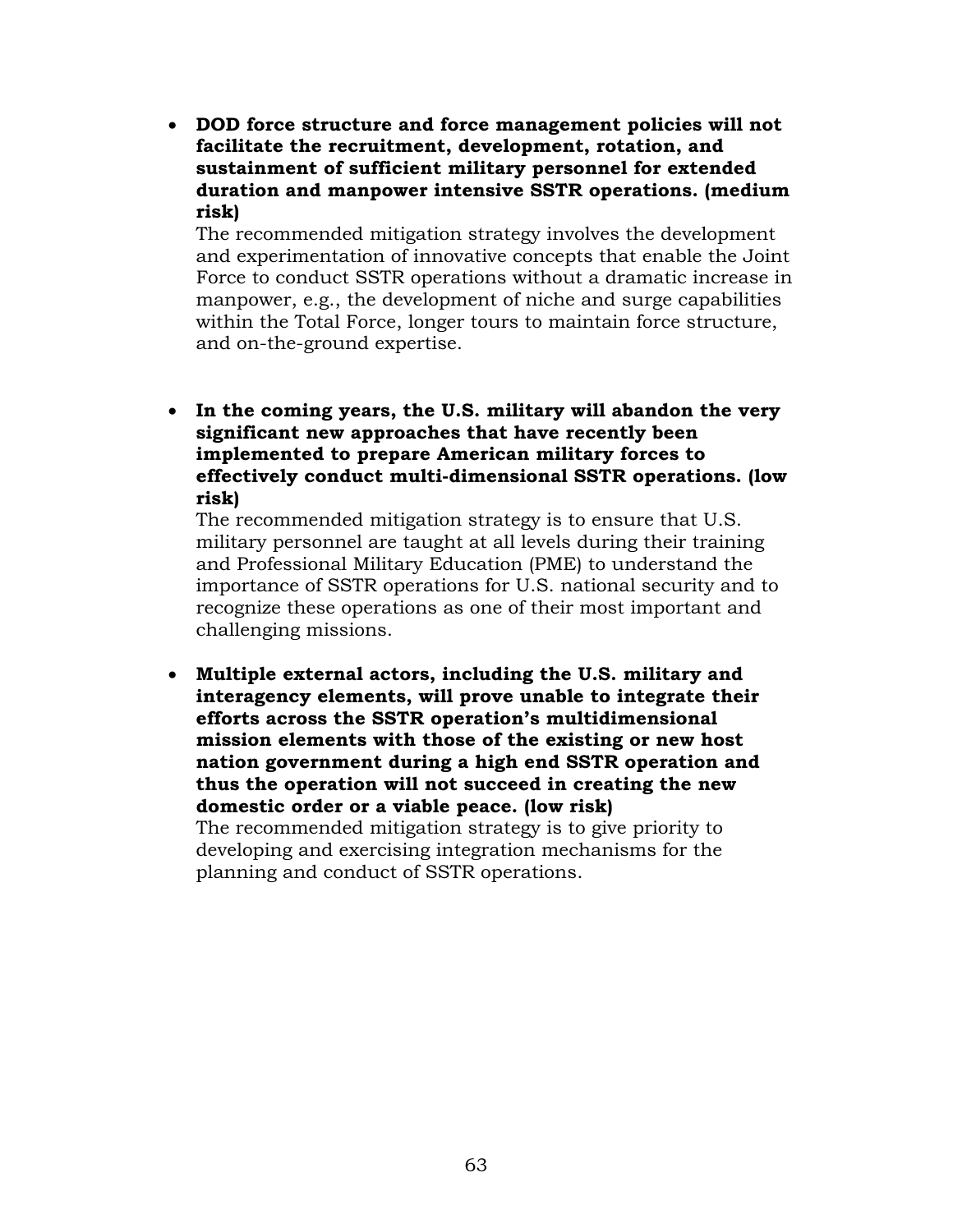# **6. Implications**

This *Military Support to Stabilization, Security, Transition and Reconstruction Operations JOC* can provide the basis for operational and force development as well as further joint concept development and experimentation, including various types of wargaming. While this joint operating concept identifies a series of key conceptual elements as well as many joint capabilities that should play important roles in future SSTR operations, there is much that needs to be done to further refine our understanding of the concepts and capabilities U.S. military forces will require to ensure we can effectively conduct both preventive and reactive SSTR operations.

# **6.a. Operational and Force Development**

The vision of SSTR operations laid out in this JOC makes clear that U.S. Joint Forces must be appropriately trained, ready, and equipped to provide the essential military support needed to carry out the several key aspects of these complex, contingency operations. U.S. military personnel, from the senior leaders to the most junior troops, will need to internalize the idea that preparing for and, when needed, conducting the many challenging tasks associated with stability and reconstruction operations are essential "core" missions for the U.S. Armed Forces as they help provide for the Nation's defense.

Many of the most important military capabilities needed to carry out effective SSTR operations are discussed in Section 4.c. above. Measures to enhance several of these capabilities such the development of new counterinsurgency doctrine and multiple efforts to develop more effective means to counter IEDs are well underway. Other capability development efforts could flow out of the completion of a capabilities-based assessment (CBA) based on a more detailed JIC focused on a key aspect of this JOC (see below for the suggestion that a JIC-CBA combination be developed from this JOC).

In addition, the effort being led by the Under Secretary of Defense for Policy on behalf of the Secretary of Defense to implement the many specific initiatives set forth in DOD Directive 3000.05, *Military Support for Stability, Security, Transition and Reconstruction (SSTR) Operations*, is designed to push forward improvements in many areas covered in this JOC. These include enhancing SSTR capabilities with regard to:

• Interagency and DOD operational and intelligence planning;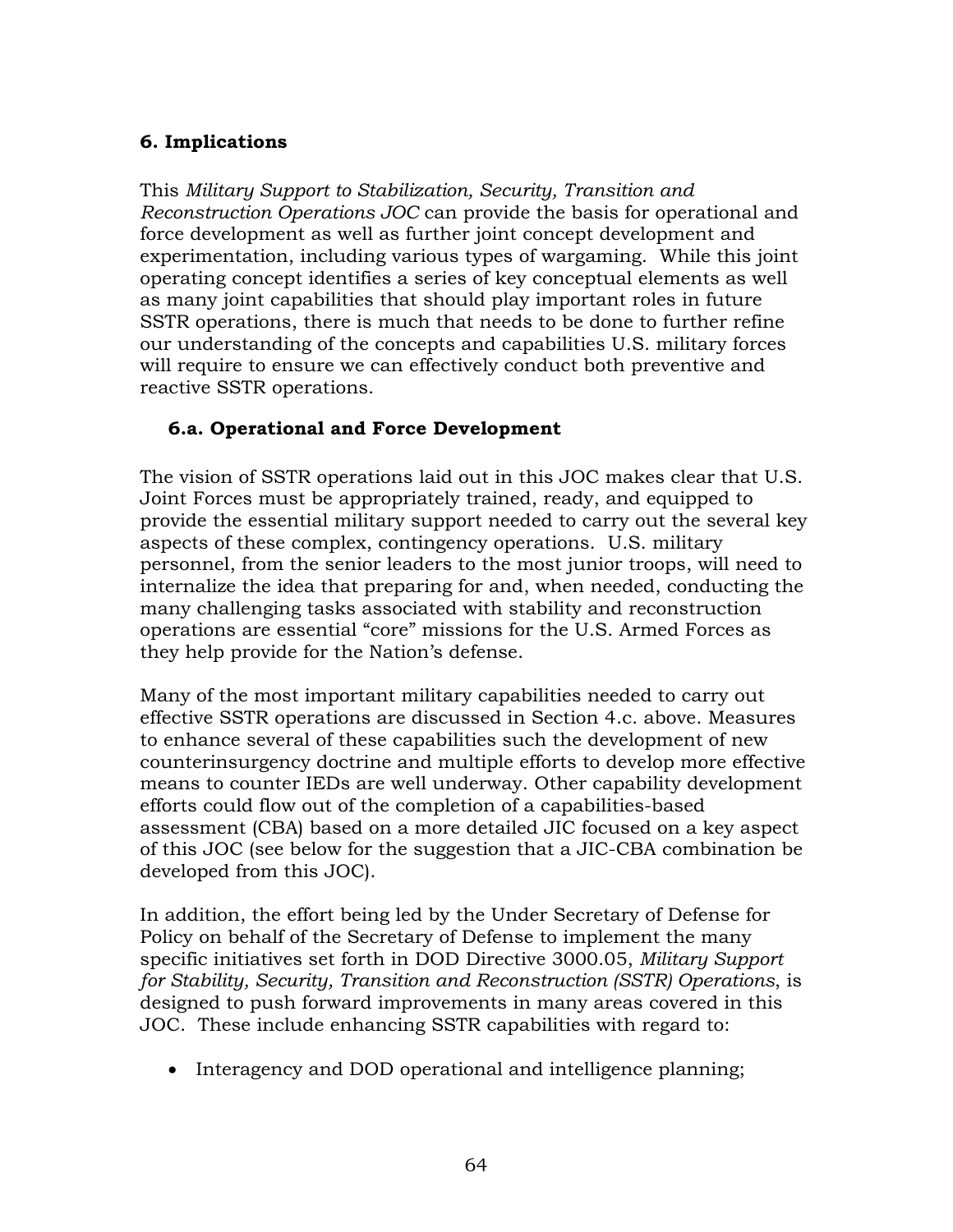- Training, education and personnel management, with particular focus on key specialized skills such as foreign area officers, civil affairs, global public health, psychological operations, and joint public affairs;
- Rapid demonstration and fielding of urgently needed DOD, U.S. Government agency, and multinational service and agency capabilities;
- Expanded means to build international partner capabilities and capacity for conducting SSTR operations; and
- Improved training and education for DOD military and civilian personnel in operations in a U.N./international environment.

# **6.b. Concept Development and Experimentation**

The Joint Concept Development and Experimentation (JCD&E) Community, in accordance with the Chairman of the Joint Chiefs of Staff Instruction 3010.02B, *Joint Operations Concept Development Process,*  may consider nominating a selected aspect of this JOC for the drafting of a Joint Integrating Concept and/or for additional follow-on experimentation.

This *Military Support to Stabilization, Security, Transition, and Reconstruction Operations JOC* should serve as a primary resource to assist designers of Title 10 and interagency wargames and other experiments in identifying key problems to address and potential solutions to these problems to test during experimentation on SSTR operations. During experiments and wargames, relevant modeling and simulation tools should be utilized to develop and test potential SSTR courses of actions and assess potential outcomes of actions.

This JOC identifies a high-level overarching problem and proposed conceptual solution for conducting future SSTR operations. However, responding to adaptive future adversaries in situations with the potential for posing any one or a combination of the four strategic challenges identified in the concept creates, in fact, a number of problems for which we must find more specific and detailed solutions. Solutions to these gaps or shortfalls may be found in realistic, focused experimentation and gaming events, which leverage technological advances in the public and private sectors, and thorough examination of lessons learned in on-going and future real world SSTR operations "laboratories."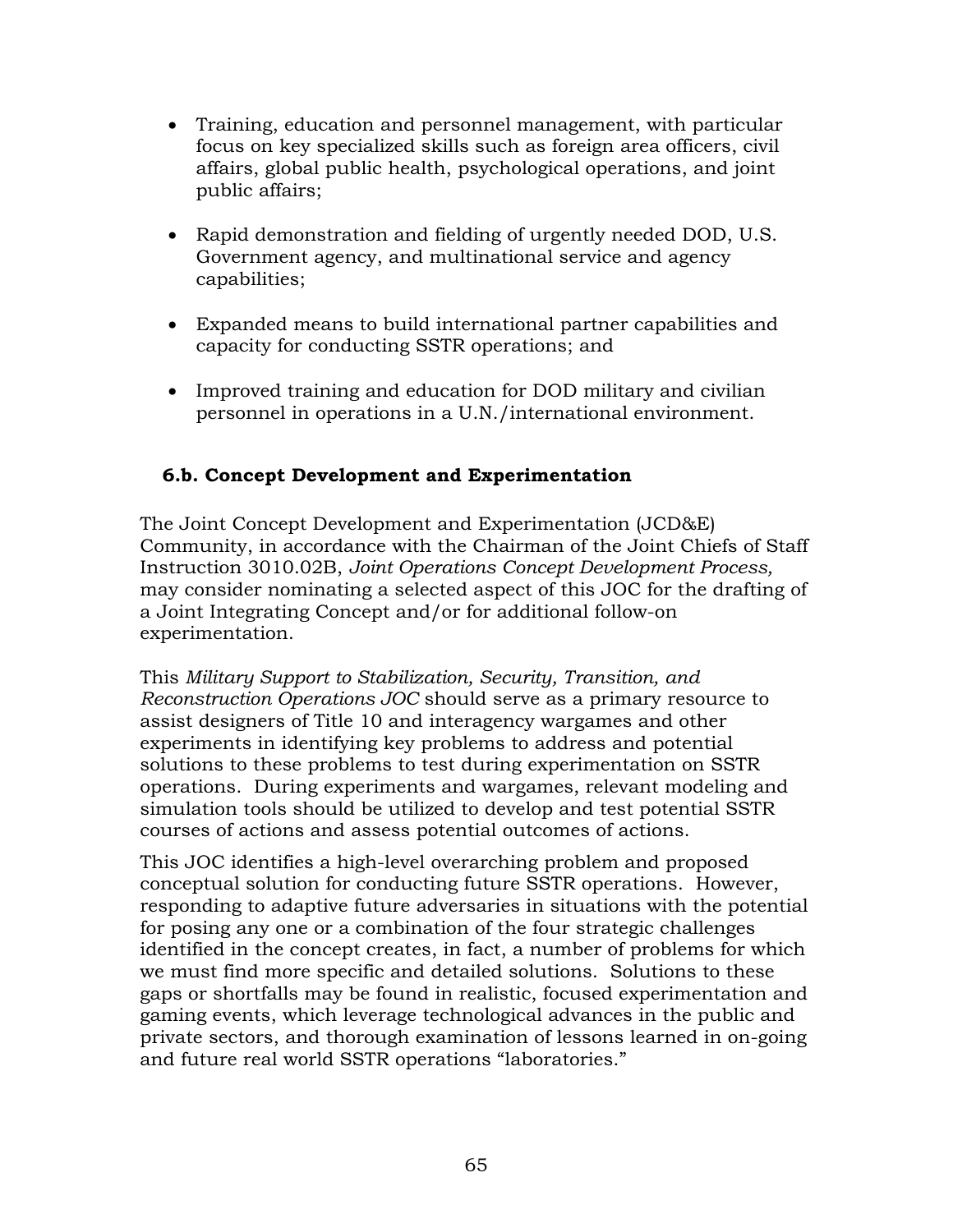Identifying solution sets for the problems associated with SSTR operations is a continuous, ongoing process. The collaborative Joint Concept Development and Experimentation community has identified two key SSTR operations challenges, briefly discussed below, as the initial priority candidates for assessment in focused experimentation venues over the next few years. These experiments will seek to replicate the anticipated future operational environment and to facilitate a competition of ideas from which various candidate solutions may be derived. Those key SSTR operations challenges are:

#### **6.b.(i). Assessing DOD's ability to fulfill its SSTR-support role**

During SSTR operations, key transitions will place DOD in a support role, e.g., supporting other civilian agencies in reconstruction activities, supporting the host nation in their security sector reform. It is essential to identify and to understand the critical tasks and capabilities required for key transitions during SSTR operations. This exercise should focus on how tasks and capabilities change as DOD takes on a more supportive role in SSTR operations. In order to incorporate the necessary subject matter experts and practitioners, within both DOD and non-DOD organizations, this exercise could be conducted in a virtual, distributed manner.

**6.b.(ii). Testing the SSTR Operations JOC on it's own merits**  A potential wargame could test the validity of the central and supporting ideas by assessing if a JFC could build an operational plan based on the *Military Support to Stabilization, Security, Transition, and Reconstruction Operations JOC.*

Further recommendations for assessment are referenced in Appendix D-2.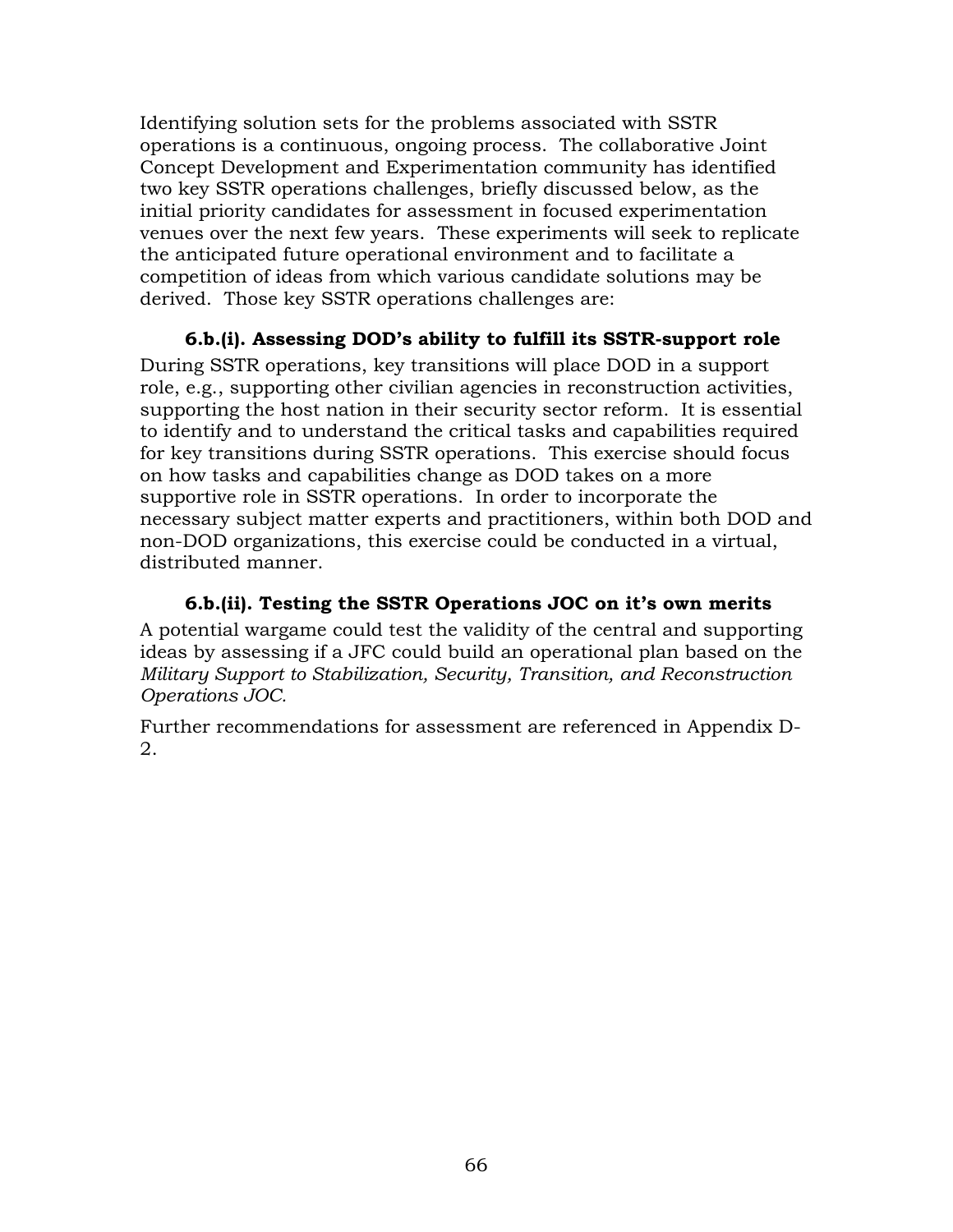#### **Appendix A - References**

#### **Books and Articles**

Binnedijk, Hans and Johnson, Stuart E. (eds), *Transforming for Stabilization and Reconstruction Operations*. National Defense University Press (2004)

Bonventre, Col Gene, "Health Capabilities in Stability Operations – White Paper". USJFCOM (2005)

Chiarelli, Major General Peter W. and Michaelis, Major Patrick. "Winning the Peace: The Requirement for Full Spectrum Operations." *Military Review* (July-August 2005)

"Combined Joint Task Force- Horn of Africa." Available at: [http://www.globalsecurity.org/military/agency/dod/cjtf-hoa.htm.](http://www.globalsecurity.org/military/agency/dod/cjtf-hoa.htm)

Corn, Tony. "World War IV as Fourth-Generation Warfare." *Policy Review.*  (February 27, 2006)

Covey, Jack, Michael J. Dziedzic, and Leonard R Hawley, *The Quest for Viable Peace*, United States Institute for Peace (2005).

Dobbins, James et al., *America's Role in Nation-Building: From Germany to Iraq*, RAND, (2003)

Flournoy, Michele A., "Nation Building: Lessons Learned and Unlearned" in Fukuyama, Francis, *Nation Building: Beyond Afghanistan and Iraq*, Johns Hopkins Press (2005)

Hoffman, Frank G., "A Concept for Countering Irregular Threats: An Updated Approach to Counterinsurgency," draft, (2006)

Lind, William S, Nightengale, Colonel Keith (USA), Schmitt, Captain John F. (USMC), Sutton, Colonel Joseph W. (USA), Wilson, Lieutenant, Colonel Gary I (USMCR). "The Changing Face of War: Into the Fourth Generation", *Marine Corps Gazette,* (October 1989)

\_\_\_\_\_\_\_ "Principles for Savage Wars of Peace", draft, (2006)

\_\_\_\_\_\_\_ "Small Wars Revisited: The United States and Nontraditional Wars," *The Journal of Strategic Studies*, Vol. 28, No. 6, December 2005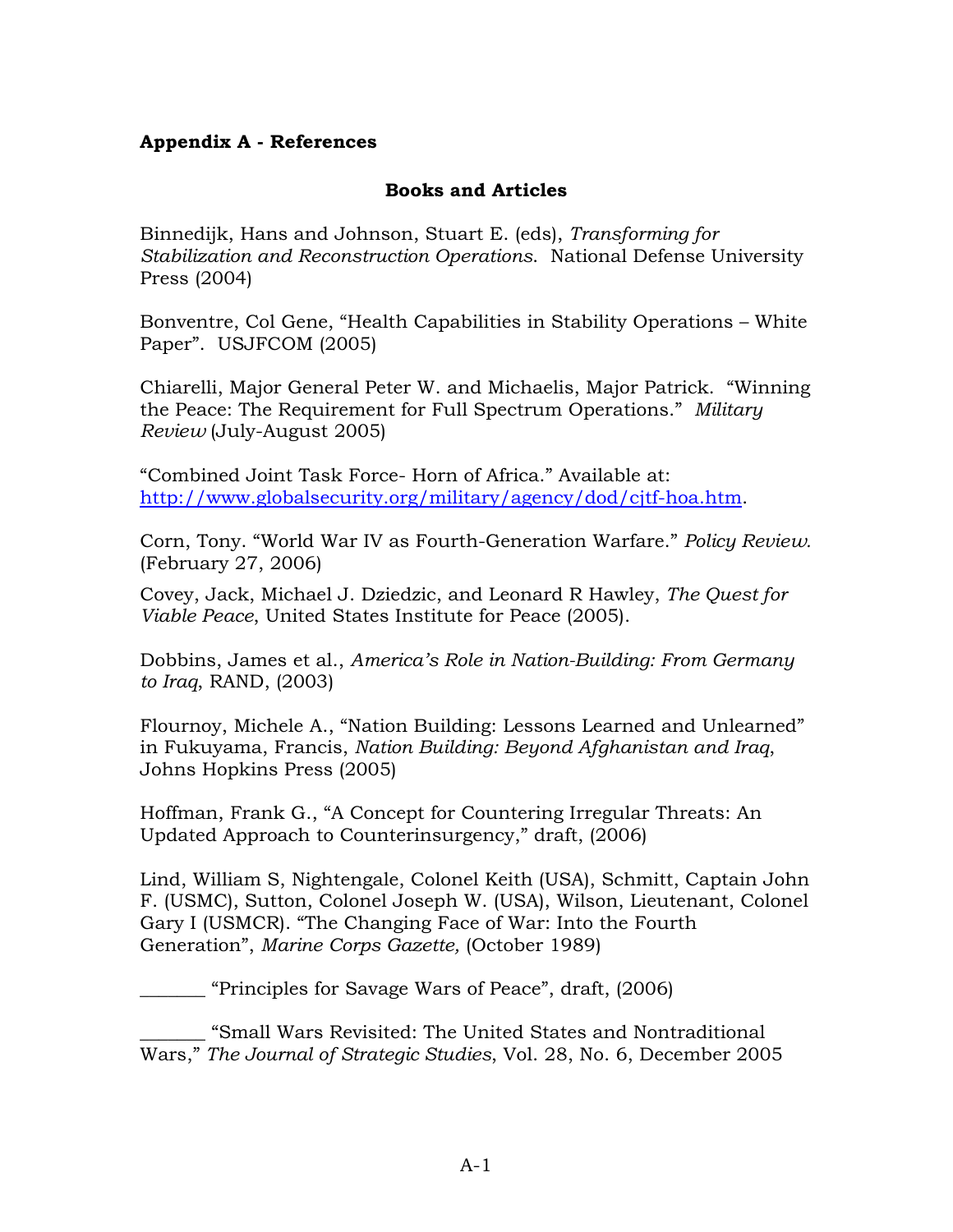Murdock, Clark et al., *Beyond Goldwater-Nichols: Defense Reform for a New Strategic Era, Phase 1 and Phase 2 Reports*, Center for Strategic and International Studies (March 2004 and July 2005)

Orr, Robert C., *Winning the Peace*. Center for Strategic and International Studies (2004).

Peters, Ralph, ["The New Warrior Class.](http://www.carlisle.army.mil/usawc/parameters/1994/peters.htm)" *Parameters* (Summer 1994)

Peters, Ralph, "In Praise of Attrition," *Parameters* (Summer 2004)

Petraeus, Lieutenant General David H., "Learning Counterinsurgency: Observations from Soldiering in Iraq," *Military Review* (January-February 2006)

Scales Jr., Major General Robert H. "Culture-Centric Warfare," *The Naval Institute: Proceedings*, (October 1994)

Stedman, Stephen, "Spoiler Problems in the Peace Process." *International Security*, Volume 22, No. 2 (Fall 1997)

### **Briefings**

Schneider, William Jr. (Chairman), "Defense Science Board Report on Institutionalizing Stability Operations within DOD". USD-AT&L (September 2005)

Secretary of the Army, "Army Support to SSTR Operations (Stability, Support, Transition and Reconstruction Operations), (2005)

Abizaid General John P, *"*Statement before the Senate Armed Services Committee on the 2006 Posture of the United States Central Command" (March 14, 2006)

Szayna, Thomas, Briefing: "The Army's Stability Operations Force Estimator (SAFE)" JFCOM. (14 December 2005)

U.S. Army TRADOC Future Center Concept Development and Experimentation Division, "Stability Operations Joint Operating Concept", draft, (February 06, 2006)

U.S, Department of State, Office of the Coordinator for Reconstruction and Stabilization. "Developing an Interagency Methodology to Assess Instability and Conflict (IMIC) (March 2006)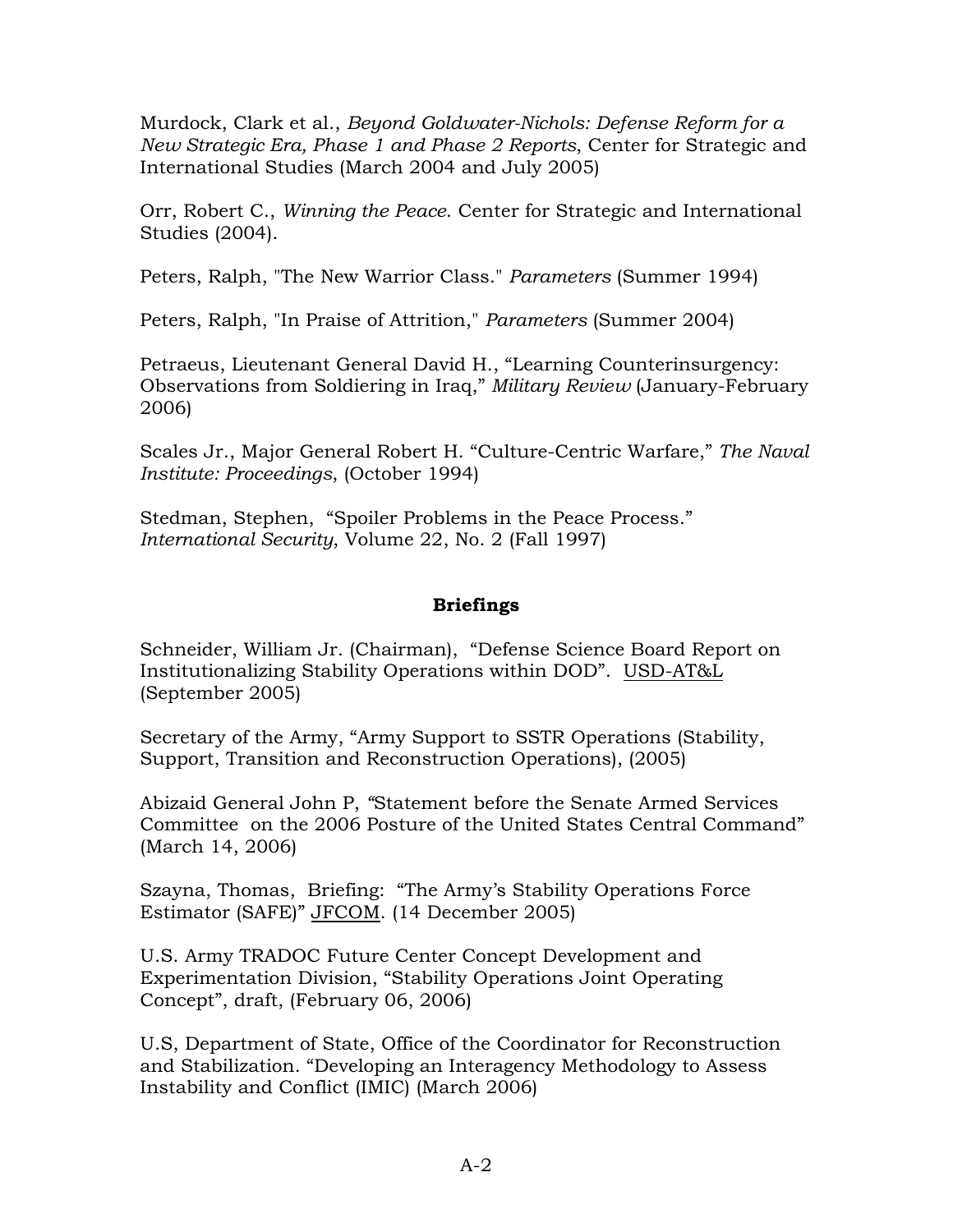U.S. Joint Forces Command, "Tank Brief on STRO" JFCOM J9, 25 (February 2004)

USMC, "Countering Irregular Threats: An Updated Approach to Counterinsurgency," (February 2006)

## **National Strategies, Doctrine and other Guidance Documents**

*Capstone Concept for Joint Operations,* Version 2.0, (August 2005)

CJCSI 3010.02B, *Joint Operations Concepts (JOpsC) Development Process*, (January 27, 2005)

"Development of Joint Operating Concepts (undated letter)", Ryan Henry, Principal Deputy Undersecretary of Defense (Policy).

DOD Directive 3000.05, *Military Support for Stability, Security, Transition, and Reconstruction (SSTR) Operations* (November 28, 2005)

Field Manual FM *3-0*, *Operations*, Headquarters Department of the Army (June 14, 2001)

Field Manual 3-24, *Counterinsurgency*, Headquarters Department of the Army, draft, (February 2006)

*Deterrence Operations Joint Operating Concept, ver 1.3 (w/o Appendices)*  Department of Defense (July 2006)

*Health Capabilities in Stability Operations,* White Paper, USJFCOM (March 2006)

*Homeland Defense and Civil Support Joint Operating Concept, draft version 1.5* Department of Defense (November 2005)

Joint Publication 2-01.2, *Joint Doctrine and Tactics, Techniques, and Procedures for Counterintelligence Support to Operations*

*Major Combat Operations Joint Operating Concept, pre-decisional draft version 1.5,* Department of Defense (March 24, 2006)

*National Defense Strategy of the United States of America*, (March 2005)

*National Military Strategy of the United States of America*, (2004)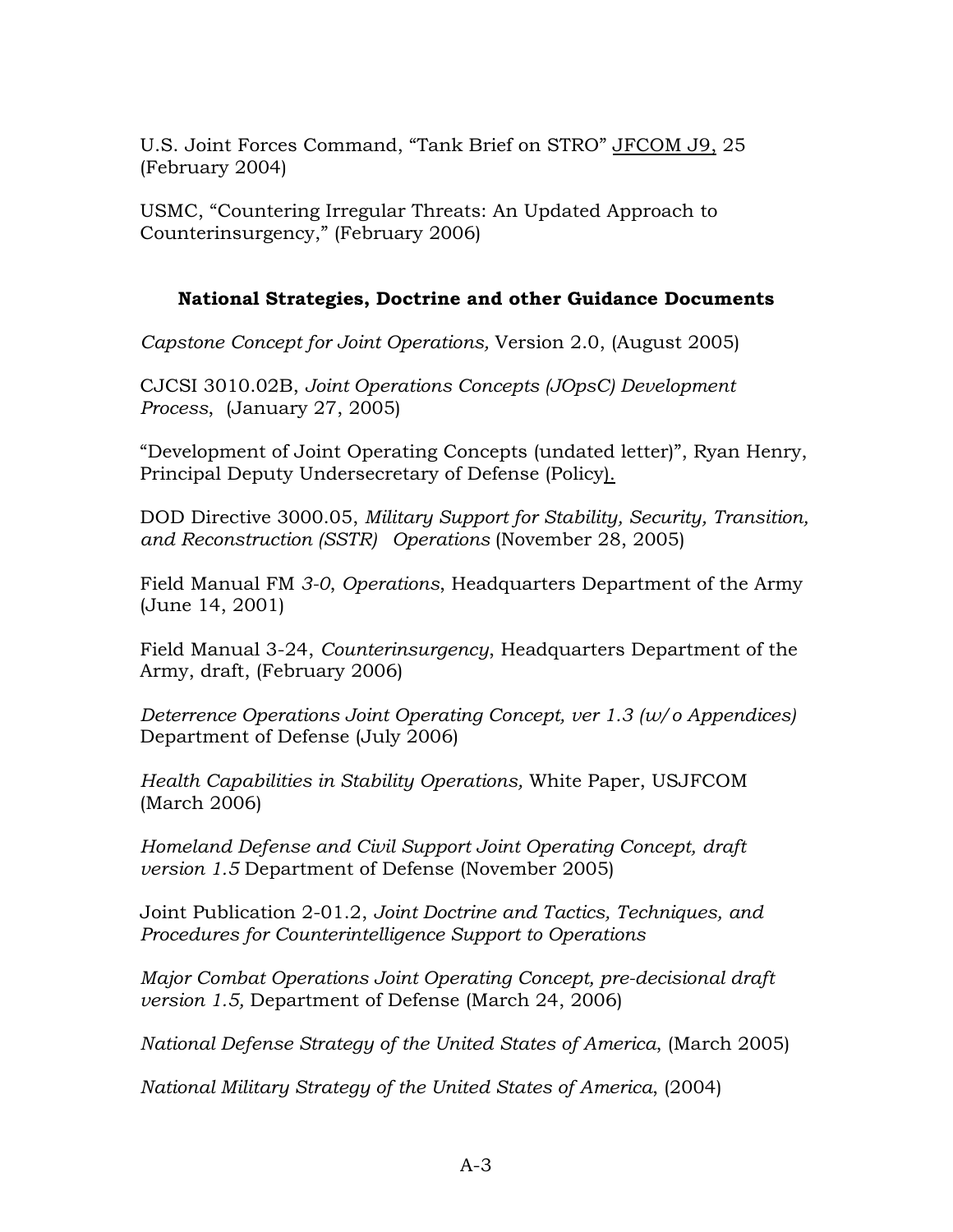*National Military Strategy to Combat Weapons of Mass Destruction (NMS-CWMD)* (February 13, 2006)

*National Security Strategy of the United States of America*, (March 2006)

*National Security Presidential Directive/NSPD-44- Management of Interagency Efforts Concerning Reconstruction and Stabilization,* (December 7, 2005)

*The National Strategy for Combating Terrorism*, NSC, (February 2003)

*Net-Centric Operational Concept Environment Joint Operating Concept version 1.0*, Joint Chiefs of Staff (October 31, 2005)

"Operational Availability (OA)-05/Joint Capability Areas", Donald Rumsfeld, Secretary of Defense Memo 05820-05, (May 6, 2005)

*Post Conflict Reconstruction Essential Tasks*, Department of State, Office of the Coordinator for Reconstruction and Stabilization., (April 2005)

*Quadrennial Defense Review Report* (February 6, 2006) *Transformation Planning Guidance,* OSD (April 2003)

*Refined Joint Capability Areas Tier 1 and Supporting Tier 2 Lexicon,*  (August 24, 2005)

*"*Standard Operating Procedure: Guidance for Planning and Execution of Humanitarian Assistance Programs in the United States Central Command Area of Responsibility", U.S. CENTCOM (January 23, 2006)

U.S. Joint Forces Command and DoS Coordinator for Reconstruction and Stability, *U.S. Government Draft Planning Framework for Reconstruction, Stabilization, and Conflict Transformation, Version One,*  USJFCOM (December 2005)

U.S. Joint Forces Command. *The Joint Operational Environment (JOE) The World Through 2020 and Beyond, Living Draft,* USJFCOM (August 5, 2005)

U.S. Marine Corps, *Small Wars Manual*, Government Printing Office (1940)

*WMD Elimination Joint Integrating Concept,* draft, (2006)

### **Selected Event Forums**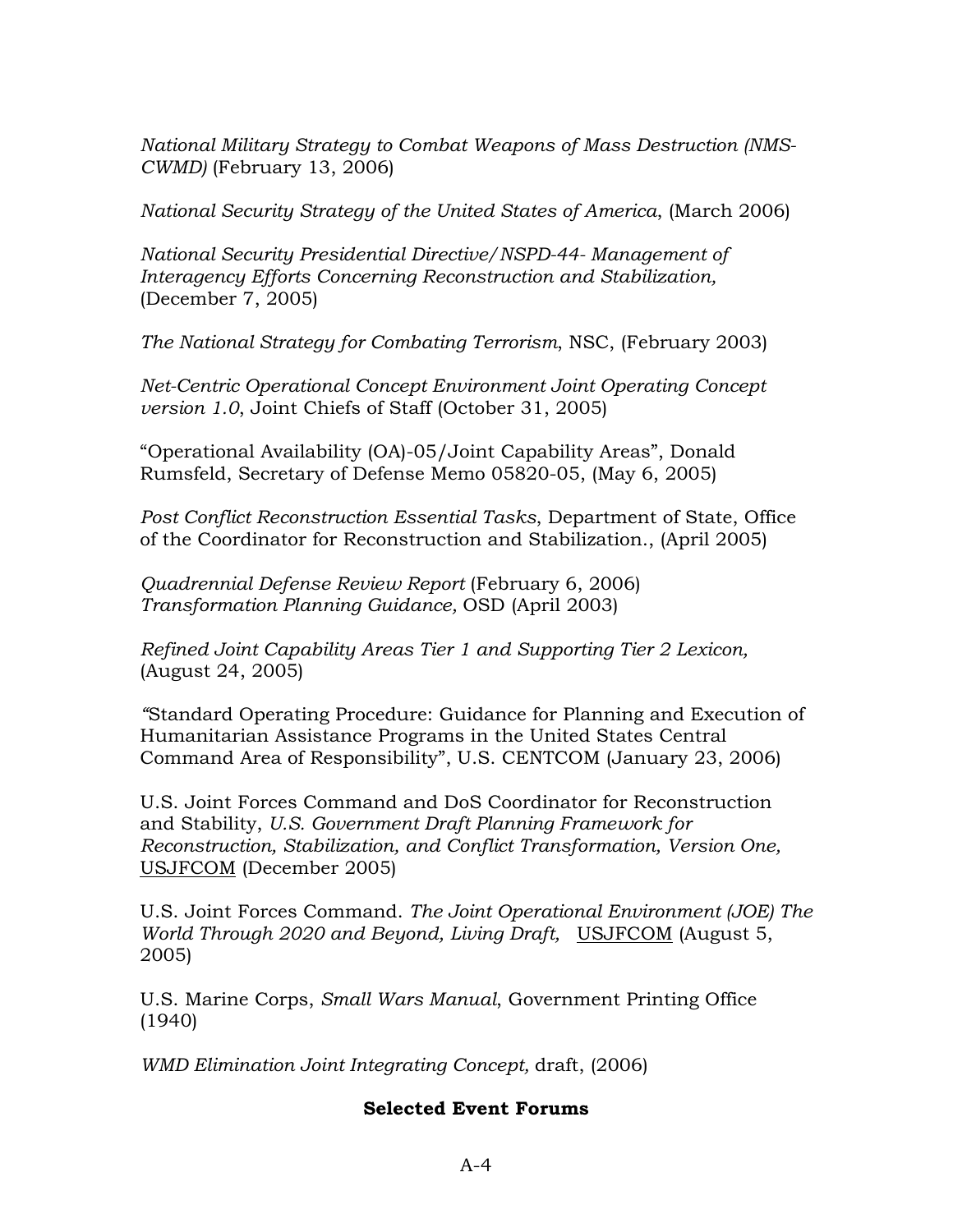Allied Command Transformation/National Defense University/Old Dominion University Conference on Post-Conflict Cooperation.

Institute for Defense Analysis – Illicit Power Structures Seminar, Rule of Law Series.

Office of the Coordinator for Reconstruction and Stabilization (S/CRS) – Inter-agency Requirements for Regional Stability/Capacity Building.

The Royal United Services Institute Conference Series on Operations on the Cusp.

Winter 2006 Joint Operational Environment Seminar.

### **Workshops**

Stability Operations and Major Combat Operations Strategic Outreach Workshop.

"Stability Operations Limited Objective Experiment", USJFCOM J9 (September 20-22, 2005).

United States Army. "Army Focus Area, Stability Operations." U.S. Joint Forces Command. "SSTR Operation" USJFCOM J9 (August 4- 5, 2004)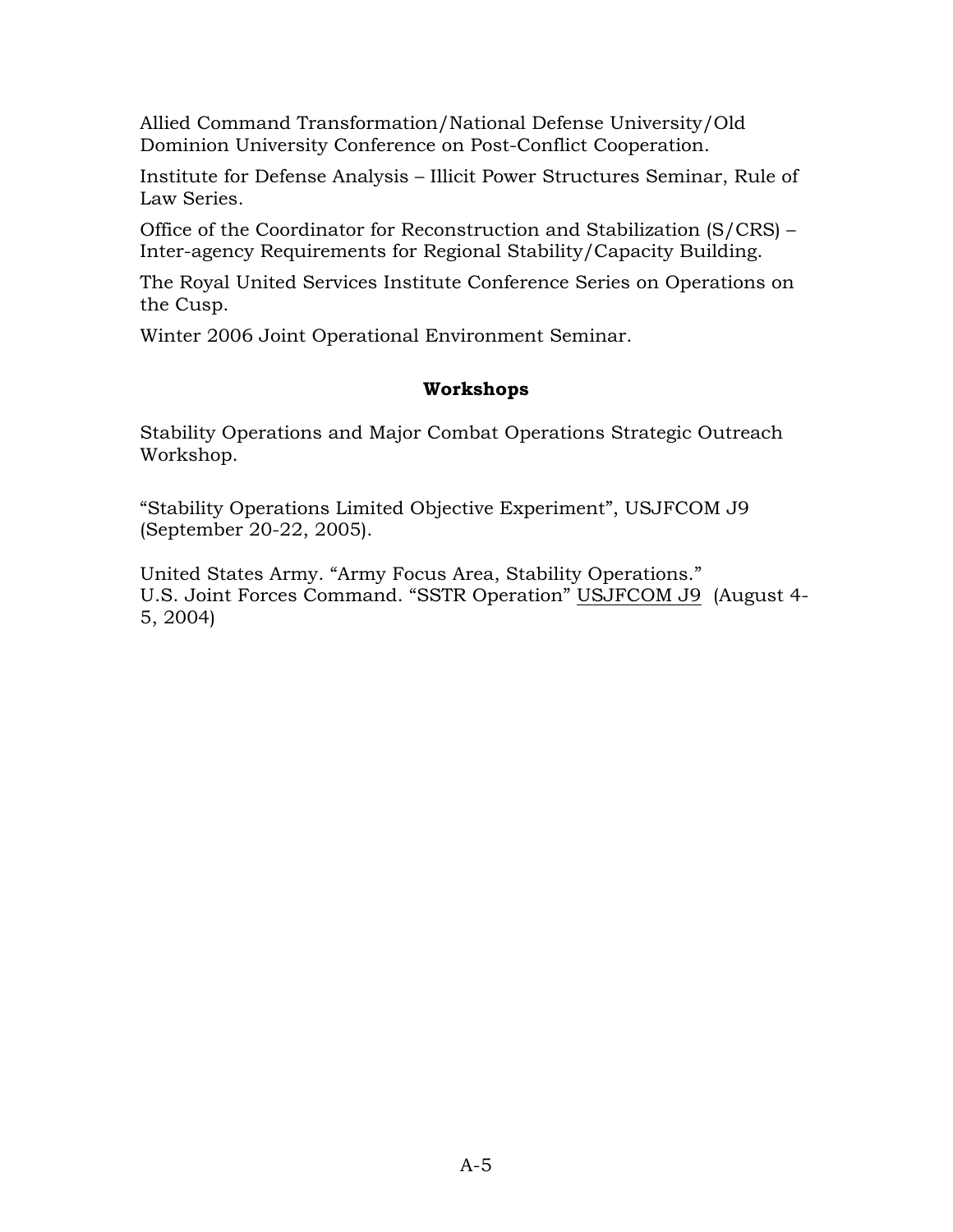# **Appendix B - Abbreviations and Acronyms**

| AO             | Area of Operation                                                                               |  |  |
|----------------|-------------------------------------------------------------------------------------------------|--|--|
| <b>CA</b>      | Civil Affairs                                                                                   |  |  |
| <b>CBA</b>     | Capabilities-Based Assessment                                                                   |  |  |
| <b>CBRN</b>    | Chemical, Biological, Radiological, Nuclear                                                     |  |  |
| <b>CERP</b>    | Commander's Emergency Response Program                                                          |  |  |
| <b>CJCSM</b>   | Chairman of the Joint Chiefs of Staff Memorandum                                                |  |  |
| <b>CJTF</b>    | <b>Combined Joint Task Force</b>                                                                |  |  |
| <b>CONOPS</b>  | Concept of Operations                                                                           |  |  |
| <b>CRSG</b>    | Country Reconstruction and Stabilization Group                                                  |  |  |
| <b>DIME</b>    | Diplomatic, Informational, Military and Economic                                                |  |  |
| <b>DOD</b>     | Department of Defense                                                                           |  |  |
| <b>DODD</b>    | Department of Defense Directive                                                                 |  |  |
| <b>DOTMLPF</b> | Doctrine, Organization, Training, Materiel, Leadership,<br>Education, Personnel, and Facilities |  |  |
| <b>EW</b>      | <b>Expeditionary Warfare</b>                                                                    |  |  |
| <b>HA</b>      | Humanitarian Assistance                                                                         |  |  |
| <b>HOA</b>     | Horn of Africa                                                                                  |  |  |
| <b>HUMINT</b>  | Human Intelligence                                                                              |  |  |
| IA             | Interagency                                                                                     |  |  |
| <b>IED</b>     | Improvised Explosive Device                                                                     |  |  |
| IO             | <b>Information Operations</b>                                                                   |  |  |
| <b>JCA</b>     | Joint Capability Area                                                                           |  |  |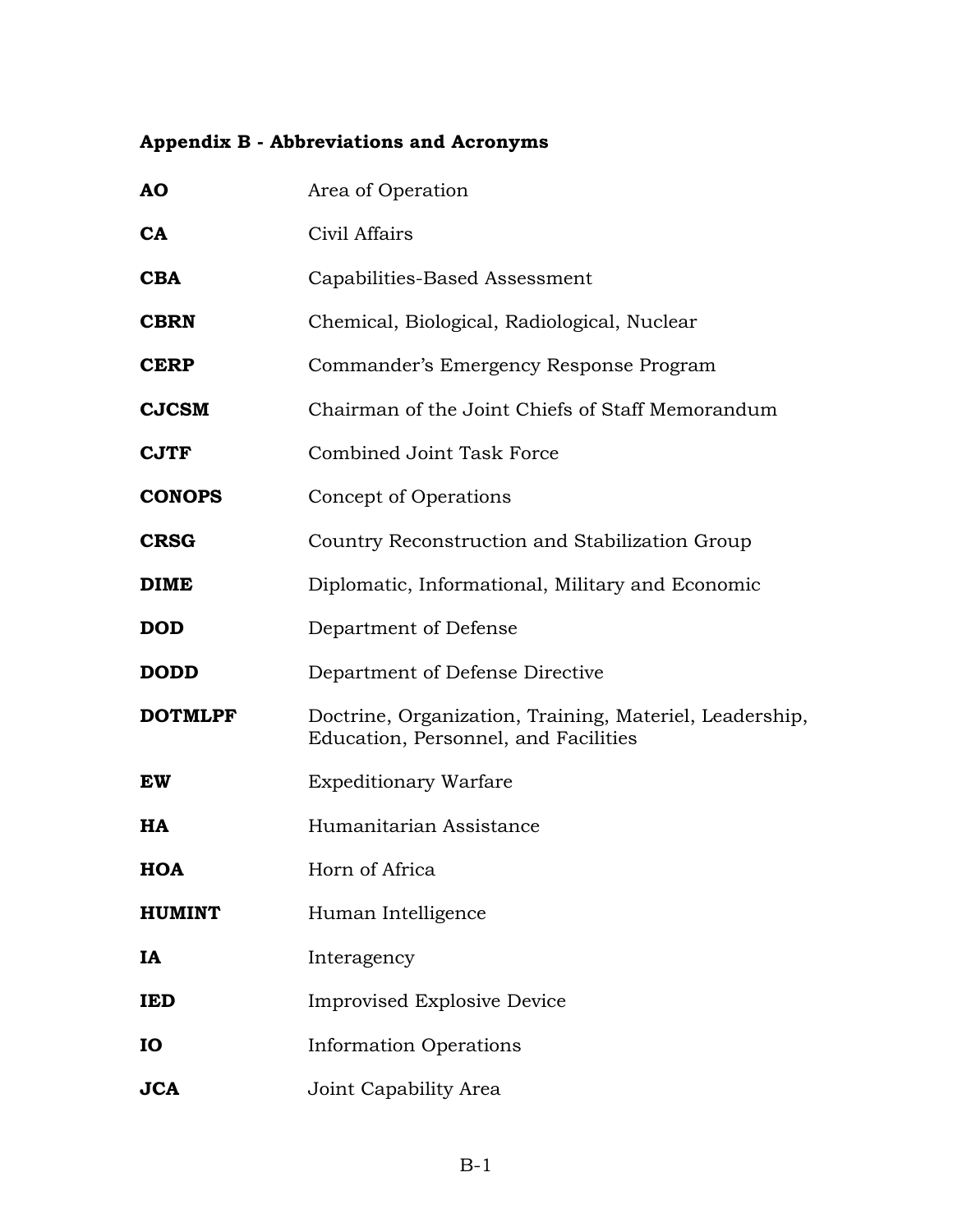| <b>JFC</b>              | Joint Force Commander                                                     |  |  |
|-------------------------|---------------------------------------------------------------------------|--|--|
| <b>JIACG</b>            | Joint Interagency Coordination Group                                      |  |  |
| <b>JIC</b>              | Joint Integrating Concept                                                 |  |  |
| <b>JOC</b>              | <b>Joint Operating Concept</b>                                            |  |  |
| $\mathbf{J} \mathbf{P}$ | Joint Publication                                                         |  |  |
| <b>MCO</b>              | <b>Major Combat Operations</b>                                            |  |  |
| <b>MME</b>              | Major Mission Element                                                     |  |  |
| MN                      | Multi-National                                                            |  |  |
| <b>NATO</b>             | North Atlantic Treaty Organization                                        |  |  |
| <b>NCOE</b>             | Net-Centric Operational Environment                                       |  |  |
| <b>NGO</b>              | Non-Governmental Organization                                             |  |  |
| <b>NEO</b>              | Noncombatant Evacuation Operations                                        |  |  |
| <b>PME</b>              | Professional Military Education                                           |  |  |
| <b>PMESII</b>           | Political, Military, Economic, Social, Infrastructure,<br>and Information |  |  |
| <b>PRT</b>              | Provincial Reconstruction Teams                                           |  |  |
| <b>OSD</b>              | Office of the Secretary of Defense                                        |  |  |
| <b>S/CRS</b>            | Coordinator for Reconstruction and Stabilization                          |  |  |
| <b>SA</b>               | Security Assistance                                                       |  |  |
| <b>SO</b>               | <b>Stability Operation</b>                                                |  |  |
| <b>SSTR</b>             | Stabilization, Security, Transition, and Reconstruction                   |  |  |
| <b>TRADOC</b>           | United States Army Training and Doctrine Command                          |  |  |
| <b>TTP</b>              | Tactics, Techniques, and Procedures                                       |  |  |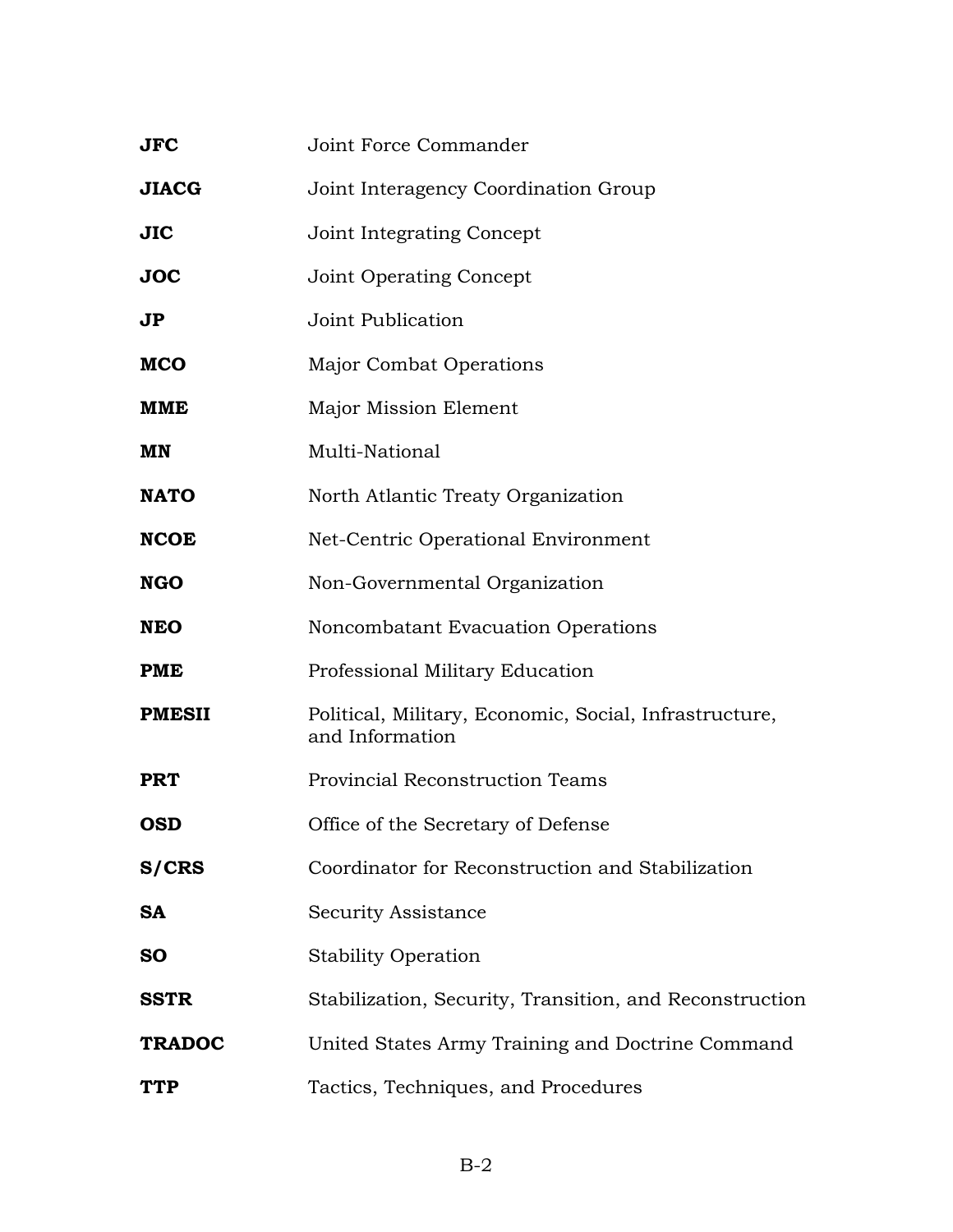| <b>USAID</b>   | United States Agency for International Aid |
|----------------|--------------------------------------------|
| <b>USG</b>     | United States Government                   |
| <b>USJFCOM</b> | United States Joint Forces Command         |
| <b>USMC</b>    | United States Marine Corps                 |
| <b>UW</b>      | Unconventional Warfare                     |
| <b>WMD</b>     | Weapons of Mass Destruction                |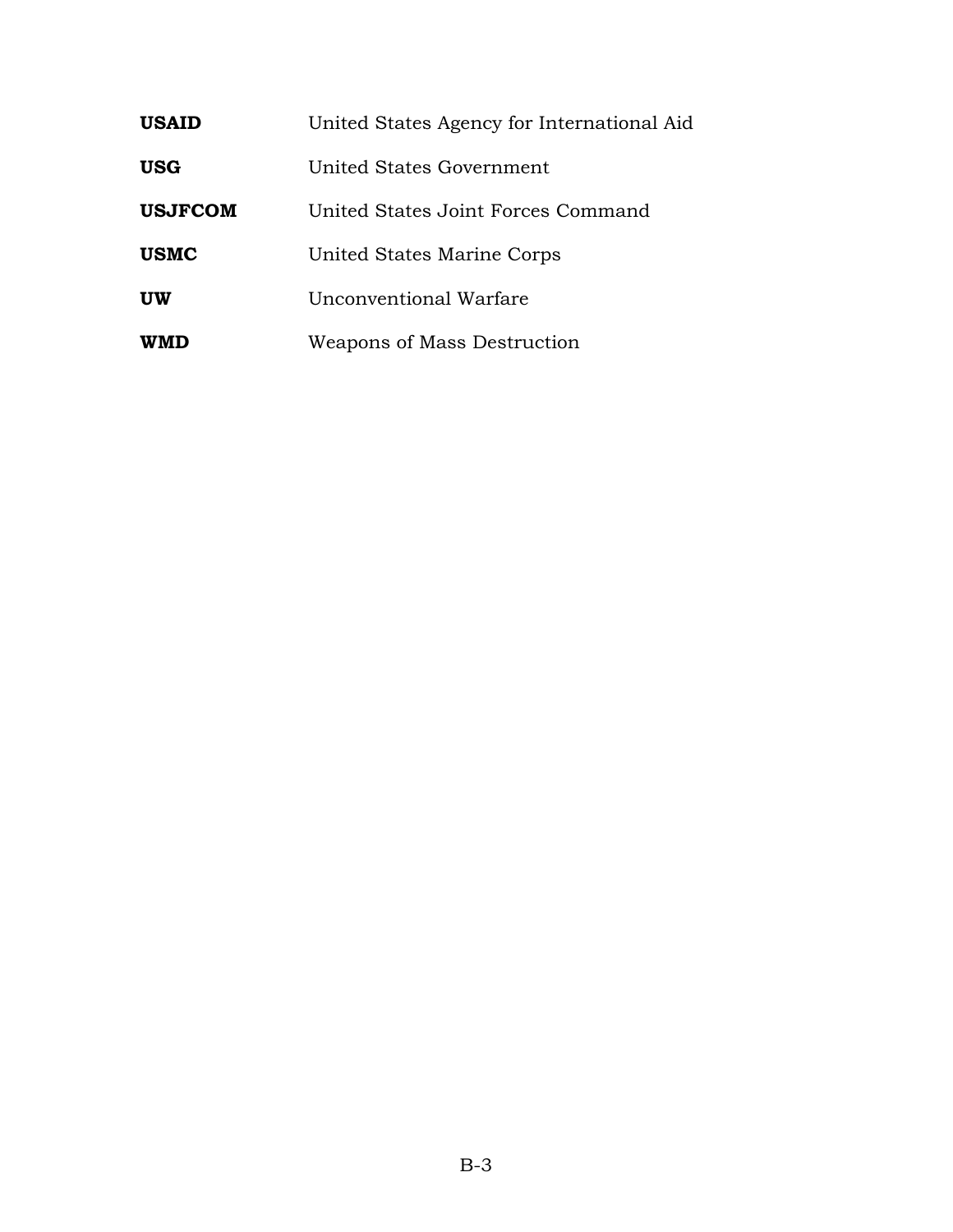# **Appendix C - Table of Objectives, Operational Effects and Capabilities**

This section outlines the desired objectives, effects and capabilities within each of the SSTR mission elements in pursuit of the end state. The **end state** is defined as the achievement of full host nation responsibility across the major mission elements. The **objectives**  describe the necessary conditions to achieve the end state. **Effects** describe a change to a condition, behavior or degree of freedom. **Capabilities** describe the abilities required to execute a specified effect.

The tables reflect and expand upon the capabilities enumerated in section 4.c. While each capability is described in isolation, during a SSTR operation, many of the below capabilities will be utilized in a simultaneous and reinforcing manner.

| <b>Objectives</b>                                             | <b>Effects</b>                                                                                                           | <b>Critical Capabilities</b>                                                                                                                                                                                                  | <b>Enabling Capabilities</b>                                                                                                                                                                                                             |
|---------------------------------------------------------------|--------------------------------------------------------------------------------------------------------------------------|-------------------------------------------------------------------------------------------------------------------------------------------------------------------------------------------------------------------------------|------------------------------------------------------------------------------------------------------------------------------------------------------------------------------------------------------------------------------------------|
| Achieve U.S.<br>Government<br>Institutional<br><b>Agility</b> | Distribute funds,<br>goods, and<br>services rapidly<br>and efficiently to<br>successfully<br>conduct SSTR<br>operations. | The ability for DOD<br>to systematically<br>plan, program,<br>budget, and allocate<br>funds for SSTR<br>operations.                                                                                                           | The ability for U.S.<br>commanders to have access<br>to contingency funds that<br>can be spent across the<br>MMEs in a flexible and<br>adaptive manner.                                                                                  |
|                                                               |                                                                                                                          |                                                                                                                                                                                                                               | The ability for U.S.<br>commanders to rapidly bring<br>to bear reliable, expert<br>foreign and domestic<br>contractor support cost for a<br>wide variety of SSTR<br>undertakings.                                                        |
|                                                               |                                                                                                                          | The ability of all U.S.<br>government agencies<br>to systematically<br>plan and execute<br>humanitarian,<br>development, and<br>reconstruction<br>projects within an<br>integrated strategic<br>and operational<br>framework. | The ability for non-DOD U.S.<br>Government agencies to plan<br>for, rapidly deploy, and<br>sustain civilian specialist<br>assets in the area of SSTR<br>operations for longer tours<br>to maintain the needed<br>capacity and expertise. |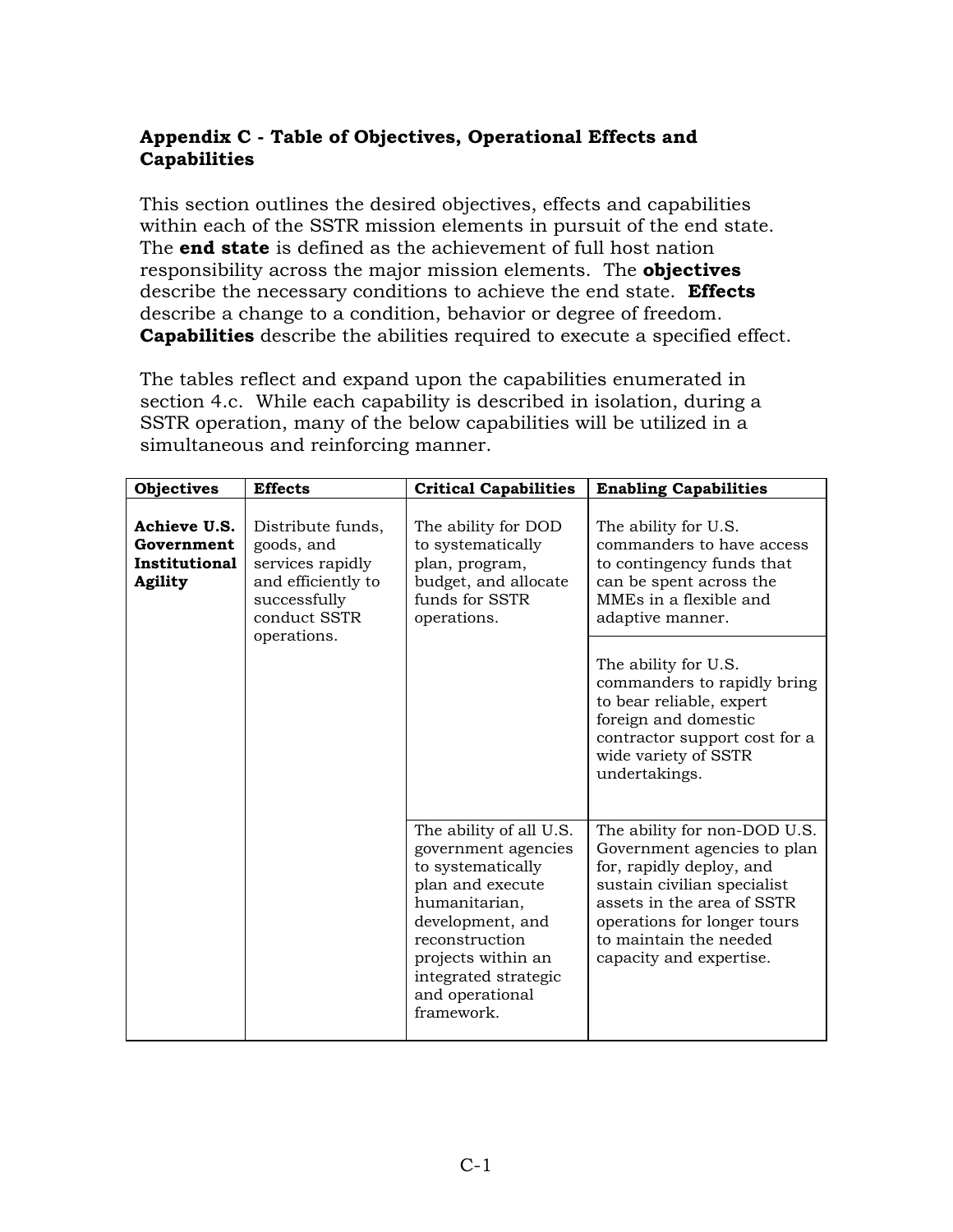| <b>Objectives</b>                                                                                   | <b>Effects</b>                                                                                                                                                                                                                                                                                                                                                                                                                                                                                                                                                                                                                                   | <b>Critical Capabilities</b>                                                                                                                                                                                                                                                                                                                                                                                                         | Enabling<br>Capabilities |
|-----------------------------------------------------------------------------------------------------|--------------------------------------------------------------------------------------------------------------------------------------------------------------------------------------------------------------------------------------------------------------------------------------------------------------------------------------------------------------------------------------------------------------------------------------------------------------------------------------------------------------------------------------------------------------------------------------------------------------------------------------------------|--------------------------------------------------------------------------------------------------------------------------------------------------------------------------------------------------------------------------------------------------------------------------------------------------------------------------------------------------------------------------------------------------------------------------------------|--------------------------|
| Provide<br>Unified<br><b>Action</b><br>through<br>Joint<br>Command,<br>Control, and<br>Coordination | Exercise authority and<br>direction by a properly<br>designated commander<br>over assigned and<br>attached forces in the<br>accomplishment of<br>SSTR missions.<br>Coordinate and<br>integrate efforts between<br>elements of the<br>Department of Defense,<br>engage U.S. government<br>agencies,<br>intergovernmental<br>organizations, and<br>nongovernmental<br>organizations.<br>Manage and make<br>available relevant,<br>accurate information,<br>and transform it into<br>shared knowledge.<br>Protect and defend<br>information systems by<br>ensuring their integrity,<br>authentication,<br>confidentiality, and non-<br>repudiation. | The ability to conduct<br>integrated, parallel, and<br>distributed planning within<br>DOD, across the U.S.<br>interagency community, with<br>coalition partners, and with<br>other multinational<br>organizations.<br>The ability to conduct<br>seamless knowledge sharing<br>among DOD elements, U.S.<br>Government agencies, and<br>multinational partners prior<br>to, during, and after the<br>completion of SSTR<br>operations. |                          |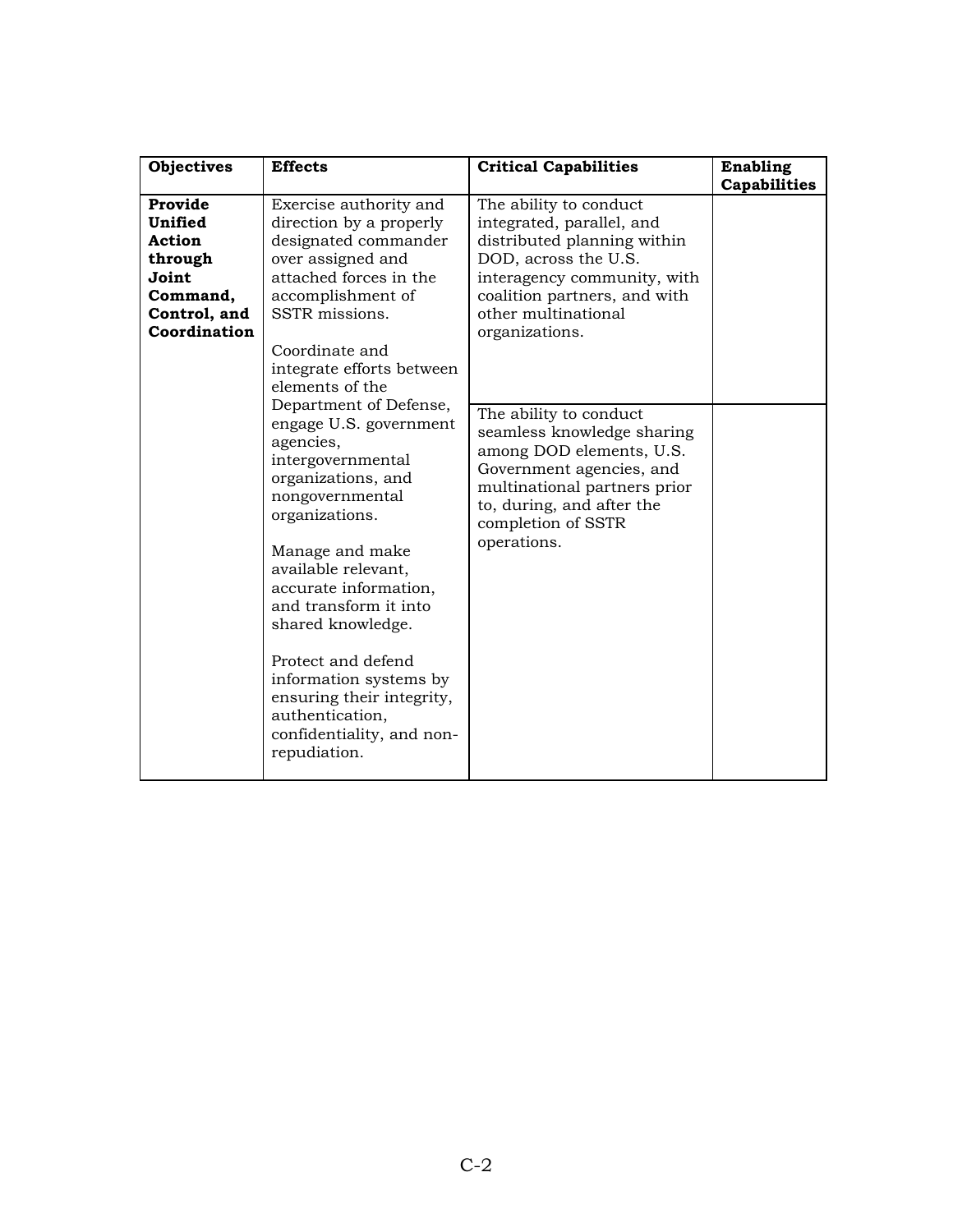| Objective                                                                            | <b>Effects</b>                                                                                                                                 | <b>Critical Capabilities</b>                                                                                                                                                          | <b>Enabling Capabilities</b>                                                                                                                                                                                                                                                                                                                                                                                                                                                                                                            |
|--------------------------------------------------------------------------------------|------------------------------------------------------------------------------------------------------------------------------------------------|---------------------------------------------------------------------------------------------------------------------------------------------------------------------------------------|-----------------------------------------------------------------------------------------------------------------------------------------------------------------------------------------------------------------------------------------------------------------------------------------------------------------------------------------------------------------------------------------------------------------------------------------------------------------------------------------------------------------------------------------|
| <b>Establish</b><br>Responsive<br><b>Battlespace</b><br>Awareness /<br>Understanding | Develop situational<br>awareness and<br>understanding and<br>produce intelligence<br>through persistent<br>and pervasive<br>observation of all | The ability to develop<br>intelligence<br>requirements, coordinate<br>and position the<br>appropriate collection<br>assets, from the national<br>to the tactical level.               | The ability to conduct persistent<br>surveillance of critical enemy<br>activities in difficult and denied<br>areas by using sensors to<br>capture timely, relevant, and<br>interoperable source data.                                                                                                                                                                                                                                                                                                                                   |
|                                                                                      | domains.<br>Convince the<br>indigenous<br>population to provide<br>actionable<br>intelligence                                                  |                                                                                                                                                                                       | The ability to tag, track and<br>localize hostile elements in all<br>domains.<br>The ability to produce<br>information from exploited all-<br>source information and provide<br>intelligence in an assured<br>environment.<br>The ability to make information<br>and intelligence available to<br>support the User-defined<br>Operational Picture.<br>The ability of DOD to<br>disseminate information to the<br>appropriate members of the<br>interagency and other non<br>traditional partners to ensure<br>consistent communication. |
|                                                                                      |                                                                                                                                                | The ability to<br>understand the cultural<br>context in which<br>operations take place,<br>including the culture of<br>coalition partners,<br>civilian organizations<br>and agencies. |                                                                                                                                                                                                                                                                                                                                                                                                                                                                                                                                         |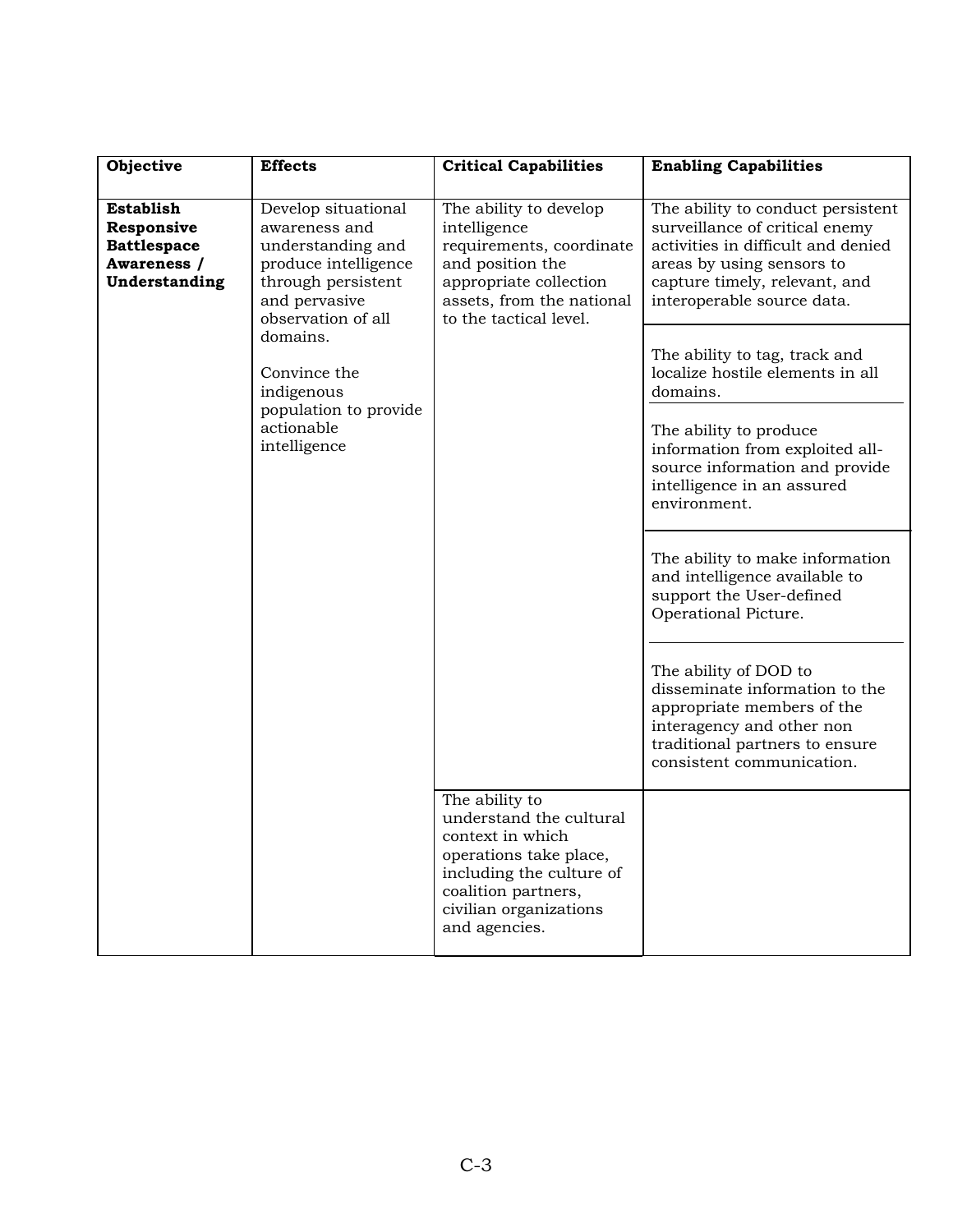| <b>Objectives</b>                                                       | <b>Effects</b>                                                                                              | <b>Critical Capabilities</b>                                                                                                         | <b>Enabling Capabilities</b>                                                                                                                                                                                                            |
|-------------------------------------------------------------------------|-------------------------------------------------------------------------------------------------------------|--------------------------------------------------------------------------------------------------------------------------------------|-----------------------------------------------------------------------------------------------------------------------------------------------------------------------------------------------------------------------------------------|
| Conduct<br><b>Joint Force</b><br>Generation<br>and<br><b>Management</b> | Man, equip, and<br>organize resources<br>the Joint Force in<br>order to ensure the<br>JFC has the           | The ability to craft<br>rotation policies among<br>the major components<br>of the U.S. Joint Force.                                  |                                                                                                                                                                                                                                         |
|                                                                         | capabilities to<br>support USG<br>objectives for the<br>SSTR campaign.<br>Develop a Joint<br>Force with the | The ability to package<br>personnel and<br>equipment into optimal<br>units to meet the<br>demands of a JFC for<br>SSTR operations.   | The ability to provide DOD surge or<br>niche capabilities from a steady<br>state environment to a crisis, in<br>ways that do not degrade combat<br>readiness.                                                                           |
|                                                                         | necessary SSTR<br>skills.                                                                                   | The ability to instruct<br>personnel to enhance<br>their cognitive thought<br>and leadership skills<br>for SSTR missions.            | The ability for Professional Military<br>Education to develop curricula that<br>includes: foreign language<br>capabilities, regional area<br>knowledge, and understanding of<br>foreign governments and<br>international organizations. |
|                                                                         |                                                                                                             | The ability to train<br>DOD and non-DOD<br>personnel to enhance<br>their ability to perform<br>specific SSTR-functions<br>and tasks. | The ability to develop and conduct<br>individual training for DOD and<br>Interagency personnel on the<br>planning, conduct, and support of<br>SSTR operations.                                                                          |
|                                                                         |                                                                                                             |                                                                                                                                      | The ability to develop and deliver<br>extensive, specialized, pre-<br>deployment SSTR training across<br>several operational areas.                                                                                                     |
|                                                                         |                                                                                                             |                                                                                                                                      | The ability to collect, assess, and<br>rapidly integrate SSTR lessons<br>learned into DOD SSTR training<br>curricula at all venues and levels.                                                                                          |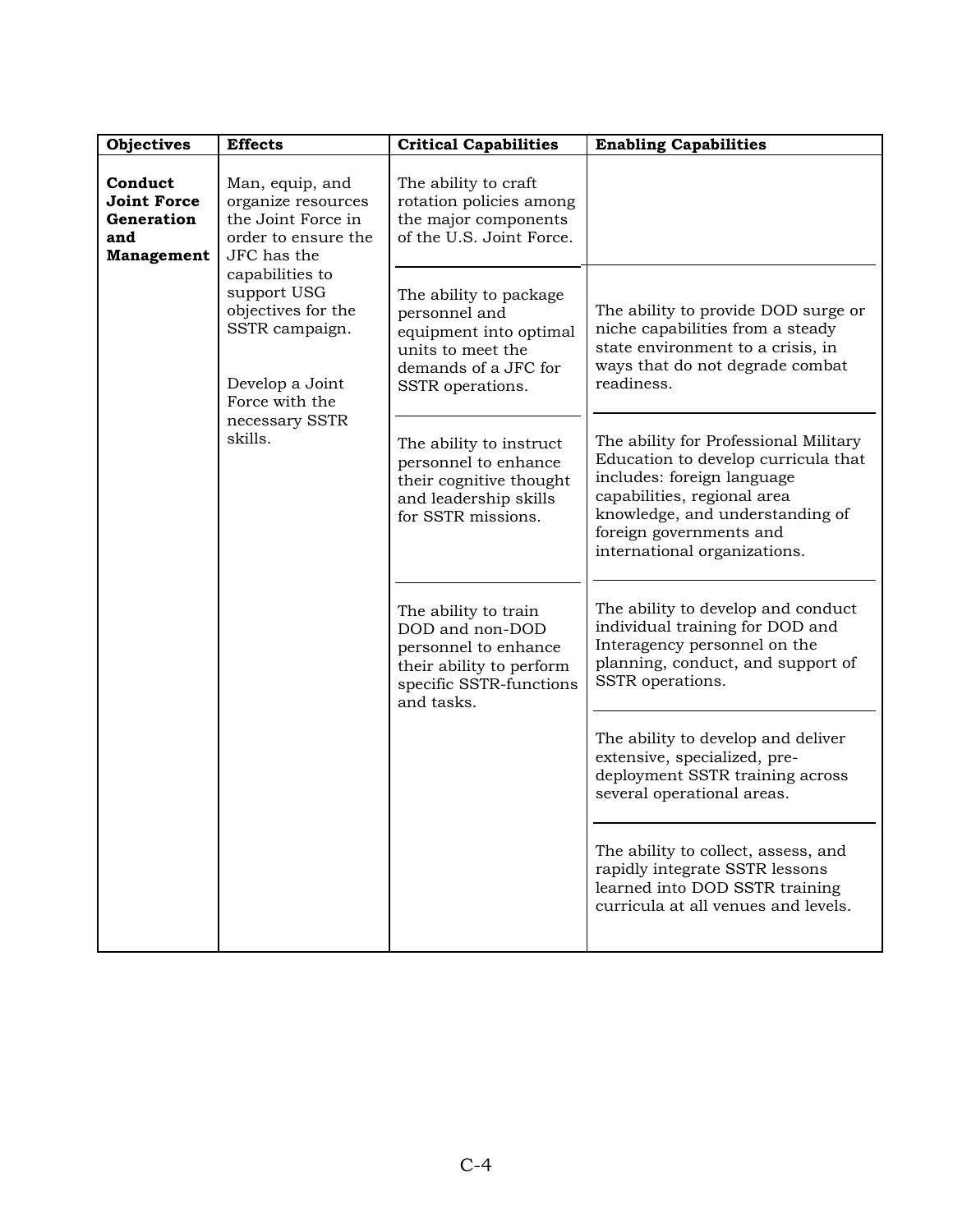| <b>Objectives</b>                                                 | <b>Effects</b>                                                                                                                                                                                                                                                                                                                                                                                                                                                                                                                            | <b>Critical Capabilities</b>                                                                                                                                                                                                                                                                                                                   | <b>Enabling Capabilities</b>                                                                                                                                                                                                                                                                                                                                                                                                                                                                                                                                                                                                                                                                                                                                                                                                                                                                                                |
|-------------------------------------------------------------------|-------------------------------------------------------------------------------------------------------------------------------------------------------------------------------------------------------------------------------------------------------------------------------------------------------------------------------------------------------------------------------------------------------------------------------------------------------------------------------------------------------------------------------------------|------------------------------------------------------------------------------------------------------------------------------------------------------------------------------------------------------------------------------------------------------------------------------------------------------------------------------------------------|-----------------------------------------------------------------------------------------------------------------------------------------------------------------------------------------------------------------------------------------------------------------------------------------------------------------------------------------------------------------------------------------------------------------------------------------------------------------------------------------------------------------------------------------------------------------------------------------------------------------------------------------------------------------------------------------------------------------------------------------------------------------------------------------------------------------------------------------------------------------------------------------------------------------------------|
| <b>Establish and</b><br>Maintain a<br>Safe, Secure<br>Environment | Elimination or<br>neutralization of<br>hostile actions or<br>influences of<br>adversaries, criminal<br>elements, or other<br>illicit actors.<br>Enable sufficient<br>security to allow the<br>conduct of large-<br>scale, civilian and<br>host nation-led<br>activities.<br>Environment affords<br>limited opportunities<br>for taking violent<br>action<br>The protection of the<br>lives, property, and<br>livelihood of local<br>population from<br>hostile acts or<br>influences.<br>Creating an<br>environment of civil<br>obedience | The ability of the Joint<br>Force to conduct<br>focused yet measured<br>offensive and defensive<br>operations against the<br>leaders and military<br>forces of hostile<br>groups.<br>The ability for the U.S.<br>Armed Forces to train,<br>equip, and advise large<br>number of foreign<br>forces in the full range<br>of SSTR-related skills. | The ability to plan and execute<br>security operations with coalition<br>partners and military police forces<br>of the existing or new host<br>government.<br>The ability to use both kinetic and<br>non-kinetic means to capture and<br>defeat terrorists/insurgents, often<br>in dense urban environments, while<br>minimizing collateral damage.<br>The ability to carry out a mix of<br>targeted offensive attacks to disrupt<br>IED manufacture and emplacement,<br>active defense efforts to neutralize<br>implanted devices, and passive<br>defense measures to reduce the<br>impact of detonated IEDs.<br>The ability to interdict, seize, and<br>eliminate WMD and CPBRN<br>materials, and operate in an<br>environment in which WMD/CBRN<br>has either been used or is<br>threatened to be used by adversary<br>forces.<br>The ability train and equip host<br>nation military in border and<br>internal security |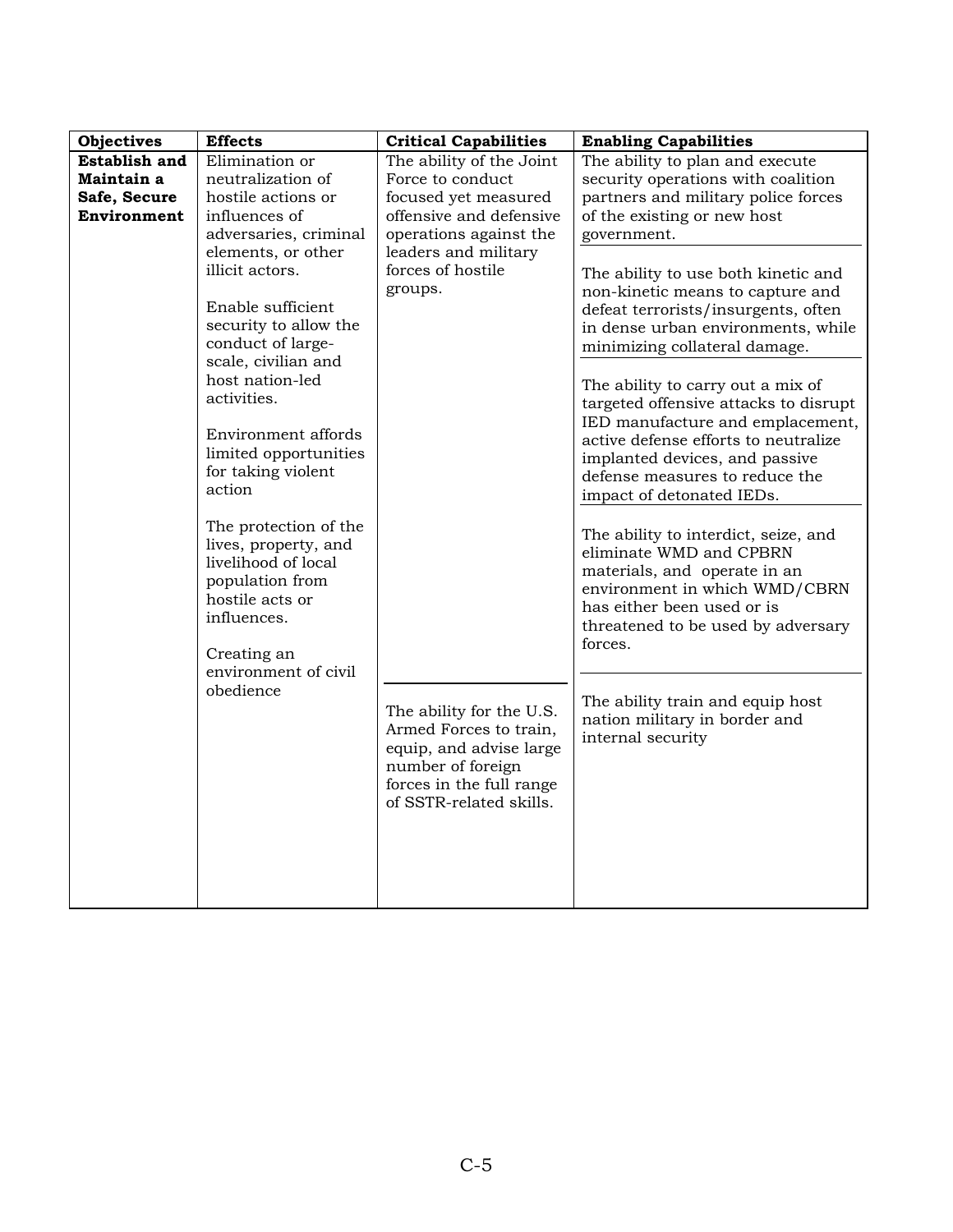| <b>Objectives</b>                                   | <b>Effects</b>                                                                                                           | <b>Critical Capabilities</b>                                                                                                                                                              | <b>Enabling Capabilities</b>                                                                                                                                                                  |
|-----------------------------------------------------|--------------------------------------------------------------------------------------------------------------------------|-------------------------------------------------------------------------------------------------------------------------------------------------------------------------------------------|-----------------------------------------------------------------------------------------------------------------------------------------------------------------------------------------------|
|                                                     |                                                                                                                          |                                                                                                                                                                                           |                                                                                                                                                                                               |
| <b>Deliver</b><br>Humanitarian<br><b>Assistance</b> | Immediate<br>provision of basic<br>necessities in order<br>to relieve or reduce<br>human suffering.<br>Provide immediate | The ability to coordinate<br>and integrate with USG<br>agencies and<br>multinational<br>organizations in order to<br>support humanitarian<br>assistance and disaster<br>response efforts. |                                                                                                                                                                                               |
|                                                     | access to the basic<br>human necessities<br>at the level<br>customary for that<br>region.                                | The ability to obtain and<br>redistribute essential<br>supplies, food and<br>medicine from within an<br>affected nation, or deliver<br>essential items that are                           | The ability to promptly deliver and operate<br>water purification and electrical power<br>generation equipment to devastated<br>regions.<br>The ability to provide flexible and agile joint   |
|                                                     | Support<br>indigenous skilled<br>personnel (doctor's                                                                     | not available locally or<br>regionally, to disaster<br>sites.                                                                                                                             | medical forces, capable of conducting<br>sustained operations in multiple locations.                                                                                                          |
|                                                     | nurses, engineers,<br>technicians, etc.) to<br>supplement aid<br>delivery in order to                                    |                                                                                                                                                                                           | The ability to provide timely emergency<br>medical treatment, prophylaxis, and<br>clothing.                                                                                                   |
|                                                     | develop host nation<br>capacity to care for<br>its citizens.                                                             |                                                                                                                                                                                           | The ability to construct, operate, and<br>maintain camps and facilities for migrant<br>and/or internal displaced person                                                                       |
|                                                     |                                                                                                                          |                                                                                                                                                                                           | The ability to manage crowds of<br>refugees/victims                                                                                                                                           |
|                                                     | Manage relief                                                                                                            |                                                                                                                                                                                           | The ability to provide forage and veterinary<br>care for livestock of refugees                                                                                                                |
|                                                     | efforts in a<br>culturally sensitive<br>manner                                                                           |                                                                                                                                                                                           | The ability to expeditiously deliver/<br>redistribute from local sources sufficient<br>supplies of food, medicine, temporary<br>shelter into austere locations from bases<br>on land and sea. |
|                                                     |                                                                                                                          |                                                                                                                                                                                           | The ability to store and secure supplies of<br>food and medicine at austere locations                                                                                                         |
|                                                     |                                                                                                                          |                                                                                                                                                                                           | The ability to manage and isolate sanitary<br>waste facilities; includes mortuary and<br>body recovery/disposal.                                                                              |
|                                                     |                                                                                                                          |                                                                                                                                                                                           | The ability to deploy and sustain civil-<br>military teams to initiate public health<br>programs.                                                                                             |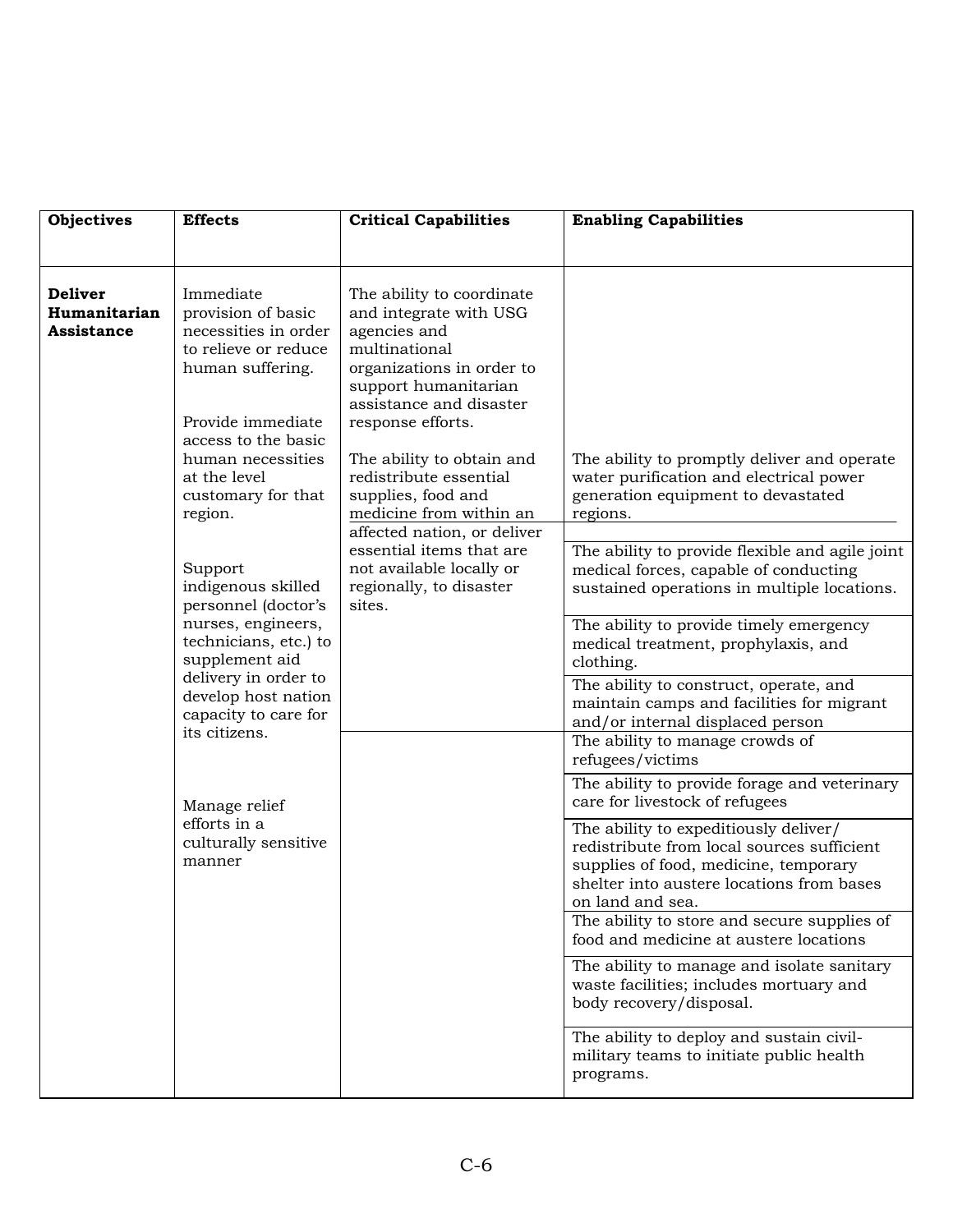| <b>Objectives</b>                         | <b>Effects</b>                                                                                                                                                                                  | <b>Critical Capabilities</b>                                                                                                | <b>Enabling Capabilities</b>                                                                                                                                                 |
|-------------------------------------------|-------------------------------------------------------------------------------------------------------------------------------------------------------------------------------------------------|-----------------------------------------------------------------------------------------------------------------------------|------------------------------------------------------------------------------------------------------------------------------------------------------------------------------|
| <b>Support</b><br>Economic<br>Development | Establishment of<br>economic processes<br>and institutions where<br>the bulk of economic<br>activities are derived<br>from legitimate<br>transaction.                                           | The ability to assist the<br>host nation in developing<br>near-term reconstruction<br>and longer-term<br>development plans. | The ability to design,<br>fund, and implement<br>public works initiatives<br>to rapidly provide<br>employment for the<br>local populace.                                     |
|                                           | Establishment of<br>legitimate business<br>and financial systems.<br>Creation of immediate<br>employment for the<br>local population<br>Isolate and reduce<br>illicit informal<br>transactions. |                                                                                                                             | The ability to help plan<br>and financially support<br>a variety of small-,<br>medium-, and large-<br>sized business<br>development programs<br>to stimulate the<br>economy. |
|                                           | Develop a diverse<br>modern economy in<br>the host nation that is<br>integrated into the<br>global economy and<br>attracts international<br>investment.                                         |                                                                                                                             |                                                                                                                                                                              |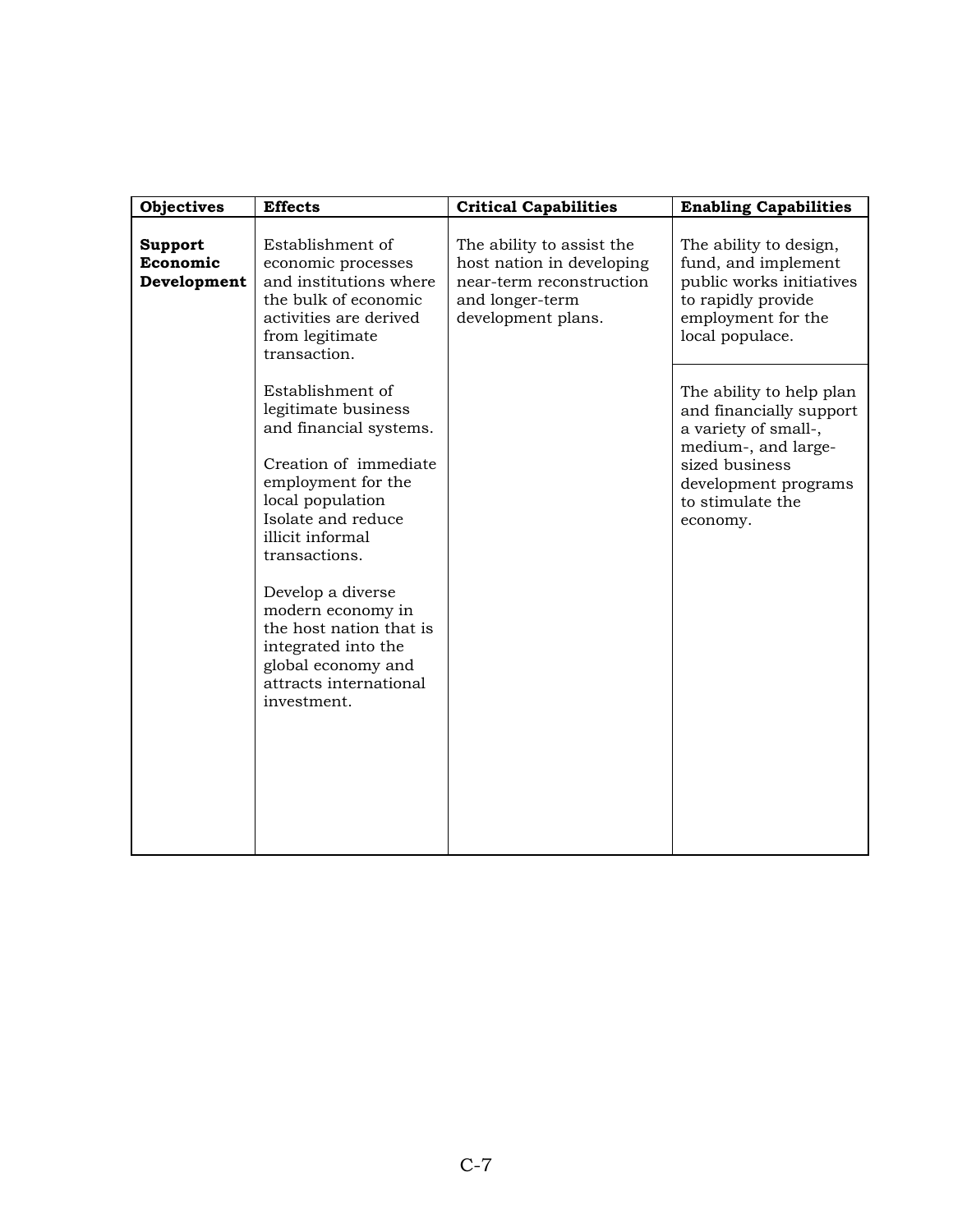|                                                                                                                                                                                                                                                                                                                                                                                                                                                                                                                                                                                                                                                                                                                                                                                                                                                                                                                                                                                                                                                                                                                                                                      | <b>Objectives</b> | <b>Effects</b> | <b>Critical Capabilities</b> | <b>Enabling Capabilities</b>                                                                                                                                                                                                                                                                                                                                                                                                                                            |
|----------------------------------------------------------------------------------------------------------------------------------------------------------------------------------------------------------------------------------------------------------------------------------------------------------------------------------------------------------------------------------------------------------------------------------------------------------------------------------------------------------------------------------------------------------------------------------------------------------------------------------------------------------------------------------------------------------------------------------------------------------------------------------------------------------------------------------------------------------------------------------------------------------------------------------------------------------------------------------------------------------------------------------------------------------------------------------------------------------------------------------------------------------------------|-------------------|----------------|------------------------------|-------------------------------------------------------------------------------------------------------------------------------------------------------------------------------------------------------------------------------------------------------------------------------------------------------------------------------------------------------------------------------------------------------------------------------------------------------------------------|
| Reconstitute<br>Enable the protection<br>The ability to<br>The ability to identify and<br>of critical and<br>conduct immediate<br><b>Critical</b><br>Infrastructure<br>strategically<br>reconstruction of<br>provides essential services to<br>critical infrastructure<br>and Essential<br>important<br>the population.<br>institutions.<br><b>Services</b><br>and essential<br>services.<br>roads, bridges, tunnels, and<br>Create a functioning<br>transportation,<br>power, waste<br>transport.<br>management, electric,<br>education, housing,<br>The ability to repair or build<br>and health<br>primary health care clinics,<br>infrastructure<br>administrative buildings and<br>customary for the<br>local region.<br>Promote a public<br>capacity to build and<br>sustain<br>manner and in coordination<br>infrastructure.<br>with the host nation.<br>Establish an<br>environment where<br>water purification plants,<br>there are visible signs<br>and telecommunication<br>of progress.<br>networks.<br>Create an<br>environment of<br>cooperation with local<br>government officials<br>and civil<br>organizations to<br>identify strategic<br>project. |                   |                |                              | protect key infrastructure that<br>The ability to repair or construct<br>airfields for road, rail, and air<br>hospitals in a manner that can<br>be sustained by the host nation.<br>The ability to build or restore<br>schools and provide text books<br>and supplies, in a sustainable<br>The ability to build or restore<br>electrical power generation grids<br>The ability to repair or construct<br>sewage disposal systems and<br>collect and dispose of garbage. |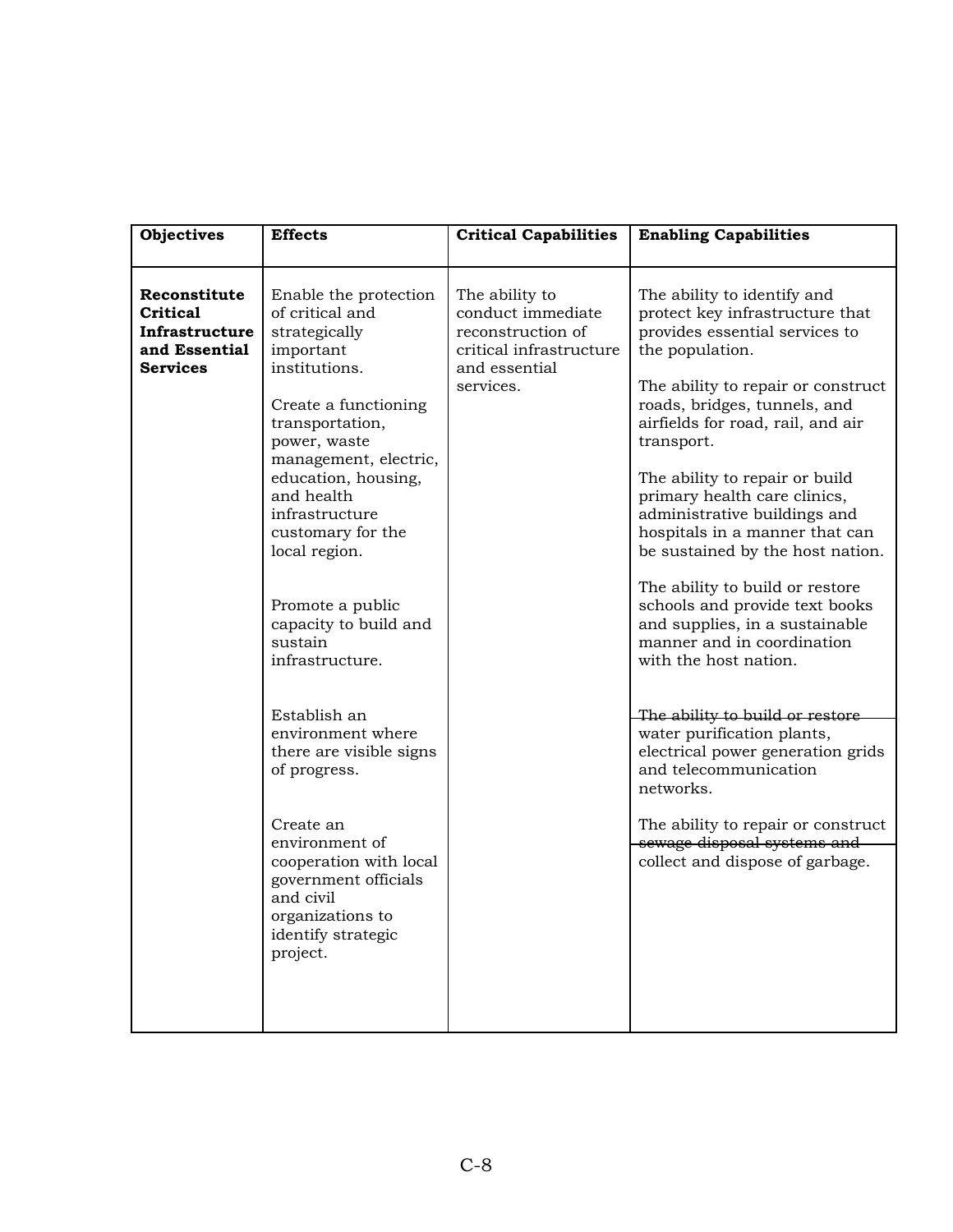1

| <b>Objectives</b>                                                                          | <b>Effects</b>                                                                                                                                                                                                                                                                      | <b>Critical Capabilities</b>                                                                                                                                                      | <b>Enabling Capabilities</b>                                                                                                                                                                                                                                                                                                                                                                                                                                                                                                                                                                                                                                                                               |
|--------------------------------------------------------------------------------------------|-------------------------------------------------------------------------------------------------------------------------------------------------------------------------------------------------------------------------------------------------------------------------------------|-----------------------------------------------------------------------------------------------------------------------------------------------------------------------------------|------------------------------------------------------------------------------------------------------------------------------------------------------------------------------------------------------------------------------------------------------------------------------------------------------------------------------------------------------------------------------------------------------------------------------------------------------------------------------------------------------------------------------------------------------------------------------------------------------------------------------------------------------------------------------------------------------------|
|                                                                                            |                                                                                                                                                                                                                                                                                     |                                                                                                                                                                                   |                                                                                                                                                                                                                                                                                                                                                                                                                                                                                                                                                                                                                                                                                                            |
| Establish a<br>Representative,<br><b>Effective</b><br>Government<br>and the Rule of<br>Law | Establishment of<br>political<br>institutions and<br>processes-both<br>interim and long<br>term --that are<br>accepted as<br>legitimate by the<br>host nation<br>population.<br>Establish basic                                                                                     | The ability of Joint Force<br>to engage in early<br>restoration of local<br>governance activities<br>The ability of the USG to<br>deploy and sustain<br>civilian specialists over | The ability to provide security to<br>enable voters to register and vote<br>in elections<br>The ability to establish jails and<br>prisons<br>The ability to assist in the<br>drafting of local and national<br>laws, designed to establish the<br>rule of law, accommodate                                                                                                                                                                                                                                                                                                                                                                                                                                 |
|                                                                                            | tenets of the rule of<br>law and<br>governance<br>Establishment of a<br>credible judiciary<br>Host nation police<br>forces capable of<br>enforcing law.<br>Establishment of a<br>system of rights<br>Participation of the<br>host nation<br>population in the<br>political process. | an extended period to<br>assist the host nation in<br>developing the new<br>governance system.                                                                                    | communal differences, and<br>provide legislative oversight of<br>military and security forces.<br>The ability to assist in the<br>organization and training of<br>personnel to work in the various<br>government ministries and<br>agencies.<br>The ability to assist in the<br>creation of civic groups, political<br>parties, and representative<br>governance at the national,<br>province, and local levels.<br>The ability to assist in the<br>organization and conduct of<br>elections.<br>The ability to assist in the<br>training elected officials at all<br>levels about constituency<br>building, accountability,<br>transparency, participatory<br>decision-making and conflict<br>management. |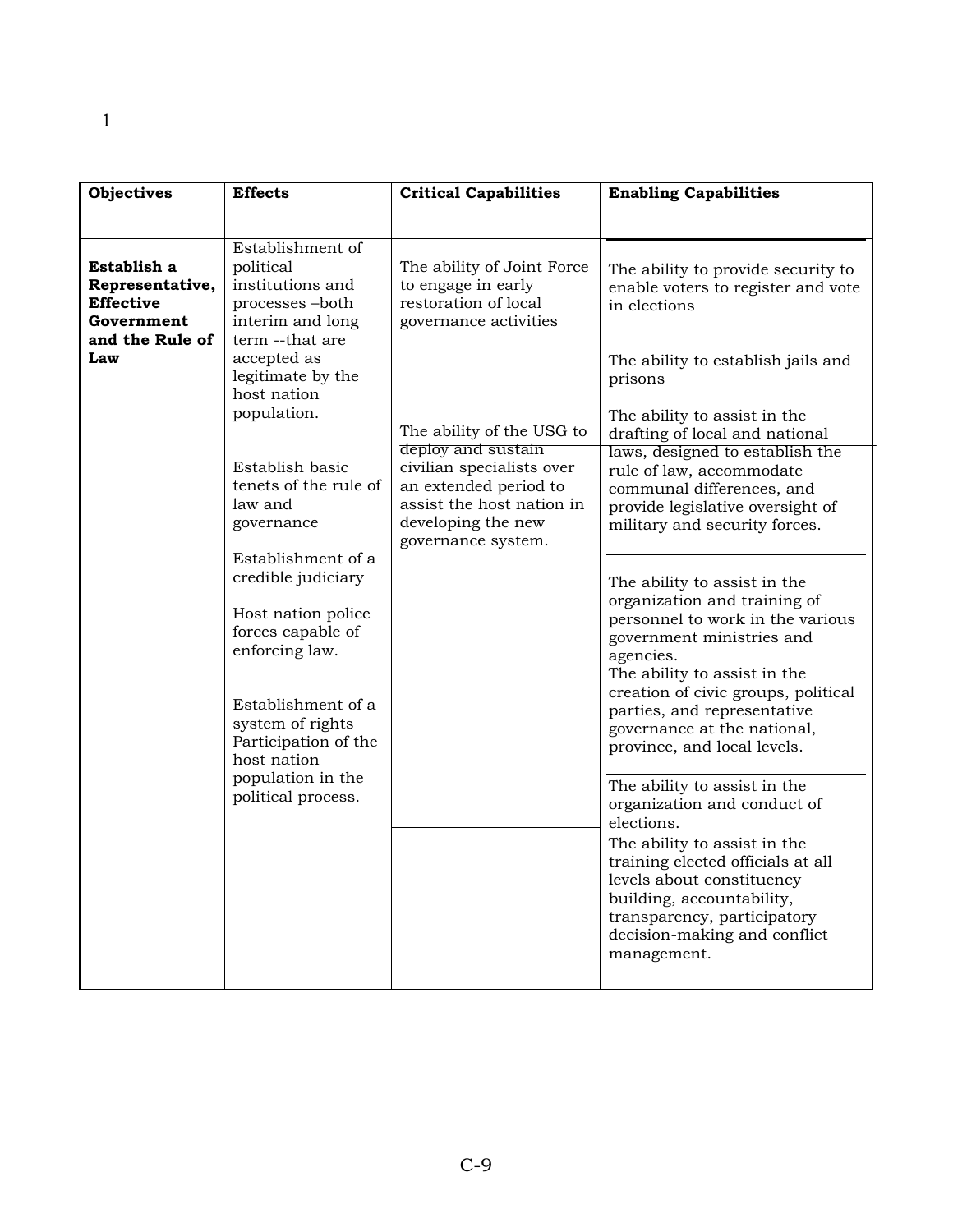| <b>Objectives</b>                            | <b>Effects</b>                                                                                                                                                                                                         | <b>Critical Capabilities</b>                                                                                                                             | <b>Enabling Capabilities</b>                                                                                                                                                                                                                                                                                             |
|----------------------------------------------|------------------------------------------------------------------------------------------------------------------------------------------------------------------------------------------------------------------------|----------------------------------------------------------------------------------------------------------------------------------------------------------|--------------------------------------------------------------------------------------------------------------------------------------------------------------------------------------------------------------------------------------------------------------------------------------------------------------------------|
| Conduct<br><b>Strategic</b><br>Communication | Engage key local and<br>foreign audiences to<br>create, strengthen, or<br>preserve conditions<br>favorable to<br>achievement of overall<br>SSTR goals and<br>objectives                                                | The ability to design and<br>disseminate information<br>in various forms to<br>influence the views of<br>adversary, neutral, and<br>supportive audiences | The ability to broadcast<br>U.S. and coalition<br>intentions and to help the<br>local population find quick<br>survival relief.                                                                                                                                                                                          |
|                                              | Establish integrated<br>communication<br>operations: one voice,<br>one message<br>Establish an<br>environment where the<br>actions of the Joint<br>Force, as well as<br>coalition members and<br>civilian entities are |                                                                                                                                                          | The ability to plan and<br>synchronize joint public<br>information and joint<br>psychological operation<br>activities and resources in<br>order to communicate<br>truthful, timely, and factual<br>unclassified information<br>about SSTR activities to the<br>appropriate audiences<br>within the area of<br>operations |
|                                              | seen as legitimate                                                                                                                                                                                                     |                                                                                                                                                          | The ability to assess short<br>and long-term affects of<br>communication messages<br>to ensure civil compliance<br>and support.                                                                                                                                                                                          |
|                                              |                                                                                                                                                                                                                        |                                                                                                                                                          | The ability for a single<br>communications entity to<br>craft and synchronize<br>messages to directly<br>support civil-military<br>activities.                                                                                                                                                                           |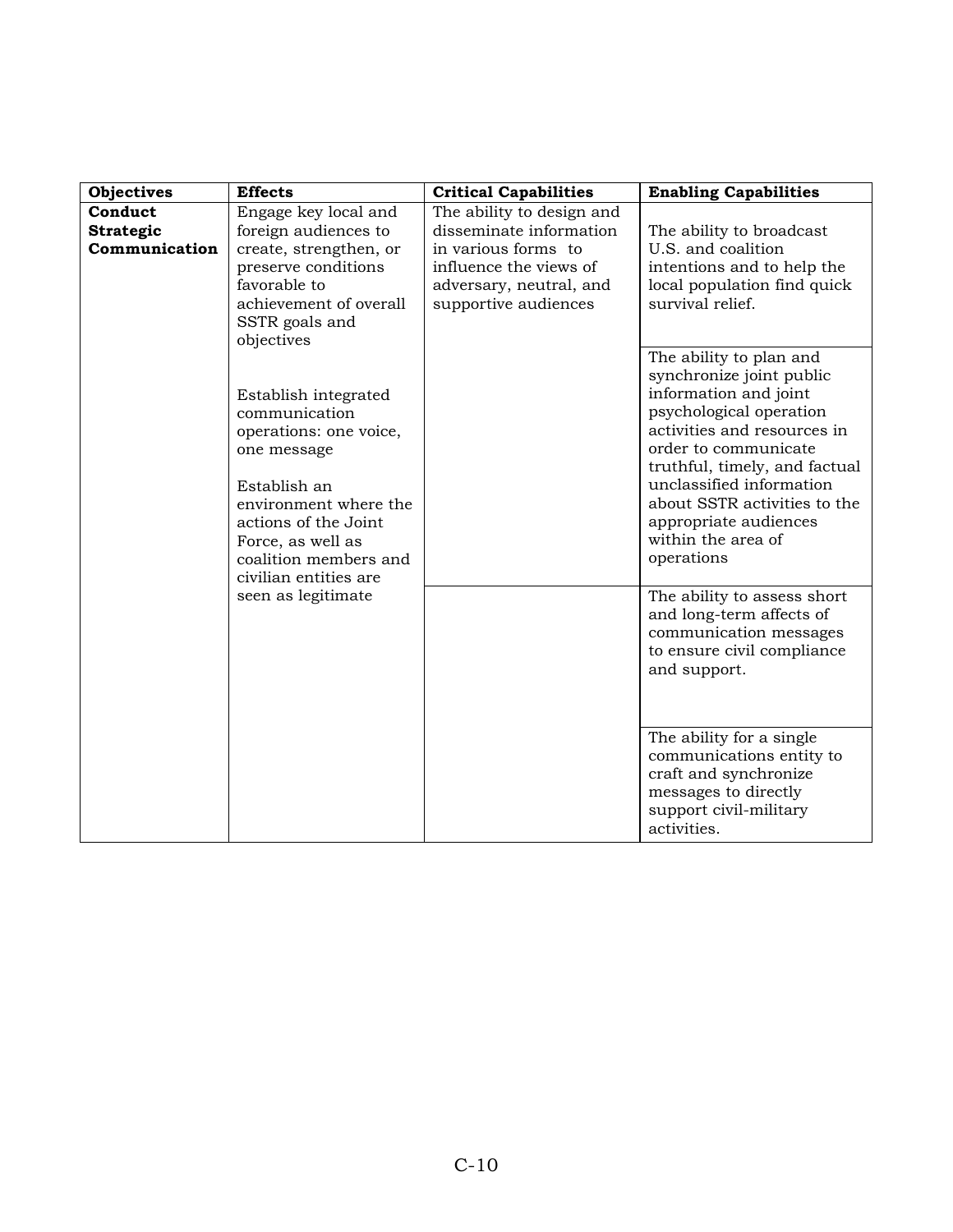# **Appendix C-2: Joint Capability Area Matrix**

| <b>SSTR Capability</b> |                                                                                                                                                                                                                                           |                                                                                                                                                     | <b>Most Relevant JCA(s)</b>                                                                                                                                                                                                                                                                                                                                                                                                                                     | Comparison -                                                                                                                                             |
|------------------------|-------------------------------------------------------------------------------------------------------------------------------------------------------------------------------------------------------------------------------------------|-----------------------------------------------------------------------------------------------------------------------------------------------------|-----------------------------------------------------------------------------------------------------------------------------------------------------------------------------------------------------------------------------------------------------------------------------------------------------------------------------------------------------------------------------------------------------------------------------------------------------------------|----------------------------------------------------------------------------------------------------------------------------------------------------------|
|                        |                                                                                                                                                                                                                                           | Tier 1                                                                                                                                              | Tier <sub>2</sub>                                                                                                                                                                                                                                                                                                                                                                                                                                               | <b>Implications</b>                                                                                                                                      |
|                        | <b>U.S. Government</b><br><b>Institutional Agility.</b><br>U.S. government<br>institutions must be<br>able to distribute<br>funds, goods, and<br>services rapidly and<br>efficiently to<br>successfully conduct<br><b>SSTR</b> operations | Joint Command &<br>Control<br>Joint Logistics<br>Joint Shaping<br>Joint Stability<br>Operations<br>Joint<br>Interagency/IGO/N<br>GO<br>Coordination | <b>Exercise Command</b><br>Leadership; Manage<br><b>Risk</b><br>Joint<br>Deployment/Rapid<br>Distribution; Agile<br>Sustainment; Joint<br>Theater Logistics;<br>Multinational<br>Logistics<br><b>Building Military</b><br>Partner Capability;<br><b>Building Military</b><br><b>Partner Capacity</b><br><b>Basic Services</b><br>Restoration;<br>Humanitarian<br>Assistance;<br>Reconstruction<br>All Tier 2 Joint<br>IA/IGO/MN/NGO<br><b>Coordination JCAs</b> | JCAs don't<br>specifically address<br>distribution of funds                                                                                              |
|                        | The ability for DOD to<br>systemically plan,<br>program, budget, and<br>allocate funds for<br><b>SSTR</b> operations                                                                                                                      | Joint Force<br>Management                                                                                                                           | <b>Future Capability</b><br>Identification;<br>Planning                                                                                                                                                                                                                                                                                                                                                                                                         | JCAs don't cover<br>PPB&E cycle                                                                                                                          |
|                        | The ability for U.S.<br>commanders to have<br>access to contingency<br>funds that can be<br>spent in a flexible and<br>adaptive manner.                                                                                                   | Joint Force<br>Management                                                                                                                           | <b>Future Capability</b><br>Identification;<br>Planning                                                                                                                                                                                                                                                                                                                                                                                                         | JCAs don't cover<br>PPB&E cycle                                                                                                                          |
|                        | The ability for U.S.<br>commanders to<br>rapidly bring to bear<br>reliable, expert foreign<br>and domestic<br>contractor support a<br>wide variety of SSTR<br>undertakings.                                                               | No Tier 1 JCAs                                                                                                                                      | No Tier 2 JCAs                                                                                                                                                                                                                                                                                                                                                                                                                                                  | <b>JCAs don't address</b><br>contingency funds;<br>ties to Tier 2<br><b>Restoration of Basic</b><br>Services under Joint<br><b>Stability Operations.</b> |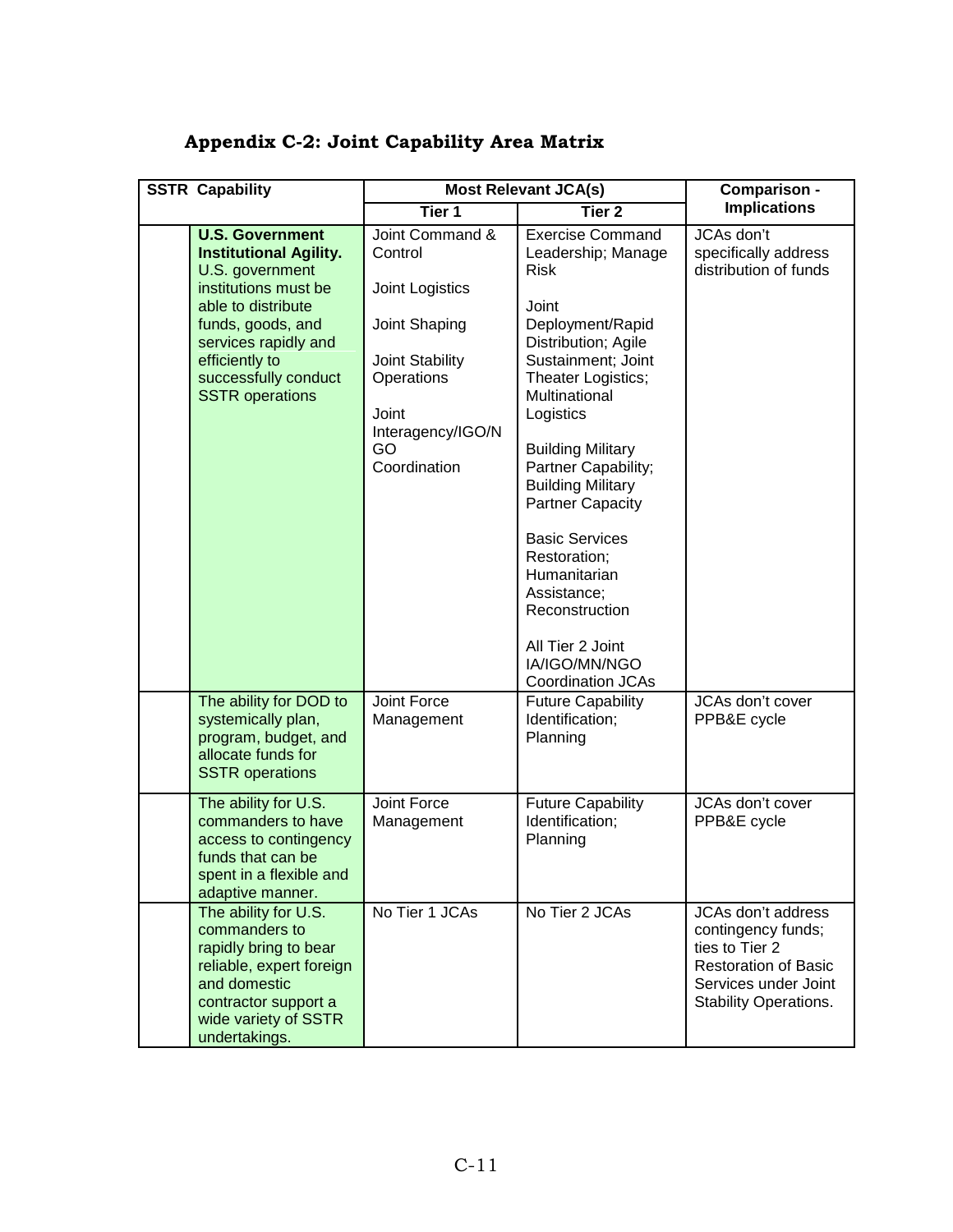| <b>SSTR Capability</b>                                                                                                                                                                                                                                                                                     | <b>Most Relevant JCA(s)</b>                                                   |                                                                                                                                                                                                                                                                                                                                                                                                                   | Comparison -<br><b>Implications</b>                                                                                                                                     |
|------------------------------------------------------------------------------------------------------------------------------------------------------------------------------------------------------------------------------------------------------------------------------------------------------------|-------------------------------------------------------------------------------|-------------------------------------------------------------------------------------------------------------------------------------------------------------------------------------------------------------------------------------------------------------------------------------------------------------------------------------------------------------------------------------------------------------------|-------------------------------------------------------------------------------------------------------------------------------------------------------------------------|
|                                                                                                                                                                                                                                                                                                            | Tier 1                                                                        | Tier <sub>2</sub>                                                                                                                                                                                                                                                                                                                                                                                                 |                                                                                                                                                                         |
| The ability of all U.S.<br>government<br>agencies to<br>systematically plan<br>and execute<br>humanitarian,<br>development, and<br>reconstruction<br>projects within an<br>integrated strategic<br>and operational<br>framework.                                                                           | Joint Force<br>Management<br>Joint Logistics<br>Joint Stability<br>Operations | <b>Future Capability</b><br>Identification;<br>Planning<br>Joint<br>Deployment/Rapid<br>Distribution; Agile<br>Sustainment;<br>Operational<br>Engineering; Force<br><b>Health Protection;</b><br>Joint Theater<br>Logistics; Logistics<br>Information Fusion;<br><b>Multinational Logistics</b><br>Security; Peace<br>Operations; Basic<br>Services Restoration;<br>Humanitarian<br>Assistance;<br>Reconstruction | JCAs don't<br>specifically<br>address<br>contractor<br>support                                                                                                          |
| The ability for non-<br>DOD U.S.<br>Government<br>Agencies to plan for,<br>rapidly deploy, and<br>sustain civilian<br>specialist assets in<br>the area of SSTR<br>operations for longer<br>tours to maintain the<br>needed capacity and<br>expertise                                                       | Joint Stability<br>Operations                                                 | Security; Peace<br>Operations; Basic<br>Services Restoration;<br>Humanitarian<br>Assistance;<br>Reconstruction                                                                                                                                                                                                                                                                                                    | JCAs do not<br>specifically<br>address non-<br>DOD USG<br>support to<br>SSTRO using<br>appropriate<br>civilian<br>expertise<br>deployed to<br><b>SSTR</b><br>operations |
| <b>Command, Control,</b><br><b>Coordination: In</b><br>military terms,<br>command, control,<br>and coordination is<br>the ability to exercise<br>authority and<br>direction by a<br>properly designated<br>commander over<br>assigned and<br>attached forces in<br>the accomplishment<br>of SSTR missions. | Joint Command &<br>Control                                                    | <b>Exercise Command</b><br>Leadership<br><b>Building Military</b><br>Partner Capability;<br><b>Building Military</b><br>Partner Capacity<br>All Tier 2 Joint<br>IA/IGO/MN/NGO<br>Coordination JCAs                                                                                                                                                                                                                |                                                                                                                                                                         |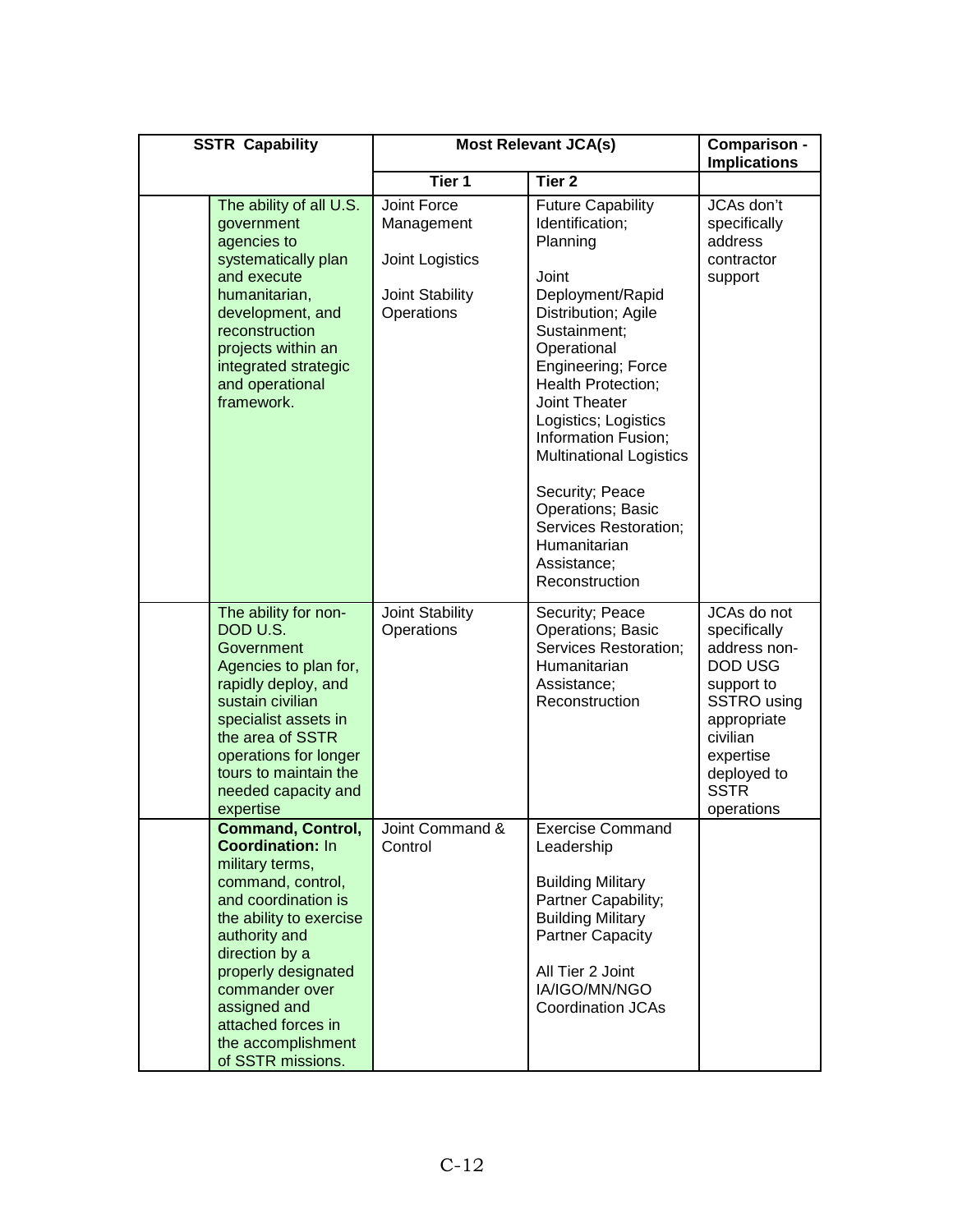| <b>SSTR Capability</b>                                                                                                                                                                                                            |                            | <b>Most Relevant JCA(s)</b>                                                                                                                                                     | Comparisons-<br><b>Implications</b>                                                                             |
|-----------------------------------------------------------------------------------------------------------------------------------------------------------------------------------------------------------------------------------|----------------------------|---------------------------------------------------------------------------------------------------------------------------------------------------------------------------------|-----------------------------------------------------------------------------------------------------------------|
|                                                                                                                                                                                                                                   | Tier 1                     | Tier <sub>2</sub>                                                                                                                                                               |                                                                                                                 |
| The ability to<br>conduct integrated,<br>parallel, and<br>distributed<br>planning within<br>DOD, across the<br>U.S. interagency<br>community, with<br>coalition partners,<br>and with other<br>multinational<br>organizations     | Joint Command &<br>Control | Operational<br>Planning; Develop<br>Joint/Coalition<br>Campaign Plan;<br>Develop Plans<br>Across full ROMO;<br>Coordinate w/MSN<br>Partners to Gain<br>Actionable<br>Commitment | <b>JCAs</b><br>specifically<br>address joint<br>planning with<br>non-DOD or<br>non-military<br>entities (JIINC) |
| The ability to<br>conduct seamless<br>knowledge sharing<br>among DOD<br>elements, U.S.<br>Government<br>agencies, and<br>multinational<br>partners prior to,<br>during, and after<br>the completion of<br><b>SSTR</b> operations. | Joint Command &<br>Control | Operational<br>Planning; Develop<br>Joint/Coalition<br>Campaign Plan;<br>Develop Plans<br>Across full ROMO;<br>Coordinate w/MSN<br>Partners to Gain<br>Actionable<br>Commitment | <b>JCAs</b><br>specifically<br>address joint<br>planning with<br>non-DOD or<br>non-military<br>entities (JIINC) |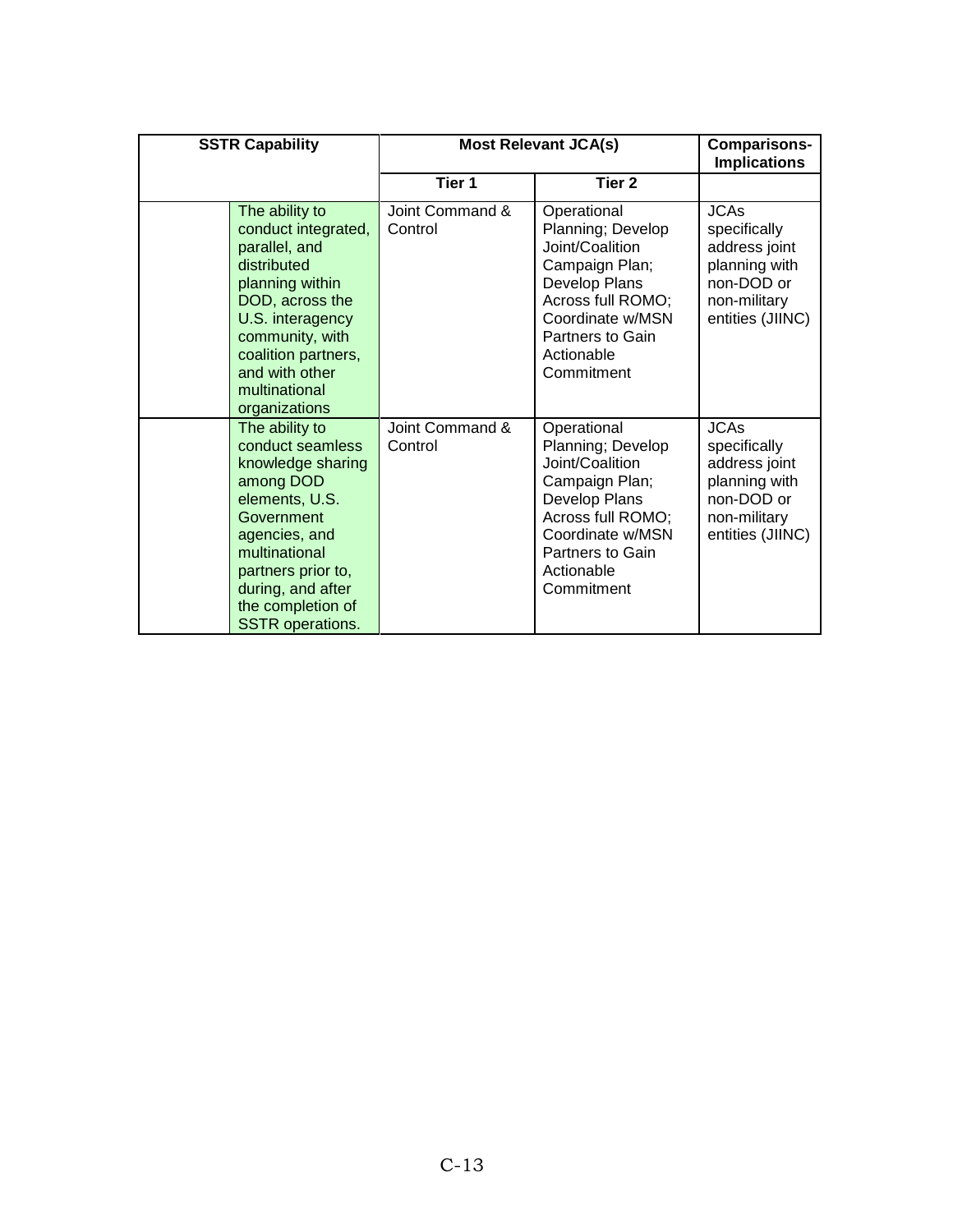| <b>SSTR Capability</b>                                                                                                                                                                                                                  | <b>Most Relevant JCA(s)</b>                                                                                                      |                                                                                                                                                                                                    | Comparison -                                                                                                                                                                                        |
|-----------------------------------------------------------------------------------------------------------------------------------------------------------------------------------------------------------------------------------------|----------------------------------------------------------------------------------------------------------------------------------|----------------------------------------------------------------------------------------------------------------------------------------------------------------------------------------------------|-----------------------------------------------------------------------------------------------------------------------------------------------------------------------------------------------------|
|                                                                                                                                                                                                                                         | Tier 1                                                                                                                           | Tier <sub>2</sub>                                                                                                                                                                                  | <b>Implications</b>                                                                                                                                                                                 |
| <b>Battlespace</b><br><b>Awareness/Under-</b><br>standing. The ability to<br>develop situational<br>awareness and<br>understanding and to<br>produce intelligence<br>through persistent and<br>pervasive observation of<br>all domains. | Joint<br>Information<br>Operations                                                                                               | <b>Computer Network</b><br>Exploitation                                                                                                                                                            |                                                                                                                                                                                                     |
| The ability to develop<br>intelligence requirements,<br>coordinate and position<br>the appropriate collection<br>assets, from the national<br>to the tactical level                                                                     | Joint<br>Information<br>Operations<br>Joint Special<br>Operations &<br>Irregular<br>Warfare<br>Joint<br>Battlespace<br>Awareness | <b>Computer Network</b><br>Exploitation<br>Special<br>Reconnaissance<br>Observation &<br>Collection (All<br>Domains); Processing<br>& Exploitation (incl. all<br>"-INT"s); Science &<br>Technology | JCAs do not<br>specifically<br>mention use of<br>sensors as<br>intelligence<br>collection<br>assets,<br>however their<br>use is inherent<br>in military<br>collection plans<br>and<br>architectures |
| The ability to conduct<br>persistent surveillance of<br>critical enemy activities in<br>difficult and denied areas<br>by using sensors to<br>capture timely, relevant,<br>and interoperable source<br>data.                             | Joint Net-<br>Centric<br>Operations<br>Joint<br><b>Battlespace</b><br>Awareness                                                  | Observation &<br>Collection (All<br>Domains); Processing<br>& Exploitation (All "-<br>INT's)                                                                                                       |                                                                                                                                                                                                     |
| The ability to tag, track<br>and localize hostile<br>elements in all domains.                                                                                                                                                           | Joint Special<br>Operations &<br>Irregular<br>Warfare<br>Joint<br>Battlespace<br>Awareness                                       | Special<br>Reconnaissance<br>Observation &<br>Collection (All<br>Domains); Processing<br>& Exploitation (All "-<br>INT"s)                                                                          | JCAs do not<br>specifically<br>address<br>tagging and<br>tracking<br>adversaries                                                                                                                    |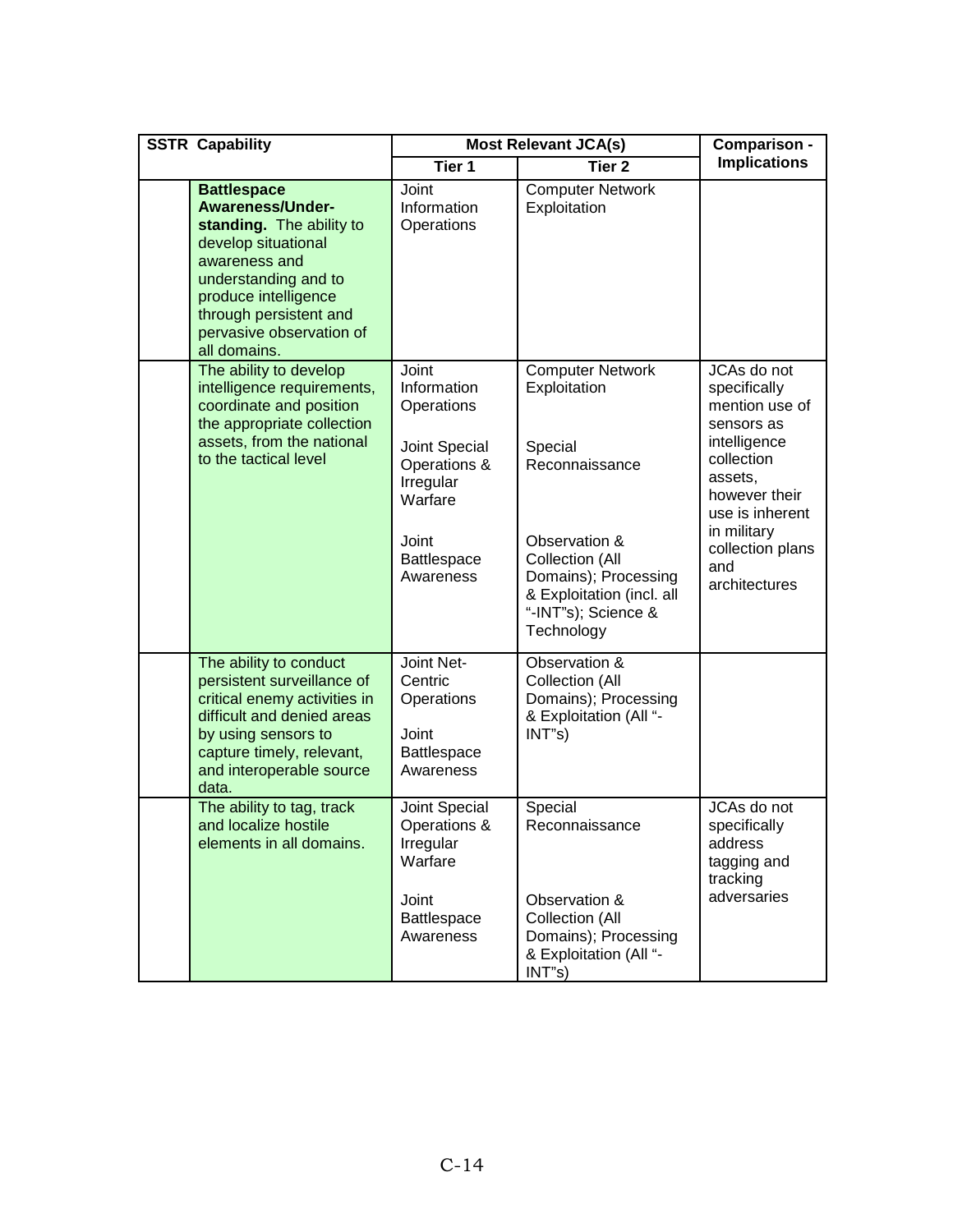| <b>SSTR Capability</b>                                                                                                                   |                                                                                                           | <b>Most Relevant JCA(s)</b>                                                                                                                                                                                                                                                                                                                                                                                                                                                                 | Comparison -        |
|------------------------------------------------------------------------------------------------------------------------------------------|-----------------------------------------------------------------------------------------------------------|---------------------------------------------------------------------------------------------------------------------------------------------------------------------------------------------------------------------------------------------------------------------------------------------------------------------------------------------------------------------------------------------------------------------------------------------------------------------------------------------|---------------------|
|                                                                                                                                          | Tier 1                                                                                                    | Tier 2                                                                                                                                                                                                                                                                                                                                                                                                                                                                                      | <b>Implications</b> |
| The ability to produce<br>information from exploited<br>all-source information and<br>provide intelligence in an<br>assured environment. | Joint Net-<br>Centric<br>Operations<br>Joint<br>Battlespace<br>Awareness<br>Joint<br>Command &<br>Control | Knowledge<br>Management<br>Analysis & Production<br>(incl. Indications &<br>Warning, Current<br>Intelligence, General<br>Military Intelligence,<br>Intelligence Preparation<br>of the Battlespace,<br>Operational Intel &<br><b>Targeting Intel, Counter</b><br>Intelligence, &<br>Predictive Intelligence);<br>Dissemination &<br>Integration (incl. all<br>subcategories)<br>Develop & Maintain<br><b>Shared Situational</b><br>Awareness &<br>Understanding (incl. all<br>subcategories) |                     |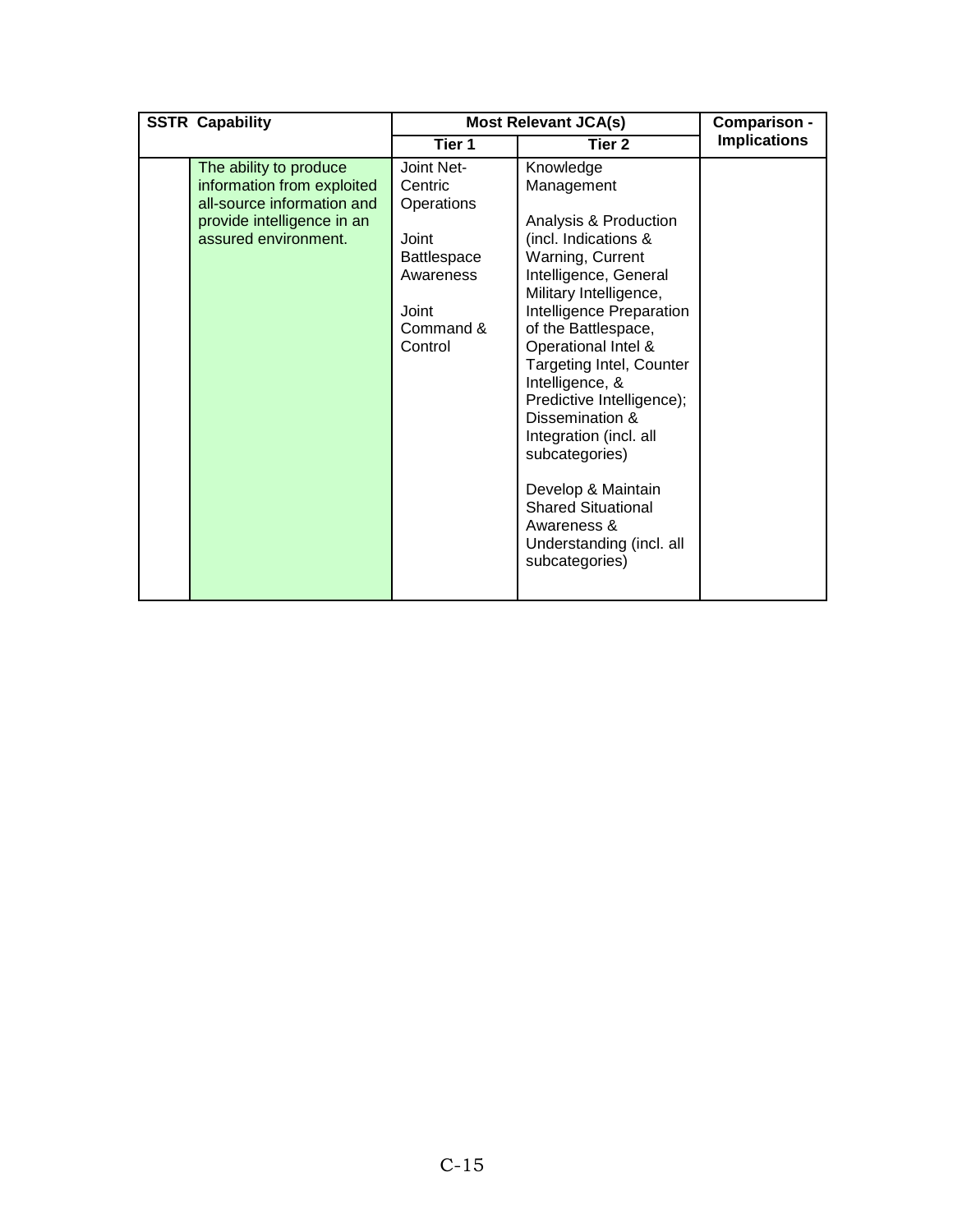| <b>SSTR Capability</b>                                                                                                                                                                |                                                                                                               | <b>Most Relevant JCA(s)</b>                      |                     |
|---------------------------------------------------------------------------------------------------------------------------------------------------------------------------------------|---------------------------------------------------------------------------------------------------------------|--------------------------------------------------|---------------------|
|                                                                                                                                                                                       | Tier 1                                                                                                        | Tier 2                                           | <b>Implications</b> |
| The ability to make<br>information and<br>intelligence available to<br>support the User-Defined<br><b>Operational Picture.</b>                                                        | Joint Net-<br>Centric<br>Operations<br>Joint<br><b>Battlespace</b><br>Awareness<br>Joint Command<br>& Control | Knowledge<br>Management<br>Analysis & Production |                     |
| The ability of DOD to<br>disseminate information to<br>the appropriate members<br>of the interagency and<br>other non-traditional<br>partners to ensure<br>consistent communication   | Joint Net-<br>Centric<br>Operations<br>Joint<br><b>Battlespace</b><br>Awareness<br>Joint Command<br>& Control | Knowledge<br>Management                          |                     |
| The ability to understand<br>the cultural context in<br>which operations take<br>place, including the<br>culture of coalition<br>partners, civilian<br>organizations and<br>agencies. |                                                                                                               | Knowledge<br>Management                          |                     |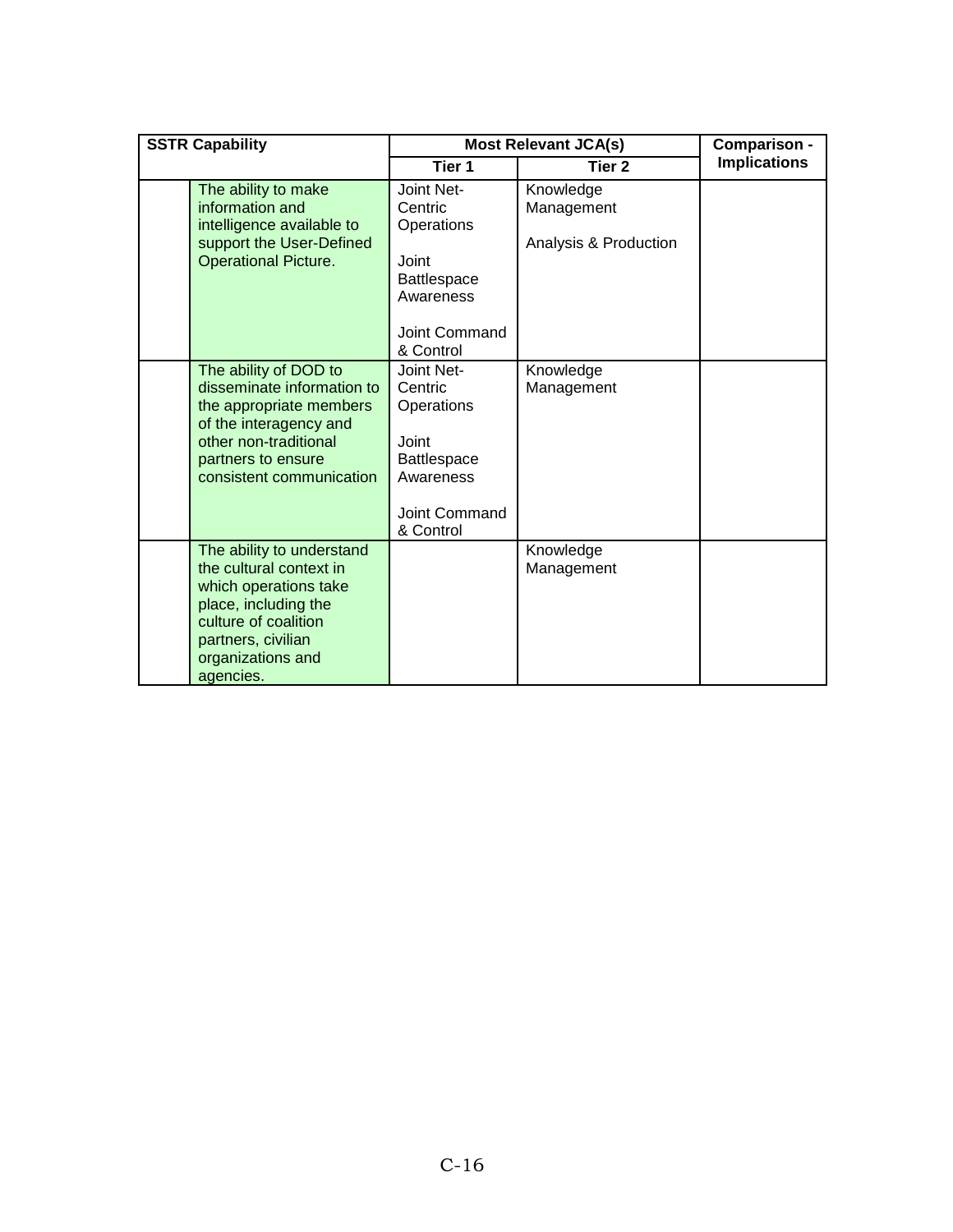| <b>SSTR Capability</b>                                                                                                                                                                                                                                                                                                                                                                                                    |                                                                                                         | <b>Most Relevant JCA(s)</b>                                                                                                                                                                                                                                                                                                                                                                                                                                                                   |                                                    |
|---------------------------------------------------------------------------------------------------------------------------------------------------------------------------------------------------------------------------------------------------------------------------------------------------------------------------------------------------------------------------------------------------------------------------|---------------------------------------------------------------------------------------------------------|-----------------------------------------------------------------------------------------------------------------------------------------------------------------------------------------------------------------------------------------------------------------------------------------------------------------------------------------------------------------------------------------------------------------------------------------------------------------------------------------------|----------------------------------------------------|
|                                                                                                                                                                                                                                                                                                                                                                                                                           | Tier 1                                                                                                  | Tier <sub>2</sub>                                                                                                                                                                                                                                                                                                                                                                                                                                                                             | <b>Implications</b>                                |
| <b>Joint Force Generation</b><br>and Management. In<br>order to successfully<br>execute SSTR operations,<br>Services must be able to<br>man, equip, and organize<br>resources to ensure the<br>JFC has the capabilities to<br>support USG objectives<br>for the SSTR campaign.<br><b>Additionally, Services</b><br>must be able to develop<br>the Joint Force with the<br>necessary skills to<br>conduct SSTR operations. | Joint Force<br>Management<br>Joint Force<br>Generation<br>Joint Logistics<br>Joint Command<br>& Control | Joint Deployment/Rapid<br>Distribution; Agile<br>Sustainment; Joint<br>Theater Logistics;<br><b>Multinational Logistics</b><br><b>Synchronize Execution</b><br><b>Across All Domains</b><br>(Enable Self-<br>Synchronization of<br>Subordinate Forces,<br><b>Synch Operations</b><br>w/MSN partners &<br>other agencies, Synch<br>Execution<br>Between/Across<br>Phases)<br><b>Global Force</b><br>Management<br>Man; Equip; Organize;<br>Develop Skills (incl. all<br>subcategories in each) |                                                    |
|                                                                                                                                                                                                                                                                                                                                                                                                                           |                                                                                                         |                                                                                                                                                                                                                                                                                                                                                                                                                                                                                               |                                                    |
| The ability to craft rotation<br>policies among the major<br>components of the U.S.<br>Joint Force.                                                                                                                                                                                                                                                                                                                       | No Tier 1 JCAs                                                                                          | No Tier 2 JCAs                                                                                                                                                                                                                                                                                                                                                                                                                                                                                | JCAs do not<br>address policy-<br>level activities |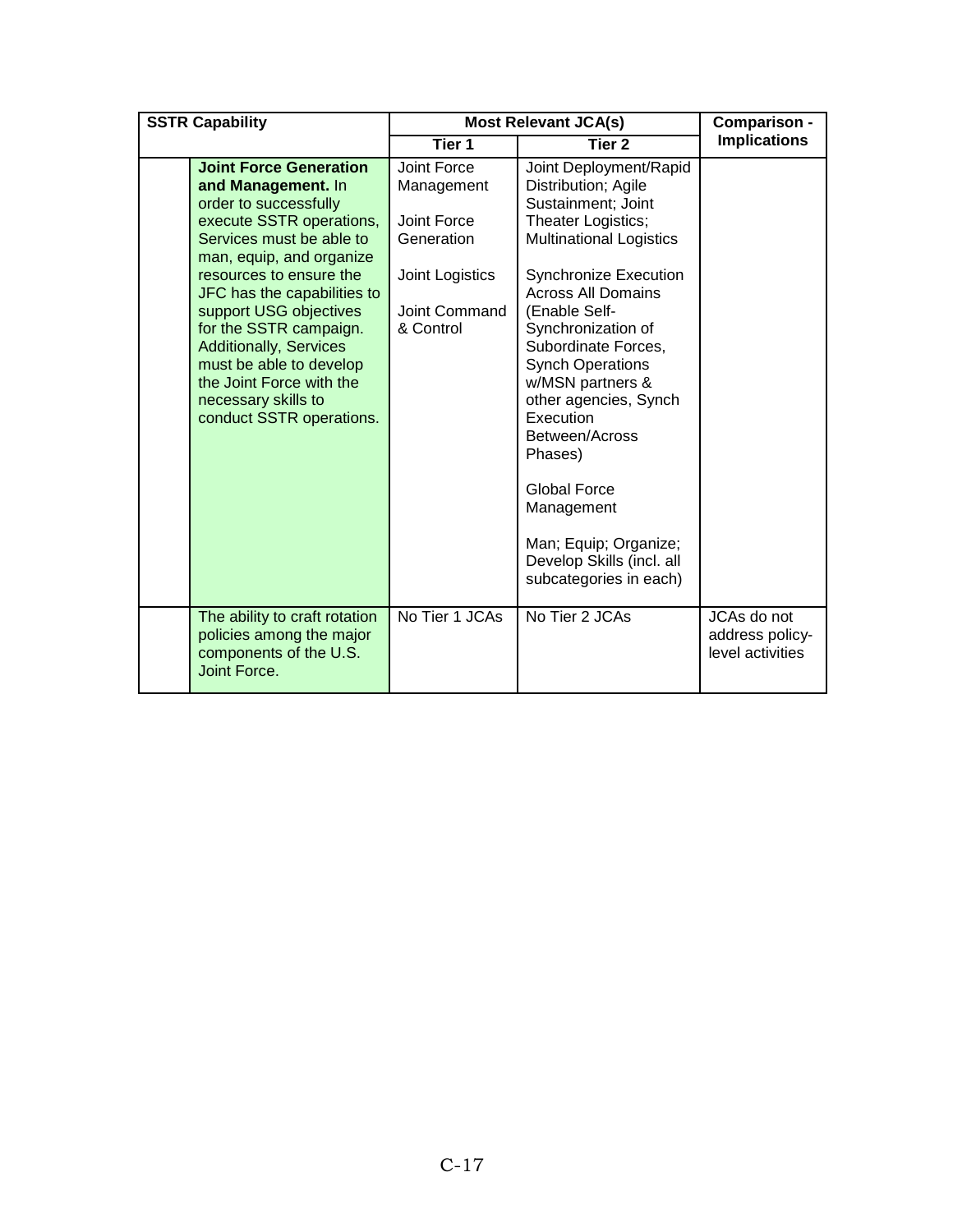| <b>SSTR Capability</b>                                                                                                                                                                                                                                            |                                                                                  | <b>Most Relevant JCA(s)</b>                                                                                                                                                                                | <b>Comparisons-</b><br><b>Implications</b>                                                                                                                                         |
|-------------------------------------------------------------------------------------------------------------------------------------------------------------------------------------------------------------------------------------------------------------------|----------------------------------------------------------------------------------|------------------------------------------------------------------------------------------------------------------------------------------------------------------------------------------------------------|------------------------------------------------------------------------------------------------------------------------------------------------------------------------------------|
|                                                                                                                                                                                                                                                                   | Tier <sub>1</sub>                                                                | <b>Tier 2</b>                                                                                                                                                                                              |                                                                                                                                                                                    |
| The ability to package<br>personnel and equipment<br>into optimal units to meet<br>the demands of a JFC for<br><b>SSTR</b> operations.                                                                                                                            | Joint Logistics<br>Joint Force<br>Management<br>Joint Force<br>Generation        | Joint Deployment/Rapid<br>Distribution; Joint<br>Theater Logistics;<br><b>Multinational Logistics</b><br><b>Global Force</b><br>Management; Planning                                                       | JCAs do not<br>specifically<br>address<br>balancing of<br><b>SSTR-related</b><br>skill sets with<br>combat<br>readiness                                                            |
| The ability to provide DOD<br>surge or niche capabilities<br>from a steady state<br>environment to a crisis, in<br>ways that do not degrade<br>combat readiness.                                                                                                  | Joint Logistics<br>Joint Force<br>Management<br><b>Joint Force</b><br>Generation | Joint Deployment/Rapid<br>Distribution; Joint<br>Theater Logistics;<br><b>Multinational Logistics</b><br><b>Global Force</b><br>Management; Planning<br>Organize                                           | JCAs do not<br>specifically<br>address<br>balancing of<br><b>SSTR-related</b><br>skill sets with<br>combat<br>readiness                                                            |
| The ability to instruct<br>personnel to enhance<br>their cognitive thought<br>and leadership skills for<br><b>SSTR</b> missions.                                                                                                                                  | Joint Force<br>Generation                                                        | Educate (Academic &<br>PME); Train (Individual,<br>Collective, Staff);<br>Exercise (Validation,<br><b>Mission Rehearsal</b><br>Exercise,<br>Interagency/Intergovern<br>mental/ Multinational<br>Exercises) | JCAs do not<br>specifically<br>identify content<br>of training and<br>education, such<br>as foreign<br>language skills,<br>regional area<br>knowledge,<br>lessons<br>learned, etc. |
| The ability for<br><b>Professional Military</b><br><b>Education to develop</b><br>curricula that includes:<br>foreign language<br>capabilities, regional area<br>knowledge, and<br>understanding of foreign<br>governments and<br>international<br>organizations. | Joint Force<br>Generation                                                        | Educate (Academic &<br>PME); Train (Individual,<br>Collective, Staff);<br>Exercise (Validation,<br><b>Mission Rehearsal</b><br>Exercise,<br>Interagency/Intergovern<br>mental/ Multinational<br>Exercises) | JCAs do not<br>specifically<br>identify content<br>of training and<br>education, such<br>as foreign<br>language skills,<br>regional area<br>knowledge,<br>lessons<br>learned, etc  |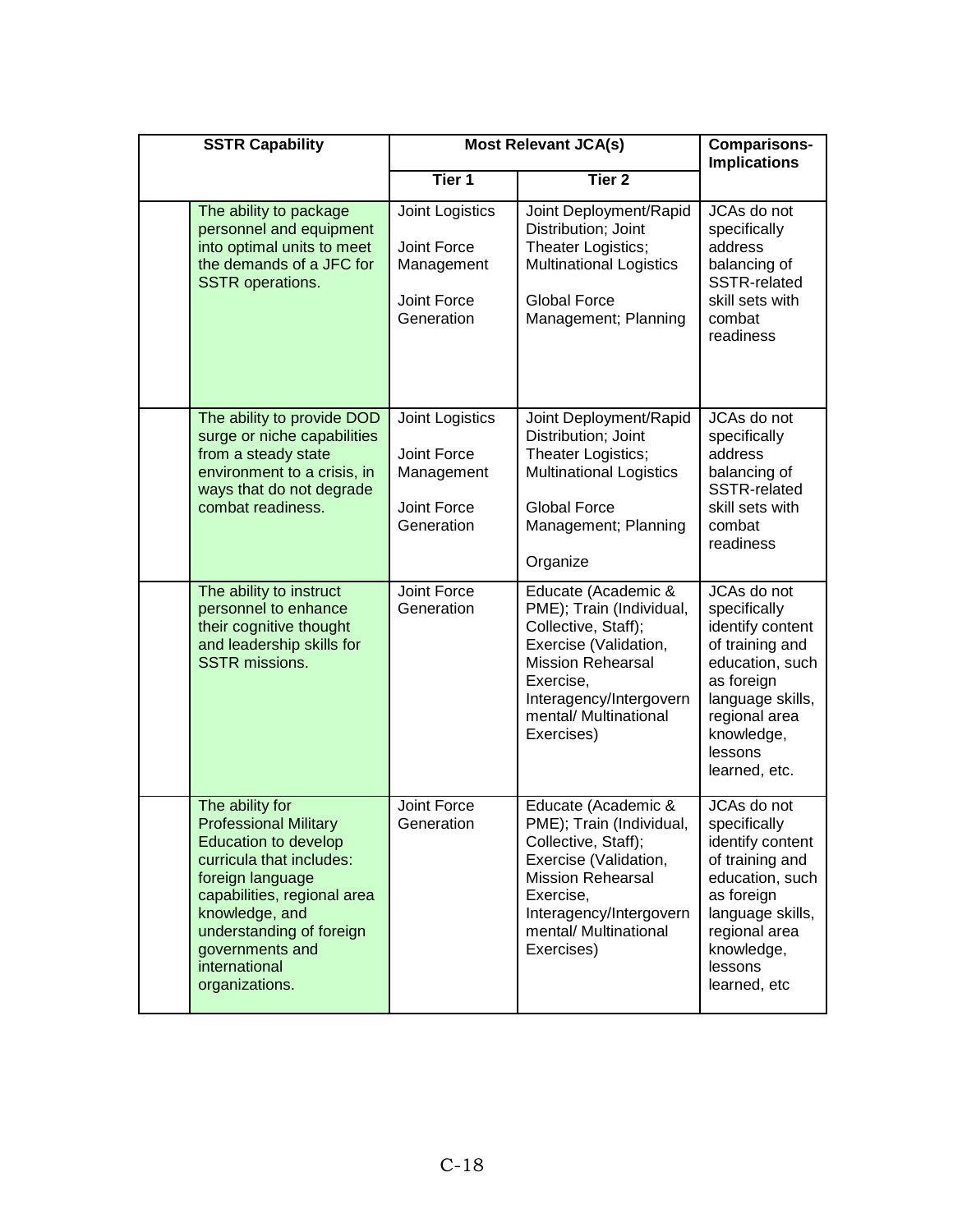| <b>SSTR Capability</b>                                                                                                                                  |                                  | <b>Most Relevant JCA(s)</b>                                                                                                                                                                                | <b>Comparisons -</b><br><b>Implications</b>                                                                                                                                       |
|---------------------------------------------------------------------------------------------------------------------------------------------------------|----------------------------------|------------------------------------------------------------------------------------------------------------------------------------------------------------------------------------------------------------|-----------------------------------------------------------------------------------------------------------------------------------------------------------------------------------|
|                                                                                                                                                         | Tier 1                           | Tier <sub>2</sub>                                                                                                                                                                                          |                                                                                                                                                                                   |
| The ability to train DOD<br>and non-DOD personnel<br>to enhance their ability to<br>perform specific SSTR-<br>functions and tasks.                      | Joint Force<br>Generation        | Educate (Academic &<br>PME); Train (Individual,<br>Collective, Staff);<br>Exercise (Validation,<br><b>Mission Rehearsal</b><br>Exercise,<br>Interagency/Intergovern<br>mental/ Multinational<br>Exercises) | JCAs do not<br>specifically<br>identify content<br>of training and<br>education, such<br>as foreign<br>language skills,<br>regional area<br>knowledge,<br>lessons<br>learned, etc |
| The ability to develop and<br>conduct individual training<br>for DOD and IA personnel<br>on the planning, conduct,<br>and support of SSTR<br>operation; | <b>Joint Force</b><br>Generation | Educate (Academic &<br>PME); Train (Individual,<br>Collective, Staff);<br>Exercise (Validation,<br><b>Mission Rehearsal</b><br>Exercise,<br>Interagency/Intergovern<br>mental/ Multinational<br>Exercises) | JCAs do not<br>specifically<br>identify content<br>of training and<br>education, such<br>as foreign<br>language skills,<br>regional area<br>knowledge,<br>lessons<br>learned, etc |
| The ability to develop and<br>deliver extensive,<br>specialized, pre-<br>deployment SSTR training<br>across several operational<br>areas                | <b>Joint Force</b><br>Generation | Educate (Academic &<br>PME); Train (Individual,<br>Collective, Staff);<br>Exercise (Validation,<br><b>Mission Rehearsal</b><br>Exercise,<br>Interagency/Intergovern<br>mental/ Multinational<br>Exercises) | JCAs do not<br>specifically<br>identify content<br>of training and<br>education, such<br>as foreign<br>language skills,<br>regional area<br>knowledge,<br>lessons<br>learned, etc |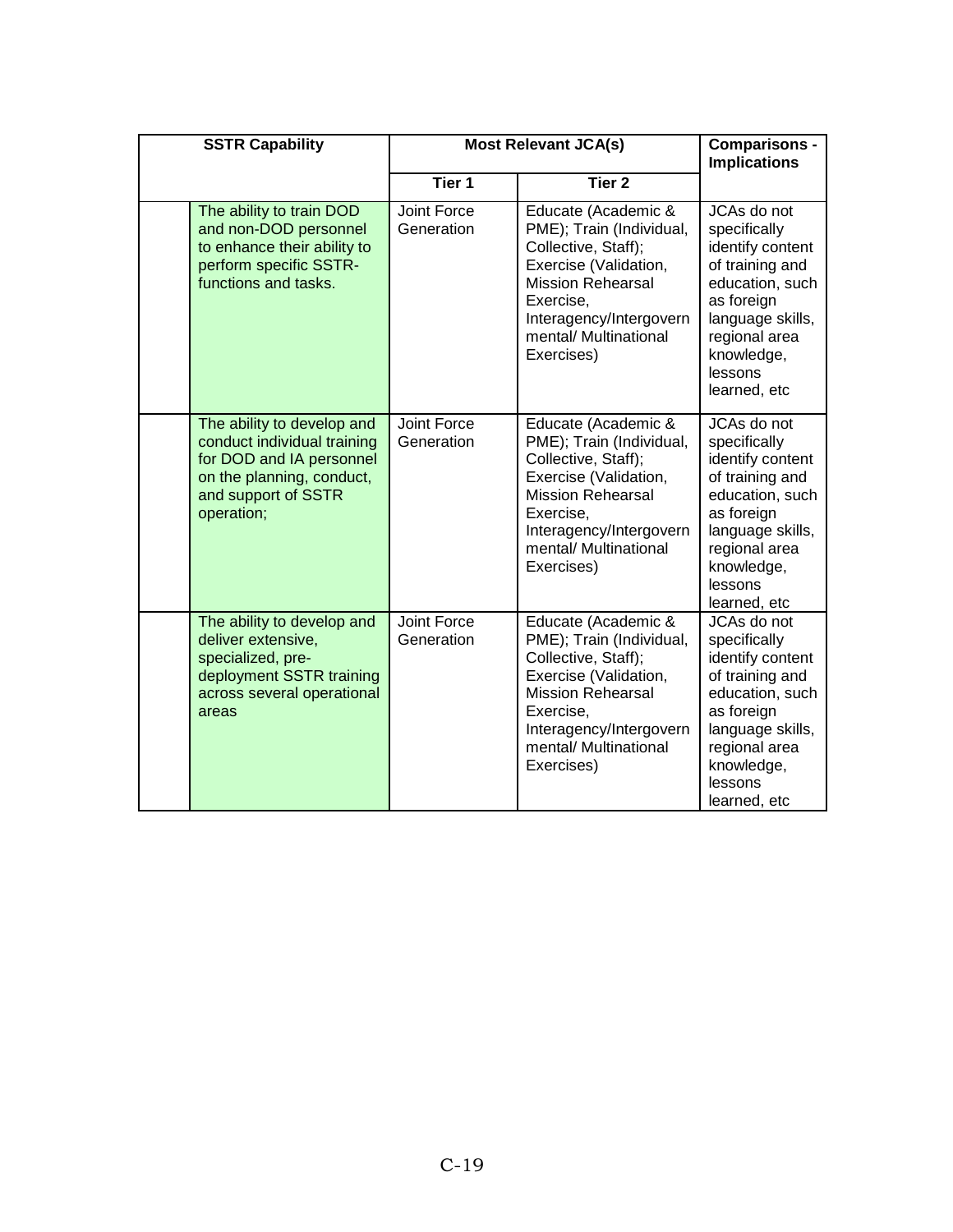| <b>SSTR Capability</b>                                                                                                                                                                                                                         |                                                                            | <b>Most Relevant JCA(s)</b>                                                                                                                                                                                | <b>Comparisons</b><br><b>Implications</b>                                                                                                          |
|------------------------------------------------------------------------------------------------------------------------------------------------------------------------------------------------------------------------------------------------|----------------------------------------------------------------------------|------------------------------------------------------------------------------------------------------------------------------------------------------------------------------------------------------------|----------------------------------------------------------------------------------------------------------------------------------------------------|
|                                                                                                                                                                                                                                                | Tier 1                                                                     | Tier <sub>2</sub>                                                                                                                                                                                          |                                                                                                                                                    |
| The ability to collect,<br>assess, and rapidly<br>integrate SSTR lessons<br>learned into DOD SSTR<br>training curricula at all<br>venues and levels.                                                                                           | Joint Force<br>Generation                                                  | Educate (Academic &<br>PME); Train (Individual,<br>Collective, Staff);<br>Exercise (Validation,<br><b>Mission Rehearsal</b><br>Exercise.<br>Interagency/Intergovern<br>mental/ Multinational<br>Exercises) | JCAs do not<br>specifically<br>identify content<br>of training and<br>education (e.g.<br>foreign<br>language skills,<br>regional area<br>knowledge |
| <b>Create a Safe, Secure</b><br><b>Environment.</b> Creating a<br>safe, secure environment<br>requires capabilities that<br>enable sufficient security<br>to allow the conduct of<br>large-scale, civilian- and<br>host nation-led activities. | Joint<br>Information<br>Operations<br><b>Joint Stability</b><br>Operations | <b>Electronic Protection;</b><br><b>Computer Network</b><br>Defense; Operations<br>Security<br>Security                                                                                                    |                                                                                                                                                    |
|                                                                                                                                                                                                                                                | Joint Protection                                                           | All Tier 2 Joint<br>Protection JCAs                                                                                                                                                                        |                                                                                                                                                    |
|                                                                                                                                                                                                                                                | Joint Shaping                                                              | <b>Security Cooperation</b><br>(incl. all subcategories)                                                                                                                                                   |                                                                                                                                                    |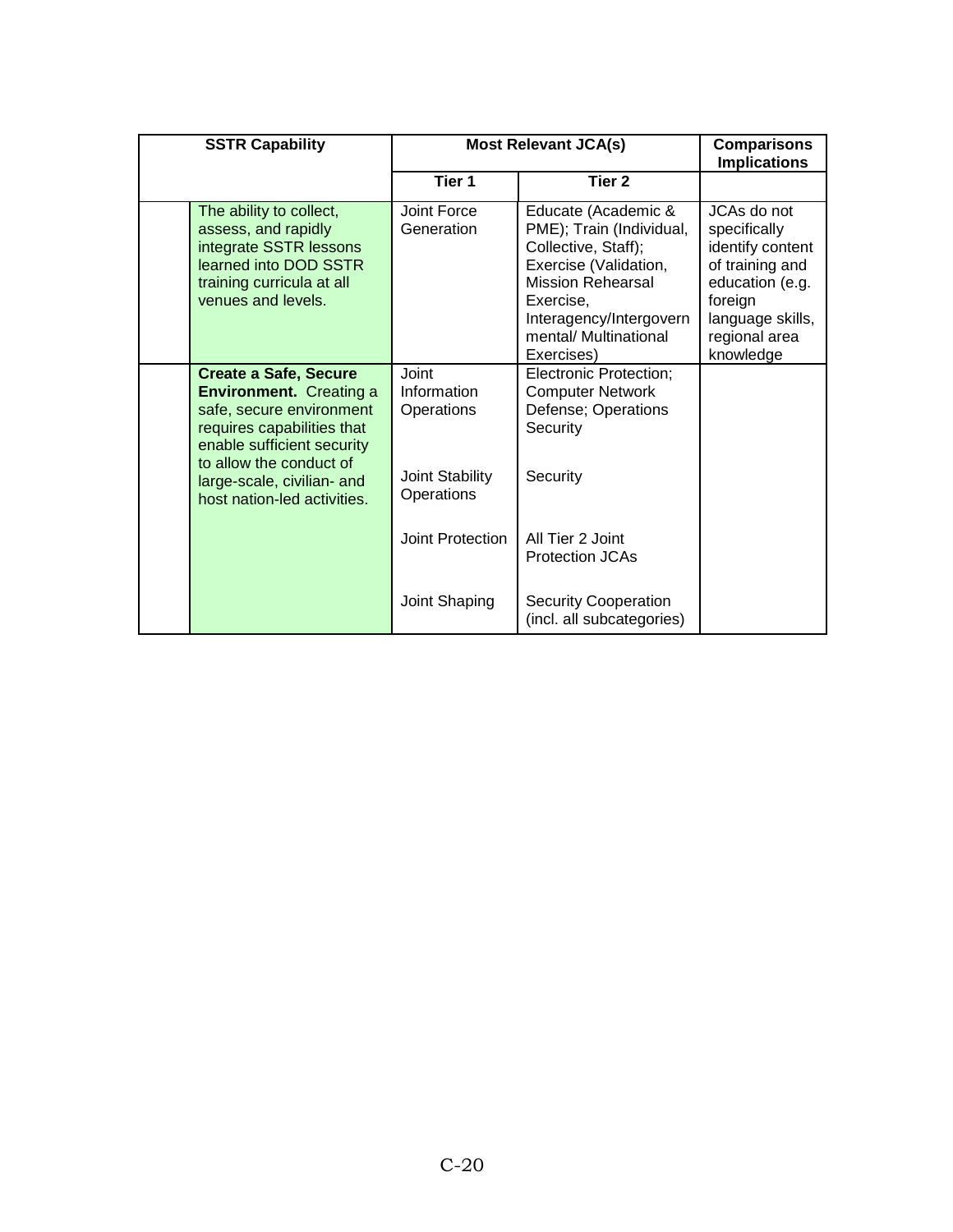| <b>SSTR Capability</b>                                                                                                                                                     |                                                       | <b>Most Relevant JCA(s)</b>                                                                                                                           | <b>Comparisons-</b><br><b>Implications</b>                                                                |
|----------------------------------------------------------------------------------------------------------------------------------------------------------------------------|-------------------------------------------------------|-------------------------------------------------------------------------------------------------------------------------------------------------------|-----------------------------------------------------------------------------------------------------------|
|                                                                                                                                                                            | <b>Tier 1</b>                                         | Tier <sub>2</sub>                                                                                                                                     |                                                                                                           |
| The ability of Joint Force<br>to conduct focused yet<br>measured offensive and<br>defensive operations<br>against the leaders and<br>military forces of hostile<br>groups. | Joint<br>Information<br>Operations                    | Electronic Warfare (incl.<br>all subcategories);<br><b>Computer Network</b><br>Operations (incl. all<br>subcategories);<br><b>Operations Security</b> | JCAs do not<br>specifically<br>mention<br>coordination<br>with host nation<br>in SSTR<br>operations; this |
|                                                                                                                                                                            | Joint Stability<br>Operations                         | Security                                                                                                                                              | may be<br>inherent in the<br>Joint<br>IA/IGO/MN/NG                                                        |
|                                                                                                                                                                            | Joint Special<br>Operations &<br>Irregular<br>Warfare | All Tier 2 Joint Special<br>Operations & Irregular<br><b>Warfare JCAs</b>                                                                             | O Coordination<br><b>JCA</b>                                                                              |
|                                                                                                                                                                            | Joint Protection                                      | All Tier 2 Joint<br><b>Protection JCAs</b>                                                                                                            |                                                                                                           |
|                                                                                                                                                                            | Joint<br>Command &<br>Control                         | Leverage Mission<br>Partners (incl. all<br>subcategories)                                                                                             |                                                                                                           |
|                                                                                                                                                                            | Joint Shaping                                         | <b>Security Cooperation</b><br>(incl. all subcategories)                                                                                              |                                                                                                           |
|                                                                                                                                                                            | Joint<br>IA/IGO/MN/NG<br>O Coordination               | All Tier 2 Joint<br>IA/IGO/MN/NGO<br>Coordination JCAs                                                                                                |                                                                                                           |
| The ability to plan and<br>execute security                                                                                                                                | Joint Stability<br>Operations                         | Security                                                                                                                                              | JCAs do not<br>specifically                                                                               |
| operations with coalition<br>partners and the military<br>and police forces of the<br>existing or new host                                                                 | Joint Special<br>Operations &<br>Irregular            | All Tier 2 Joint Special<br>Operations & Irregular<br>Warfare JCAs                                                                                    | mention<br>coordination<br>with host nation<br>in SSTR                                                    |
| government.                                                                                                                                                                | Warfare                                               | All Tier 2 Joint<br>Protection JCAs                                                                                                                   | operations; this<br>may be                                                                                |
|                                                                                                                                                                            | Joint Protection                                      | Leverage Mission                                                                                                                                      | inherent in the<br>Joint                                                                                  |
|                                                                                                                                                                            | Joint<br>Command &<br>Control                         | Partners (incl. all<br>subcategories)                                                                                                                 | IA/IGO/MN/NG<br>O Coordination<br><b>JCA</b>                                                              |
|                                                                                                                                                                            | Joint                                                 | Security Cooperation)                                                                                                                                 |                                                                                                           |
|                                                                                                                                                                            | IA/IGO/MN/NG<br>O Coordination                        | All Tier 2 Joint<br>IA/IGO/MN/NGO<br><b>Coordination JCAs</b>                                                                                         |                                                                                                           |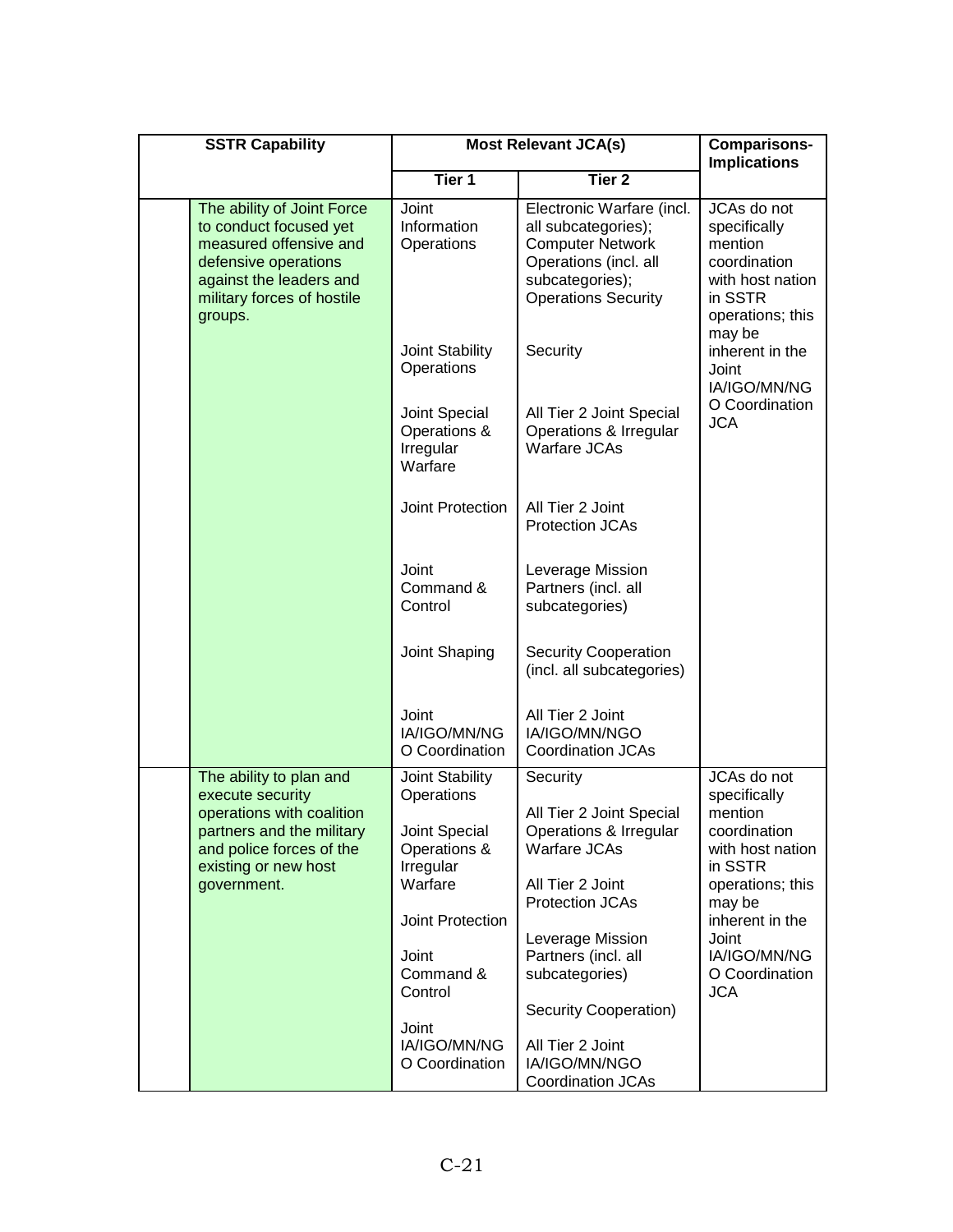| <b>SSTR Capability</b>                                                                                                                                                                                                                                              | <b>Most Relevant JCA(s)</b>                                                                                                                    | Comparison -                                                                                                                                                                                                                                                                                                              |                                                                                                                                                        |
|---------------------------------------------------------------------------------------------------------------------------------------------------------------------------------------------------------------------------------------------------------------------|------------------------------------------------------------------------------------------------------------------------------------------------|---------------------------------------------------------------------------------------------------------------------------------------------------------------------------------------------------------------------------------------------------------------------------------------------------------------------------|--------------------------------------------------------------------------------------------------------------------------------------------------------|
|                                                                                                                                                                                                                                                                     | Tier 1                                                                                                                                         | Tier <sub>2</sub>                                                                                                                                                                                                                                                                                                         | <b>Implications</b>                                                                                                                                    |
| The ability to use both<br>kinetic and non-kinetic<br>means to capture and<br>defeat<br>terrorists/insurgents, often<br>in dense urban<br>environments, while<br>minimizing collateral<br>damage.                                                                   | Joint Special<br>Operations &<br>Irregular<br>Warfare                                                                                          | Direct Action; Counter-<br>terrorism;<br>Unconventional<br>Warfare;<br>Counterinsurgency                                                                                                                                                                                                                                  | JCAs do not<br>specifically<br>mention urban<br>environments                                                                                           |
| The ability to carry out a<br>mix of targeted offensive<br>attacks to disrupt IED<br>manufacture and<br>emplacement, active<br>defense efforts to<br>neutralize implanted<br>devices, and passive<br>defense measures to<br>reduce the impact of<br>detonated IEDs. | Joint Stability<br>Operations<br>Joint Protection<br>Joint Special<br>Operations &<br>Irregular<br>Warfare                                     | WMD Threat (incl. all<br>subcategories)<br>Force Health Protection                                                                                                                                                                                                                                                        |                                                                                                                                                        |
| The ability to interdict,<br>seize and eliminate WMD<br>and CBRN materials, as<br>well as the ability to<br>operate in an environment<br>in which WMD/CBRN has<br>either been used or is<br>threatened to be used by<br>adversary forces.                           | Joint Protection<br>Joint Special<br>Operations &<br>Irregular<br>Warfare                                                                      | WMD Threat (incl. all<br>subcategories)<br>Force Health Protection                                                                                                                                                                                                                                                        | JCAs do not<br>specifically<br>mention<br>operating in<br><b>WMD</b><br>environments;<br>however, this is<br>inherent in<br>Force Health<br>Protection |
| The ability for the U.S.<br>Armed Forces to train,<br>equip, and advise large<br>number of foreign forces<br>in the full range of SSTR-<br>related skills.                                                                                                          | Joint Special<br>Operations &<br>Irregular<br>Warfare<br>Joint Shaping<br>Joint Force<br>Generation<br>Joint<br>IA/IGO/MN/NG<br>O Coordination | Civil-Military<br>Operations; Foreign<br><b>Internal Defense</b><br>Military Diplomacy;<br><b>Security Cooperation</b><br>(incl. all subcategories)<br>Equip (Acquire,<br>Integrate); Organize;<br>Educate; Train (incl. all<br>subcategories);<br>Exercise (incl. all<br>subcategories)<br>Multinational<br>Coordination |                                                                                                                                                        |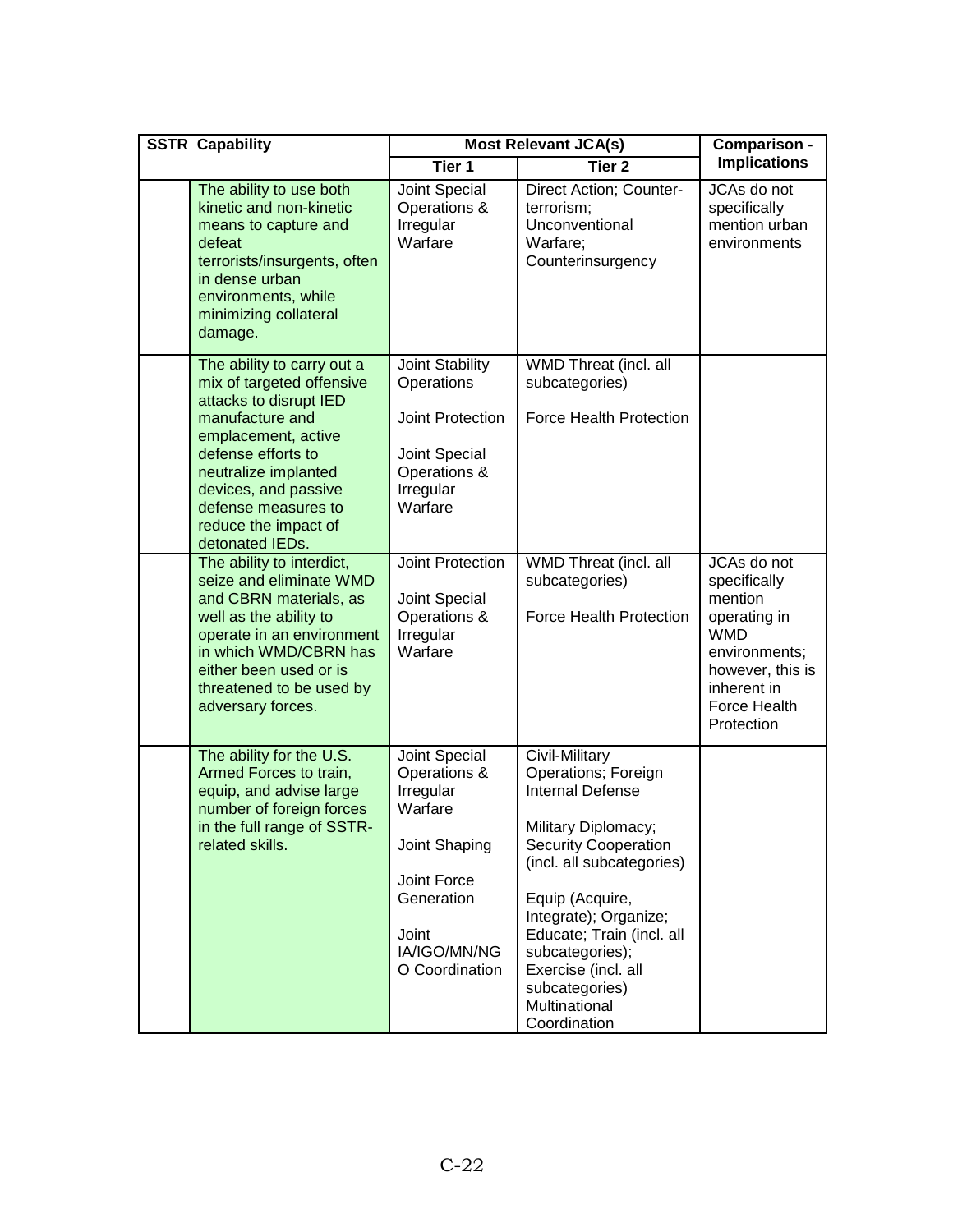| <b>SSTR Capability</b>                                                                                                                                                                                                                                                                                                                |  | <b>Most Relevant JCA(s)</b>                                              |                                                                                                                                       | Comparison -                                                                                           |
|---------------------------------------------------------------------------------------------------------------------------------------------------------------------------------------------------------------------------------------------------------------------------------------------------------------------------------------|--|--------------------------------------------------------------------------|---------------------------------------------------------------------------------------------------------------------------------------|--------------------------------------------------------------------------------------------------------|
|                                                                                                                                                                                                                                                                                                                                       |  | Tier <sub>1</sub>                                                        | Tier <sub>2</sub>                                                                                                                     | <b>Implications</b>                                                                                    |
| <b>Deliver Humanitarian</b><br><b>Assistance/Disaster</b><br><b>Relief.</b> Delivering<br>humanitarian<br>assistance/disaster relief<br>requires capabilities that<br>enable the immediate<br>provision of basic<br>necessities (e.g., water,<br>food, sanitation, medical<br>care) in order to relieve or<br>reduce human suffering. |  | <b>Joint Stability</b><br>Operations                                     | Humanitarian<br>Assistance                                                                                                            | Ties to Joint<br>Logistics                                                                             |
| The ability to coordinate<br>and integrate with USG<br>agencies and<br>multinational<br>organizations in order to<br>support humanitarian<br>assistance and disaster<br>response efforts                                                                                                                                              |  | Joint Stability<br>Operations<br>Joint C <sub>2</sub><br>Joint Logistics | Humanitarian<br>Assistance<br>Establish/Adapt<br><b>Command Structures</b><br>and Enable both<br>Global and Regional<br>Collaboration | May tie to Joint<br><b>Logistics Force</b><br>Health<br>Protection                                     |
| The ability to obtain and<br>redistribute essential<br>supplies, food and<br>medicine from with an<br>affected nation, or deliver<br>essential items that are no<br>available locally or<br>regionally, to disaster<br>sites.                                                                                                         |  | Joint Stability<br>Operations<br>Joint Logistics                         | Humanitarian<br>Assistance                                                                                                            | May have<br>implications for<br>different basing<br>operation<br>capabilities<br>(i.e.: sea<br>basing) |
| The ability to promptly<br>deliver and operate water<br>purification and electrical<br>power generation<br>equipment in devastated<br>regions                                                                                                                                                                                         |  | Joint Stability<br>Operations                                            | <b>Basic Services</b><br>Restoration;<br>Humanitarian<br>Assistance                                                                   |                                                                                                        |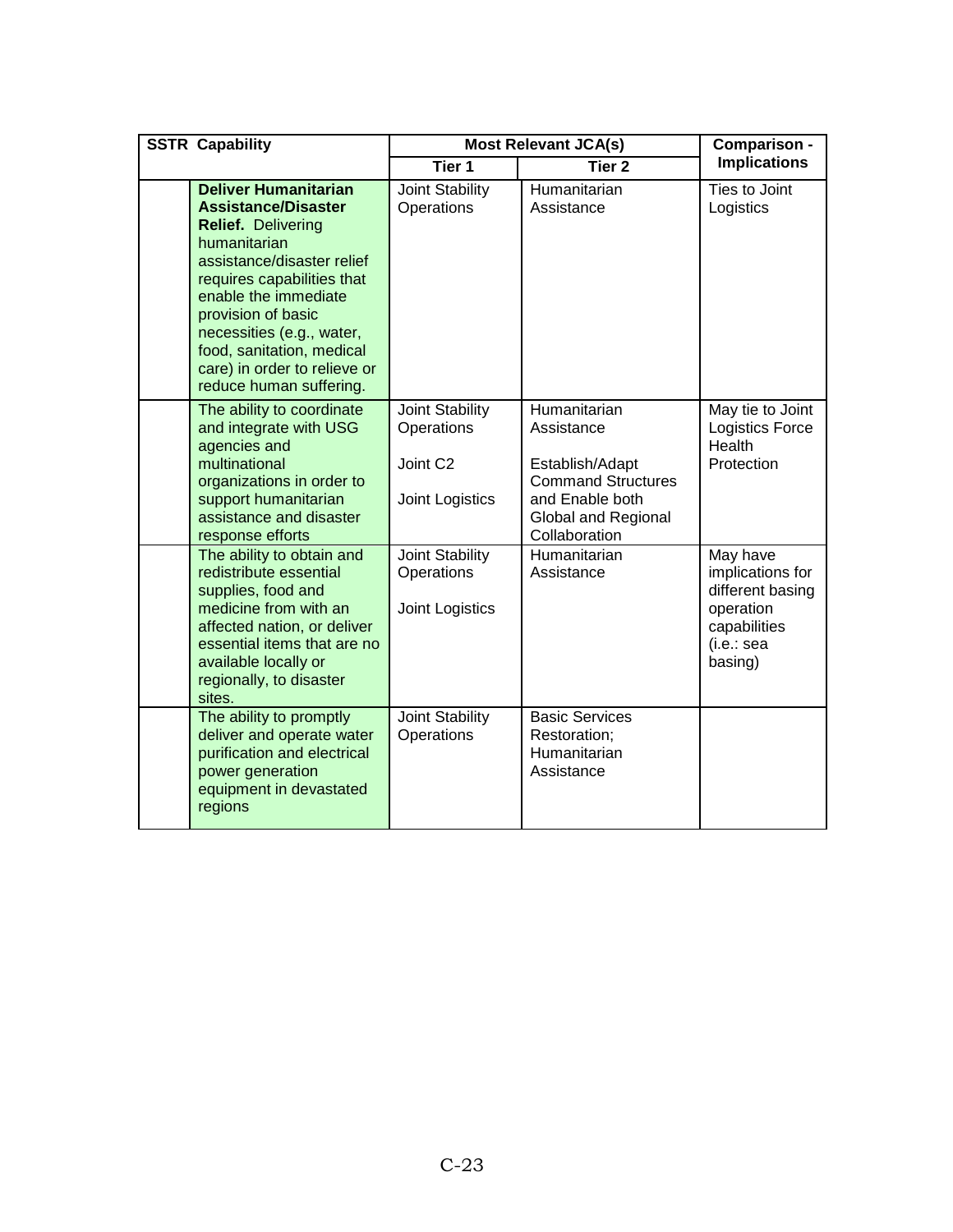| <b>SSTR Capability</b>                                                                                                                                                                                                                                 | <b>Most Relevant JCA(s)</b>                               | Comparison -                                                                                                                                                                     |                                                                                                                       |
|--------------------------------------------------------------------------------------------------------------------------------------------------------------------------------------------------------------------------------------------------------|-----------------------------------------------------------|----------------------------------------------------------------------------------------------------------------------------------------------------------------------------------|-----------------------------------------------------------------------------------------------------------------------|
|                                                                                                                                                                                                                                                        | Tier <sub>1</sub>                                         | Tier <sub>2</sub>                                                                                                                                                                | <b>Implications</b>                                                                                                   |
| The ability to provide<br>flexible and agile joint<br>medical forces, capable of<br>conducting sustained<br>operations in multiple<br>locations                                                                                                        | Joint Stability<br>Operations                             | Humanitarian<br>Assistance                                                                                                                                                       | May tie to Joint<br>Logistics Force<br>Health<br>Protection                                                           |
| The ability to provide<br>timely emergency medical<br>treatment and prophylaxis<br>to people impacted by<br>natural or man-made<br>disaster                                                                                                            | Joint Stability<br>Operations                             | <b>Basic Services</b><br>Restoration;<br>Humanitarian<br>Assistance                                                                                                              |                                                                                                                       |
| The ability to construct<br>and operate camps and<br>facilities for migrant and<br>internal displaced persons                                                                                                                                          | Joint Land<br>Operations<br>Joint Stability<br>Operations | <b>Conduct Refugee</b><br><b>Operations; Manage</b><br>Indigenous Displaced<br>Persons<br><b>Basic Services</b><br>Restoration;<br>Humanitarian<br>Assistance;<br>Reconstruction |                                                                                                                       |
| <b>Reconstitute Critical</b><br>Infrastructure and<br><b>Essential Services.</b><br>Rebuilding/improving<br>critical infrastructure<br>requires capabilities that<br>enable the protection of<br>critical and strategically<br>important institutions. | Joint Stability<br>Operations                             | Security; Basic<br>Services Restoration;<br>Reconstruction                                                                                                                       | JCAs do not<br>specifically<br>mention<br>protection of<br>critical and<br>strategically<br>important<br>institutions |
| The ability to conduct<br>immediate reconstruction<br>of critical infrastructure<br>and essential services.                                                                                                                                            | Joint Stability<br>Operations                             | <b>Basic Services</b><br>Restoration;<br>Reconstruction                                                                                                                          |                                                                                                                       |
| The ability to protect key<br>infrastructure that<br>provides essential<br>services to the population.                                                                                                                                                 | No Tier 1 JCAs                                            | No Tier 2 JCAs                                                                                                                                                                   | May tie to<br><b>Basic Services</b><br>Restoration<br>Tier 2 Joint<br>Stability<br>Operations                         |
| The ability to repair or<br>construct roads, bridges,<br>tunnels, and airfields for<br>road, rail, and air transport                                                                                                                                   | Joint Stability<br>Operations                             | <b>Basic Services</b><br>Restoration;<br>Reconstruction                                                                                                                          |                                                                                                                       |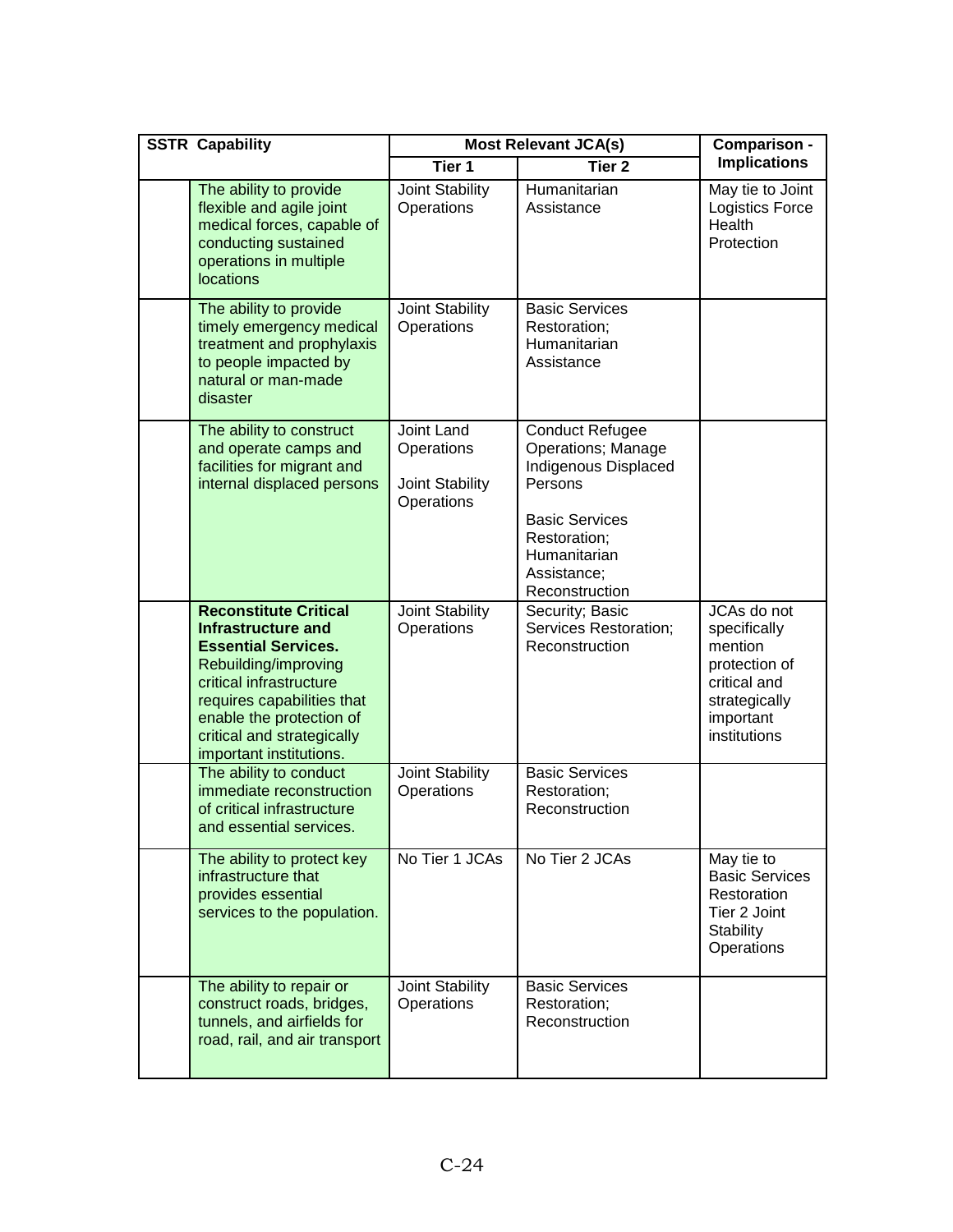| <b>SSTR Capability</b> |                                                                                                                                            | <b>Most Relevant JCA(s)</b>   |                                                         | Comparison -        |
|------------------------|--------------------------------------------------------------------------------------------------------------------------------------------|-------------------------------|---------------------------------------------------------|---------------------|
|                        |                                                                                                                                            | Tier 1                        | Tier 2                                                  | <b>Implications</b> |
|                        | The ability to repair or<br>build primary health care<br>clinics, administrative<br>buildings and hospitals                                | Joint Stability<br>Operations | <b>Basic Services</b><br>Restoration;<br>Reconstruction |                     |
|                        | The ability to build or<br>restore schools and<br>provide text books and<br>supplies.                                                      | Joint Stability<br>Operations | <b>Basic Services</b><br>Restoration;<br>Reconstruction |                     |
|                        | The ability to build or<br>restore water purification<br>plants, electrical power<br>generation grids and<br>telecommunication<br>networks | Joint Stability<br>Operations | <b>Basic Services</b><br>Restoration;<br>Reconstruction |                     |
|                        | The ability to repair or<br>construct sewage disposal<br>systems and collect and<br>depose of garbage.                                     | Joint Stability<br>Operations | <b>Basic Services</b><br>Restoration;<br>Reconstruction |                     |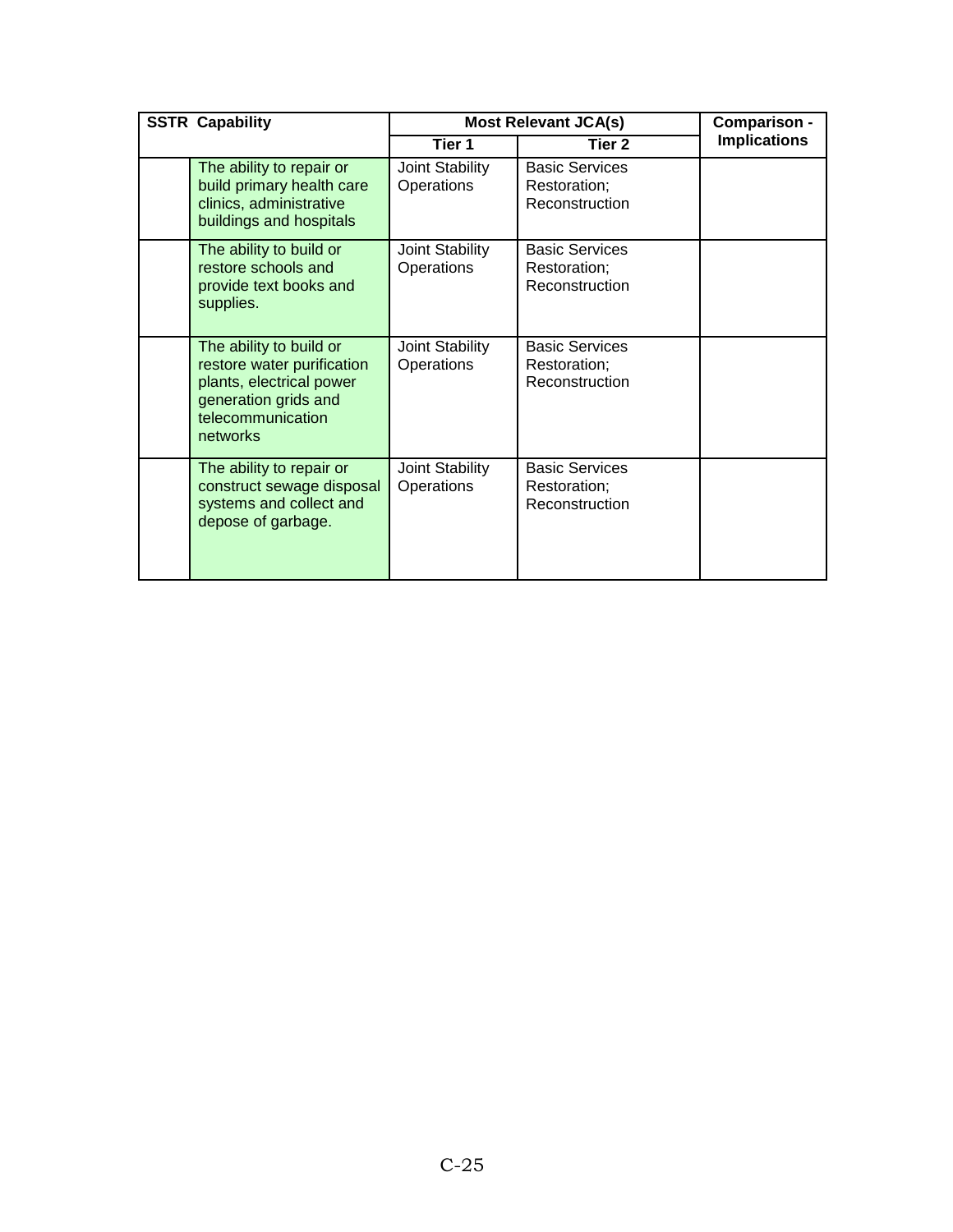| <b>SSTR Capability</b>                                                                                                                                                                                                                                                                                                                                                                                                                                                    | <b>Most Relevant JCA(s)</b>   |                                                         | <b>Comparisons-</b>                                                                                                                                                                                              |
|---------------------------------------------------------------------------------------------------------------------------------------------------------------------------------------------------------------------------------------------------------------------------------------------------------------------------------------------------------------------------------------------------------------------------------------------------------------------------|-------------------------------|---------------------------------------------------------|------------------------------------------------------------------------------------------------------------------------------------------------------------------------------------------------------------------|
|                                                                                                                                                                                                                                                                                                                                                                                                                                                                           | Tier 1                        | Tier <sub>2</sub>                                       | <b>Implications</b>                                                                                                                                                                                              |
| <b>Support Economic</b><br>Development.<br>Supporting economic<br>development requires<br>capabilities that enable<br>the establishment of<br>economic processes and<br>institutions where the bulk<br>of economic activities are<br>derived from legitimate<br>transactions. These<br>capabilities include those<br>that will be largely<br>provided by civilian<br>economic development<br>specialists from the IA,<br>who are supporting the<br><b>SSTR</b> operation. | No Tier 1 JCAs                | No Tier 2 JCAs                                          | <b>JCAs address</b><br>support of<br>economic<br>development &<br>restoration of<br>commerce<br>under Tier 2<br>Reconstruction.                                                                                  |
| The ability to assist the<br>host nation in developing<br>near-term reconstruction<br>and longer-term economic<br>development plans (e.g.,<br>reestablishing the central<br>bank and government<br>payment mechanisms,<br>rationalizing revenues and<br>expenditures)                                                                                                                                                                                                     | No Tier 1 JCAs                | No Tier 2 JCAs                                          | <b>JCAs address</b><br>support of<br>economic<br>development &<br>restoration of<br>commerce<br>under Tier 2<br>Reconstruction.                                                                                  |
| The ability to design, fund<br>and implement public<br>works initiatives to rapidly<br>provide employment for<br>the local populace.                                                                                                                                                                                                                                                                                                                                      | Joint Stability<br>Operations | <b>Basic Services</b><br>Restoration;<br>Reconstruction | JCAs do not<br>specifically<br>address<br>activities to<br>provide<br>employment for<br>the local<br>populace; this<br>is typically a<br>2nd order effect<br>of contracting<br>for<br>reconstruction<br>services |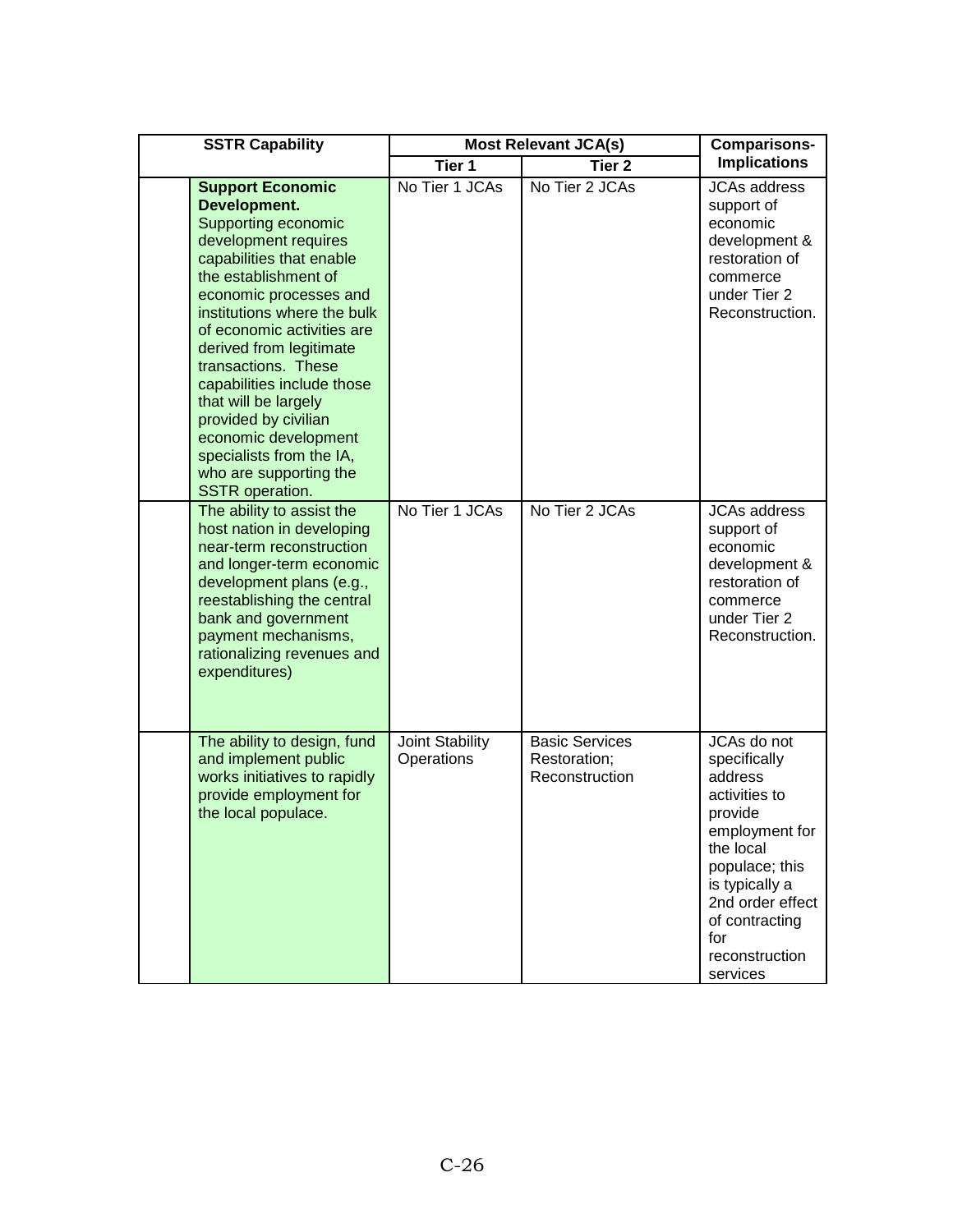| <b>SSTR Capability</b>                                                                                                                                                                                                                                                                                                                                   | <b>Most Relevant JCA(s)</b> |                   | <b>Comparisons -</b>                                                                            |
|----------------------------------------------------------------------------------------------------------------------------------------------------------------------------------------------------------------------------------------------------------------------------------------------------------------------------------------------------------|-----------------------------|-------------------|-------------------------------------------------------------------------------------------------|
|                                                                                                                                                                                                                                                                                                                                                          | Tier 1                      | Tier <sub>2</sub> | <b>Implications</b>                                                                             |
| The ability to help plan<br>and financially support a<br>variety of small-, medium-,<br>and large-sized business<br>development programs to<br>stimulate the economy.                                                                                                                                                                                    | No Tier 1 JCAs              | No Tier 2 JCAs    | JCAs do not<br>address<br>support of<br>economic<br>development &<br>restoration of<br>commerce |
| <b>Establish</b><br>Representative,<br><b>Effective Government</b><br>and the Rule of Law.<br>Promoting representative,<br>effective local and<br>national governance<br>requires capabilities that<br>enable the establishment<br>of political institutions and<br>processes that will be<br>accepted as legitimate by<br>the host nation<br>population | No Tier 1 JCAs              | No Tier 2 JCAs    | May tie to Tier<br>2<br>Reconstruction<br>under Joint<br><b>Stability</b><br>Operations         |
| The ability of the USG to<br>deploy and sustain civilian<br>specialists over an<br>extended period to assist<br>the host nation in<br>developing the new<br>governance system.                                                                                                                                                                           | No Tier 1 JCAs              | No Tier 2 JCAs    | JCAs do not<br>address<br>deploying<br>civilians.                                               |
| The ability to assist in the<br>drafting of local and<br>national laws, designed to<br>establish the rule of law,<br>accommodate communal<br>differences, and provide<br>legislative oversight of<br>military and security<br>forces.                                                                                                                    | No Tier 1 JCAs              | No Tier 2 JCAs    | May tie to Tier<br>2<br>Reconstruction<br>under Joint<br><b>Stability</b><br>Operations         |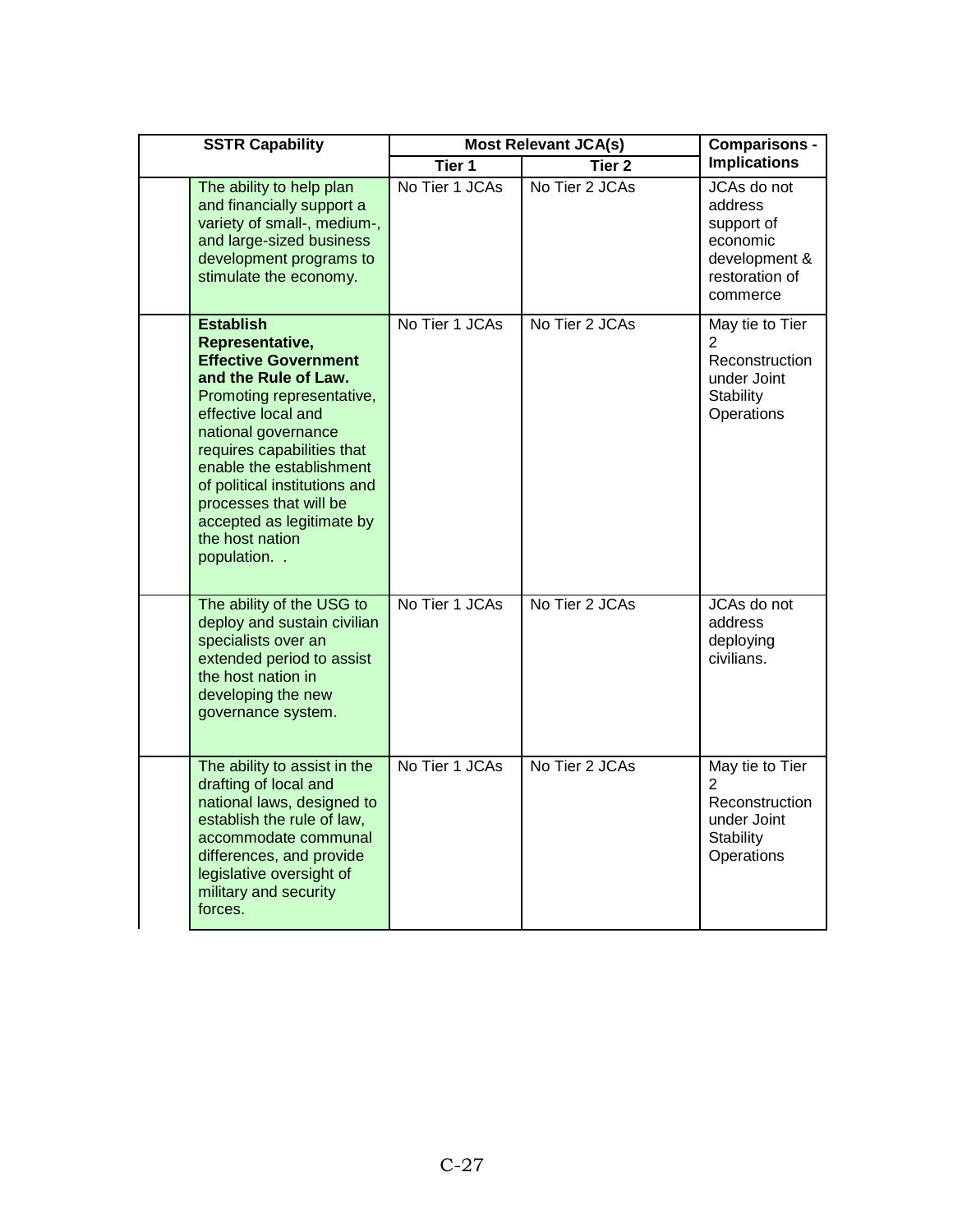| <b>SSTR Capability</b> |                                                                                                                                                                                             | <b>Most Relevant JCA(s)</b> |                   | <b>Comparisons-</b><br><b>Implications</b>                                                   |
|------------------------|---------------------------------------------------------------------------------------------------------------------------------------------------------------------------------------------|-----------------------------|-------------------|----------------------------------------------------------------------------------------------|
|                        |                                                                                                                                                                                             | Tier 1                      | Tier <sub>2</sub> |                                                                                              |
|                        | The ability to assist in the<br>organization and training<br>of personnel to work in the<br>various government<br>ministries and agencies.                                                  | No Tier 1 JCAs              | No Tier 2 JCAs    | May tie to Tier<br>2<br>Reconstruction<br>under Joint<br>Stability<br>Operations             |
|                        | The ability to assist in the<br>creation of civic groups,<br>political parties and<br>representative<br>governance at the<br>national, province and<br>local levels.                        | No Tier 1 JCAs              | No Tier 2 JCAs    | May tie to Tier<br>$\mathcal{P}$<br>Reconstruction<br>under Joint<br>Stability<br>Operations |
|                        | The ability to train elected<br>officials at all levels about<br>constituency building,<br>accountability,<br>transparency,<br>participatory decision-<br>making and conflict<br>management | No Tier 1 JCAs              | No Tier 2 JCAs    | May tie to Tier<br>$\mathcal{P}$<br>Reconstruction<br>under Joint<br>Stability<br>Operations |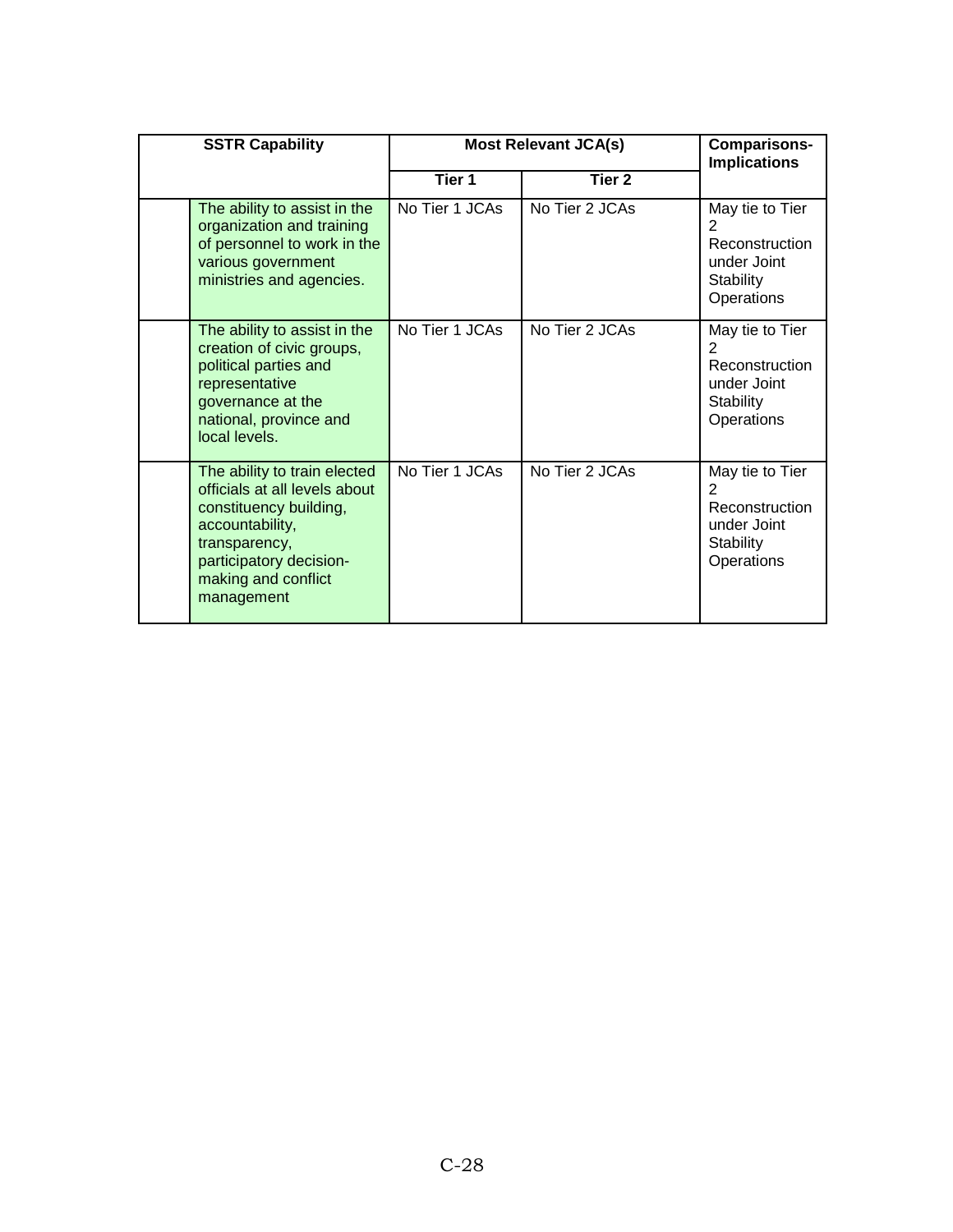| <b>SSTR Capability</b>                                                                                                                                                                                                                                                                                                                                    | <b>Most Relevant JCA(s)</b>                                                                                                      |                                                                                                                                                                       | <b>Comparisons-</b><br><b>Implications</b> |
|-----------------------------------------------------------------------------------------------------------------------------------------------------------------------------------------------------------------------------------------------------------------------------------------------------------------------------------------------------------|----------------------------------------------------------------------------------------------------------------------------------|-----------------------------------------------------------------------------------------------------------------------------------------------------------------------|--------------------------------------------|
|                                                                                                                                                                                                                                                                                                                                                           | Tier <sub>1</sub>                                                                                                                | Tier <sub>2</sub>                                                                                                                                                     |                                            |
| <b>Conduct Strategic</b><br><b>Communications.</b><br><b>Conducting effective</b><br>strategic communication<br>requires capabilities that<br>enable the Joint Force to<br>engage key local and<br>foreign audiences in order<br>to create, strengthen, or<br>preserve conditions<br>favorable to achievement<br>of overall SSTR goals and<br>objectives. | Joint Public<br>Affairs<br>Operations<br>Joint Shaping<br>Joint Special<br>Operations &<br>Irregular<br>Warfare                  | Public Information<br>(incl. all<br>subcategories);<br><b>Community Relations</b><br>Strategic<br>Communication<br>Joint Psychological<br>Operations                  |                                            |
| The ability to design and<br>disseminate information in<br>various forms to influence<br>the views of adversary,<br>neutral, and supportive<br>audiences.<br>The ability to broadcast                                                                                                                                                                     | Joint Public<br>Affairs<br>Operations<br>Joint Shaping<br>Joint Special<br>Operations &<br>Irregular<br>Warfare<br>Joint Special | Public Information<br>(incl. all<br>subcategories);<br><b>Community Relations</b><br>Strategic<br>Communication<br>Joint Psychological<br>Operations<br>Psychological |                                            |
| U.S. and coalition<br>intentions and to help the<br>local population find quick<br>survival relief.                                                                                                                                                                                                                                                       | Operations &<br>Irregular<br>Warfare<br>Joint Public<br>Affairs<br>Operations<br>Joint Shaping                                   | Operations<br><b>Public Information</b><br>(incl. all<br>subcategories);<br><b>Community Relations</b><br>Strategic<br>Communication                                  |                                            |
| The ability to plan and<br>synchronize joint public<br>information and joint<br>psychological operations<br>activities and resources in<br>order to communicate<br>truthful, timely, and factual<br>unclassified information<br>about SSTR activities to<br>the appropriate audiences<br>within the area of<br>operation.                                 | Joint Public<br>Affairs<br>Operations<br>Joint Special<br>Operations &<br>Irregular<br>Warfare                                   | Public Information<br>(incl. all<br>subcategories);<br><b>Community Relations</b><br>Joint Psychological<br>Operations                                                |                                            |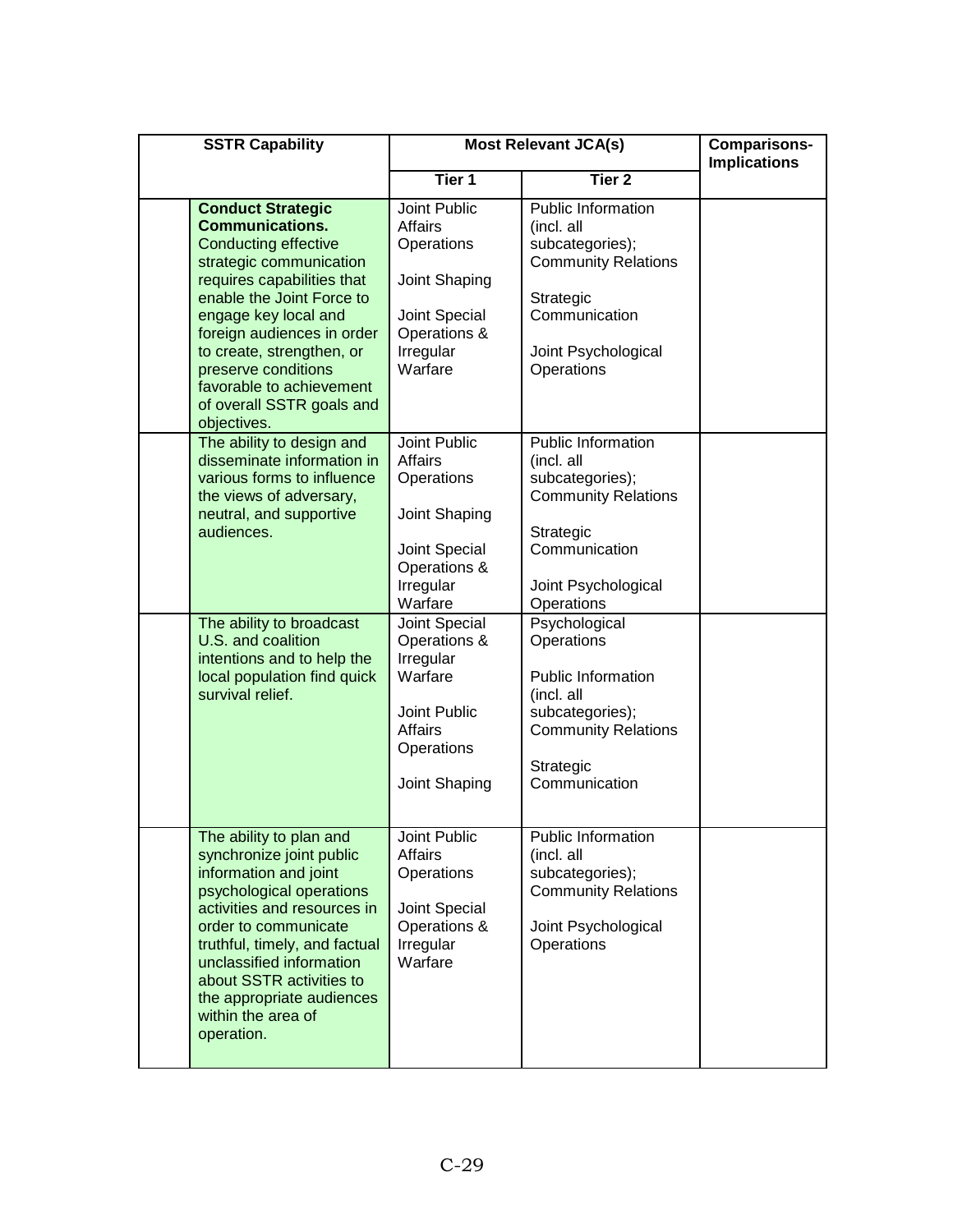## **1. Experimentation and Assessment Conducted During the Writing Effort**

Several experiments and events completed during calendar years 2004, 2005 and 2006, helped provide insights and understanding that directly contributed to shaping many of the thoughts and ideas expressed in the original version of the *Stability Operations JOC* (version 1.0 signed by the Secretary of Defense) and later helped shape the current revision to that document. These experiments and events also provided forums for sidebar discussions by senior military and civilian subject matter experts and mentors, providing key appreciation and knowledge on the subject which guided this version of the *Military Support to Stabilization, Security, Transition and Reconstruction Operations JOC*. Among the events that influenced this JOC are:

**Unified Engagement 04, July 2004.** This was a jointly sponsored USJFCOM-Air Force Title 10 wargame geared toward exploring the "Effects Based Approach" to planning a MCO. It influenced the USJFCOM J9 thinking on SSTR operations by: highlighting the need to implement an effects-based approach to SSTR operations planning across the military, multinational, and interagency communities; underscoring the importance of having clear and concise commander's intent regarding the conduct of a SSTR operation; highlighting the implications of our deficiencies in understanding non-western cultures and motivations; and calling attention to our deficiencies in locating, tracking and securing weapons of mass destruction under the chaotic conditions of a post-MCO SSTR operation.

**Sea Viking 04, October 2004.** This was a USJFCOM-USMC Title 10 wargame, primarily designed to test the *Joint Forcible Entry Operations JIC*. This wargame reinforced a point made in the USJFCOM internal paper on stability operations that forces slated to carry out the operation must be included in the planning and initial force deployment, so that they can operate with combat forces in a successful Joint Forcible Entry Operation. The final report noted that additional experimentation opportunities to explore this idea should occur in the follow-on Sea Viking events.

**Unified Quest 05, May 2005.** This was a USJFCOM-Army TRADOC Title 10 wargame focused on planning, shaping and entry operations, urban operations and logistics associated with a MCO. It influenced the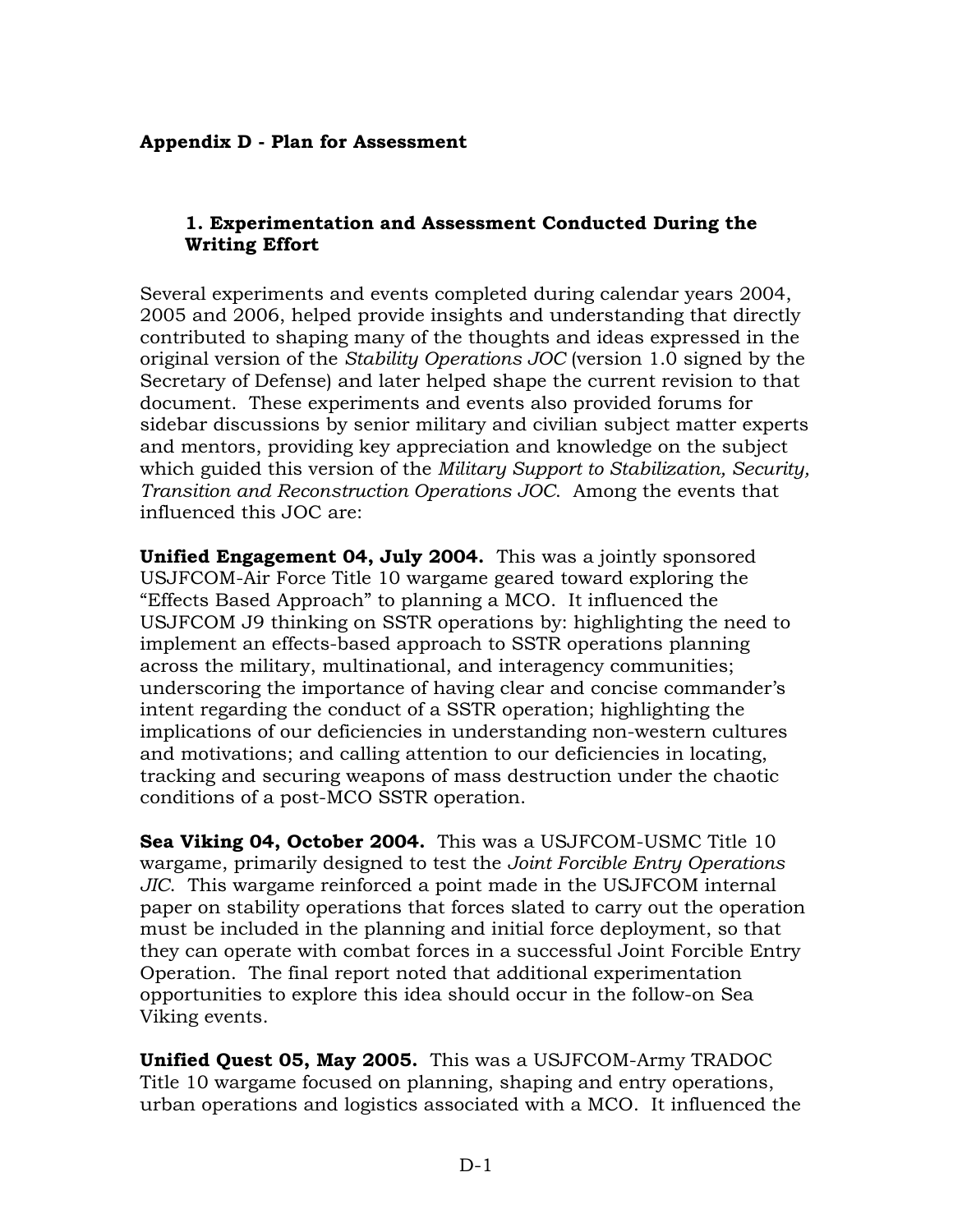USJFCOM J9 thinking on SSTR operations by effectively using the State/Coordinator for Reconstruction and Stabilization (S/CRS) "Essential Task Matrix," which was utilized in the revision of this JOC. This event also experimented with and validated the Army's concept for concurrent MCO and SSTR operations.

**Joint Urban Warrior 05, May 2005.** This was a Title 10 Marine Corps wargame that examined interagency coordination in conducting MCO and SSTR operations simultaneously in an urban environment. It influenced the revision of the SSTR operations concept by: examining the effects and difficulties of interagency integration in the conduct of simultaneous MCO and SSTR operations in an urban environment; exposing the technical and procedural difficulties of moving essential classified information to the tactical and interagency levels; showing the importance of achieving cultural understanding in order to forestall easily avoided mistakes when dealing with the local leadership and population; highlighting the challenges that need to be addressed in order to isolate insurgents from their base of support among the local population; confirming that the support of the local populace is always the "center of gravity" in a counterinsurgency/SSTR operation; and reemphasizing that efforts to gain popular support are a very critical component in devising a plan to deal with that insurgency.

**Stability Operations Limited Objective Experiment (LOE), September 2005.** This LOE, conducted by USJFCOM J9, examined the impact of information operations on the outcome of SSTR operations. It compared a traditional, stove-piped communications approach with an integrated strategic communication approach conducted under a single communication director. The event utilized the Synthetic Environment for Analysis and Simulation model, which demonstrated a fourteen percent improvement in the local population's perception of the SSTR operation when it included the conduct of an integrated strategic communication approach. The LOE also highlighted substantial improvements in strategic communication down to the tactical level and several benefits associated with an integrated communications operation.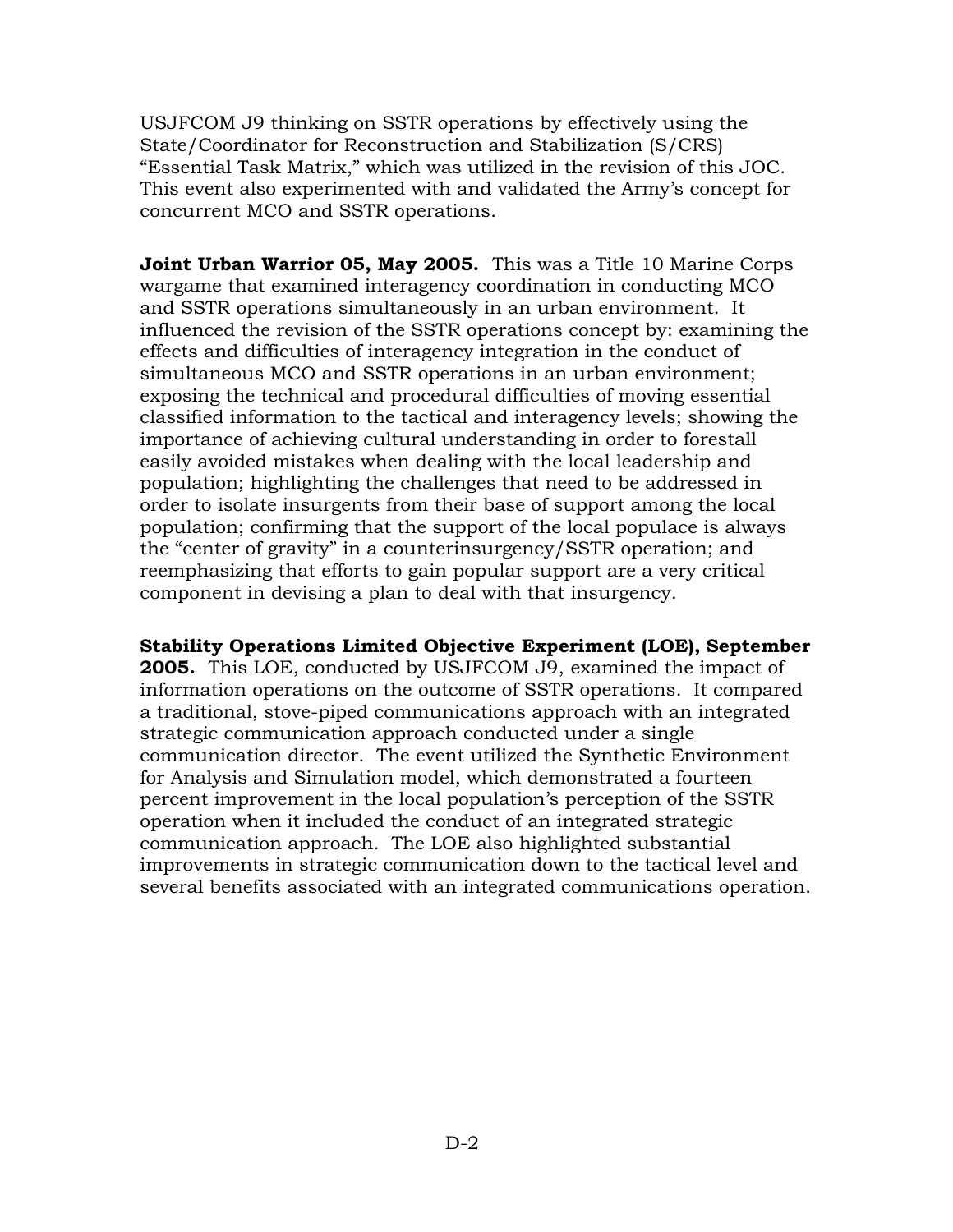**Expeditionary Warrior 06, January 2006.** This U.S. Marine Corps workshop refined the USMC's approach to Irregular Warfare, which is similar to the approach to SSTR operations laid out in this JOC. The Marine Corps is using a "lines of operation" construct that mirrors the approach laid out in Major General Peter Chiarelli's groundbreaking *Military Review* article, published in the summer of 2005. A variant of this approach is used within the central idea of the new *Military Support to Stabilization, Security, Transition, and Reconstruction Operations JOC.* The Small Wars Panel in this workshop suggested that the revised JOC on SSTR operations prepared by USJFCOM should focus on "how to bridge the gap between civil and military planning and execution of complex contingency operations."

**Multinational Experiment 4 (MNE 4), Feb-Mar 2006.** This USJFCOMsponsored international experiment explored the integrated use of the diplomatic, informational, military, and economic instruments of national power, and how such integrated efforts can influence the behavior of adversaries in the context of various types of military operations. The experiment included examination of SSTR operations, which progressed through increasing levels of conflict and difficulty. The experiment was designed to assist in the development of future processes, organizations and technologies at the operational level. This is a direct linkage to part 4.b.(ii) of this JOC which deals with civilmilitary planning during the planning and preparation phase of SSTR operation. In SSTR operations, it was found that a multinational interagency effort is needed to ensure maximum utilization of resources. Future MNE events will continue to support and redefine the content of the SSTR operations concept.

**SSTR Operations JOC Workshop, 14 Feb 2006.** This event, attended by SSTR operations subject matter experts from DOD, the Services, Joint Staff, and various think tanks, solicited ideas on the scope, problem statement, and central idea for the concept, as well as supporting conceptual ideas for conducting SSTR operations.

**SSTR Operations JOC Senior Advisor Review, 7 Mar 2006.** This senior level review, attended by Lieutenant General James Mattis (USMC), Lieutenant General Walter Buchanan (USAF), Major General David Fastabend (USA), RADM (S) Philip Cullom (USN), Dr. Jeffrey Nadaner (DASD/Stability Operations), Ms. Michelle Flournoy (CSIS), and Ms. Laura Hall (S/CRS), discussed the main ideas that were emerging as key elements of the revised JOC on *Military Support to Stabilization, Security, Transition and Reconstruction Operations.* They provided valuable input regarding many aspects of the concept, including, in particular, the proper scope of the concepts, the relevant future security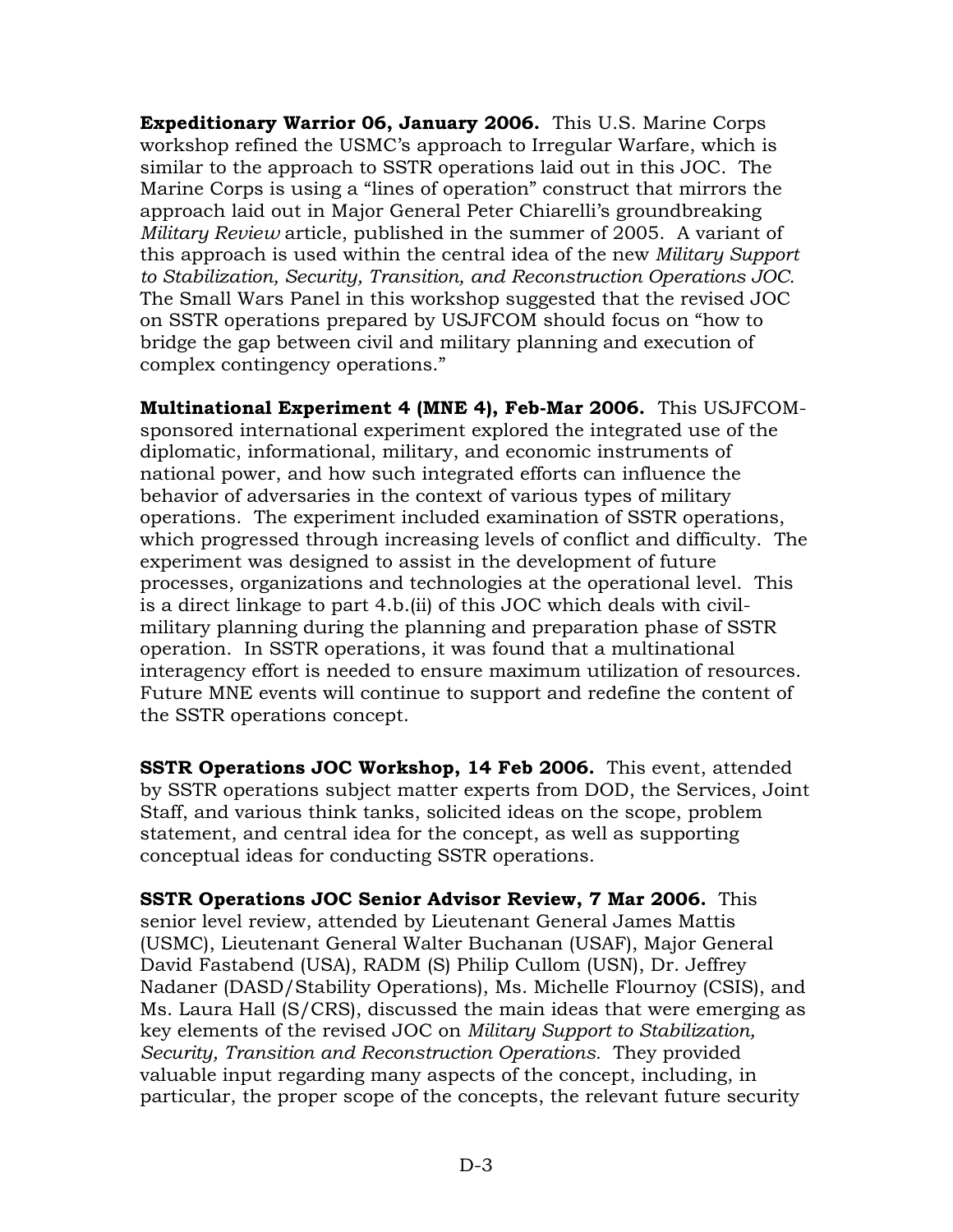environment, as well as the central and supporting ideas. Subsequent discussions were held separately in late March and early April with Lieutenant General David Petraeus (USA) and Ms. Barbara Stephenson (S/CRS), both of whom provided important insights on issues of the JOC's scope, central idea, supporting ideas and capabilities.

**Unified Quest, April 06** was conducted in the 3<sup>rd</sup> quarter of fiscal year 2006 to analyze lessons learned from recent conflicts and assess insights gained from other wargames. UQ-06 provided an opportunity to explore the conduct of military operations against an adversary employing traditional, irregular, disruptive and catastrophic means. The final report contains insights on irregular warfare and identifies potential impacts on current and future doctrine in a SSTR operations environment.

## **2. Recommendations for Further Assessment**

This joint operating concept identifies a high-level overarching problem and conceptual solution for conducting future SSTR operations. However, responding to adaptive future adversaries and/or situations with the potential for posing any one, or a combination of the four strategic challenges, creates a number of problems for which we must find more specific and detailed solutions. Solutions may be identified through focused experimentation and gaming events, leveraging technological advances in the public and private sectors, and careful examination of lessons learned in recent SSTR operations.

Identifying solution sets for the problems associated with SSTR operations is a continuous, ongoing process. The writing team for this JOC, in collaboration with the Joint Concept Development and Experimentation Community, the Services, the COCOMS and various defense agencies identified eight SSTR challenges for incorporation into future experimentation. The eight challenges discussed below are initial priority candidates for assessment over the next few years in focused experimentation venues. These experimentation venues must adequately replicate the future operational environment for SSTR operations and facilitate a competition of ideas from which solutions may be derived. The key SSTR operation challenges recommended for experimental exploration are: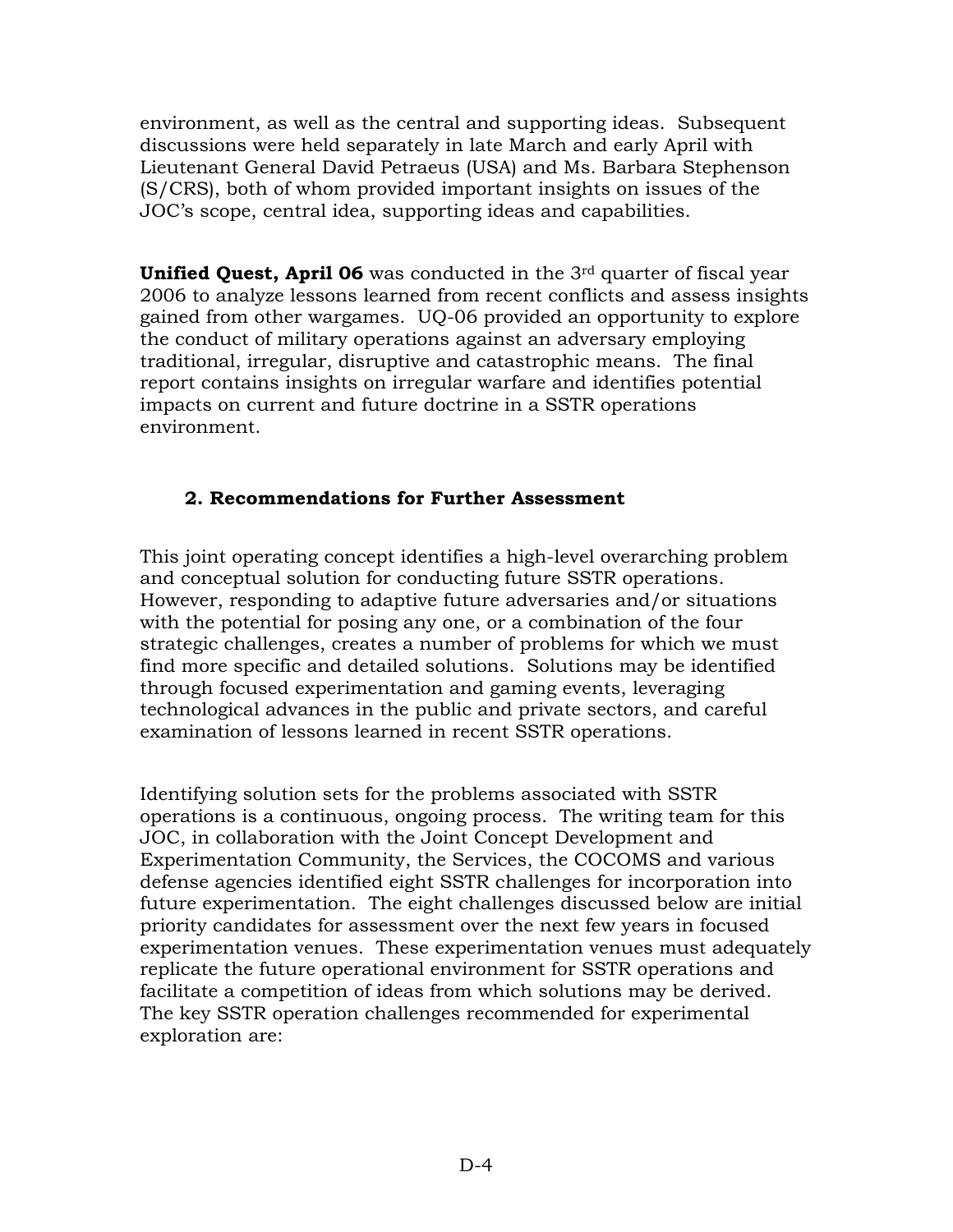**a. Improving Coordination to Achieve Unified Action.** The Joint/multinational/interagency/non government agency community must be able to create unified action with regard to integrated planning, direction, and the coordination and control of forces in order to perform the key tasks in all the major mission elements of a SSTR operation.

Future situations that involve SSTR operations will call for new organizational and operational concepts for civil-military teams, which will have the functions of ensuring security, developing or restoring local governance structures, promoting bottom-up economic activity, delivering humanitarian assistance, rebuilding infrastructure, and building or restoring indigenous capacity for such tasks. It will be beneficial to conduct interagency workshops to develop proposed civilmilitary organizational structures, and coordination processes. In turn, these organizational arrangements and concepts should be tested at larger experiments and simulations.

**b. Operationalizing Cultural Understanding.** The Joint Force and multinational/interagency/non government agency community must be able to achieve cultural understanding in order to achieve knowledge and understanding of the characteristics and conditions of the local environment. Given the need to understand the local populace and their cultural perspectives, the Joint Force must be able to gain and operationally apply this cultural knowledge and understanding in SSTR operations. It would be beneficial to develop scenarios, in coordination with the Services, for inclusion in their Title 10 wargames. In order to effectively address the cultural issues, scenarios must contain multiple cultural characteristics that are 'melded' together to represent the local environment.

**c. Defeating Armed Obstructionists.** The Joint Force and multinational /interagency /non government agency community must be able to defeat obstructionists in order to create a safe, secure, environment. This will involve the conduct of measured, discriminate offensive, and defensive operations, as emphasized in this JOC. Experimentation needs to be undertaken to explore the manner in which such joint land, air, and maritime operations can be most effectively planned, prepared for, and carried out.

**d. Conducting Communications Operations.** The Joint Force will be called upon to conduct integrated, synchronized strategic communication operations, extending from the strategic through the tactical level, in order to inform and/or influence the views of adversary, neutral, and supportive audiences in ways to facilitate desired perceptions and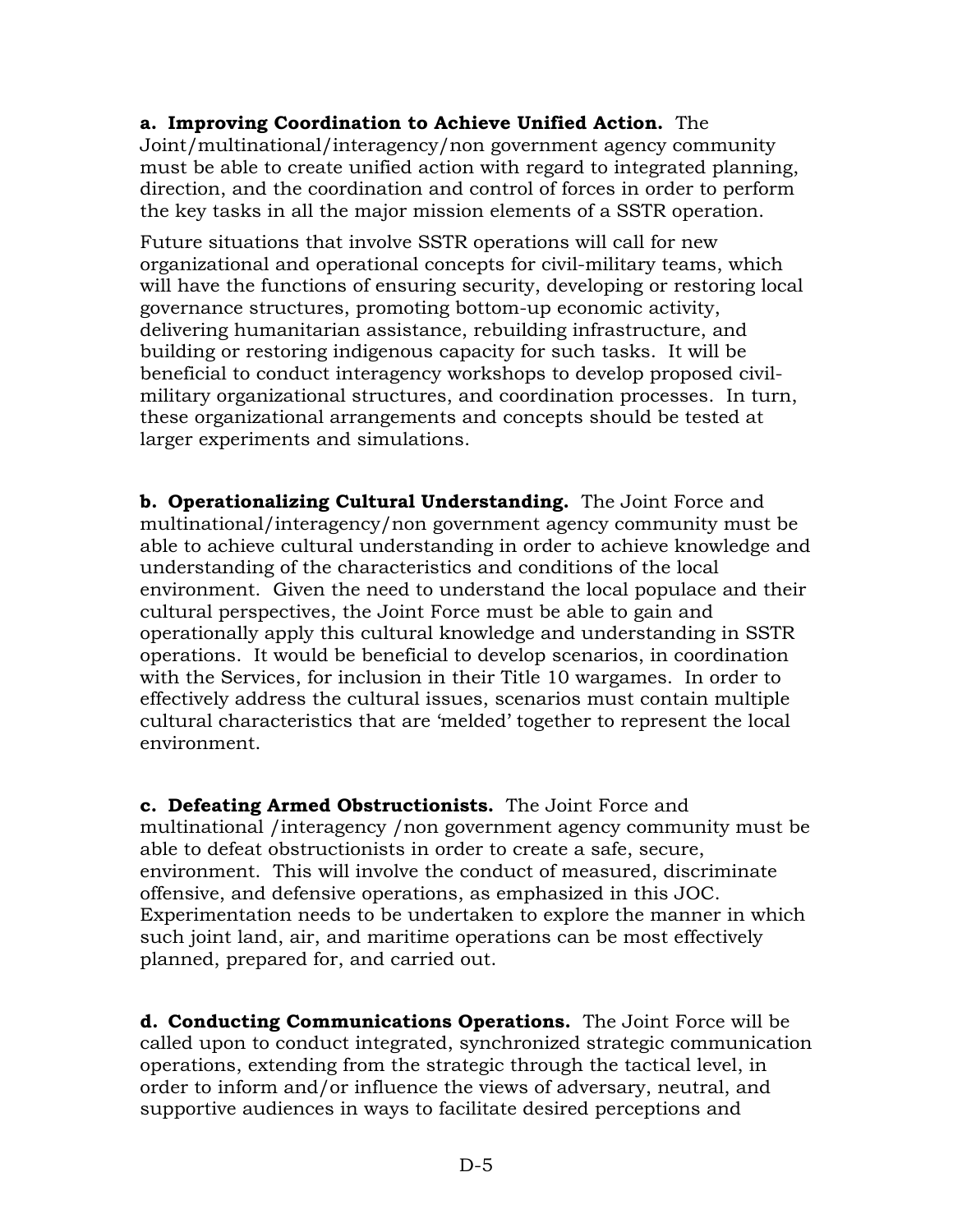expectations of the SSTR operation throughout the international community.

**e. Defining Adaptive Intelligence.** The Joint and multinational force needs the ability to adaptively adjust intelligence systems at the operational and tactical level in order to observe, assess, understand, learn, and adapt to the actions and attitudes of the local populace in order to support coordination and synchronization throughout the full range of SSTR operations. Adaptive intelligence will support seamless transitions during operations.

**f. Protecting Critical Infrastructure.** The Joint and multinational force, and interagency must be able to identify, assess, and rapidly secure critical infrastructure in order to restore basic services and deter, dissuade, or defeat entities intent on infrastructure disintegration.

**g. Collaboratively Sharing Information.** The Joint /multinational/ interagency/non-governmental organization community requires the capability to conduct operational and tactical collaborative information sharing during SSTR operations in order to share knowledge, develop battlespace awareness, and facilitate military support to SSTR operations.

**h. Force Mix/Ratio.** The Joint and multinational force must be able to configure operational and tactical units for simultaneous support of MCO and SSTR operations. Specific aspects for experimentation include synchronization of execution across all domains and the monitoring of execution, assessment of effects, adaptation of operations, application of appropriate joint command and control, management of focused logistics, and force management that allows for successful SSTR transitions.

## **3. Potential Future Venues for Further Assessment**

The following are potential experimentation venues where key SSTR concepts can be refined and validated. These venues are either in the development or planning stage and are being integrated into USJFCOM's JCD&E experimentation work plan supported throughout DOD and other government agencies. The results of the experimentation process will be used to refine the *Military Support to SSTR Operations JOC*,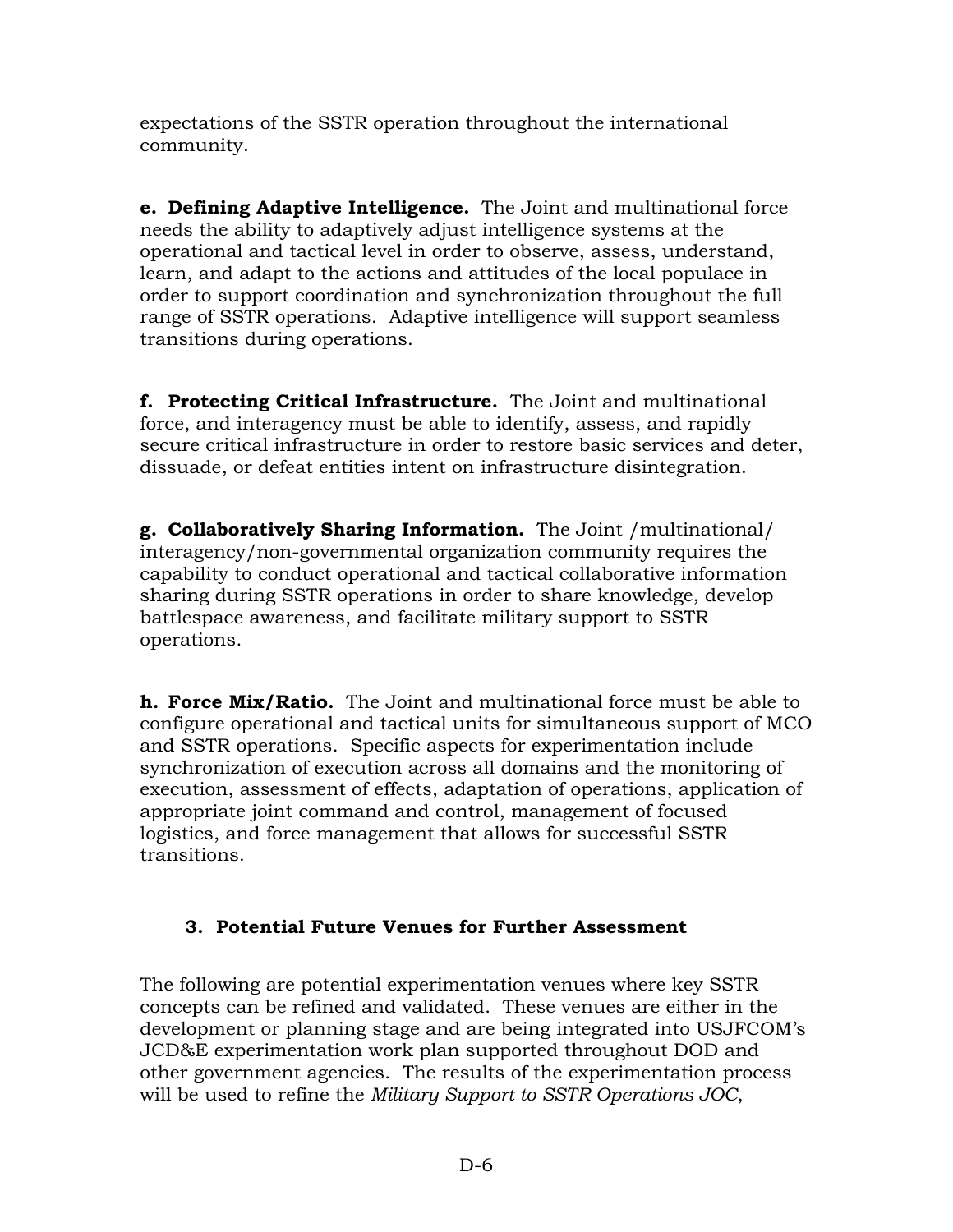provide potential solutions for prototypes, and identify solutions for the JCIDS process.

**a. Unified Action, 07,** tentatively scheduled for the 1<sup>st</sup> quarter of fiscal year 2007, will address a SSTR operation in an environment involving a volatile political situation, which includes a significant humanitarian disaster. The specific problem statement for UA 07 is: "Over the past fifteen years, as violent state failure has become a greater global threat, the military has borne a disproportionate share of post-conflict responsibilities because our civilian agencies have not had the standing capability to fully play their part." This was true in Somalia, Haiti, Bosnia, and Kosovo, and it is partially true today in Iraq and Afghanistan. UA 07 will present an excellent opportunity to further explore new concepts for delivering humanitarian assistance/disaster relief.

**b. Multinational Experimentation 05,** tentatively scheduled for the 2nd quarter of fiscal year 2008, is a multinational experiment sponsored by USJFCOM. MNE 05 is designed to test improved methods for coalition partners to conduct rapid interagency and multinational planning, coordination and execution in order to carry out a unified and comprehensive approach. The desired end state of MNE 05 will be an agreed method that multinational partners can use to plan, execute and assess both preventive and crisis response SSTR operations. MNE 05 presents an opportunity for the SSTR operations concept to become further informed on the activities of coalition partners during a SSTR operation.

**c. Unified Quest 07,** scheduled for the 3rd quarter of fiscal year 2007 will be an extension of UQ 05 and UQ 06. It is designed to analyze lessons learned from recent conflicts and insights gained from wargames and offer an opportunity to explore the conduct of military operations against an adversary employing traditional, irregular, disruptive and catastrophic means. The writing team expects this wargame will provide a means to expand discussions on irregular warfare and its impacts on current and future doctrine in a SSTR operations environment.

**d. Urban Resolve 2015,** scheduled for the 1st quarter fiscal year 2007, is a USJFCOM experiment with Service, interagency and multinational participation that will focus on: how a joint task force can isolate and control a large urban battlespace area during a wide range of military operations in 2015. This experiment will inform the *Joint Urban*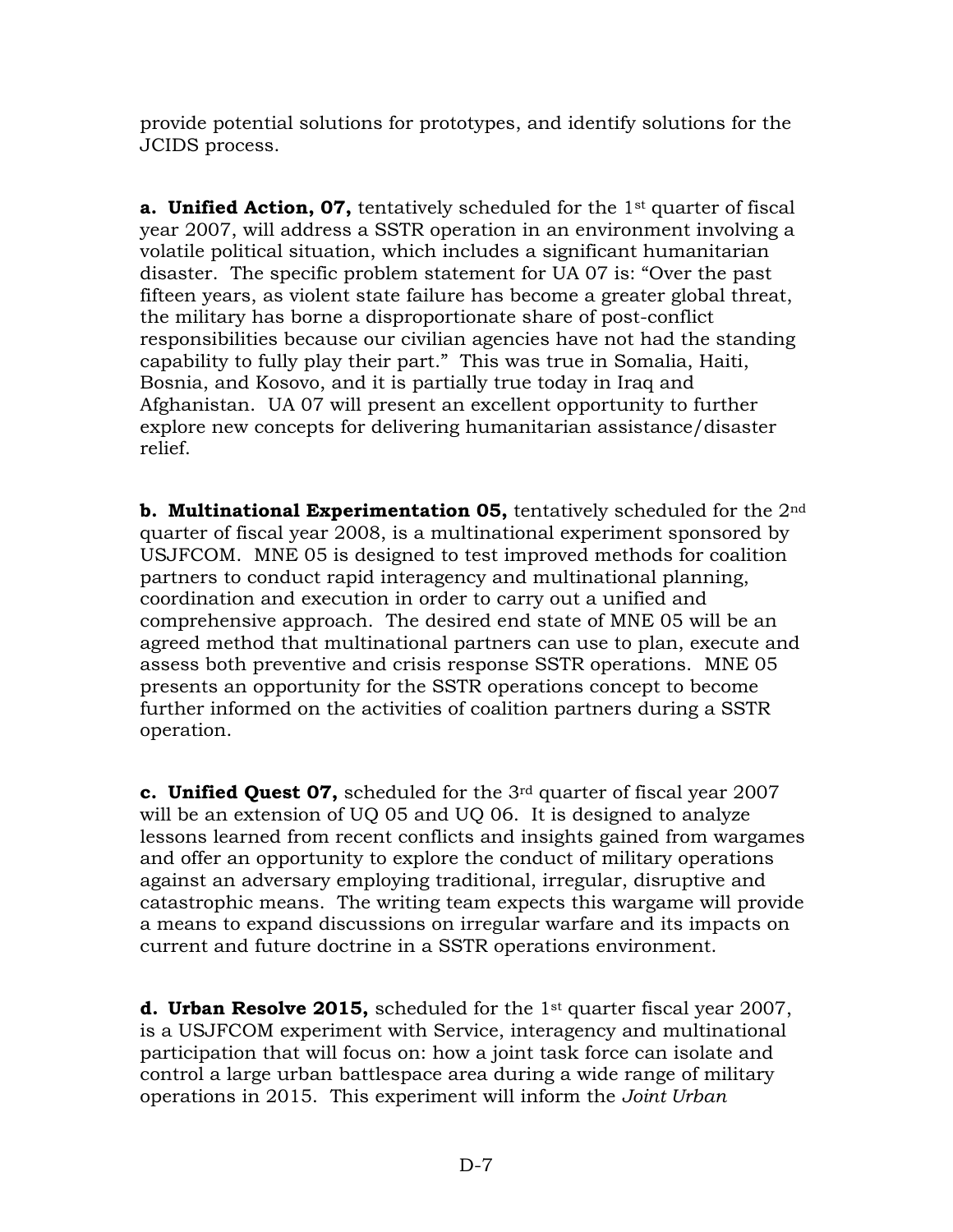*Operations Concept* and other Joint and Service concepts, including the *Military Support to SSTR Operations JOC*, providing potential solutions that measurably improve the Joint Force Commander's ability to isolate and control the urban battlespace. In particular, UR 2015 will explore potential command and control, organizational, and process improvements for integrating and employing forces, sensors, and systems to more effectively anticipate and respond to enemy attacks as a basis for actionable recommendations.

**e. Urban Resolve–Future,** currently planned for the 2nd quarter fiscal year 2008, will gather Service and COCOM approaches to providing security and essential services to a major urban population immediately following major combat operations.